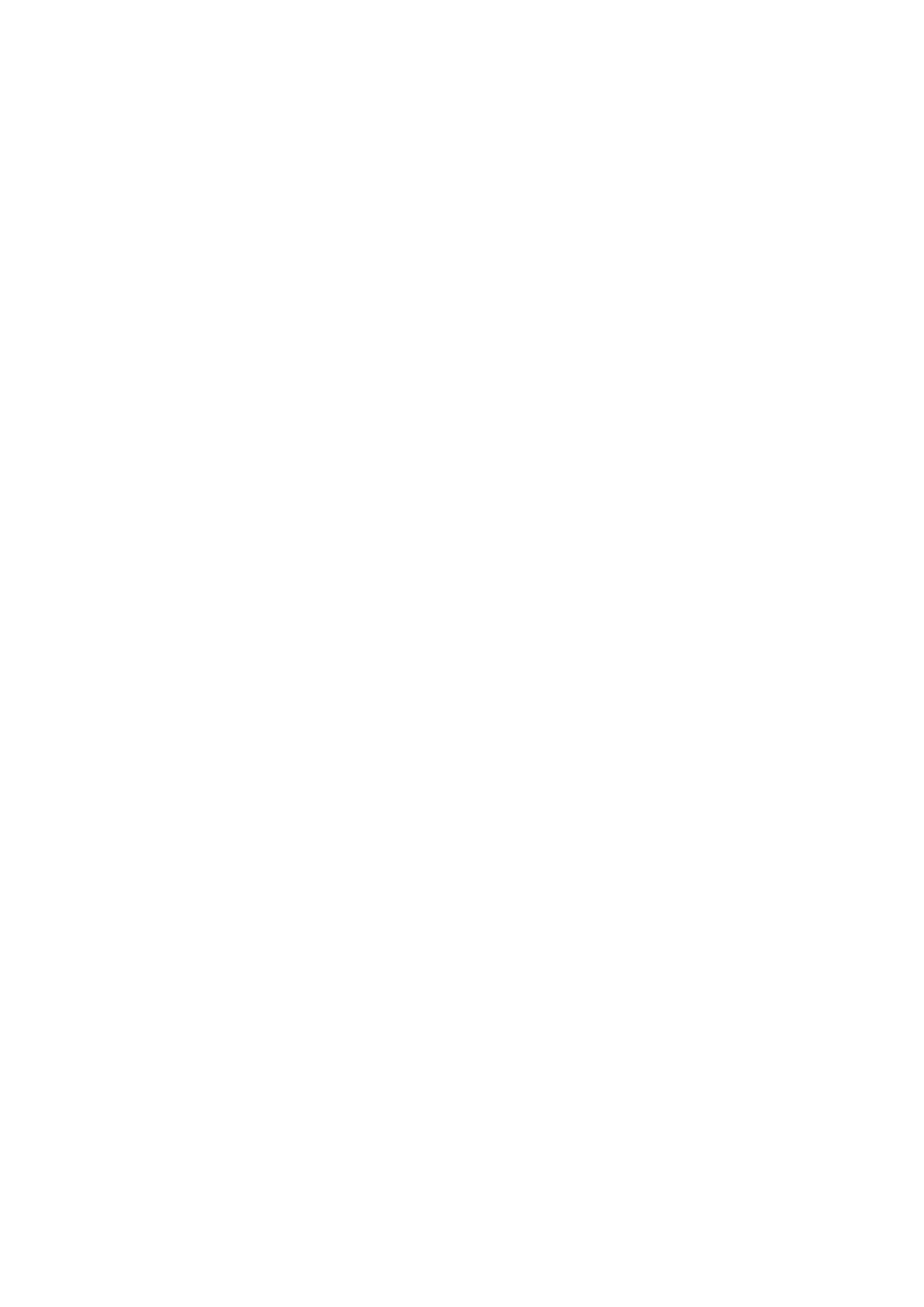## **Contents**

| R-process nucleosynthesis in a double neutron-star merger 15 1                             |                  |
|--------------------------------------------------------------------------------------------|------------------|
|                                                                                            | $\mathbf{1}$     |
|                                                                                            | $\mathbf{1}$     |
| Probing dense matter at low energies with dileptons: prospects and challenges 349          | $\mathbf{1}$     |
| Exploring baryon rich QCD matter with electromagnetic probes 352.                          | $\boldsymbol{2}$ |
|                                                                                            | $\boldsymbol{2}$ |
|                                                                                            | 3                |
| Breakthroughs in solar and neutrino physics from the Borexino experiment. 105              | $\mathbf{3}$     |
| Status and perspectives of the NUMEN project at INFN-LNS 157                               | $\mathbf{3}$     |
| Investigation of nuclear cluster phenomenology with the relativistic EDF approach 233.     | $\overline{4}$   |
|                                                                                            | $\overline{4}$   |
| Probing hot QCD matter in ultrarelativistic heavy-ion collisions 302                       | 5                |
| Evidence of non-statistical effects in the decay of 36,37Ar* 100                           | $\overline{5}$   |
|                                                                                            | 5                |
|                                                                                            | 6                |
| Neutron/gamma discrimination by plastic scintillator (EJ299) 137 6                         |                  |
|                                                                                            | 7                |
| Acceleration of High-Brightness Heavy Ion Beams for Research into Heavy Ion Nuclear        | 7                |
|                                                                                            | 8                |
| SiCILIA , Silicon Carbide detectors for Intense Luminosity Investigations and Applications | 8                |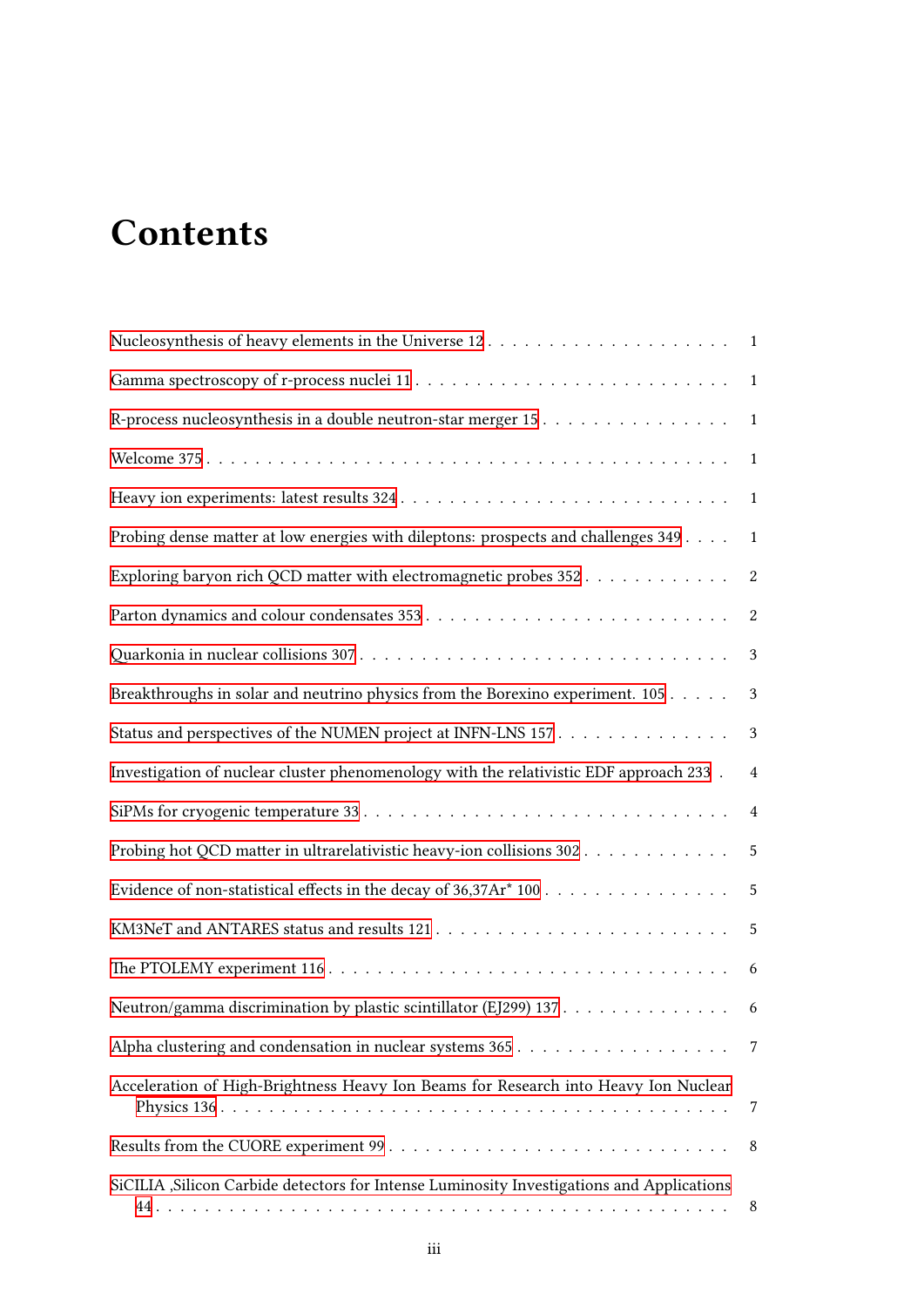| Study of the IMFs production probability and dependence from the Isospin of the entrance<br>channel in projectile-like break-up at Fermi energies 124 | 9  |
|-------------------------------------------------------------------------------------------------------------------------------------------------------|----|
| Perspectives of QCD phase diagram studies with the CBM experiment at FAIR 142                                                                         | 10 |
|                                                                                                                                                       | 11 |
| Durability of actinide targets and metallic foils in experiments on synthesis of superheavy                                                           | 11 |
|                                                                                                                                                       | 12 |
| Study of quarkonium production in p-A and AA collisions with ALICE at the LHC 91                                                                      | 12 |
|                                                                                                                                                       | 13 |
|                                                                                                                                                       |    |
| Heavy-flavour production measurements in heavy-ion collisions with ALICE at the LHC                                                                   |    |
| Self-consistent single-particle approximation to nuclear state densities at high excitation                                                           |    |
|                                                                                                                                                       | 15 |
| A prototype detector array for measurements in laser accelerated charged particle beams 8 16                                                          |    |
|                                                                                                                                                       | 17 |
| Results on quarkonia and its associated production with ATLAS 306                                                                                     | 17 |
| Symmetry Energy at supra-saturation densities studied with neutron-proton elliptic flows                                                              | 18 |
| Design and test of an innovative static thin target for intense ion beams $54.$                                                                       | 18 |
| Dark matter search in a Beam-Dump eXperiment (BDX) at Jefferson Lab 373                                                                               | 19 |
| Setting the scene with the Nupecc long range plan on facilities 360 19                                                                                |    |
|                                                                                                                                                       | 20 |
|                                                                                                                                                       | 20 |
|                                                                                                                                                       | 20 |
|                                                                                                                                                       | 20 |
| Beta-detected NMR: from nuclear structure to chemistry and biology 371                                                                                | 20 |
| Nuclear Physics with an Effective Field Theory Around the Unitarity Limit 329                                                                         | 21 |
| Light Hypernuclei : a Testbed for Charge Symmetry Breaking 330                                                                                        | 21 |
|                                                                                                                                                       |    |
|                                                                                                                                                       | 22 |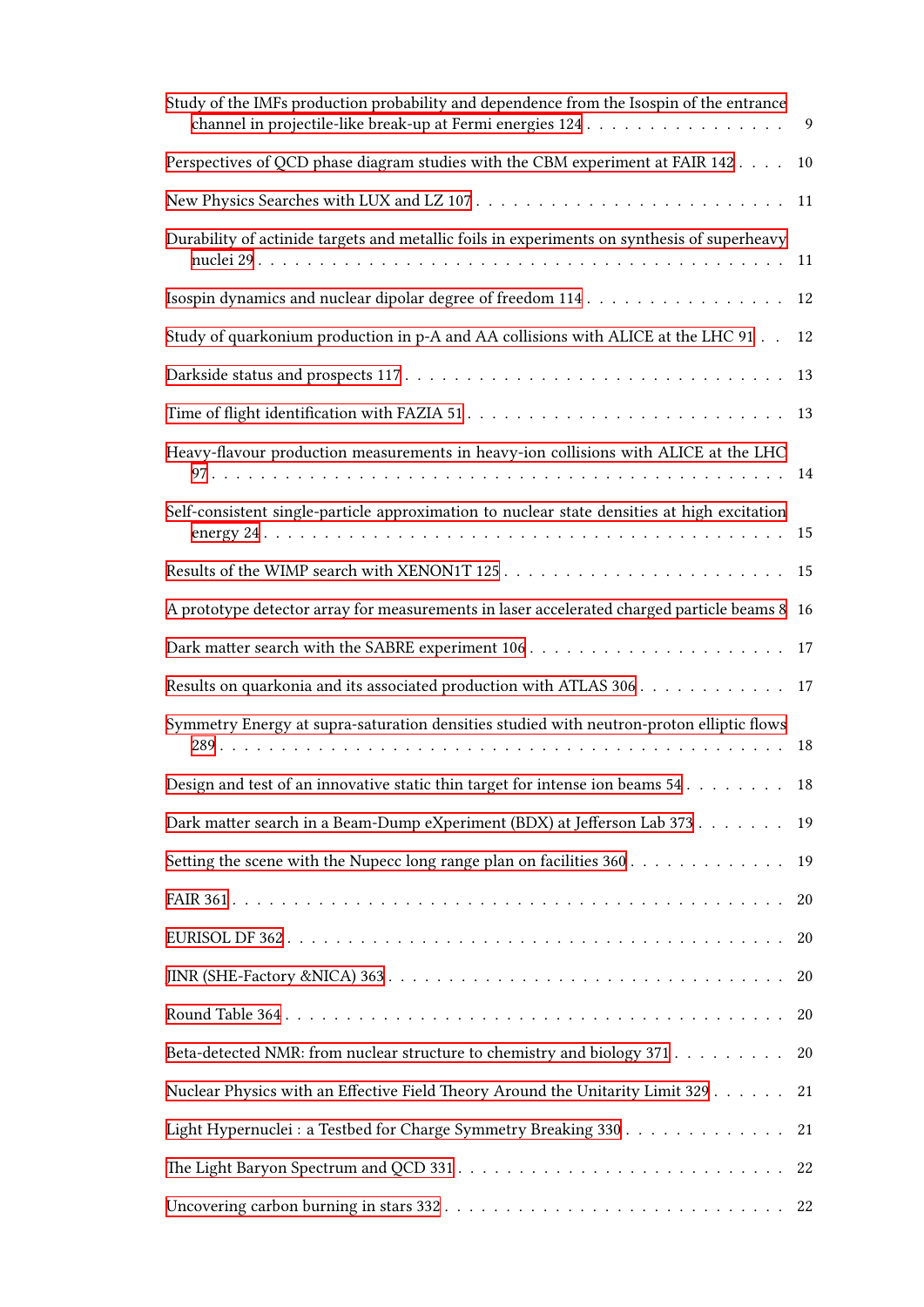|                                                                                                                                                                     | 22 |
|---------------------------------------------------------------------------------------------------------------------------------------------------------------------|----|
| Nuclear physics with accelerator-produced neutron beams 334                                                                                                         | 23 |
|                                                                                                                                                                     | 23 |
|                                                                                                                                                                     | 24 |
|                                                                                                                                                                     | 24 |
|                                                                                                                                                                     | 25 |
| Experimental studies of explosive heavy element nucleosynthesis 23                                                                                                  | 25 |
| Gamma beam collimation and characterization system for ELI-NP-GBS 83                                                                                                | 26 |
| Light and Heavy Fragment Mass Correlation in the 197Au+130Te Transfer Reaction 48.                                                                                  | 27 |
|                                                                                                                                                                     | 28 |
|                                                                                                                                                                     | 28 |
| The effect of the temperature on the Gamow-Teller excitations in nuclei $53$                                                                                        | 29 |
| Underground Measurement of Proton-Induced Reactions on 6Li at LUNA 72                                                                                               | 30 |
|                                                                                                                                                                     | 30 |
| In-beam $\gamma$ -ray spectroscopy of nuclei in the 132Sn region performed at RIKEN 70 $\dots$ .                                                                    | 31 |
| Stellar Modelling for Nuclear Astrophysics: Constraining the astrophysical origin of the                                                                            |    |
| Quark-gluon correlations in the twist-3 TMDs using light-front wave functions 209                                                                                   | 32 |
| Status and perspectives of the neutron time-of-flight facility n_TOF at CERN 122                                                                                    | 33 |
| Direct capture cross section and low-energy resonances in the 22Ne(p,gamma)23Na reac-                                                                               | 34 |
| Nuclear structure of the neutron-deficient tin isotopes close to 100Sn 28                                                                                           | 34 |
|                                                                                                                                                                     | 35 |
|                                                                                                                                                                     | 35 |
|                                                                                                                                                                     | 36 |
| Relevance of neutron excess in nuclear matter to proton-induced composite-particle pre-                                                                             |    |
| The upgrade of the ALICE Inner Tracking System at the CERN LHC 90                                                                                                   | 37 |
| Activation cross section measurements of the $92,94,100Mo(a,n)95,97,103Ru$ reactions and<br>optical potentials for modelling explosive nucleosynthesis scenarios 59 | 38 |
|                                                                                                                                                                     |    |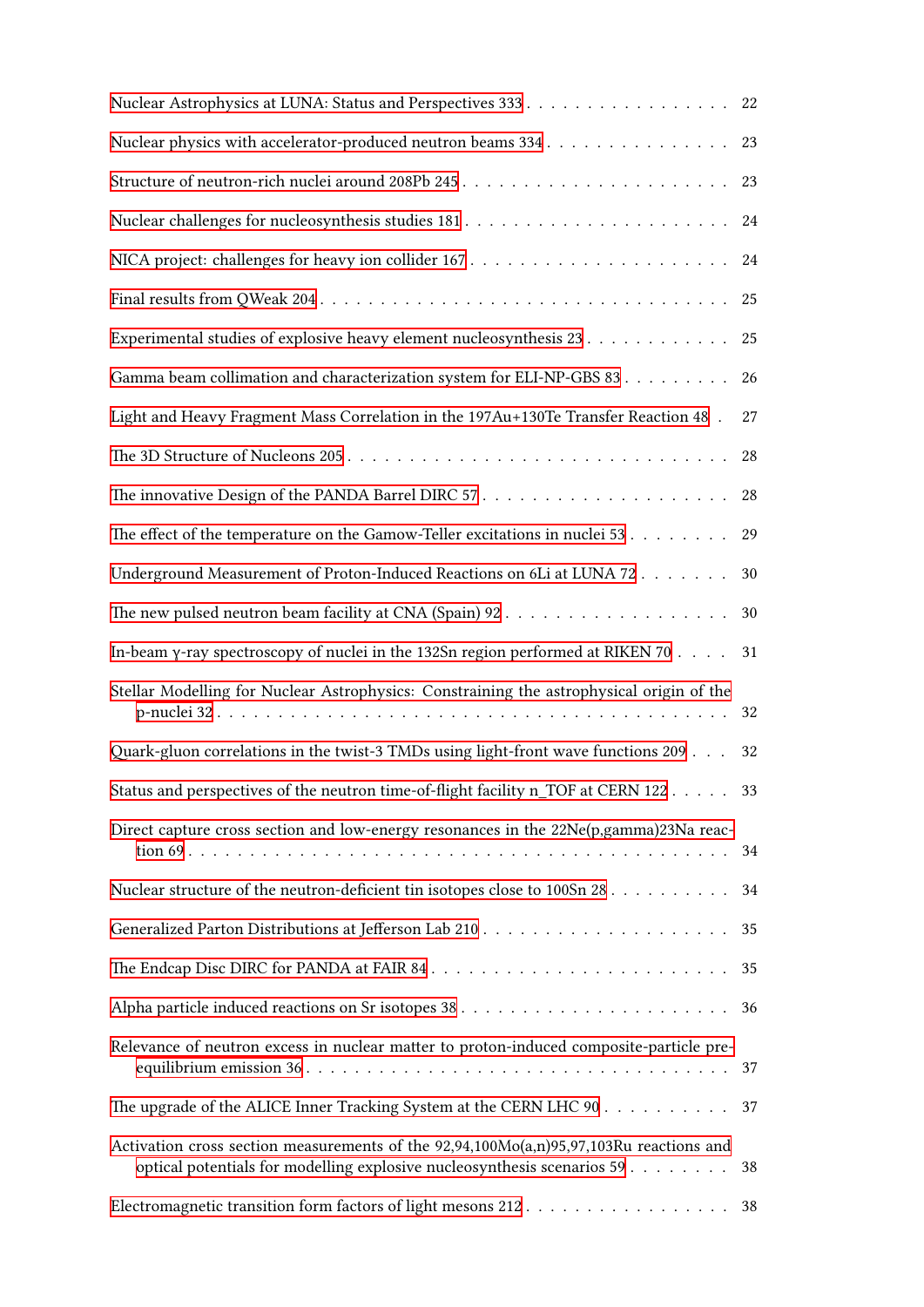| Shape Coexistence in the Neutron-Deficient 188 Hg Isotope 26 39                             |    |
|---------------------------------------------------------------------------------------------|----|
| Conceptual Design of Accelerator Driven Systems with Light Ion Beams 62                     | 39 |
| A new measurements at LUNA of the 2H(p,gamma)3}He cross section at BBN energies 82          | 40 |
|                                                                                             | 41 |
| Measurements of giant and pygmy resonances with the K600 spectrometer at iThemba            |    |
| Nuclear structure solving problems of fundamental physics 372                               | 41 |
|                                                                                             | 41 |
|                                                                                             | 42 |
| New results on Coulomb interaction effects in relativistic heavy ion collisions 66          | 42 |
|                                                                                             | 43 |
| Nuclear Structure with radioactive muonic atoms - The nuclear charge radius of radioactive  |    |
| Role of pair-vibrational correlations in forming the odd-even mass difference 25            | 44 |
| Light-Flavor Hadron Production from Small to Large Collision Systems at ALICE 101           | 45 |
| Probing XYZ meson structure in hadron and heavy ion collisions 213                          | 46 |
|                                                                                             | 46 |
| Perspectives on the Measurement of Competitive Double Gamma Decay with the AGATA            | 47 |
| Light (anti-)nuclei and (anti-)hypernuclei production with ALICE at the LHC $102 \ldots$ 47 |    |
|                                                                                             | 48 |
|                                                                                             | 49 |
| LHCb Heavy-ion results in collider and fixed-target mode 115                                | 49 |
| Nuclear structure studies by measurements of nuclear spins, moments and charge radii via    |    |
|                                                                                             | 50 |
| Nuclear Structure studies with gamma-rays with AGATA@GANIL 337 51                           |    |
| Perspectives on Nuclear Structure Studies with Electromagnetic Probes 338                   | 51 |
| Stiff symmetry energy from isovector aura in charge-exchange reactions 350                  | 51 |
| The SPES Exotic Beam ISOL Facility: Status of the Project, Technical Challenges, Instru-    |    |
| How nuclear physics can be used against cancer and space radiation 230 52                   |    |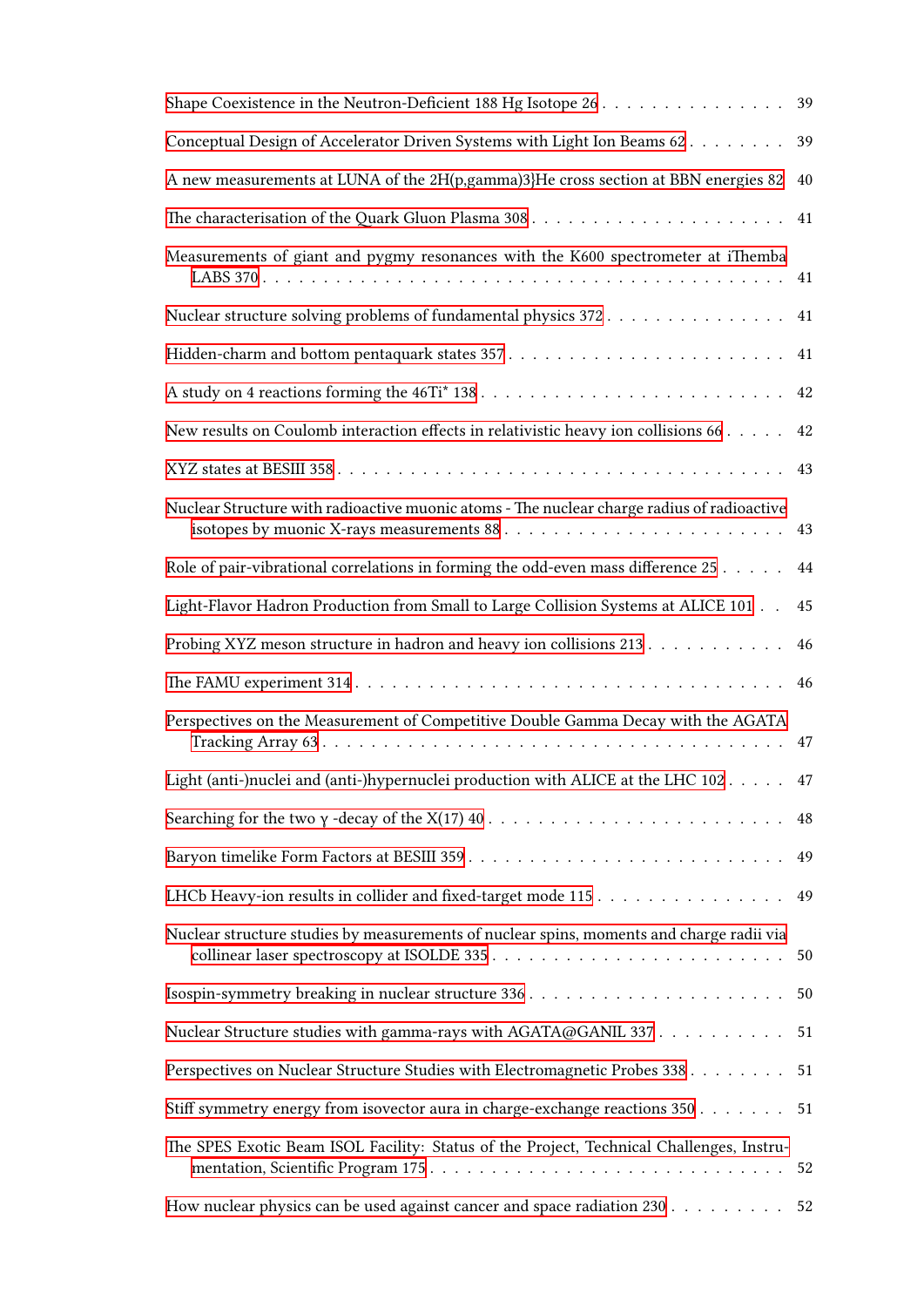| On the nature of the low-energy E1 strength in the unstable nucleus 68Ni 113                                                                                                | 53 |
|-----------------------------------------------------------------------------------------------------------------------------------------------------------------------------|----|
| Deuteron breakup in collision with proton - measurements at intermediate energies. 49.                                                                                      | 54 |
| Deviations from Hauser-Feshbach behaviour in evaporation chains in light heavy-ion col-                                                                                     | 55 |
| The Cryogenic Stopping Cell of the IGISOL facility at ELI-NP 130                                                                                                            | 56 |
| First measurements of the analyzing powers of the proton-deuteron break-up reaction at                                                                                      | 56 |
| Test of a 3He target to be used for transfer reactions in inverse kinematics 31                                                                                             | 57 |
| Characterisation of Nuclear Materials by using Neutron Resonance Analysis 200                                                                                               | 58 |
| Extracting signal's shape parameters using real-time interpolation: a possible way to en-<br>hance the performances of the GARFIELD+RCo apparatus at LNL 139 58             |    |
| Dynamics of three-nucleon systems in the deuteron-proton collisions at 100 MeV 89 59                                                                                        |    |
| Evaluation of the NEEC resonance window widths for 93mMo isomer in the case of electron<br>capture into atomic shells for the assumed electronic excited configurations 132 | 60 |
| Nuclear Physics Applications in Astronaut Radiation Protection 199 61                                                                                                       |    |
| Precision measurements of differential cross section and analyzing powers in elastic deuteron-                                                                              |    |
|                                                                                                                                                                             |    |
| Peculiar properties of the interaction of the 11Li nucleus with Be-isotopes. 78                                                                                             | 63 |
| Nuclear cross section measurements of the theranostic radionuclide Sc-47: Preliminary                                                                                       |    |
| Differential Cross Section for Proton Induced Deuteron Breakup at 108 MeV 45 64                                                                                             |    |
| Photonuclear spectroscopy with the ELIADE array at ELI-NP: Status and perspectives 128 65                                                                                   |    |
| Progress in nuclear Density Functional Theory calculations: isospin and spin-isospin exci-<br>tations and the link with the nuclear Equation of State 340 65                |    |
| Super-heavy elements, nuclear structure and related accelerators 341 66                                                                                                     |    |
| Shape isomerism as a probe of microscopic origin of nuclear deformation 342 66                                                                                              |    |
| Nuclear structure far-off stability: Recent advances, surprises and future challenges in the                                                                                | 67 |
|                                                                                                                                                                             | 67 |
| Sterile neutrino searches at short distance from nuclear reactors 356                                                                                                       | 68 |
|                                                                                                                                                                             |    |
| Fusion in massive stars: Pushing the 12C+12C cross-section to the limits with the STELLA                                                                                    |    |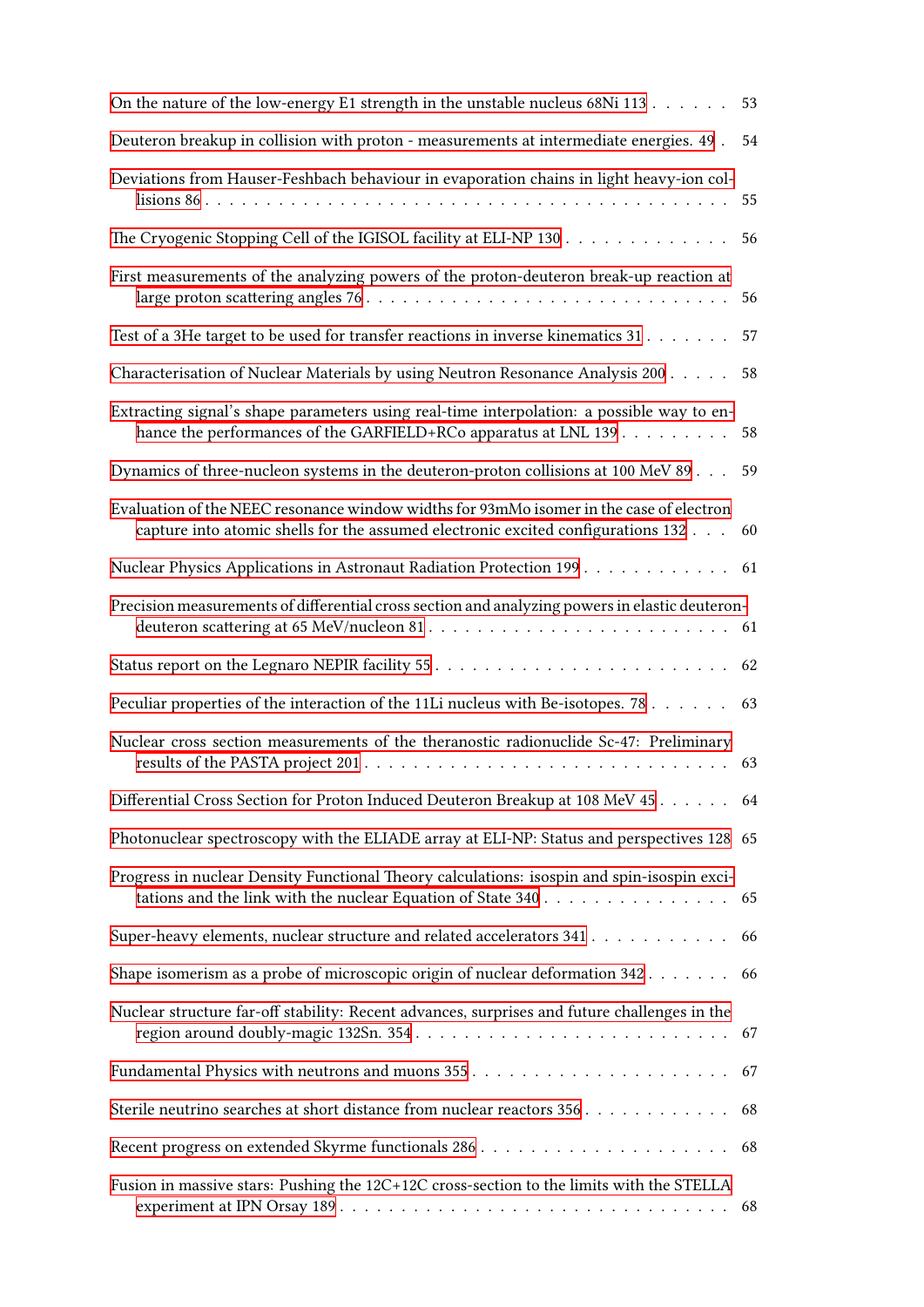| IAEA activities in support of the accelerator-based research and applications 229 69                                                                     |    |
|----------------------------------------------------------------------------------------------------------------------------------------------------------|----|
| Fundamental studies by laser spectroscopy of antiprotonic helium atoms 118                                                                               | 69 |
|                                                                                                                                                          | 70 |
| Nuclear astrophysics at the n_TOF facility: some key cases in low mass stars evolution. 21 71                                                            |    |
| Spectroscopy and Cross Sections of Near-Drip Line N=28 Aluminum and Island of Inversion                                                                  | 71 |
|                                                                                                                                                          |    |
| The AEGIS experiment at CERN: Probing antimatter gravity 103                                                                                             | 72 |
| Proton deuteron fusion reaction in the energy range between 60 and 300 keV 131                                                                           | 73 |
| Study of multi-neutron emission in the beta-decay of 11Li 75                                                                                             | 73 |
| Evaluation of Gamma Beam Energies to Create 111mCd, 113mIn, and 115mIn Metastable                                                                        | 74 |
| Constraints for fundamental short-range forces from the neutron whispering gallery, and<br>extention of this method to atoms and antiatoms (updated) 135 | 74 |
| Recent THM investigation of the 7Be(n,alpha)4He reaction relevant for cosmology 110.                                                                     | 75 |
| New results on <sup>13</sup> C structure from $\alpha + ^9$ Be low energy reactions 123                                                                  | 76 |
| Measurement of the 154Gd neutron capture cross-section at n_TOF (CERN), and its astro-                                                                   |    |
| Production method for precision experiments with protonium 127 77                                                                                        |    |
| Impact of new results of the neutron capture cross section measurements for odd gadolin-                                                                 |    |
| Experimental study of precisely selected evaporation chains in the decay of 25Mg. Results                                                                | 78 |
| Exploring Neutron Channel Solutions for the Cosmological Lithium Problem at CERN/n_TOF                                                                   | 78 |
| Measurement of 235U(n,f) cross section between 10 and 30 keV 228                                                                                         | 79 |
| Three-nucleon force contribution to the distorted-wave theory of $(d,p)$ reactions 39 $\dots$                                                            | 80 |
| Measurement of the $12C(p,y)13N$ S-factor in inverse kinematics 98                                                                                       | 80 |
| Dynamics of Nucleus-Nucleus Collisions and Neutron Rearrangement in Time-Dependent                                                                       |    |
| Equations of state of nuclear matter tested by simulating the merger of two neutron stars                                                                |    |
|                                                                                                                                                          |    |
| Interplay of Nuclear Structure and Nuclear Reactions for exotic nuclei 261                                                                               | 83 |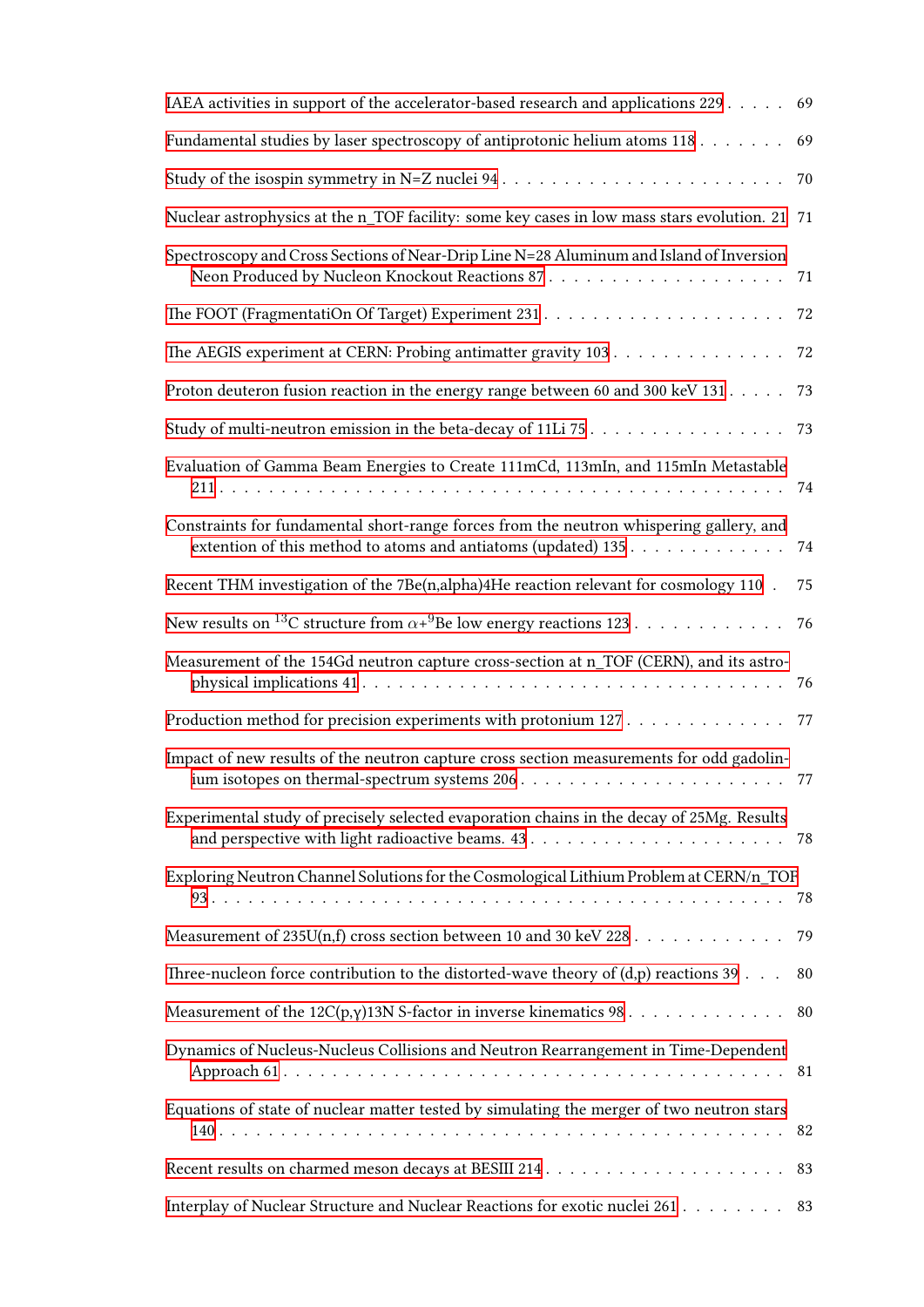| Achievements and challenges in understanding nucleon-deuteron reactions 5               | 84 |
|-----------------------------------------------------------------------------------------|----|
|                                                                                         |    |
| Study of Few-Body Nuclei by Feynman's Continual Integrals and Hyperspherical Functions  | 85 |
|                                                                                         | 86 |
| 155,157Gd neutron capture cross sections measured at n_TOF (CERN) 227                   | 87 |
| The quest for new data on the Space Star Anomaly in pd breakup 73                       | 87 |
| TOROIDAL MODE IN NUCLEI: FROM GIANT RESONANCE TO INDIVIDUAL STATES 7                    | 88 |
| Measurement of the proton scalar polarizabilities at MAMI 217                           | 89 |
| Nuclear data program for NCT at the n_TOF Collaboration at CERN 215                     | 89 |
| Nuclear force studies in the proton-deuteron break-up channel at 135 MeV 80             | 90 |
| Isospin transport phenomena in semiperipheral heavy ion collisions at Fermi energies 42 | 91 |
| Dipole Dynamical Polarizabilities from proton Real Compton Scattering data 218          | 91 |
|                                                                                         | 92 |
| Measurement of the differential cross section of neutron scattering on deuterium in the | 92 |
| Few-body dissociation of relativistic light nuclei in nuclear track emulsion 30         | 93 |
|                                                                                         |    |
|                                                                                         | 94 |
|                                                                                         | 94 |
|                                                                                         | 94 |
| In flight and β-delayed γ-spectroscopy in the vicinity of 78Ni with AGATA at GANIL and  | 94 |
|                                                                                         | 95 |
| Test of a 3He target to be used for transfer reactions in inverse kinematics 369        | 95 |
| Exploring baryon rich QCD matter with electromagnetic probes 328 95                     |    |
| Measurements of giant and pygmy resonances with the K600 spectrometer at iThemba        |    |
|                                                                                         |    |
| Quark-gluon correlations in the twist-3 TMDs using light-front wave functions 207       | 95 |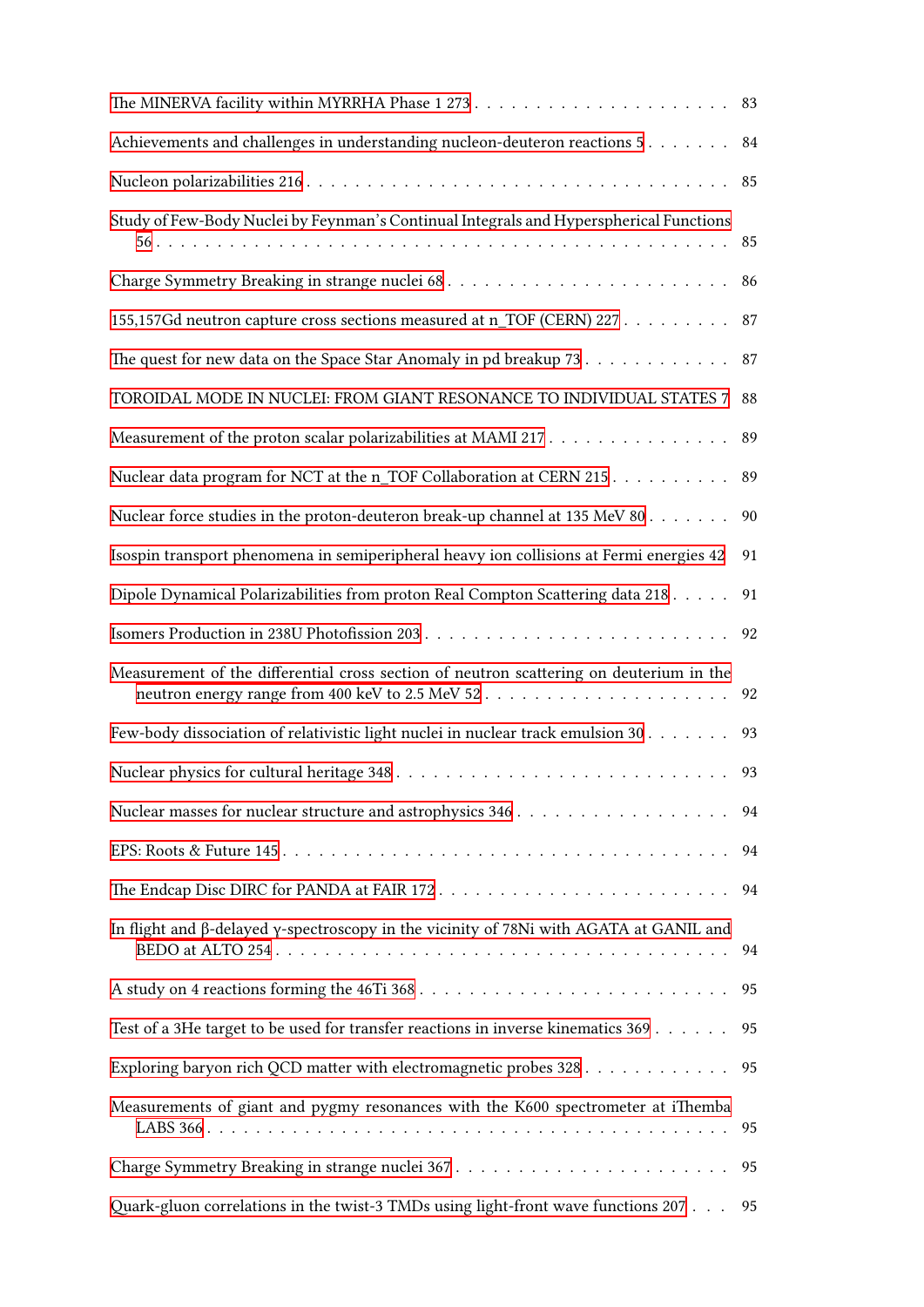|                                                                                                                                                                             | 96 |
|-----------------------------------------------------------------------------------------------------------------------------------------------------------------------------|----|
| Measurement of the 12C(p,y)13N S-factor in inverse kinematics 195                                                                                                           | 96 |
| The quest for new data on the space star anomaly in pd breakup $298$                                                                                                        | 96 |
| Measurement of the differential cross section of neutron scattering on deuterium in the                                                                                     |    |
| Study of few-body nuclei by Feynman's continual integrals and hyperspherical functions                                                                                      | 96 |
| Nuclear force studies in the proton-deuteron break-up channel at 135 MeV 297                                                                                                | 97 |
| Differential Cross Section for Proton Induced Deuteron Breakup at 108 MeV 294                                                                                               | 97 |
|                                                                                                                                                                             | 97 |
|                                                                                                                                                                             | 97 |
|                                                                                                                                                                             | 98 |
| TOROIDAL MODE IN NUCLEI: FROM GIANT RESONANCE TO INDIVIDUAL STATES                                                                                                          | 98 |
| Beta-detected NMR applied to liquid samples in biology and chemistry 347                                                                                                    | 98 |
|                                                                                                                                                                             | 98 |
| Deviations from Hauser-Feshbach behaviour in evaporation chains in light heavy-ion col-                                                                                     | 98 |
| On the nature of the low-energy E1 strength in the unstable nucleus 68Ni 280                                                                                                | 98 |
|                                                                                                                                                                             | 99 |
|                                                                                                                                                                             | 99 |
| Evaluation of the NEEC resonance window widths for 93mMo isomer in the case of electron<br>capture into atomic shells for the assumed electronic excited configurations 285 | 99 |
| Peculiar properties of the interaction of the 11Li nucleus with Be-isotopes 284                                                                                             | 99 |
| Study of multi-neutron emission in the beta-decay of 11Li 263                                                                                                               | 99 |
| Spectroscopy and Cross Sections of Near-Drip Line N=28 Aluminum and Island of Inversion                                                                                     |    |
|                                                                                                                                                                             |    |
| Dynamics of Nucleus-Nucleus Collisions and Neutron Rearrangement in Time-Dependent                                                                                          |    |
| Three-nucleon force contribution to the distorted-wave theory of $(d,p)$ reaction 266 $\dots$ 100                                                                           |    |
| Experimental study of precisely selected evaporation chains in the decay of 25Mg. Results                                                                                   |    |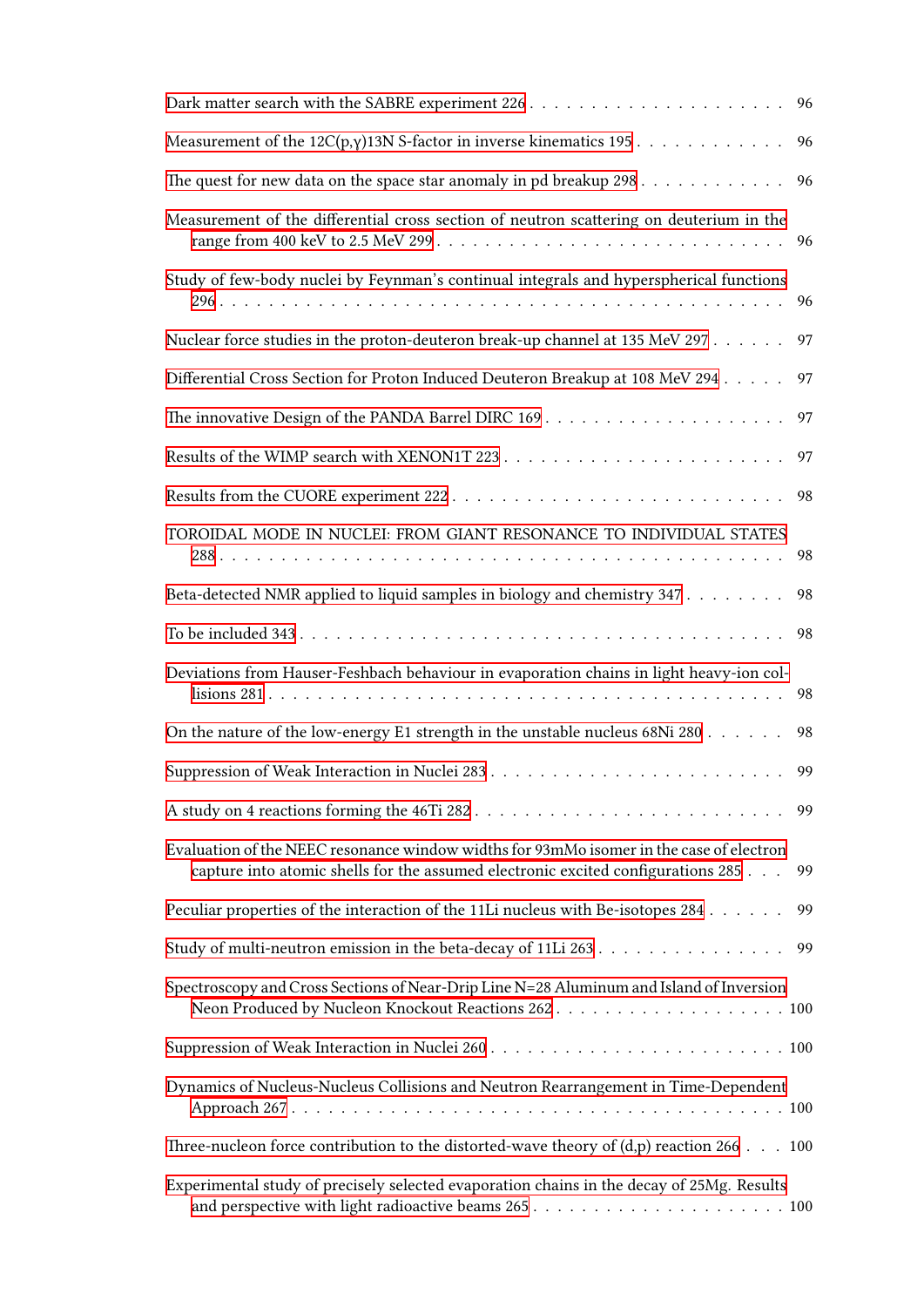| Isospin transport phenomena in semiperipheral heavy ion collisions at Fermi energies 269 101                                                                                                                            |
|-------------------------------------------------------------------------------------------------------------------------------------------------------------------------------------------------------------------------|
| Exploring baryon rich QCD matter with electromagnetic probes 326 101                                                                                                                                                    |
| Achievements and challenges in understanding nucleon-deuteron reactions 295 101                                                                                                                                         |
| Dynamics of three-nucleon systems in the deuteron-proton collisions at 100 MeV 292 102                                                                                                                                  |
| Precision measurements of differential cross section and analyzing powers in elastic deuteron-                                                                                                                          |
| Deuteron breakup in collision with proton - measurements at intermediate energies 290 . 102                                                                                                                             |
| First measurements of the analyzing powers of the proton-deuteron break-up reaction at<br>large proton scattering angles $291. \ldots \ldots \ldots \ldots \ldots \ldots \ldots \ldots \ldots \ldots \ldots \ldots 103$ |
| Durability of actinide targets and metallic foils in experiments on synthesis of superheavy                                                                                                                             |
| The AEGIS experiment at CERN: Probing antimatter gravity 319 103                                                                                                                                                        |
| Fundamental studies by laser spectroscopy of antiprotonic helium atoms 318 103                                                                                                                                          |
| Applied nuclear physics for materials research and medicine 198 104                                                                                                                                                     |
| Nuclear Structure with radioactive muonic atoms - The nuclear charge radius of radioactive                                                                                                                              |
| Exploring Neutron Channel Solutions for the Cosmological Lithium Problem at CERN/n_TOF                                                                                                                                  |
|                                                                                                                                                                                                                         |
| Equations of state of nuclear matter tested by simulating the merger of two neutron stars                                                                                                                               |
| Performance Studies of X3 Silicon Detectors for the Future ELISSA Array at ELI-NP 191 . 105                                                                                                                             |
| Nuclear astrophysics at the n_TOF facility: some key cases in low mass stars evolution. 190 105                                                                                                                         |
| Measurement of the 154Gd neutron capture cross-section at n_TOF (CERN), and its astro-                                                                                                                                  |
| Recent THM investigation of the 7Be(n, alpha)4He reaction relevant for cosmology 192 . 105                                                                                                                              |
| Test of a 3He target to be used for transfer reactions in inverse kinematics 274 105                                                                                                                                    |
| On the nature of the low-energy E1 strength in the unstable nucleus 68Ni 278 106                                                                                                                                        |
| The upgrade of the ALICE Inner Tracking System at the CERN LHC 174 106                                                                                                                                                  |
| New results on Coulomb interaction effects in relativistic heavy ion collisions 309 106                                                                                                                                 |
| Few-body dissociation of relativistic light nuclei in nuclear track emulsion 300 106                                                                                                                                    |
| Study of quarkonium as an open quantum system using effective field theory techniques                                                                                                                                   |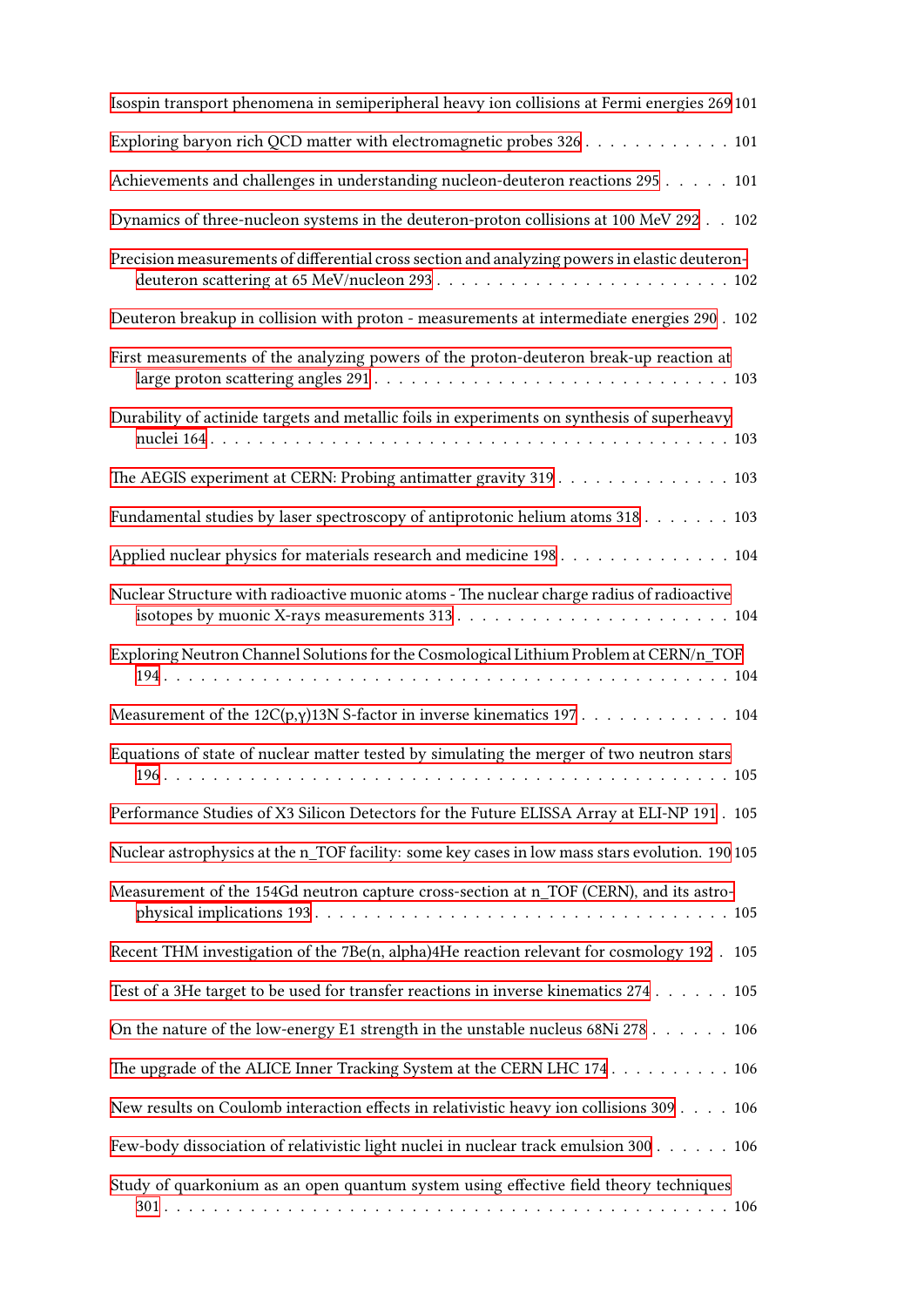| Perspectives of QCD phase diagram studies with the CBM experiment at FAIR 303 106                                                                                        |
|--------------------------------------------------------------------------------------------------------------------------------------------------------------------------|
| Study of quarkonium production in p-A and AA collisions with ALICE at the LHC 304 107                                                                                    |
| Heavy-flavour production measurements in heavy-ion collisions with ALICE at the LHC                                                                                      |
| The effect of the temperature on the Gamow-Teller excitations in nuclei 247 107                                                                                          |
| Light and Heavy Fragment Mass Correlation in the 197Au+130Te Transfer Reaction 246 . 107                                                                                 |
| Nuclear structure of the neutron-deficient tin isotopes close to 100Sn 249 107                                                                                           |
| In-beam γ-ray spectroscopy of nuclei in the 132Sn region performed at RIKEN 248 107                                                                                      |
| Sterile neutrino searches at short distance from nuclear reactors 345 108                                                                                                |
| Alpha clustering and condensation in nuclear systems 108 108                                                                                                             |
| Extracting signal's shape parameters using real-time interpolation: a possible way to en-<br>hance the performances of the GARFIELD+RCo apparatus at LNL 177 108         |
|                                                                                                                                                                          |
| Perspectives on the Measurement of Competitive Double Gamma Decay with the AGATA                                                                                         |
| Stiff symmetry energy from isovector aura in charge-exchange reactions 339 109                                                                                           |
| Deviations from Hauser-Feshbach behaviour in evaporation chains in light heavy-ion col-                                                                                  |
| Photonuclear spectroscopy with the ELIADE array at ELI-NP: Status and perspectives 179 109                                                                               |
|                                                                                                                                                                          |
| The Cryogenic Stopping Cell of the IGISOL facility at ELI-NP 176 110                                                                                                     |
| Shape Coexistence in the Neutron-Deficient 188 Hg Isotope 251 110                                                                                                        |
| Role of pair-vibrational correlations in forming the odd-even mass difference 256 110                                                                                    |
| Status and perspectives of the neutron time-of-flight facility n_TOF at CERN 171 110                                                                                     |
|                                                                                                                                                                          |
| Experimental studies of explosive heavy element nucleosynthesis 182 110                                                                                                  |
| Underground Measurement of Proton-Induced Reactions on 6Li at LUNA 183 110                                                                                               |
| Light and Heavy Fragment Mass Correlation in the 197Au+130Te Transfer Reaction 180. 111                                                                                  |
|                                                                                                                                                                          |
| Activation cross section measurements of the $92,94,100Mo(a,n)95,97,103Ru$ reactions and<br>optical potentials for modelling explosive nucleosynthesis scenarios 187 111 |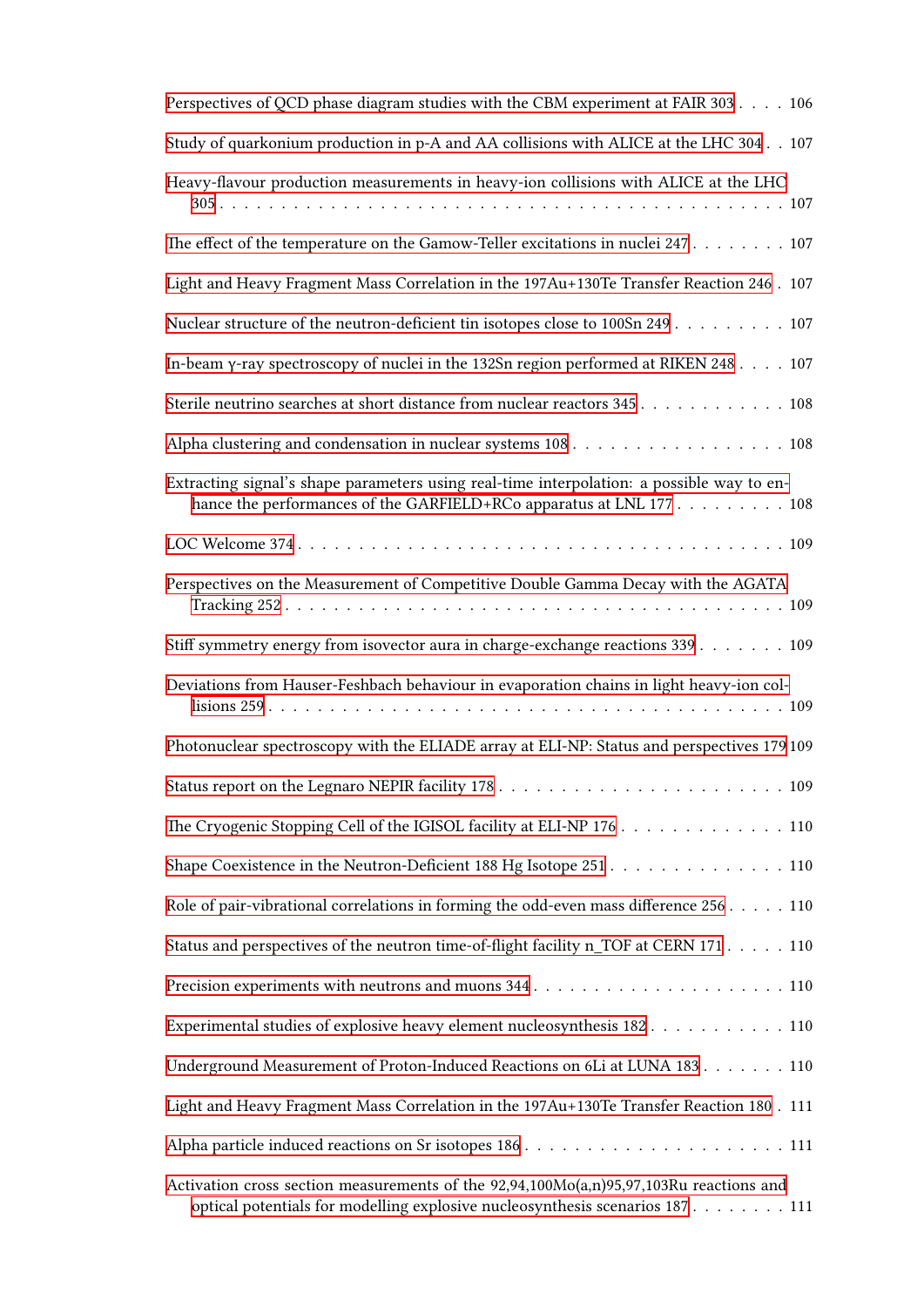| Stellar Modelling for Nuclear atrophysics: Constraining the astrophysical origin of the p-                                                                |
|-----------------------------------------------------------------------------------------------------------------------------------------------------------|
|                                                                                                                                                           |
| Relevance of neutron excess in nuclear matter to proton-induced composite-particle pre-                                                                   |
| Light (anti-)nuclei and (anti-)hypernuclei production with ALICE at the LHC 311 112                                                                       |
| Light-Flavor Hadron Production from Small to Large Collision Systems at ALICE 310 112                                                                     |
|                                                                                                                                                           |
|                                                                                                                                                           |
| Direct capture cross section and low-energy resonances in the 22Ne(p,gamma)23Na reac-                                                                     |
|                                                                                                                                                           |
| Gamma beam collimation and characterization system for ELI-NP-GBS 168 112                                                                                 |
|                                                                                                                                                           |
| Dynamical effects in Projectile like break-up, following a deep-inelastic collision, in low                                                               |
| Study of the IMFs production probability and dependence from the Isospin of the entrance<br>channel in projectile-like break-up at Fermi energies 234 113 |
| Isospin dynamics and nuclear dipolar degree of freedom 235 113                                                                                            |
| Evidence of non-statistical effects in the decay of 36,37Ar* 236 113                                                                                      |
|                                                                                                                                                           |
|                                                                                                                                                           |
| Neutron/gamma discrimination by plastic scintillator 160 114                                                                                              |
|                                                                                                                                                           |
| Design and test of an innovative static thin target for intense ion beams 162 114                                                                         |
| SiCILIA, Silicon Carbide detectors for Intense Luminosity Investigations and Applications                                                                 |
|                                                                                                                                                           |
| New results on <sup>13</sup> C structure from $\alpha$ + <sup>9</sup> Be low energy reactions 237 114                                                     |
| A new measurements at LUNA of the 2H(p,gamma)3}He cross section at BBN energies 188 114                                                                   |
|                                                                                                                                                           |
| Probing dense matter at low energies with dileptons: prospects and challenges 150 115                                                                     |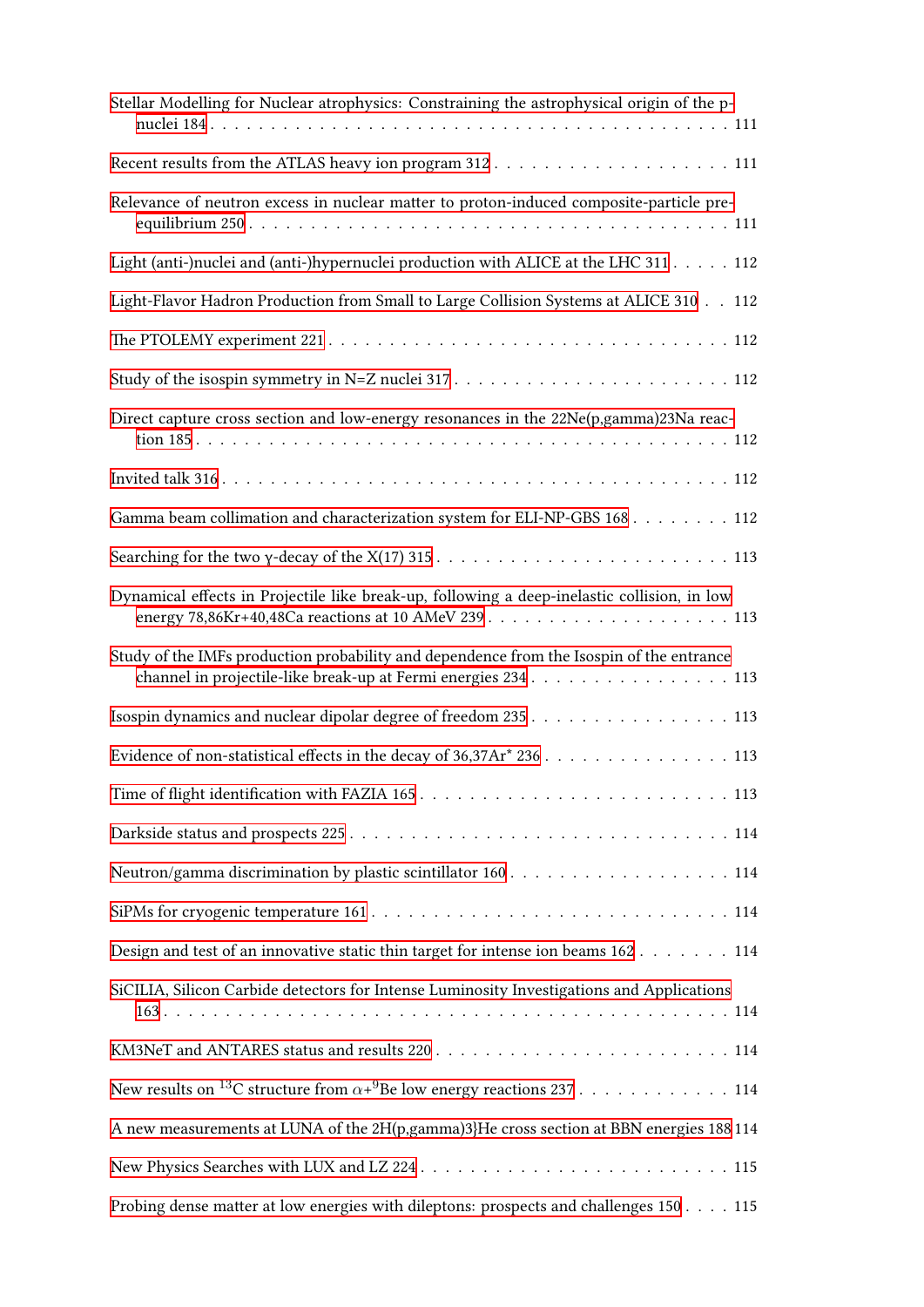| Decay spectroscopy exploration of nuclei around 132Sn 277 116                                                                                      |
|----------------------------------------------------------------------------------------------------------------------------------------------------|
| Self-consistent single-particle approximation to nuclear state densities at high excitation                                                        |
|                                                                                                                                                    |
| LHCb Heavy-ion results in collider and fixed-target mode 322 116                                                                                   |
| Probing dense matter at low energies with dileptons: prospects and challenges 323 116                                                              |
|                                                                                                                                                    |
| Constraints for fundamental short-range forces from the neutron whispering gallery, and<br>extention of this method to atoms and antiatoms 320 116 |
| Production method for precision experiments with protonium 321 116                                                                                 |
|                                                                                                                                                    |
|                                                                                                                                                    |
|                                                                                                                                                    |
|                                                                                                                                                    |
|                                                                                                                                                    |
|                                                                                                                                                    |
| The new pulsed neutron beam facility at CNA (Spain) 170 117                                                                                        |
| Exploring baryon rich QCD matter with electromagnetic probes 351 118                                                                               |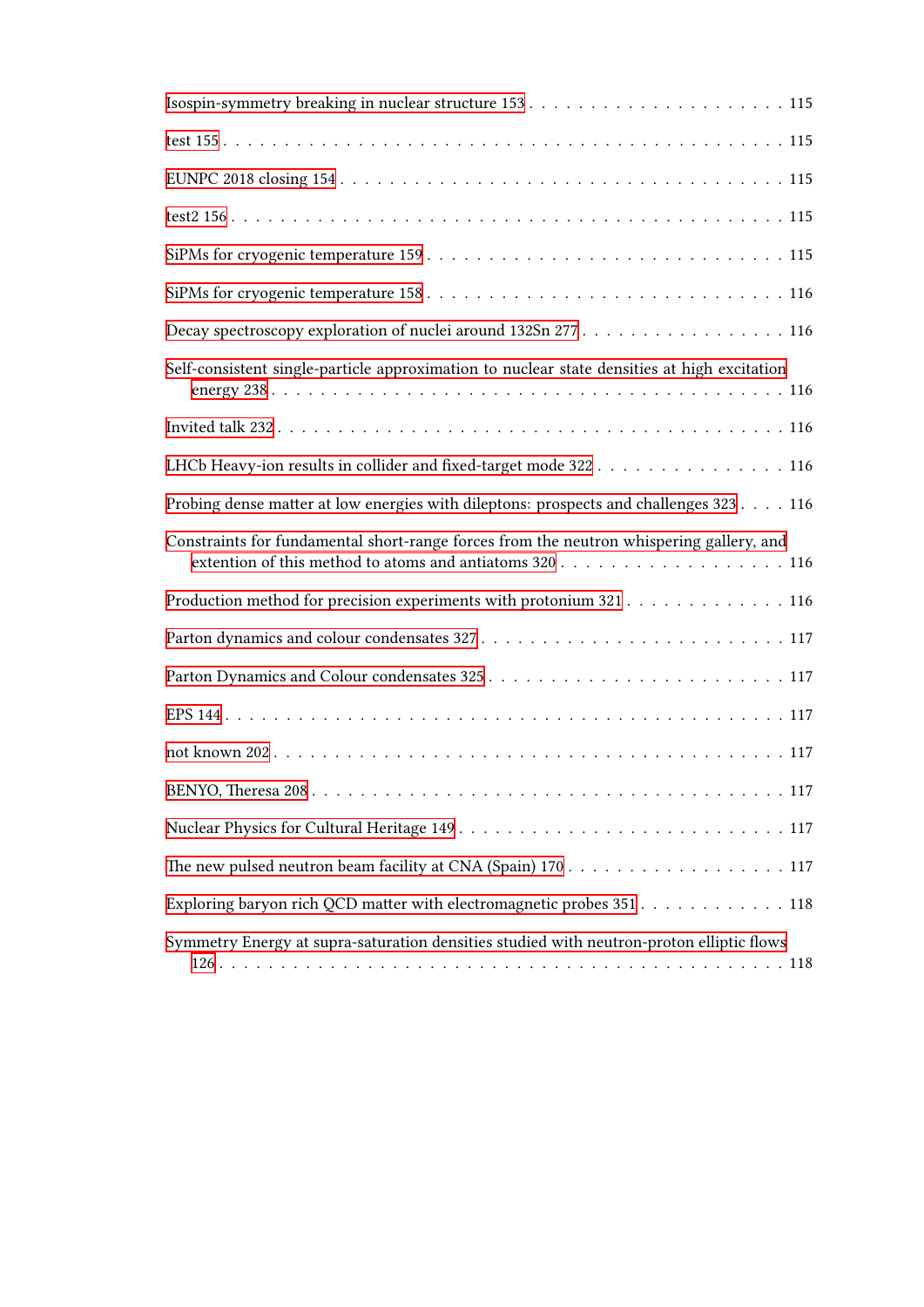#### <span id="page-14-0"></span>**Masterclass** / **12**

### **Nucleosynthesis of heavy elements in the Universe**

**Corresponding Author:** gabriel.martinez@physik.tu-darmstadt.de

<span id="page-14-1"></span>**Masterclass** / **11**

### **Gamma spectroscopy of r-process nuclei**

**Corresponding Author:** agoergen@cea.fr

<span id="page-14-2"></span>**Masterclass** / **15**

### **R-process nucleosynthesis in a double neutron-star merger**

**Corresponding Author:** paolo.davanzo@brera.inaf.it

<span id="page-14-3"></span>**Opening** / **375**

### **Welcome**

**Corresponding Author:** eugenio.scapparone@bo.infn.it

<span id="page-14-4"></span>**Plenary** / **324**

### **Heavy ion experiments: latest results**

**Corresponding Author:** ermanno.vercellin@to.infn.it

Heavy-ion experiments at RHIC and LHC are aimed at studying the properties of strongly interacting matter under extreme conditions. The temperatures and energy densities reached in these highenergy Nucleus-Nucleus collisions lead to a form of strongly interacting QCD matter in which quarks and gluons are no longer confined: the so-called quark–gluon plasma (QGP). A selection of recent results obtained in nucleus-nucleus collisions will be presented and discussed by keeping in mind the corresponding p-Nucleus and p-p results. Indeed, the latter turn out to be not only a reference for heavy-ion studies, but also a topic with intrinsic interest: similarities between "small systems" and heavy-ion collisions have been observed and will be highlighted in the talk.

<span id="page-14-5"></span>**Plenary** / **349**

### **Probing dense matter at low energies with dileptons: prospects and challenges**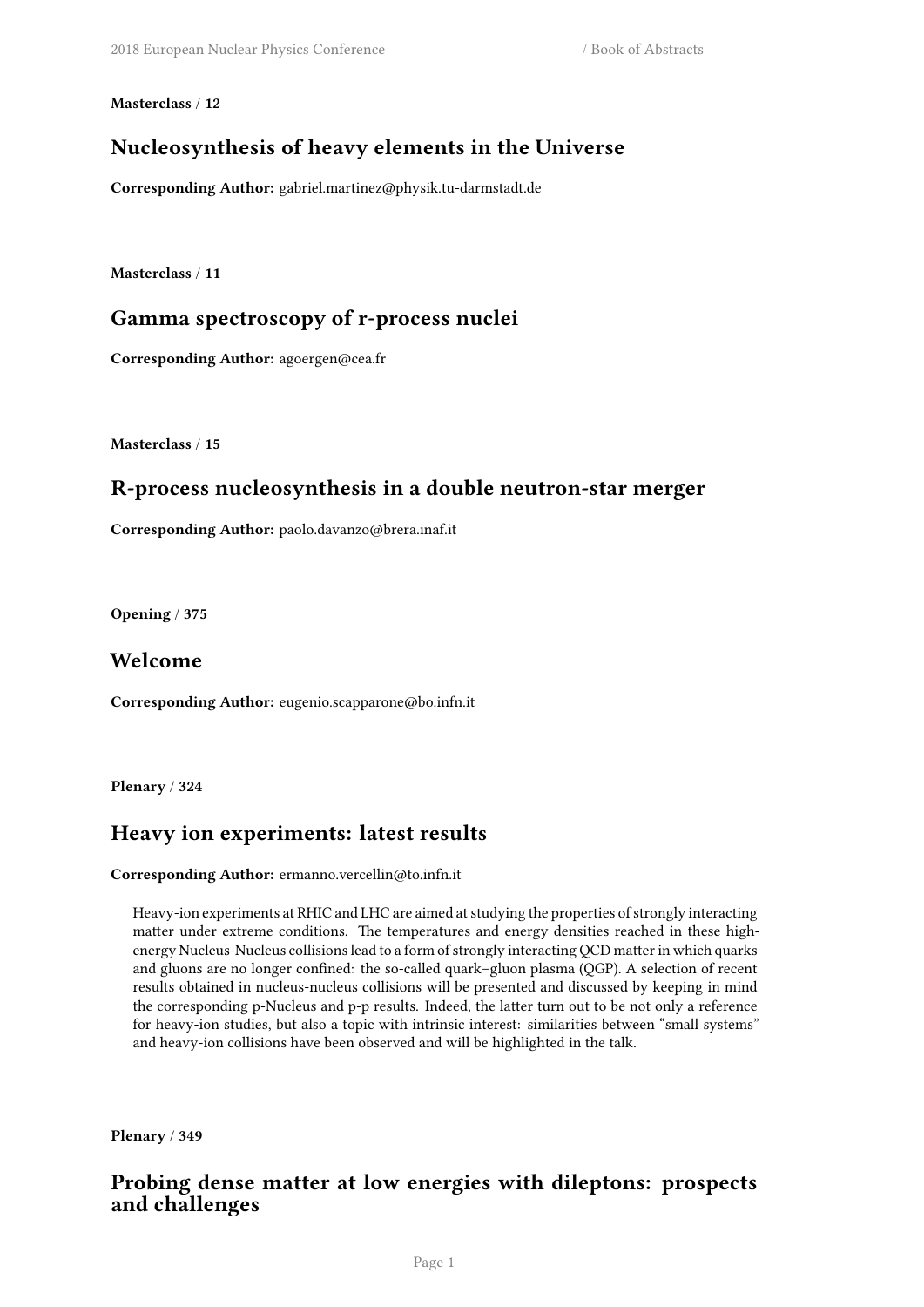#### **Corresponding Author:** itzhak.tserruya@weizmann.ac.il

In this talk, I shall (i) review the results from almost 25 years of dilepton measurements, from the top RHIC energy of sqrt(s\_NN)=200 GeV down to the lowest SPS energy of sqrt(s\_NN)= 9 GeV, and their relation to chiral symmetry restoration, (ii) discuss the potential, challenges and prospects of extending the dilepton measurements at much lower energies, mainly at the NICA facility under construction at JINR.

<span id="page-15-0"></span>**Plenary** / **352**

### **Exploring baryon rich QCD matter with electromagnetic probes**

#### **Corresponding Author:** t.galatyuk@gsi.de

Collisions of heavy atomic nuclei at (ultra-)relativistic energies provide a fascinating opportunity to produce in the laboratory, for a short moment (10 $\boxtimes$ 23 s), matter under extreme conditions of temperature (1012 K) and density (25 times ground state density). Such matter radiates photons, whose spectrum re

ects the temperature as well as possible critical behavior in the vicinity of

phase transitions. The spectra of dileptons oer the unique chance to investigate the microscopic properties of QCD matter. The key quantity is the in-medium electromagnetic spectral function, which encodes the eects of the strong interaction on dilepton production in the hot and dense reball.

In this contribution I will rst discuss important experimental results on emissivity of matter obtained by HADES in Au+Au collisions at 2.42 GeV center of mass energy. Virtual photon spectra will be confronted with results of other experiments as well as with available model calculations. A deeper understanding of the microscopic origin of the excess radiation requires systematic investigation of di-electron radiation emitted from baryonic resonances produced o protons in pion-induced reactions. These are studied in HADES making use of pion beams. An important part of the future research program will be the high-precision measurement of the dilepton invariant mass distribution not only below 1 GeV/c2, but in particular between 1 and 2.5 GeV/c2 for dierent beam energies. I will then give the prospects for intermediate mass measurements with STAR experiment at top RHIC energy and with upgraded HADES at SIS18. I will conclude presenting the potential of dilepton spectroscopy at future high B facilities.

<span id="page-15-1"></span>**Plenary** / **353**

### **Parton dynamics and colour condensates**

**Author:** Elena Petreska<sup>1</sup>

<sup>1</sup> *VU/Nikhef*

#### **Corresponding Author:** petreska.elena@gmail.com

A detailed, multidimensional imaging of protons and nuclei at high energy is one of the main goals of Quantum Chromodynamics. We review two complementary theories that study the dynamics of partons (quarks and gluons) in protons and nuclei when they are accelerated to large velocities: the factorization approach with multidimensional distribution functions and the Colour Glass Condensate theory. Both frameworks give independent information on the mixed, momentum and position structure of ultra-relativistic particles. Nevertheless, the complexity of the problem requires a consistent and inclusive description that will merge together and combine the advantages of the two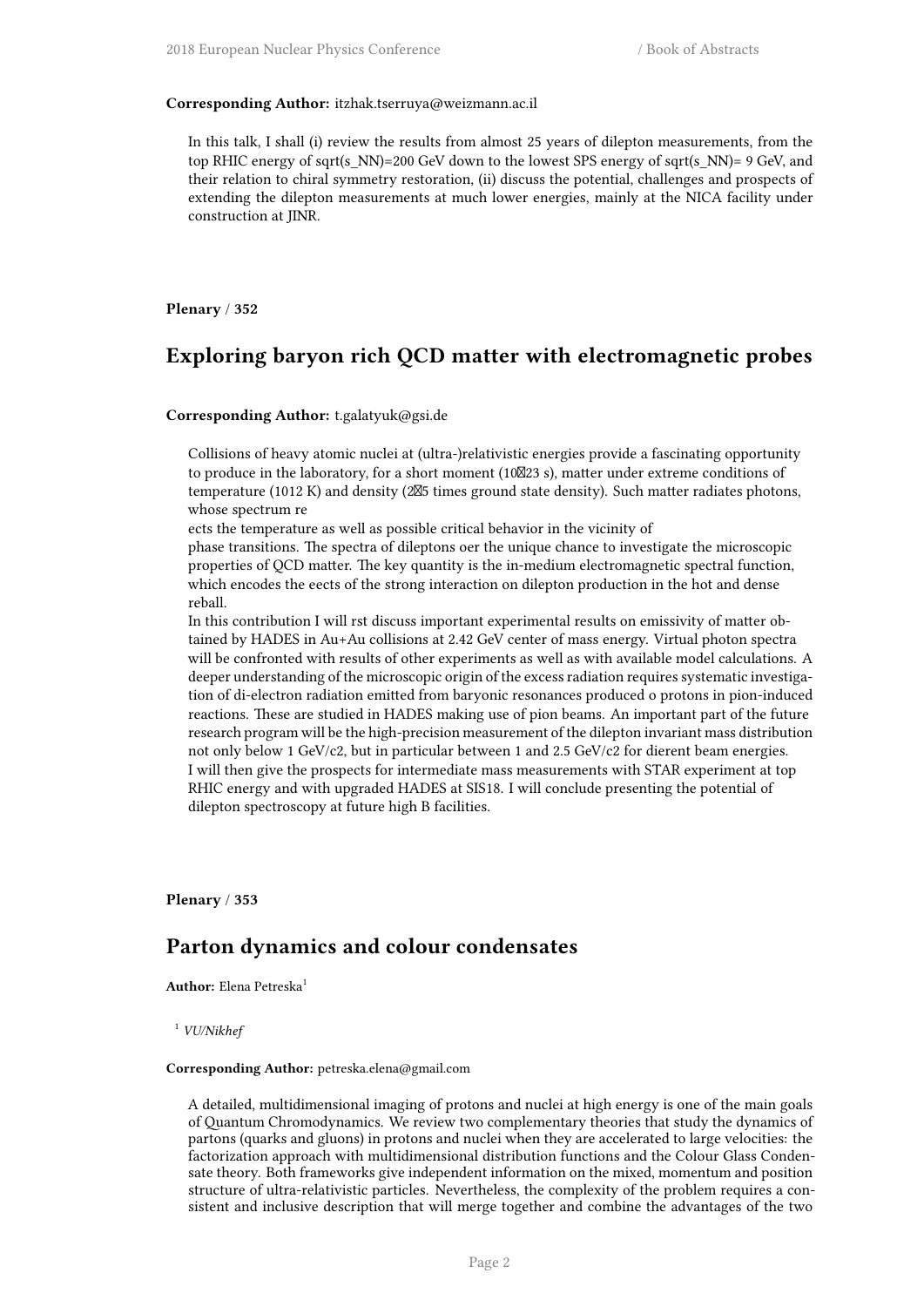approaches. We review recent progress along these lines and we present phenomenological results derived from the connection between the two theoretical frameworks.

<span id="page-16-0"></span>**Heavy Ion collisions and QCD phases** / **307**

### **Quarkonia in nuclear collisions**

**Corresponding Author:** elena@fpaxp1.usc.es

Quarkonium has been regarded as one of the golden probes to identify the phase transition from confined hadronic matter to

the deconfined quark-gluon plasma (QGP) in heavy-ion collisions. Recent theoretical developments in the study of the  $J/\psi$ 

and ϒ families at the energies of Large Hadron Collider (LHC) are reviewed. In particular, the possible implications related to

the production and propagation of quarkonia in proton-proton, proton-nucleus and nucleus-nucleus collisions are discussed. A special

emphasis is put on the excited states such as the  $\psi'$ , Y(2S) and Y(3S).

<span id="page-16-1"></span>**Astroparticle Physics** / **105**

### **Breakthroughs in solar and neutrino physics from the Borexino experiment.**

Author: Gianpaolo Bellini<sup>1</sup>

<sup>1</sup> *MI*

**Corresponding Author:** gianpaolo.bellini@mi.infn.it

Borexino, with its very low background, due to an unprecedented radio-purity, is a unique experiment in studying the solar neutrinos since more than 11 years, producing important results in the solar and neutrino physics.

The mechanism that produces 99% of solar energy, i.e. the pp cycle, has been entirely measured determining the rates of all its the reactions: pp, 7Be, pep, 8B. This measurement has led several findings: 1) the measured rates are in good agreement with the SSM; 2) the comparison between neutrino flux and photon luminosity tests the solar stability at 105 time scale; 3) the comparison of the 7Be and 8B rates with the SSM previsions for high and low metallicity gives a hint in favor of high metallicity.

The  $\&$  survival probability, measured at the various pp reactions energies, shows a good agreement with the MSW model in the vacuum regime, where it has been measured for the first time, and confirms the MSW validity for the matter enhanced oscillation.

Evidence of the geo-neutrinos has been reached at  $5.9 \, \mathbb{Z}$  confidence level.

Borexino is still taking data to try the nearly prohibitive measurement of the CNO cycle.

**Selected session**:

<span id="page-16-2"></span>plenary or astroparticle physics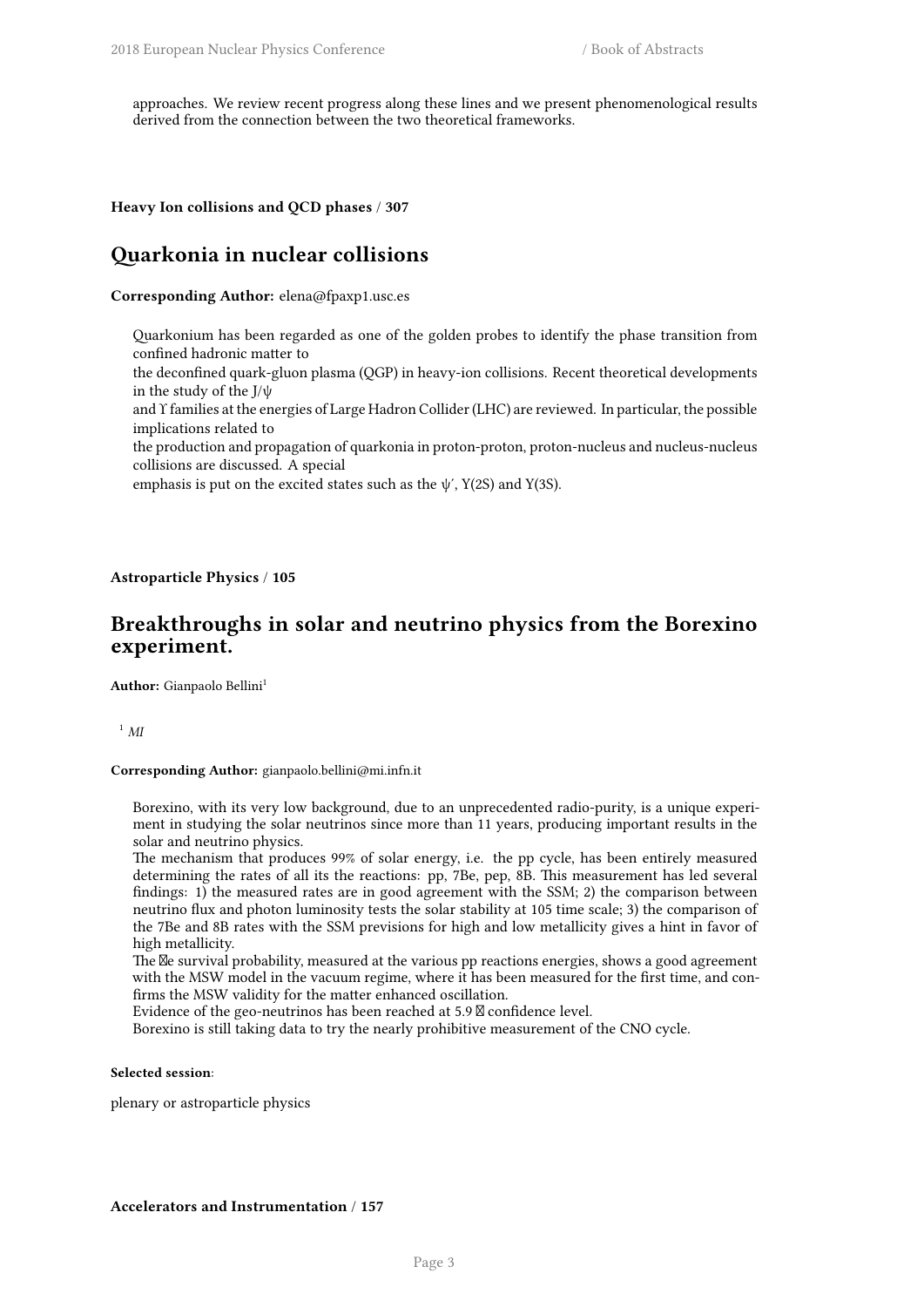### **Status and perspectives of the NUMEN project at INFN-LNS**

**Author:** Francesco Cappuzzello<sup>1</sup>

1 *LNS*

#### **Corresponding Author:** cappuzzello@lns.infn.it

The presentation aims at describing the main achievements of the NUMEN project [1], together with an updated and detailed overview of the related R&D activities and theoretical developments. NUMEN proposes an innovative technique to access the nuclear matrix elements entering the expression of the lifetime of the double beta decay by cross section measurements of heavy-ion induced Double Charge Exchange (DCE) reactions. Despite the fact that the two processes, namely neutrinoless double beta decay and DCE reactions, are triggered by the weak and strong interaction respectively, important analogies are suggested. The basic point is the coincidence of the initial and final state many-body wave functions in the two types of processes and the formal similarity of the transition operators. First experimental results obtained at the INFN-LNS laboratory for the 40Ca(18O,18Ne)40Ar reaction at 270 MeV give an encouraging indication on the capability of the proposed technique to access relevant quantitative information [2]. The main experimental tools for this project are the K800 Superconducting Cyclotron and MAGNEX spectrometer [3]. The former is used for the acceleration of the required high resolution and low emittance heavy-ion beams and the latter is the large acceptance magnetic spectrometer for the detection of the ejectiles. The use of the high-order trajectory reconstruction technique, implemented in MAGNEX, allows to reach the experimental resolution and sensitivity required for the accurate measurement of the DCE cross sections at forward angles. However, the tiny values of such cross sections and the resolution requirements demand beam intensities much larger than those manageable with the present facility. The on-going upgrade of the INFN-LNS facilities in this perspective is part of the NUMEN project and will be discussed at the Conference.

#### <span id="page-17-0"></span>**Nuclear Structure and Dynamics (SALONE BOLOGNINI)** / **233**

### **Investigation of nuclear cluster phenomenology with the relativistic EDF approach**

Author: E. Khan<sup>None</sup>

Relativistic energy density functionnal approaches are able to describe on a common ground quantum liquid and

cluster states in nuclei. We will first show how the experimental observables related to clusterisation are described with this approach.

The study of the localisation of the nucleonic wave-functions in nuclei will also be undertaken in order to provide a deep understanding

of the formation of alpha-like clusters over the nuclear chart.

<span id="page-17-1"></span>**Accelerators and Instrumentation** / **33**

### **SiPMs for cryogenic temperature**

**Author:** Izabela Anna Kochanek<sup>1</sup>

1 *LNGS*

#### **Corresponding Author:** iza.kochanek@lngs.infn.it

The DarkSide-20k collaboration is preparing to equip 20 m² of SiPMs working in liquid argon at 86 K for the direct search of WIMPs. The collaboration had to solve many technological aspects, such as the development of SiPM optimized for operation in liquid argon, the readout of large SiPM-based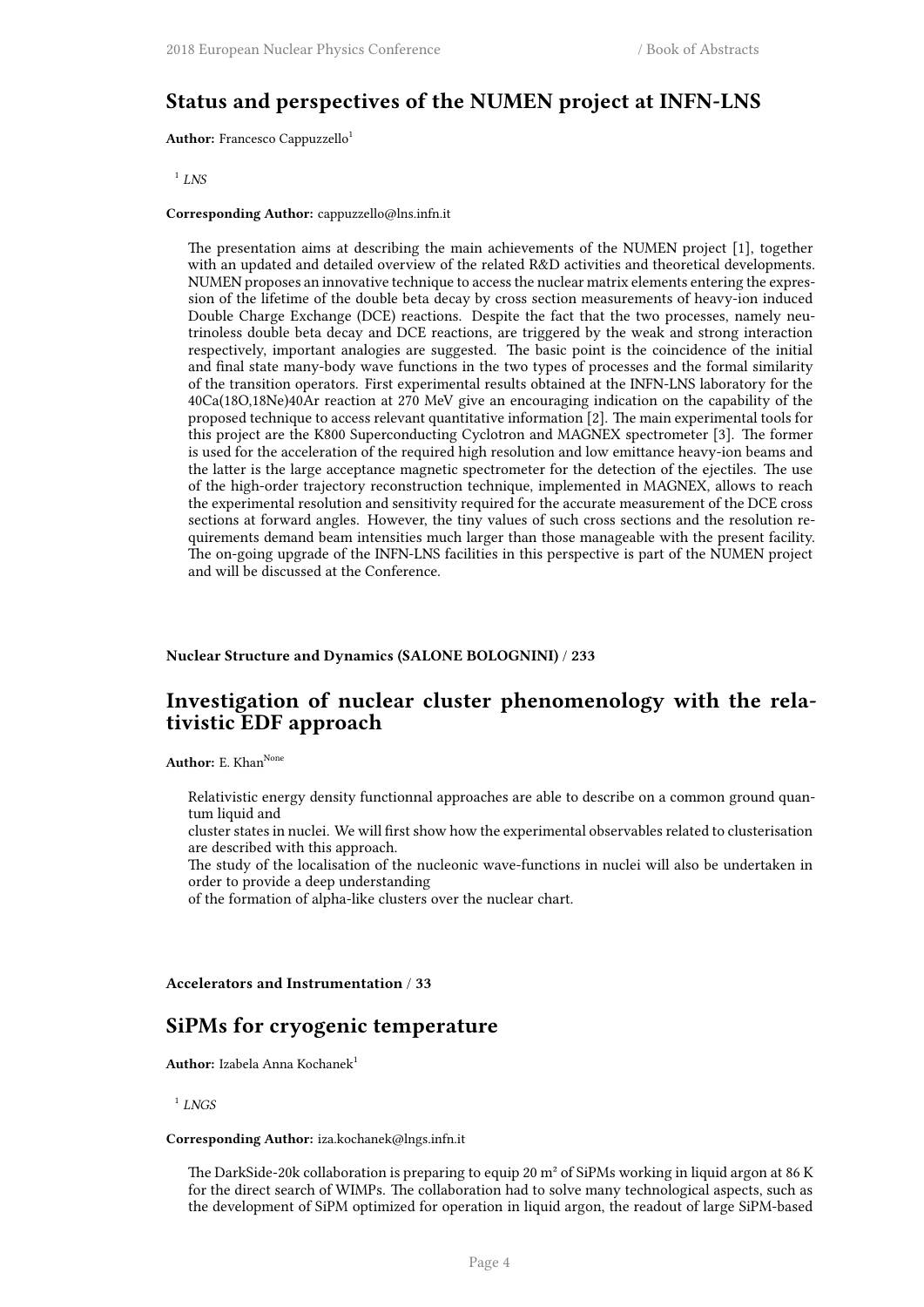detectors, the reliable packaging of more than 200000 SiPMs using radiopure materials. The packaging solutions available for cryogenic applications and the performances of the newest cryogenic extended gain SiPMs from FBK will be discussed.

#### **Selected session**:

Accelerators and Instrumentation

<span id="page-18-0"></span>**Heavy Ion collisions and QCD phases** / **302**

### **Probing hot QCD matter in ultrarelativistic heavy-ion collisions**

In high-energy collisions of heavy nuclei, the resulting state of matter attains such high temperatures and energy densities that quarks and gluons are no longer confined into hadrons. Known as the quark-gluon plasma (QGP), this matter occupies the high-temperature and high-density regime of the phase diagram of quantum chromodynamics (QCD). By probing the properties of the QGP, we are able to study QCD and the strong nuclear force in the extreme high temperature limit. In this talk, a selection of measurements from the Large Hadron Collider (LHC) and the Relativistic Heavy Ion Collider (RHIC) will be presented which give insight into the space-time evolution of the QGP and its thermodynamical and hadrochemical properties.

#### <span id="page-18-1"></span>**Nuclear Structure and Dynamics (SALONE BOLOGNINI)** / **100**

### **Evidence of non-statistical effects in the decay of 36,37Ar\***

**Author:** Sandro Barlini<sup>1</sup>

```
1
FI
```
The fusion-evaporation 24Mg+12,13C reaction at 162 and 142 MeV respectively has been investigated with the GARFIELD and RingCounter detectors, in operation at the LNL (Legnaro National Laboratories of INFN). Thanks to the large coverage (about 70% of the total solid angle) and to the good identification capability in terms of charge and energy, it is possible to obtain a very clean data set where the total charge of the 36,37Ar*compound nucleus is detected. The analysis of the Fusion-Evaporation or Fusion-Fission chains for those complete events can be compared with simulated events. In particular, a Hauser-Feshbach Monte-Carlo developed by the NUCL-EX collaboration and particularly optimized for light systems (HFl) and the GEMINI++ code, widely used to describe fusion-evaporation and fusion-fission reactions, will be used.*

*Following the previous analysis on light system as 12C+12C, 16O+12C performed with the same apparatus, LCP energy spectra, angular distribution and Branching Ratios(BR) of the different experimental channels will be studied in details and compared with simulations in order to disentangle possible effects due to clustering pre-formation in the CN. Moreover, the possible difference in the decay of 36,37Ar* created at the same excitation energy will be put in evidence.

#### **Selected session**:

<span id="page-18-2"></span>Nuclear structure, spettroscopy and dynamics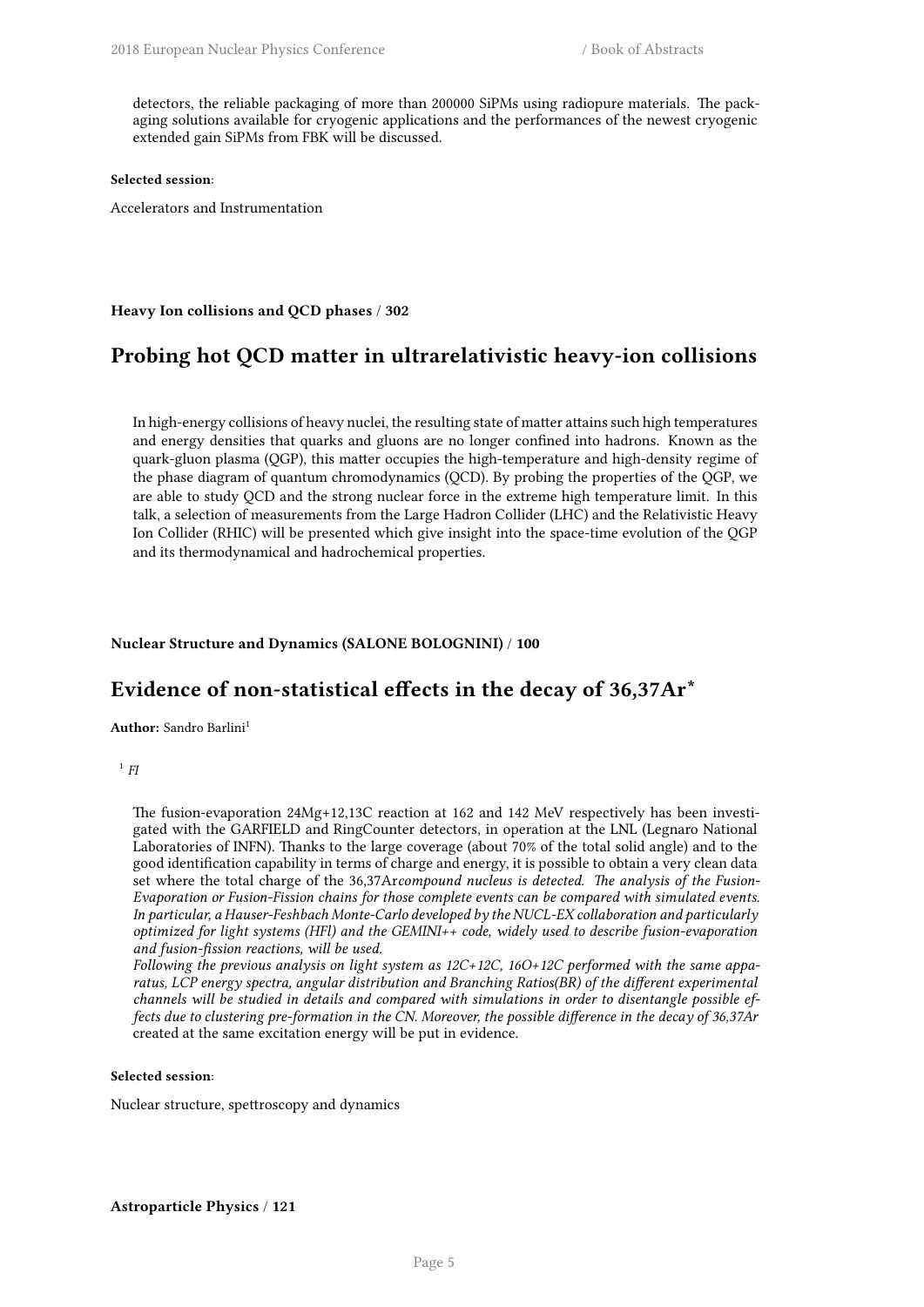### **KM3NeT and ANTARES status and results**

**Author:** Federico Versari<sup>1</sup>

<sup>1</sup> *University of Bologna, INFN section of Bologna*

ANTARES is the largest and longest operated neutrino telescope in the Northern hemisphere. It is located 40 km off-shore Toulon, France, at a depth of 2475 m on the Mediterranean seabed and has been continuously taking data since 2006. Its primary goal is the search for astrophysical neutrinos in the TeV-PeV energy range. Its location and excellent angular resolution makes ANTARES sensitive to a large part of the Southern sky which contains many promising neutrino source candidates, including the Galactic Center region.

The latest results from ANTARES will be presented regarding the search for a diffuse high energy neutrino flux, the analysis to identify astrophysical neutrino point sources and the various searches for multi-messenger coincidences between neutrinos and other cosmic probes, like photons or gravitational waves.

KM3NeT, the new generation of underwater neutrino telescopes, is currently under construction in the Mediterranean sea. Thanks to its large size and improved detection capabilities, KM3NeT will open new perspectives in neutrino astronomy.

Results obtained with the first KM3NeT deployed lines, together with the current status and perspectives of the detector, will be reported.

#### **Selected session**:

Astroparticle Physics

#### <span id="page-19-0"></span>**Astroparticle Physics** / **116**

### **The PTOLEMY experiment**

Author: Alfredo Giuseppe Cocco<sup>1</sup>

1 *INFN*

#### **Corresponding Author:** alfredo.cocco@na.infn.it

The PTOLEMY project aims to develop a scalable design for a Cosmic Neutrino Telescope to detect the Big Bang relic neutrino. This will be the first of its kind and the only telescope conceived that can look directly at the image encoded in neutrino density fluctuations of the Universe in the first second after the Big Bang. The PTOLEMY prototype at Princeton has become the basis of a new worldwide collaboration consisting of seven countries and 29 institutions. The prototype will be setup in an underground site (proposal to LNGS is under review) and will validate many aspects of the technologies needed for the relic neutrino detection. It will also focus on the study of the background levels required in order to successfully detect events induced by Big Bang relic neutrino.

#### **Selected session**:

Astroparticle

<span id="page-19-1"></span>**Accelerators and Instrumentation** / **137**

### **Neutron/gamma discrimination by plastic scintillator (EJ299)**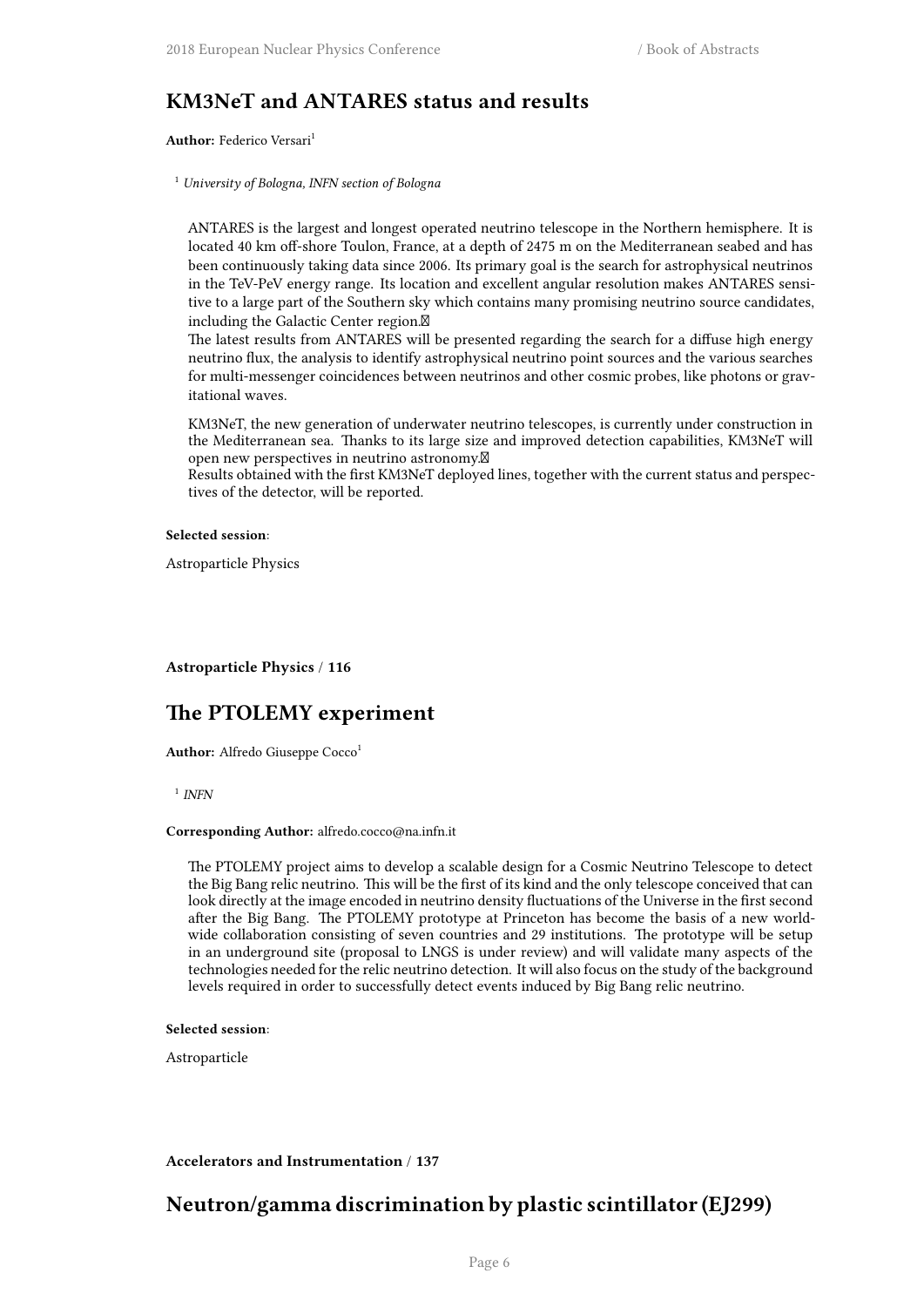#### **Author:** Annamaria Muoio<sup>1</sup>

Co-authors: Antonio TRIFIRO<sup>2</sup>; Francesco Cappuzzello<sup>1</sup>; Gaetano Lanzalone<sup>1</sup>; Giuseppe Gabriele Rapisarda<sup>1</sup>; Salvatore Tudisco <sup>1</sup>; Sebastiana Maria Puglia <sup>1</sup>

1 *LNS*

<sup>2</sup> *ME*

**Corresponding Authors:** gaetano.lanzalone@lns.infn.it, annamaria.muoio@lns.infn.it

- Recently a new generation plastic scintillator (polyvinyltoluene PPO) has been developed and has shown an efficient pulse shape discrimination (PSD) neutron/gamma rays.
- These techniques used to distinguish between the pulses from neutrons and the pulses from gamma rays on the differences in the pulse shapes produced.
- The goal of this research effort was to test the ability of a polyvinyltoluene research sample to produce recordable, distinguishable signals in response to gamma rays and neutrons.
- The results have been performed by using an Am-Be source and have been compared with different scintillators.
- Pulse shape analysis allowed the definition of a new Factor of Merit (FoM) as an indicative parameter for the neutron/gamma discrimination.
- The results of such separation are shown for EJ301 and EJ299.

#### **Selected session**:

Accelerators and Instrumentation

<span id="page-20-0"></span>**Nuclear Structure and Dynamics (SALONE BOLOGNINI)** / **365**

### **Alpha clustering and condensation in nuclear systems**

**Corresponding Author:** schuck@ipno.in2p3.fr

Alpha clustering in nuclear systems has known an extraordinary growth in activity over the last 15 years or so. I have strongly participated in the theoretical developments of alpha clustering and with my collaborators I have for example proposed that the Hoyle state in 12C can be considered as an alpha particle condensate. This theory explains all known data of the Hoyle state, for instance the inelastic form factor without any adjustable paramter. The so-called THSR (Tohsaki, Horiuchi, Schuck, Roepke) wave function has now been generalized and most of the alpha-gas states of the family of Hoyle states are very well described. Predictions for alpha gas states in 16O are being made.

These alpha gas states are precursors of alpha condensation in low density nuclear matter. The critical temperature is calculated in symmetric and asymmetric matter. At zero temperature it is shown that alpha condensation is aQuantum Phase Transition with the density as control parameter (alpha condensation disappears above a critical (low) density). This is exemplified for nuclear matter but also for finite nuclei. Alpha decay of Actinides is a new subject treated with a THSR type of approach and, e.g., a pocket formation of the alpha on the surface of 208Pb in 212Po can explain the physics at work in alpha decay. The talk is intended to give an overview of alpha clustering in nuclear systems.

<span id="page-20-1"></span>**Heavy Ion collisions and QCD phases** / **136**

### **Acceleration of High-Brightness Heavy Ion Beams for Research into Heavy Ion Nuclear Physics**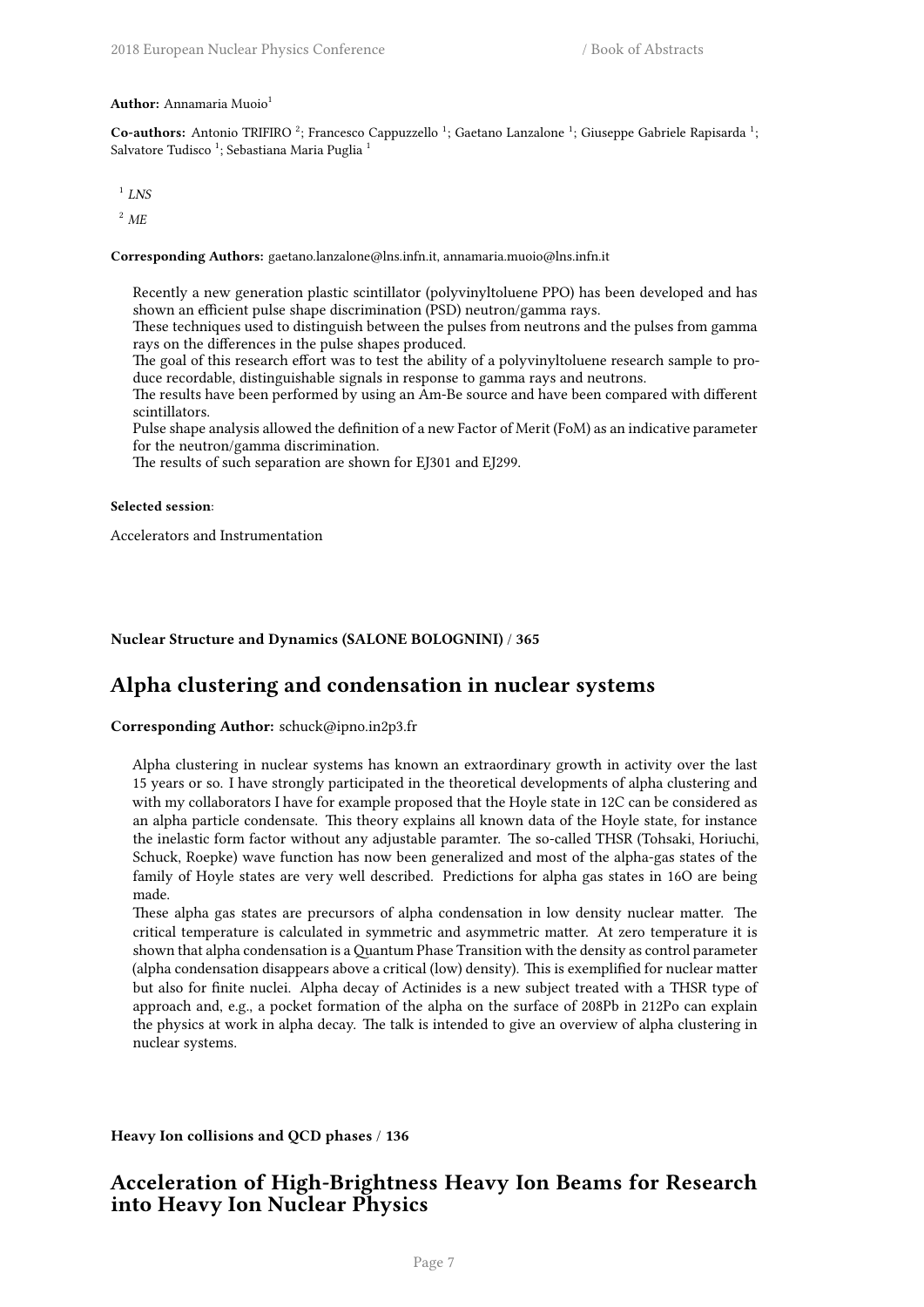#### Author: Boris Sharkov<sup>1</sup>

1 *JINR Dubna*

#### **Corresponding Author:** sharkov@jinr.ru

This presentation outlines ongoing activities on development of heavy ion accelerator facilities, providing high-brightness beams capable of generating intense beams of RI as well as extreme state of nuclear matter. Manifested facilities goals is pushing the "intensity" and the "precision frontiers" to the extremes when accelerating full range of ion beam species from p+ to U to highest beam intensities and luminosities.

Consideration is focused on the recent achievements in high power linear accelerator injection chains, rapid cycling superconducting magnets of large synchrotron rings, ultra-high dynamic vacuum technologies, efficient accumulation and cooling of intense heavy ion beams.

Generation of "precision beams", sophisticated beam manipulation methods-stochastic and electron cooling of ion beams, also applicable to the secondary radioactive beams of exotic nuclei is under discussion.

Construction of new generation of heavy ion accelerator facilities is progressing well and forefront accelerator technologies are under development in JINR for low energy as well as for relativistic heavy ion nuclear physics.

#### **Selected session**:

Heavy Ion Collisions and QCD Phases

#### <span id="page-21-0"></span>**Astroparticle Physics** / **99**

### **Results from the CUORE experiment**

**Author:** Niccolo' Moggi<sup>1</sup>

1 *BO*

The Cryogenic Underground Observatory for Rare Events (CUORE) is the first bolometric experiment searching for neutrinoless double beta decay that has been able to reach the 1-ton scale. The detector consists of an array of 988 TeO2 crystals arranged in a cylindrical compact structure of 19 towers. The construction of the experiment and, in particular, the installation of all towers in the cryostat was completed in August 2016 and data taking started in spring 2017. In this talk we present the neutrinoless doube beta decay results of CUORE from examining a total TeO2 exposure of 86.3 kg yr, characterized by an effective energy resolution of 7.7 keV FWHM and a background in the region of interest of 0.014 counts/(keV kg yr). In this physics run, CUORE placed a lower limit on the decay half-life of 130Te > 1.3 10^25 yr (90% C.L.). We then discuss the additional improvements in the detector performance achieved in 2018 and the latest update on the study of other rare processes in Tellurium and in the evaluation of the background budget.

#### **Selected session**:

Astroparticle Physics

#### <span id="page-21-1"></span>**Accelerators and Instrumentation** / **44**

### **SiCILIA ,Silicon Carbide detectors for Intense Luminosity Investigations and Applications**

**Author:** Sebastiana Maria Puglia<sup>1</sup>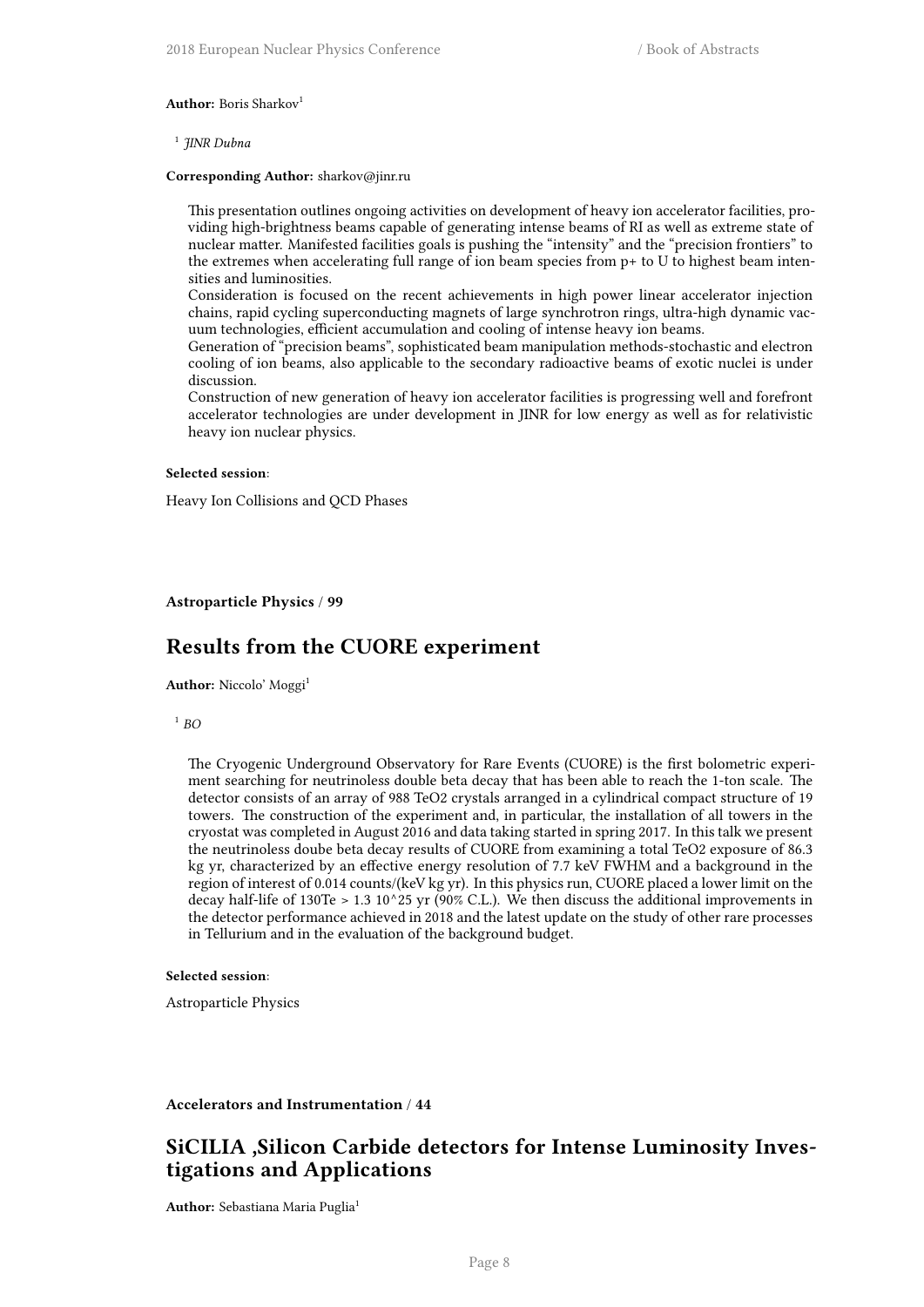#### **Co-author:** Salvatore Tudisco<sup>1</sup>

#### 1 *LNS*

#### **Corresponding Authors:** tudisco@lns.infn.it, puglia@lns.infn.it

Silicon carbide (SiC) is one of the compound semiconductor which has been considered as a potential alternative to Silicon for the realization of charge particles detectors and dosimeters in high energy physics. The chemical and physical material properties are promising for high temperature and high radiation operation conditions [1]. The potential application of SiC as radiation hard material for detectors implementation and the possible use in several new INFN projects (NUMEN,NuReLP, ELIMED, FAZIA etc.) have led to the birth of a cooperation between INFN and IMM-CNR for a common RD; activity on Silicon Carbide technology named SiCILIA (Silicon Carbide detectors for Intense Luminosity Investigations and Applications) which has been totally funded by INFN.

SiC diodes are predicted to be radiation harder than Si due to the high displacement threshold and potentially used as detectors in high radiation conditions. The remarkable progresses in the material growth process [2] and device technology of the last years, allowed to realize high performances SiC devices based on p-n junction [4].

For nuclear community is very important the realization of detection system that can operate with high fluxes (107 pps/m2) and fluences (1014 cm-2) of heavy-ions in order to determine the cross sections of very rare phenomena (i.e. such as double charge exchange reactions). Silicon carbide technology offers today an ideal response to such challenges, since it gives the opportunity to cope the excellent properties of silicon detectors (resolution, efficiency, linearity, compactness) with a much larger radiation hardness (up to five orders of magnitude for heavy ions [5]), thermal stability and insensitivity to visible light.

In the framework of SiCILIA activities, several measurements have been performed on SiC prototypes, by using radioactive source and ions beams. In this contribution we discuss on the main results of these activities (material properties, fabrication processes, energy resolution, charge collection efficiency, radiation hardness, etc) comparing also the SiC performance with that of a standard Silicon detector.

#### References

[1] F. Nava, G. Bertuccio, A. Cavallini, E. Vittone Meas. Science Tech. 19, 102010 (2008)

[2] F. La Via, M. Camarda, A. La Magna, Appl. Phys. Rev., 1, 031301 (2014)

[3] M. Cutroneo et J. Material Res. 28, 87 (2012)

[4] F. Moscatelli, A. Scorzoni, et al. Nucl. Instr. Meth A 546, 218 (2005)

[5]M. De Napoli et al. Nucl. Instr. Meth in Physics Research A 608, (2009)

#### **Selected session**:

Accelerators and Instrumentation

<span id="page-22-0"></span>**Nuclear Structure and Dynamics (SALONE BOLOGNINI)** / **124**

### **Study of the IMFs production probability and dependence from the Isospin of the entrance channel in projectile-like break-up at Fermi energies**

**Author:** Enrico De Filippo<sup>1</sup>

**Co-authors:** Emanuele Vincenzo Pagano<sup>2</sup>; Paolo Russotto<sup>2</sup>

 $^1$   $CT$ 

2 *LNS*

**Corresponding Author:** enrico.defilippo@ct.infn.it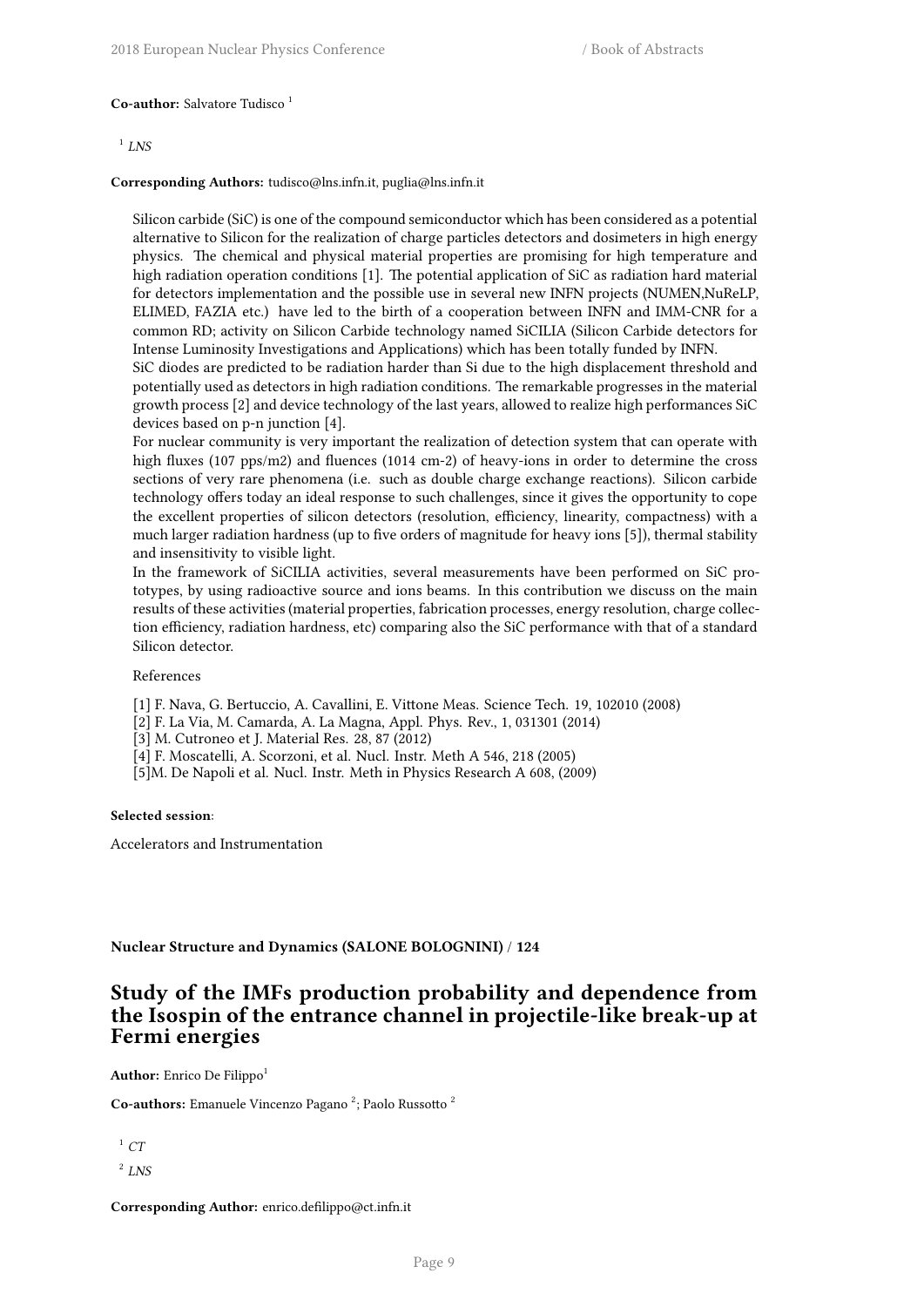E. De Filippo1, P. Russotto2, E.V. Pagano2,3, L. Acosta2,4, L. Auditore1,5, T. Cap6, G. Cardella1, B. Gnoffo1,3, G. Lanzalone2,7, C. Maiolino2, N.S. Martorana2,3, A. Pagano1, M. Papa1, E. Piasecki8, S. Pirrone1, G. Politi1,3, L. Quattrocchi1,5, F. Rizzo2,3, K. Siwek-Wilczynska9, A. Trifirò1,5 and M. Trimarchi1,5

1) INFN, Sezione di Catania, Catania, Italy

- 2) INFN, Laboratori Nazionali del Sud, Catania, Italy
- 3) Dipartimento di Fisica e Astronomia, Università di Catania, Italy
- 4) Instituto de Fisica, Universidad National Autonoma de Mexico, Mexico
- 5) Dipartimento di Scienze MITF, Univ. di Messina, Italy
- 6) National Centre for Nuclear Research, Otwork-Swierk, Poland
- 7) Università Kore, Enna, Italy
- 8) Heavy Ion Laboratory, University of Warsaw, Poland
- 9) Faculty of Physics, University of Warsaw, Poland

The reactions 124Xe + 64Zn and 64Ni at 35 A.MeV beam incident energy (InKiIsSy, Inverse Kinematic Isobaric System, experiment) were studied at INFN-LNS with the  $4\pi$  CHIMERA detector and compared to results of previous studied reactions 124,112Sn + 64,58Ni [1]. We study the IMF produc-tion probability and emission mechanism in the projectile-like fission by using the kinematical reconstruction of the PLF\* source and the break-up alignment angle as main observable. We show that prompt-dynamical emission is enhanced by increasing the projectile and target Isospin content in the entrance channel. Experimental results are compared with the Constrained Molecular Dynamic code CoMD. A new experiment [2] has been approved in order to expand our investigation at lower en-ergies of 20 A.MeV by using CHIMERA coupled with 10 telescopes of the new FARCOS correlator.

#### **REFERENCES**

[1] P. Russotto et al., Phys. Rev. C92, 014610 (2015). [2] E.V. Pagano, E. De Filippo, P. Russotto and NewChim collaboration, CHIFAR LNS-PAC proposal.

#### **Selected session**:

Nuclear Structure and dynamics

<span id="page-23-0"></span>**Heavy Ion collisions and QCD phases** / **142**

### **Perspectives of QCD phase diagram studies with the CBM experiment at FAIR**

Author: Maksym Zyzak<sup>1</sup>

<sup>1</sup> *GSI Helmholtzzentrum für Schwerionenforschung GmbH*

#### **Corresponding Author:** m.zyzak@gsi.de

The future heavy ion experiment CBM at the FAIR facility will study the QCD phase diagram in the region of high baryon chemical potential at relatively moderate temperatures, where a complex structure is predicted by modern theories. In order to detect possible signatures of this structures, the physics program of the experiment includes a comprehensive study of the extremely rare probes like charmed particles, dileptons, multi-strange particles, hypernuclei and their antiparticles. The multi-differential analysis of spectra, flow, collective effects will be performed even for such rare particles with the unprecedented precision.

To achieve the goals the operation scenario assumes extremely high interaction rates of up to  $10<sup>7</sup>$ collisions per second. To cope with such conditions the beam will have no bunch structure and CBM will operate with self-triggered front end electronics and free streaming data. The detectors should be fast and efficient. Having no clear signatures for the hardware trigger, CBM will perform the full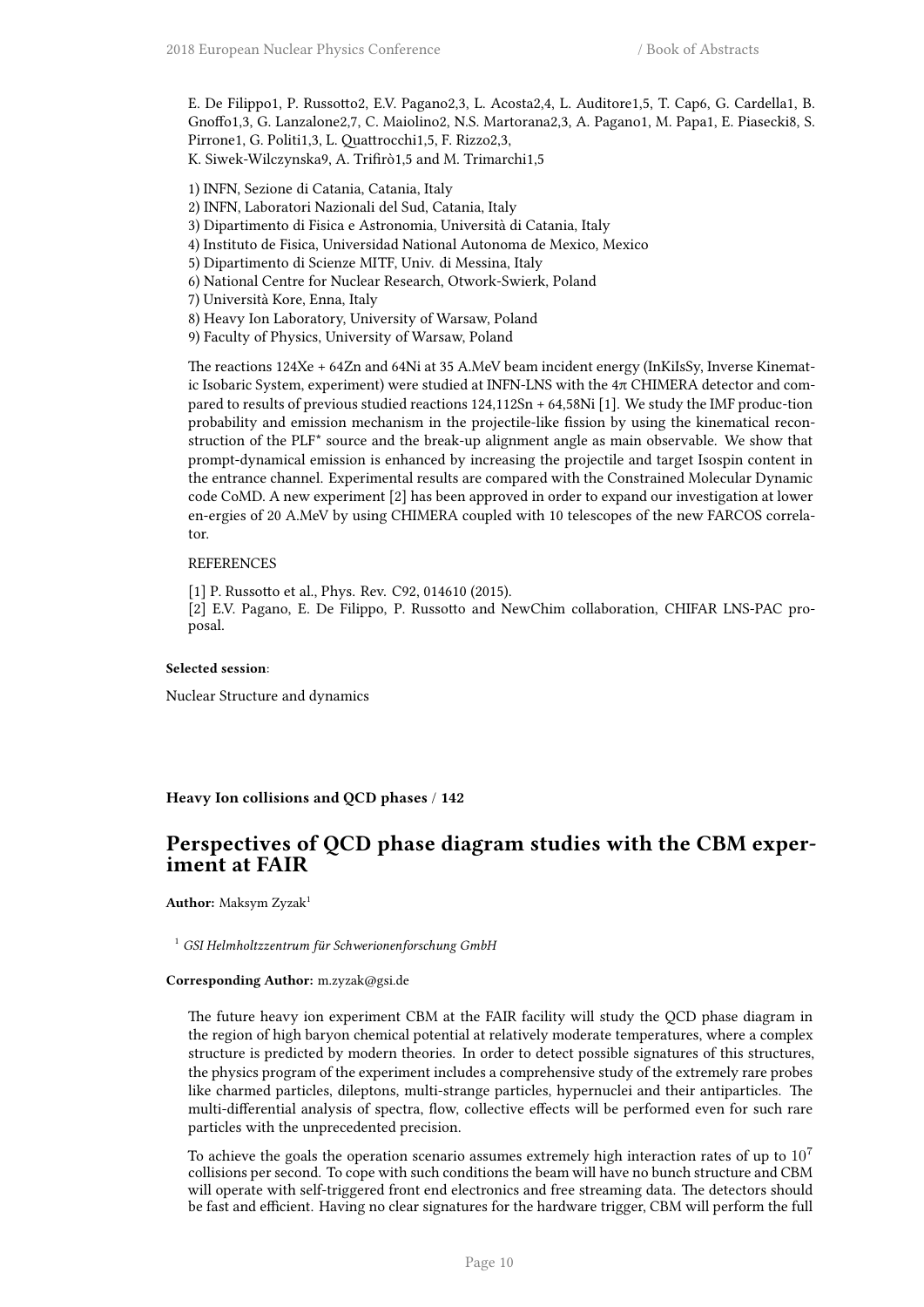event reconstruction online including the stage of track and short-lived particle reconstruction. Fast and efficient reconstruction algorithms are being developed.

#### **Selected session**:

Heavy Ion Collisions and QCD Phases

<span id="page-24-0"></span>**Astroparticle Physics** / **107**

### **New Physics Searches with LUX and LZ**

**Author:** Alexander Murphy<sup>1</sup>

<sup>1</sup> *University of Edinburgh*

#### **Corresponding Author:** a.s.murphy@ed.ac.uk

The frontier of experimental particle physics research, and especially astroparticle physics research, frequently involves the detection of signals that are both rare, fewer than an event per year per kilogram of target, and small, with energy depositions at the keV scale. A prime example is the direct search for dark matter, although other signatures for new physics are also being sought, such as axions and various neutrino signals. The key technology that has evolved to meet this challenge is that of the ultra low background two-phase time projection chamber, typically deployed deep underground. The Large Underground Xenon (LUX) instrument was a leading such device. Now dismantled to make way for its successor, analysis of legacy data continues. Both the main scientific results of LUX and the novel approaches taken to calibration and characterisation of the detector will be presented.

With a 50 times larger fiducial mass, and an increased background rejection power due to the specially design veto systems, LUX-ZEPLIN (LZ) is presently under construction and is due to take first data in 2020. It will have a sensitivity at least two orders of magnitude beyond current best limits for the leading dark matter candidates. An overview of the LZ experiment will be presented, as well as sensitivity projections for a range of other candidates signals.

#### **Selected session**:

Astroparticle Physics

#### <span id="page-24-1"></span>**Accelerators and Instrumentation** / **29**

### **Durability of actinide targets and metallic foils in experiments on synthesis of superheavy nuclei**

Author: Roman Sagaidak<sup>1</sup>

1 *Joint Institute for Nuclear Research*

#### **Corresponding Author:** sagaidak@jinr.ru

Durability of targets and window foils irradiated by intense heavy ion (HI) beams in the experiments on synthesis of superheavy nuclei (SHN) carried out in Dubna with Gas-Filled Recoil Separator (DGFRS) has been considered. High fluxes of HIs and heat generated within relatively small areas and thicknesses of the target and foil used in DGFRS are inherent in such experiments. The ability of these elements to withstand radiation damages, sputtering and evaporation of atoms is critical for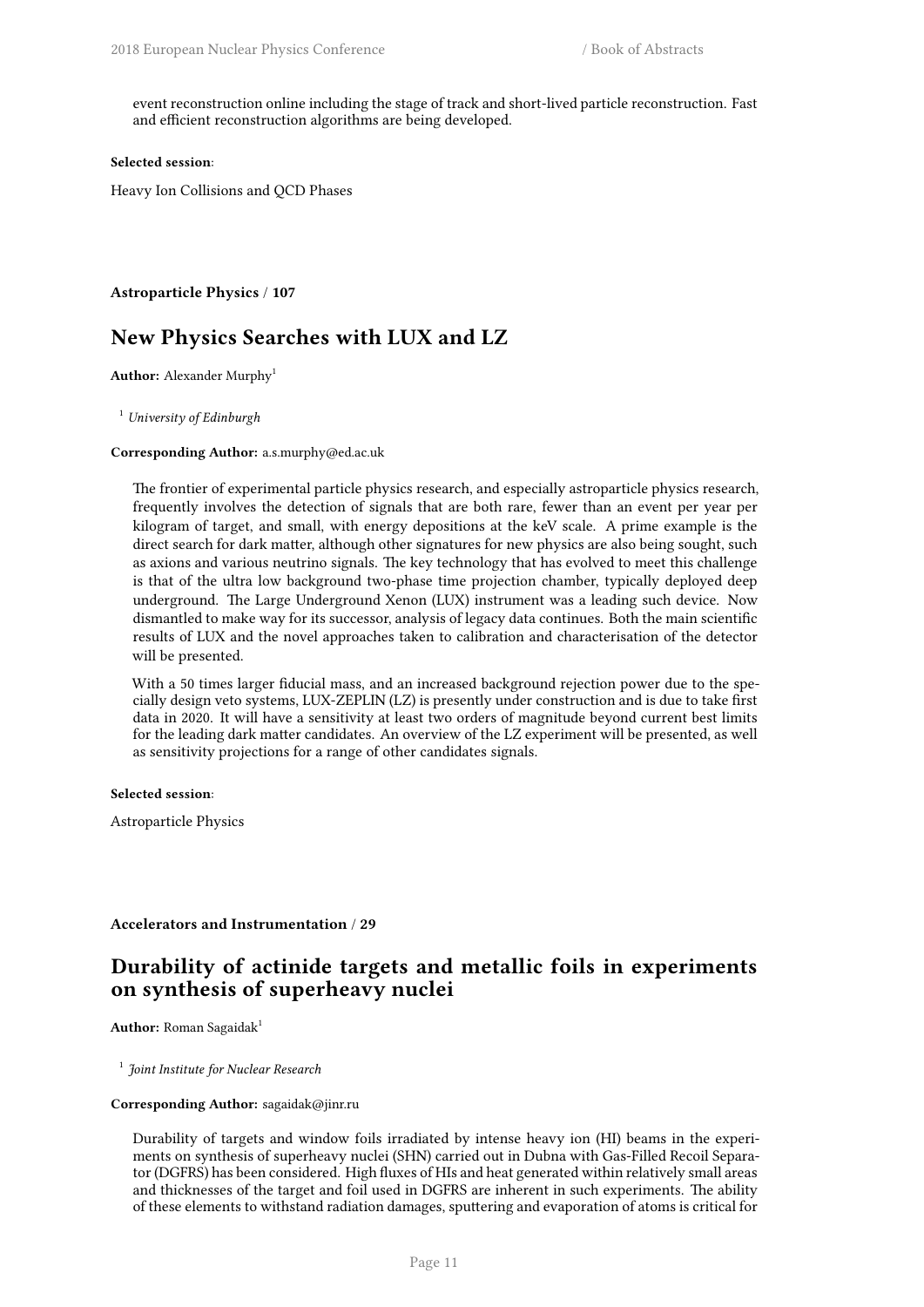these long-term experiments. All the processes are influenced by the target (foil) temperature and none of them is independent of the others, but they can be considered separately.

Sputtering of actinide targets and Ti window foils irradiated by HI beams has been considered on the grounds of available models and experimental data. At present the  $\sim$ 1 p $\mu$ A 48<sup> $\wedge$ </sup>Ca beam allows obtaining several atoms/month of SHN at the production cross section of few pb. The detailed study of SHN with 112≤Z≤118 produced in the 48^Ca fusion-evaporation reactions implies the use of higher beam intensities than those used in the discovery experiments. The synthesis of SHN with Z>118 implies the use of heavier beam particles. Expected production cross sections for SHN in these reactions are ≤0.05 pb. It means that for the observation of two decay events of such SHN one should collect the beam dose  $\geq 10^{\circ}20$  particles. This dose of particles passed through a stationary target may cause the disappearance of target material at the end of the experiment if the sputtering yield is estimated as  $10^{\degree}$ -2 atom/ion (TRIM). In the case of the rotating target the yield of sputtered atoms is reduced by increasing the irradiation area. The question arises whether this estimate is reliable to be taken into account in future experiments.

The temperature of the target (foil) is determined by the power generated inside it and by the conditions of heat removal from a HI beam spot on the target (foil) surface. The temperature is estimated in the conditions of pulse heating followed by subsequent cooling with radiation emitted from their surfaces. Such pulsing mode corresponds to the rotating target and window irradiated by a continuous HI beam in the DGFRS experiments. Estimates show that radiative cooling is the most effective way of heat transfer to the surroundings at the temperature of few hundred Celsius degrees.

#### **Selected session**:

Accelerators and Instrumentation

<span id="page-25-0"></span>**Nuclear Structure and Dynamics (SALONE BOLOGNINI)** / **114**

### **Isospin dynamics and nuclear dipolar degree of freedom**

**Author:** Massimo Papa<sup>1</sup>

1 *INFN*

#### **Corresponding Author:** massimo.papa@ct.infn.it

One of the most important and intriguing problems in studying Heavy Ion collisions at the Fermi energies is to recover information directly linked to the dynamical stage of the reaction without the blurring effects of later stages associated the statistical decay of the hot source. In this case the obtained results can give clear information on the effective interactions governing the dynamics In the last decades [1-3] it has been shown that the time derivative of the average total dipole signal obtained by measuring the charges Zi and velocities of all the charged particles produced in an heavy ion collision does not depend on the statistical decay processes. It rather depends on the dynamics of the isospin equilibration processes between ions having large differences in the charge/mass ratios. In this contribution we illustrate the results of a first attempt to perform these kind of studies on the system 48Ca+27Al at 40 MeV/A performed with the multi-detector CHIMERA [4-5] at the LNS. These investigations continue with a new campaign of measurements taking advantage of the improved performances of the CHIMERA detector.

#### **Selected session**:

Nuclear Structure, Spectroscopy, and Dynamics

<span id="page-25-1"></span>**Heavy Ion collisions and QCD phases** / **91**

### **Study of quarkonium production in p-A and AA collisions with**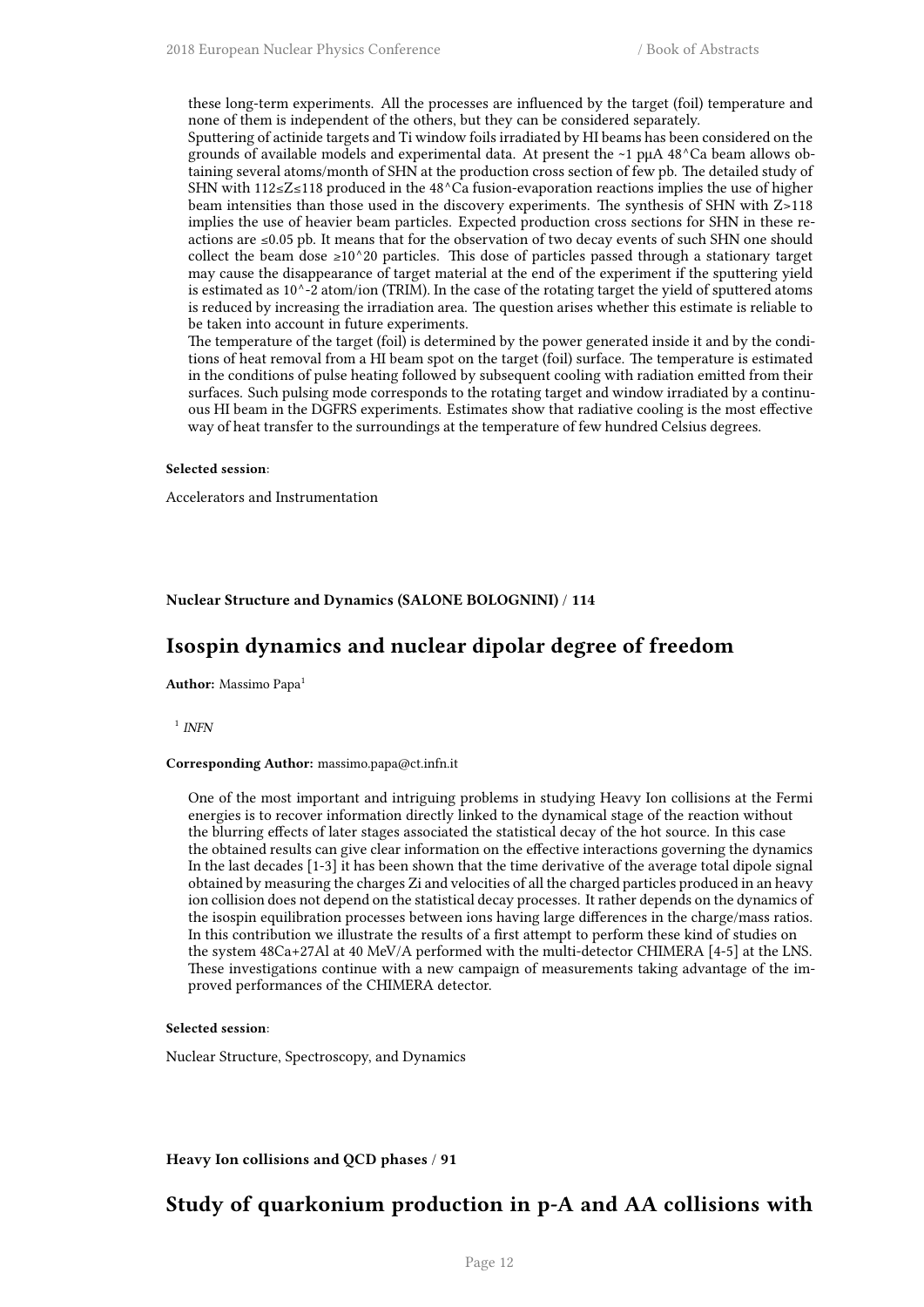### **ALICE at the LHC**

**Author:** Gabriele Gaetano Fronzé<sup>1</sup>

#### 1 *TO*

**Corresponding Author:** gabriele.fronze@to.infn.it

ALICE (A Large Ion Collider Experiment) is devoted to the study of heavy-ion collisions at the CERN Large Hadron Collider (LHC). It is predicted that a deconfined state of hadronic matter, the Quark-Gluon Plasma (QGP), is created at the large energy densities reached in such collisions. The production of heavy quarkonium (ccbar and bbar bound states) appears modified in the presence of a QGP, if compared to scaled production measurements performed in pp collisions.

Previous measurements at lower energy showed a suppression of quarkonium states, which could be explained by the dissociation of the bound state due to the colour screening in the medium (a phenomenon analogous to the Debye screening for QED). However, the measurements of charmonium (ccbar) production performed in Pb-Pb collisions at the LHC reveals the presence of regeneration phenomena occurring in the QGP or at the phase boundary.

The production of ccbar pairs is expected to be lower than the production of bbbar pairs, consequently regeneration phenomena are expected to be much smaller for bottomonia than for charmonia. Hence, the complementary studies of bottomonia and charmonia allow one to better understand the mechanisms affecting the quarkonium production in heavy-ion collisions at LHC energies.

In addition, production of quarkonium states is modified by Cold Nuclear Matter (CNM) effects, which can be estimated by studying p-A collisions.

In ALICE two rapidity ranges are accessible for quarkonium study, namely at mid rapidity (|yCMS|  $< 0.9$ ) in the e+e- decay channel and at forward rapidity (2.5  $<$  yCMS  $< 4$ ) in the mu+mu- decay channel, down to zero transverse momentum.

An overview of the latest ALICE results on Y and J/psi production, in p-Pb and AA collisions, will be presented. A discussion of the results will be held, comparing the most recent results with previous measurements and theoretical predictions.

#### **Selected session**:

Since the timetable no available (at least I cannot display it) I have no information to choose. I have no constraints on any of the days of the conference.

<span id="page-26-0"></span>**Astroparticle Physics** / **117**

### **Darkside status and prospects**

**Author:** Simone Sanfilippo<sup>1</sup>

1 *ROMA3*

#### **Corresponding Author:** simone.sanfilippo@roma3.infn.it

DarkSide uses a dual-phase Liquid Argon Time Projection Chamber to search for WIMP dark matter. The current detector, DarkSide-50, is running since mid 2015 with a target of 50 kg of argon from an underground source. The talk will present the latest results of searches of WIMP-nucleus interactions, with WIMP masses in the GeV-TeV range, and of WIMP-electron interactions, in the sub-GeV mass range. The future of DarkSide with a new generation experiment, involving a global collaboration from all the current Argon based experiments, will be also discussed.

#### **Selected session**:

<span id="page-26-1"></span>Astroparticle Physics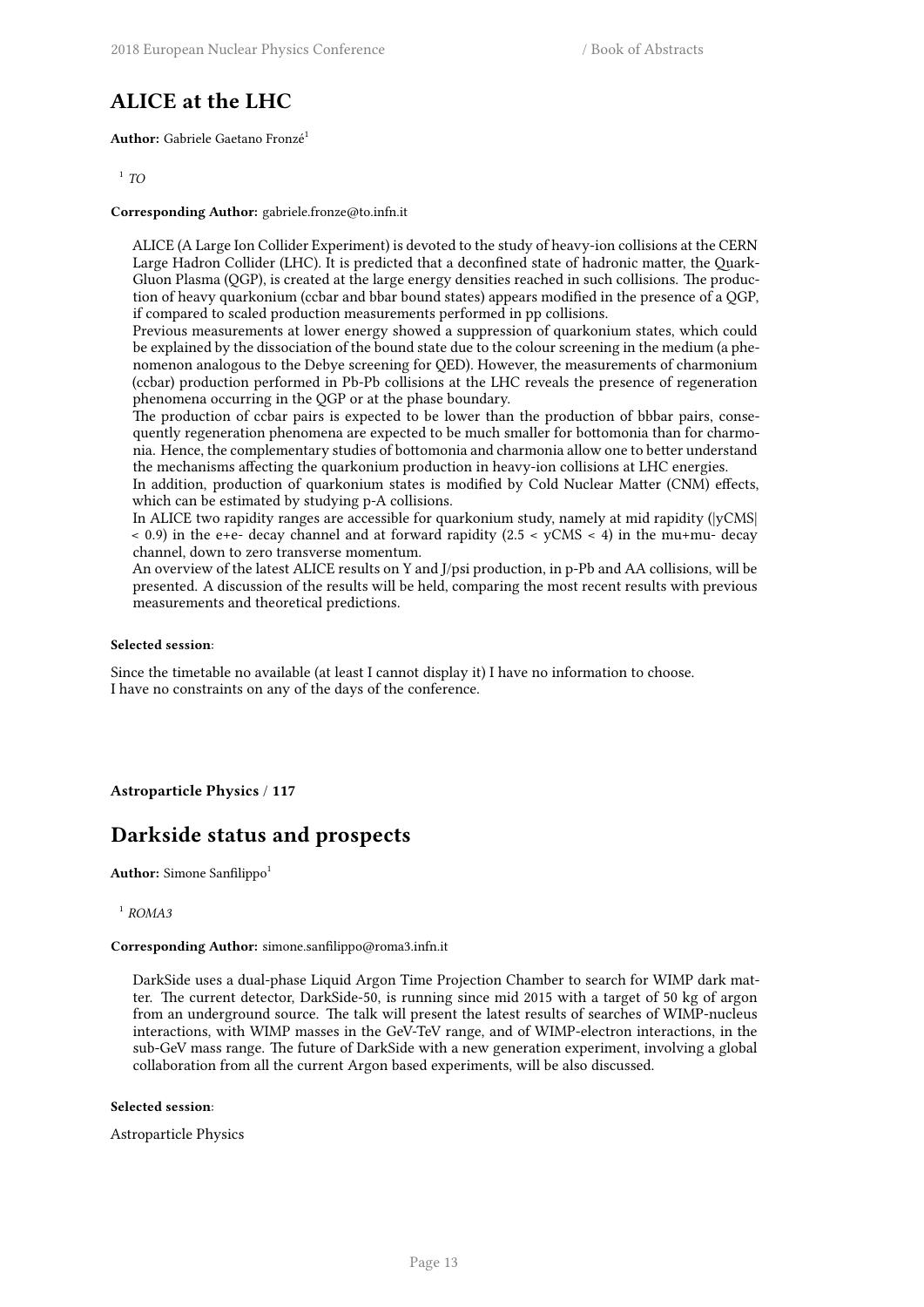#### **Accelerators and Instrumentation** / **51**

### **Time of flight identification with FAZIA**

**Author:** Simone Valdre'<sup>1</sup>

#### 1 *FI*

**Corresponding Author:** simone.valdre@fi.infn.it

FAZIA (Forward A and Z identification Array) is an array of three-stage Si-Si-CsI(Tl) telescopes. It was designed to operate with beams in the 20-100 MeV/u energy range and it provides charge and mass discrimination over a wide range of nuclei and energies. Indeed, in the last few years the FAZIA apparatus proved an excellent identification capability for charged particles emitted in nuclear collisions at Fermi energies. In particular, we achieved charge discrimination through Pulse Shape Analysis (PSA) for particles which penetrate at least 30-60 um (depending on their charge) in the first silicon layer. In the perspective of FAZIA experiments at lower energies (e.g. to be realized at the new ISOL facilities SPES and/or Spiral2), and in general to lower the identification thresholds, the time of flight (ToF) information could be used.

Usually, time of flight can be obtained in two ways: either two detectors (start and stop) are used at a certain well measured distance, or the start time mark is given by the accelerator RF signal. Considering the possibility to work also in the absence of pulsed beam, we are studying and implementing a new approach that works for those events where at least one ejectile is properly discriminated in mass. The identified fragments can be used to extract the event start time mark from their energy and mass. This algorithm needs a perfect synchronization among all the ADC clock signals and a precise tuning of all the possible clock skews.

This contribution reports on such recent FAZIA activity, focusing on the basic ideas of the method and on some first results from recent experiments at LNS.

#### **Selected session**:

Accelerators and Instrumentation

<span id="page-27-0"></span>**Heavy Ion collisions and QCD phases** / **97**

### **Heavy-flavour production measurements in heavy-ion collisions with ALICE at the LHC**

**Author:** Andrea Festanti<sup>1</sup>

<sup>1</sup> *CERN*

#### **Corresponding Author:** andrea.festanti@cern.ch

Heavy quarks are effective probes of the properties of the Quark-Gluon Plasma (QGP) created in ultra-relativistic heavy-ion collisions. Charm and beauty quarks are produced in hard scattering processes on timescales shorter than the QGP formation time due to their large masses and, thus, they experience the entire evolution of the medium interacting with its constituents via in-medium gluon radiation and collisional processes. The measurement of the nuclear modification factor (R\_AA) of D mesons and heavy-flavour decay leptons can provide important information about the microscopic interactions of heavy quarks with the medium constituents, in particular on the colour-charge and parton-mass dependence of heavy-quark energy loss. Azimuthal anisotropy measurements give insight into the participation of low-momentum heavy quarks in the collective expansion of the system and their possible thermalization in the medium. At high transverse momentum, the pathlength dependence of parton energy loss mechanisms can be tested. The possible modifications of heavy-quark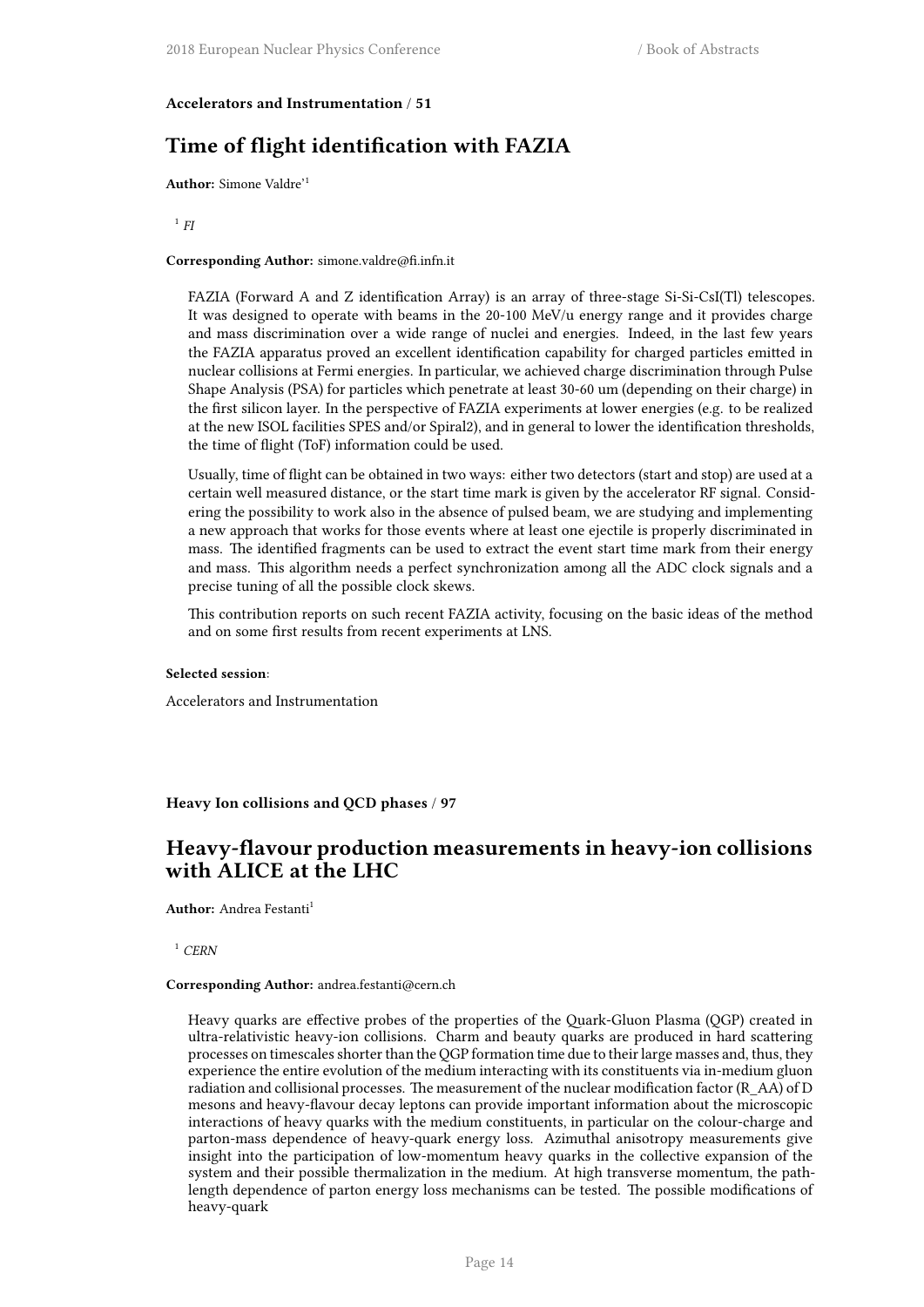hadronisation in the medium and, in particular, the role of the recombination mechanism can be studied for charm via the comparison of D mesons without strange-quark content, D\_s and charm baryons.

The latest results on R\_AA and v\_2 of D mesons and heavy-flavour decay electrons and muons in Pb-Pb collisions at sqrt{s\_NN}=5.02 TeV with ALICE will be presented. The first Lambda\_c-production measurement in Pb-Pb collisions will be shown as well. In addition, the R\_AA of heavy-flavour hadron decay leptons in Xe-Xe collisions will be presented. The comparison of the results with model predictions will be discussed.

#### **Selected session**:

Heavy Ion collisions and QCD phases

<span id="page-28-0"></span>**Nuclear Structure and Dynamics (SALONE BOLOGNINI)** / **24**

### **Self-consistent single-particle approximation to nuclear state densities at high excitation energy**

**Author:** Brett V. Carlson<sup>1</sup>

Co-authors: Alberto Ventura<sup>2</sup>; Paolo Finelli<sup>3</sup>

<sup>1</sup> *Departamento de Fisica, Instituto Tecnologico da Aeronautica, Sao José dos Campos, Sao Paulo, Brazil*

2 *Istituto Nazionale di Fisica Nucleare, Sezione di Bologna, Italy*

<sup>3</sup> *Dipartimento di Fisica e Astronomia dell' Università di Bologna and Istituto Nazionale di Fisica Nucleare, Sezione di Bologna, italy*

We compute nuclear state densities in the frame of the grand-canonical formalism in an energy (or, equivalently, temperature) range where residual two-body interactions and collective effects can reasonably be neglected. The single-particle states used in the calculations are generated in a self-consistent relativistic mean field at finite temperature [1] based on the NL3\* [2] and DD-ME1 [3] effective interactions. Resonant single-particle states of small width (Gamow states), which are expected to give a sizable contribution at high temperatures, are evaluated by means of the complex scaling method [4]. Nuclear state densities are then evaluated for a number of even-even nuclei in a large mass region by the Gamow state method and by the subtraction method, originally formulated by Bonche, Levit and Vautherin [5], where the grand-canonical potential of the excited nucleus is obtained by subtracting from the thermodynamic potential of the nucleus in equilibrium with its vapour the potential of the vapour alone at the same temperature. The results of the two approaches are compared and the limits of the adopted formalism discussed.

#### References

[1] R. Lisboa, M. Malheiro and B. V. Carlson, Phys. Rev. C 93 (2016) 024321.

[2] G. A. Lalazissis, S. Karatzikos, R. Fossion, D. P. Arteaga, A. V. Afanasjev and P. Ring, Phys. Lett. B 671 (2009) 36.

[3] T. Niksic, D. Vretenar, P. Finelli and P. Ring, Phys. Rev. C 66 (2002) 024306.

[4] J.-Y. Guo, M. Yu, J. Wang, B.-M. Yao and P. Jiao, Comput. Phys. Comm. 181 (2010) 550.

[5] P. Bonche, S. Levit and D. Vautherin, Nucl. Phys. A 427 (1984) 278, A 436 (1985) 265.

#### **Selected session**:

<span id="page-28-1"></span>Nuclear Structure, Spectroscopy and Dynamics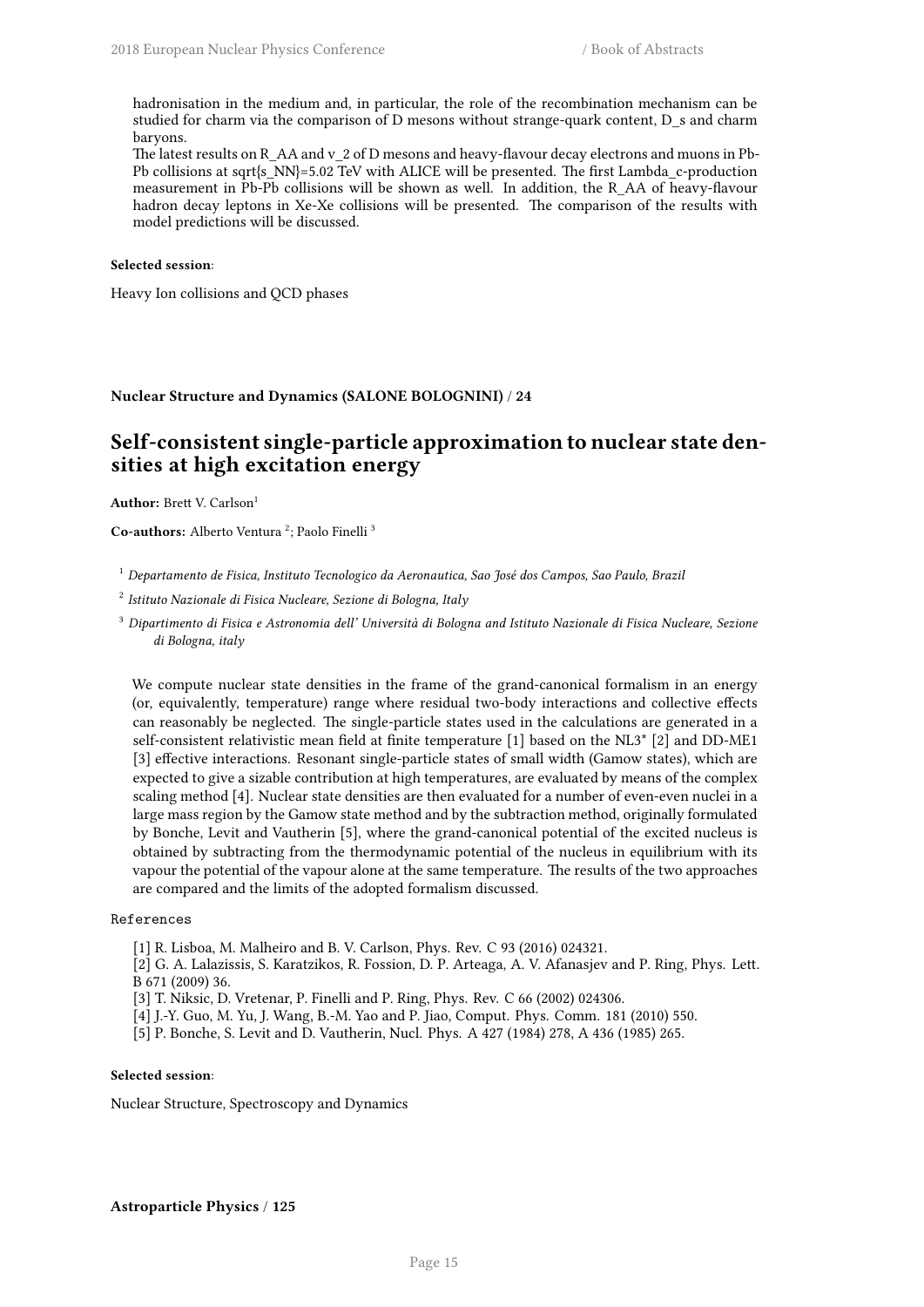### **Results of the WIMP search with XENON1T**

**Author:** Pietro Di Gangi<sup>1</sup>

1 *BO*

#### **Corresponding Author:** digangi@bo.infn.it

Astronomical and cosmological observations indicate that a large amount of the energy content of the Universe is made of dark matter. The most promising dark matter candidates are the so-called WIMPs (Weakly Interacting Massive Particles).

The XENON project, at the Gran Sasso National Laboratory (LNGS), consists of a double-phase time projection chamber (TPCs) using ultra-pure liquid Xenon as both target and detection medium for dark matter particle interactions. The WIMPs can be indeed detected via their elastic scattering off Xenon nuclei.

The XENON Collaboration is now running the XENON1T experiment, the first ton scale liquid Xenon based TPC, with an active mass inside the TPC of about 2 ton. The first results were obtained in a run of 34.2 days acquired between November 2016 and January 2017. The detector achieved the lowest electronic recoil background in a dark matter experiment. Those data allowed to set the most stringent exclusion limits on the spin-independent WIMP-nucleon interaction cross section for WIMP masses above 10 GeV/c^2, with a minimum of 7.7 ×10^−47 cm2 for 35-GeV/c2 WIMPs at 90% confidence level. After the first run XENON1T continued the data taking with a scientific run ended in February 2018, for a live time of about 250 days of dark matter search. In this contribution we will present the results of the WIMP search with the XENON1T experiment.

#### **Selected session**:

Astroparticle Physics

#### <span id="page-29-0"></span>**Accelerators and Instrumentation** / **8**

### **A prototype detector array for measurements in laser accelerated charged particle beams**

**Author:** Radu Vasilache<sup>1</sup>

Co-authors: Consuela Elena Matei<sup>2</sup>; Daniela Stroe<sup>3</sup>; Maria Ana Popovici<sup>4</sup>; Mihai Radu<sup>5</sup>; Mihai Straticiuc 5

<sup>1</sup> *Canberra Packard SRL*

- <sup>2</sup> *National Institute for Laser, Plasma & Radiation Physics*
- <sup>3</sup> *Coltea Clinical Hospital*
- 4 *Polytechnical University Bucharest, Faculty of Applied Sciences*
- <sup>5</sup> *Horia Hulubei National Institute for R&D in Physics and Nuclear Engineering*

#### **Corresponding Author:** r.vasilache@cpce.net

In-beam dose measurements are paramount for any application seeking to harness the effects of the radiation beam, so all the future applications of the laser accelerated beams (as generated in the ELI and CETAL projects) will need such measurements. The gold standard in dose measurement remain the ion chambers, but for the beams we intend to measure they do present some limitations given be the large number of corrections to be applied in order to calculate a correct dose from the measured charge. The ELIDOSE project is addressing these problems by proposing an array detector that would allow the simultaneous measurement of the recombination and polarity corrections, as well as of the dose. The prototype detector consists of 4 identical ion chambers mounted together in a PMMA frame and the project analyses its response to various charged particle beams and the reciprocal influences of the chambers on each other.

This reciprocal influences of the four chambers have been studied in well characterised therapy electron beams and conclusions regarding further developments have been drawn. The paper presents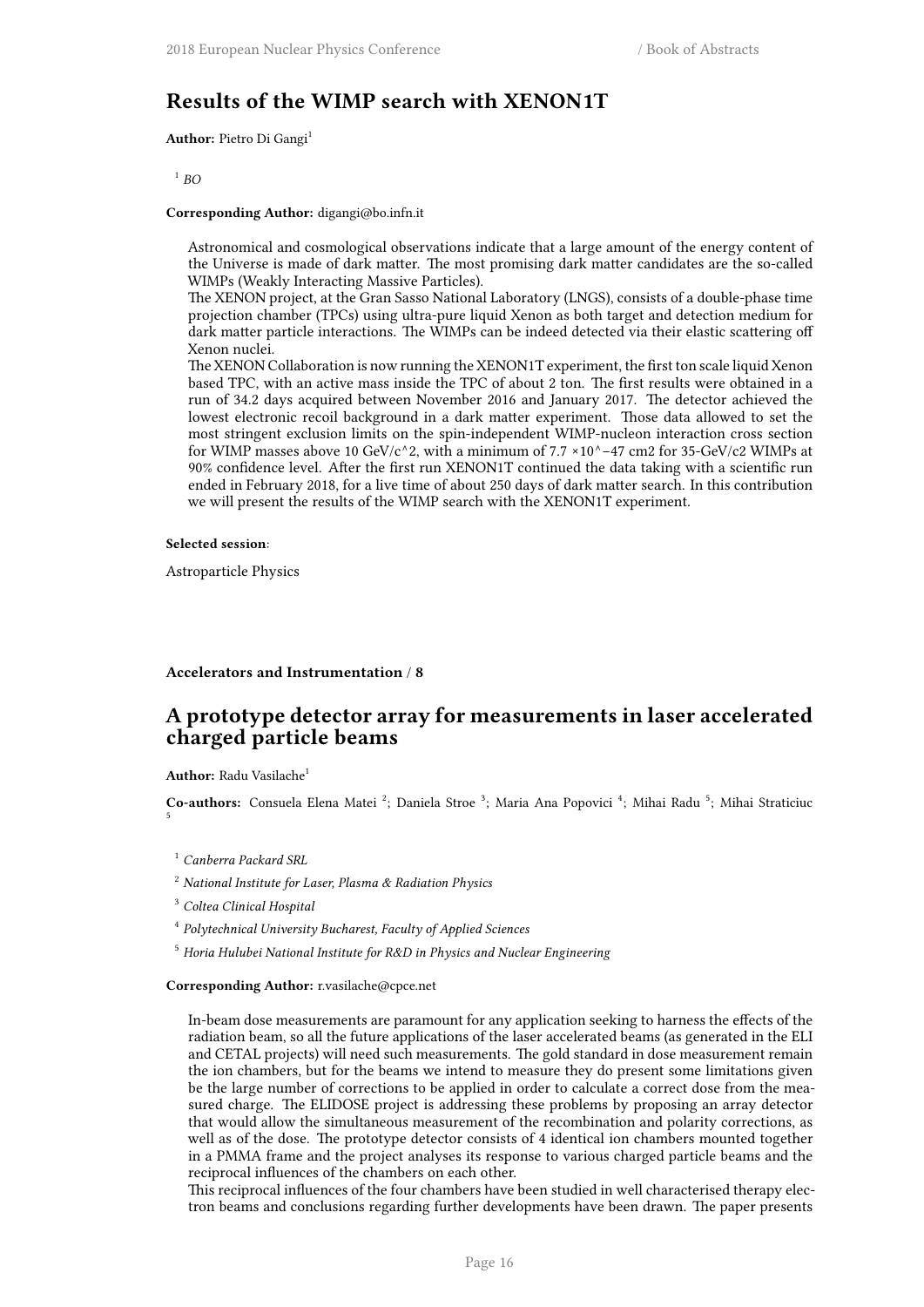the results of the initial measurements in the 3 MeV and 18 MeV proton beams at the Tandetron and TR19 Cyclotron accelerators of the IFIN-HH and the comparison between the experimental results and the FLUKA based simulations, as well as the results obtained in the 6 to 19 MeV electron beams generated by a Siemens radiotherapy LINAC and how these results will be used to further improve the design of the array detector.

#### **Selected session**:

Accelerators and instrumentation

#### <span id="page-30-0"></span>**Astroparticle Physics** / **106**

### **Dark matter search with the SABRE experiment**

**Author:** Claudia Tomei<sup>1</sup>

1 *ROMA1*

#### **Corresponding Author:** claudia.tomei@roma1.infn.it

The SABRE (Sodium Iodide with Active Background Rejection) experiment will search for an annually modulating signal from Dark Matter (DM) using an array of ultra-pure NaI(Tl) detectors surrounded by an active scintillator veto to further reduce the intrinsic background. The expected rate of interactions between DM particles and the detector in fact modulates due to Earth's changing velocity relative to the DM halo.

The first phase of the experiment is the SABRE Proof of Principle (PoP), a single 5kg crystal detector operated in a liquid scintillator filled vessel at the Laboratori Nazionali del Gran Sasso (LNGS). The PoP installation is underway with the goal of running in 2018 and performing the first in situ measurement of the crystal background, testing the veto efficiency, and validating the SABRE concept. As part of this effort, GEANT4-based Monte Carlo simulations have been developed to estimate the background in the PoP based on radio-purity measurements of the detector components. The second phase of SABRE will be twin arrays of NaI(Tl) detectors operating at LNGS and at the Stawell Underground Physics Laboratory (SUPL) in Australia. By locating detectors in both hemispheres, SABRE will minimise seasonal systematic effects.

In this talk, the status report of the SABRE PoP activities at LNGS and of the full scale SABRE will be presented.

#### **Selected session**:

Astroparticle Physics

#### <span id="page-30-1"></span>**Heavy Ion collisions and QCD phases** / **306**

### **Results on quarkonia and its associated production with ATLAS**

**Author:** Evelina Bouhova-Thacker<sup>1</sup>

1 *Lancaster University*

#### **Corresponding Author:** e.bouhova@cern.ch

The associated production of vector boson with quarkonia is a key observable for understanding the quarkonium production mechanisms, including the separation of single and double parton scattering components.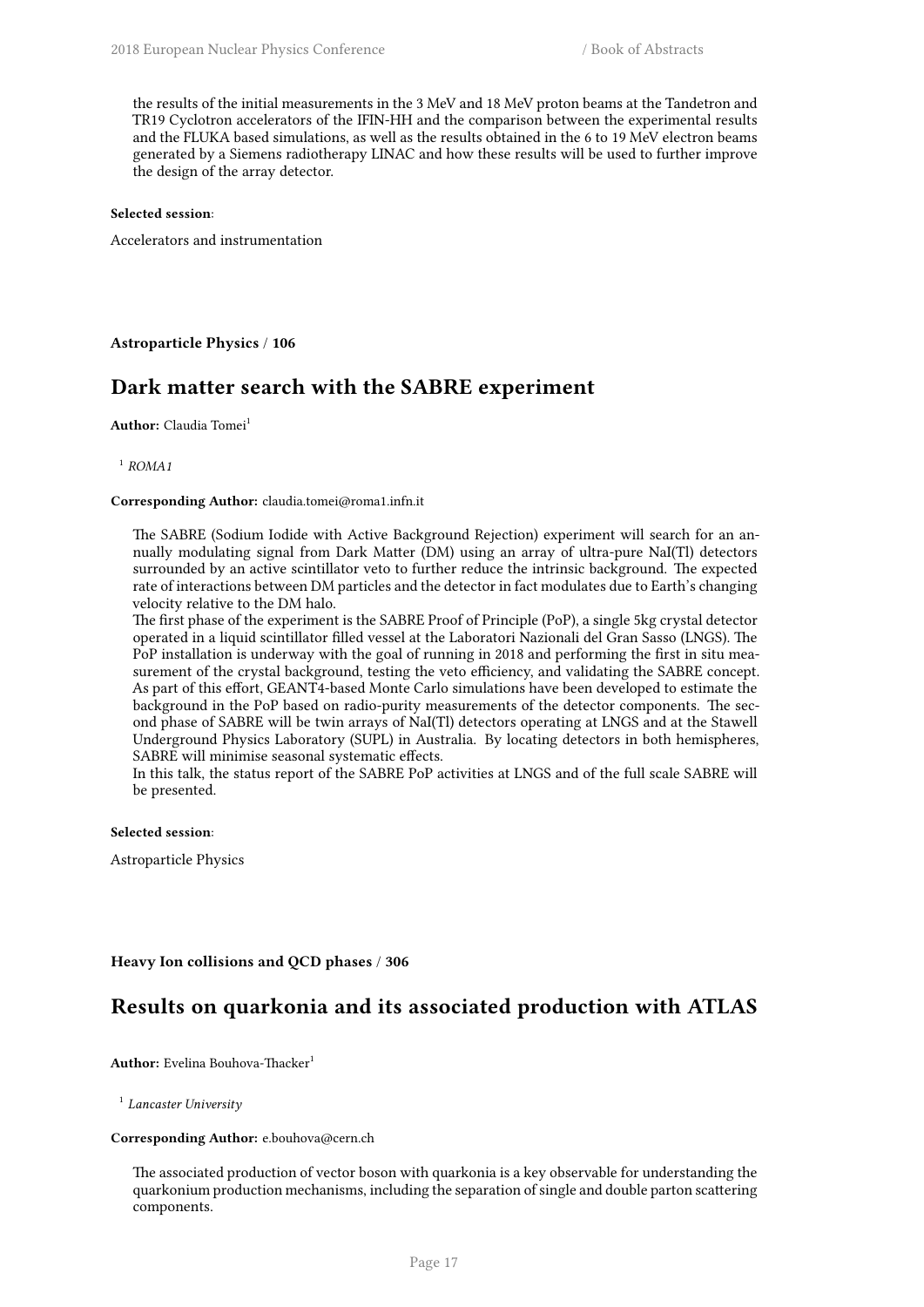This talk will present the latest differential measurements from ATLAS of (associated) quarkonium production.

<span id="page-31-0"></span>**Nuclear Structure and Dynamics (SALONE BOLOGNINI)** / **289**

### **Symmetry Energy at supra-saturation densities studied with neutronproton elliptic flows**

**Author:** Paolo Russotto<sup>1</sup>

1 *LNS*

**Corresponding Author:** russotto@lns.infn.it

Symmetry Energy at supra-saturation densities studied with neutron-proton elliptic flows Content

P. Russotto for the ASY-EOS II collaboration

The symmetry energy contribution to the nuclear equation of state is of fundamental importance in both nuclear physics and astrophysics. In the last decades several works, based on different observable, have allowed to constrain the symmetry energy mainly below saturation density. Vice versa, few works have been able to study the behaviour of the symmetry energy above the saturation density.

In this talk we will present the results of the ASY-EOS experiment at GSI, where we measured neutron and light charged particle elliptic flows in Au+Au collision at 400 AMeV. The analysis, based on the comparison of the elliptic flows ratio with QMD calculations, has allowed to provide a stringent constraint

for the symmetry energy behaviour at supra-saturation densities. We will present also our future plans aiming to extend elliptic flows measurements at higher beam energies, in order to explore higher densities. The possibility to measure pions will be also discussed.

<span id="page-31-1"></span>**Accelerators and Instrumentation** / **54**

### **Design and test of an innovative static thin target for intense ion beams**

#### **Author:** Federico Pinna<sup>1</sup>

Co-authors: Daniela Calvo<sup>1</sup>; Felice Iazzi<sup>1</sup>; Franck Delaunay<sup>2</sup>; Maria Fisichella<sup>1</sup>; Riccardo Introzzi<sup>3</sup>; Vittoria Capirossi <sup>4</sup>

1 *TO*

2 *3. LPC Caen, Normandie Université, ENSICAEN, UNICAEN, CNRS/IN2P3, Caen, France*

3 *Physics Department - Politecnico di Torino*

4 *T*

#### **Corresponding Author:** federico.pinna@to.infn.it

Current research in Nuclear physics often investigates rare reactions, which need intense beams to achieve a statistically sufficient amount of data. High beam intensities pose the problem of overheating the target, an issue, which becomes even more relevant when elements with low melting point are required. Currently, rotating targets are used, but such systems are cumbersome and complex. Moreover, the large ring-shaped target poses additive issues when target uniformity or cost cannot be neglected.

The proposed technique consists in the deposition of the target material on a substrate of pyrolytic graphite, whose superficial thermal conductivity is 2000 W/m/K. Heat is efficiently spread on the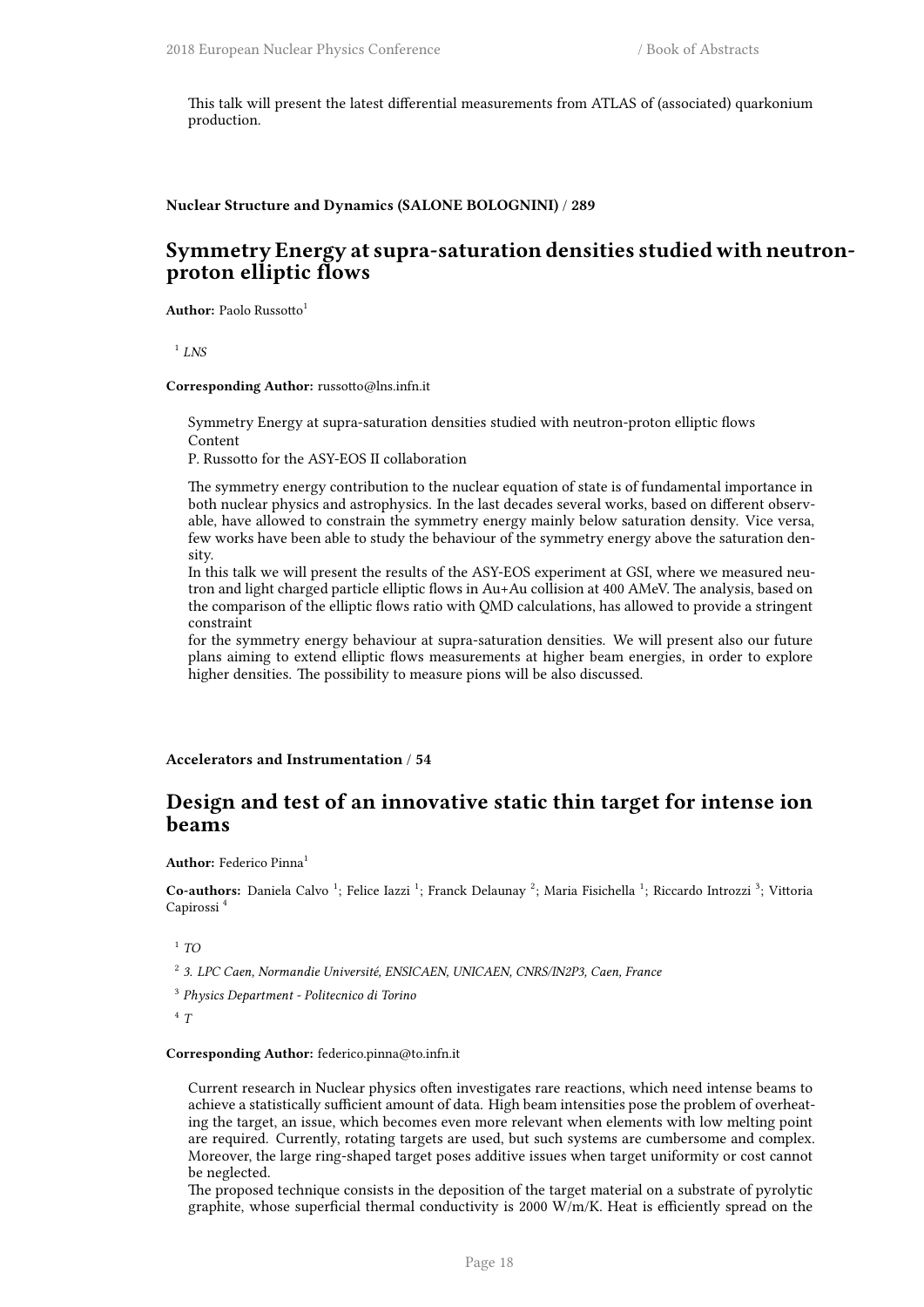substrate, eliminating the need of a spinning support; this allows dissipating the heat via thermal contact with a cold sink instead of relying on thermal radiation.

Such target will be used in the NUMEN project, which uses targets of heavy isotopes and 18O and 20Ne beams with energy few tens of MeV/A, with intensity up to 60 uA. The target is few hundred nanometres thick and about 1 cm wide. The graphite substrate diameter is larger than that of the target and the exceeding part is pinched between two copper crowns at fixed cold temperature. The time evolution and the spatial distribution of the temperature have been numerically calculated. Mat-Lab and Comsol programs have been used to evaluate the dependence of the maximum temperature on various parameters.

Concerning the deposition technique, the contact between target and substrate plays a major role in the heat transfer inside the system. In addition, the target homogeneity is a crucial requirement of the NUMEN experiment. In fact, the products of the nuclear reaction vary their energy by ionization and straggling, during the residual path inside the target and inhomogeneity in thickness affects the energy measurement. Therefore, the various deposition parameters have been carefully studied, to improve as much as possible the adhesion between target and substrate. Every deposited sample has been analysed by FESEM microscopy and a set of thickness measurements by proton back-scattering technique are planned in the next future, to test the thickness homogeneity of the deposition.

In the talk, the results of the calculations of the temperature distribution and of the thickness effects on the energy loss will be reported. The microscopy pictures of the deposition samples will be shown, together with the back-scattering measurements.

#### **Selected session**:

Accelerators and Instrumentation Nuclear Structure, Spectroscopy, and Dynamics

<span id="page-32-0"></span>**Astroparticle Physics** / **373**

### **Dark matter search in a Beam-Dump eXperiment (BDX) at Jefferson Lab**

**Author:** Marzio De Napoli<sup>1</sup>

<sup>1</sup> *CT*

#### **Corresponding Author:** marzio.denapoli@ct.infn.it

The Beam Dump eXperiment (BDX) is an electron-beam thick-target experiment aimed to investigate the existence of Light Dark Matter (LDM) particles in the MeV-GeV mass range. The experiment has been recently approved by JLab Program Advisory Committee with maximum scientific rate. BDX is expected to run in a dedicated underground facility located ~ 20 m downstream of the JLab-Hall A beam- dump, receiving up to 10^22 electrons on target in  $\sim$  1 year time. The detector consists of two main components: a CsI(Tl) electromagnetic calorimeter (Ecal) and a veto system used to suppress the background. The expected signature of the DM interaction in the Ecal is a  $\sim$  GeV electromagnetic shower paired with a null activity in the surrounding active veto counters. A complete small-scale prototype of the final detector has been constructed in order to validate the proposed technology and demonstrate the capability to reject the cosmogenic background. Beam-related background was estimated by means of Monte Carlo (MC) simulations. MC tools have been validated with on-site measurements of the muon flux produced by a 10.6 GeV e–beam impinging on the Hall-A dump, at the location of the proposed BDX facility. This talk will present an overview of the BDX experiment, its status and future perspectives.

<span id="page-32-1"></span>**Future facilities in construction** / **360**

### **Setting the scene with the Nupecc long range plan on facilities**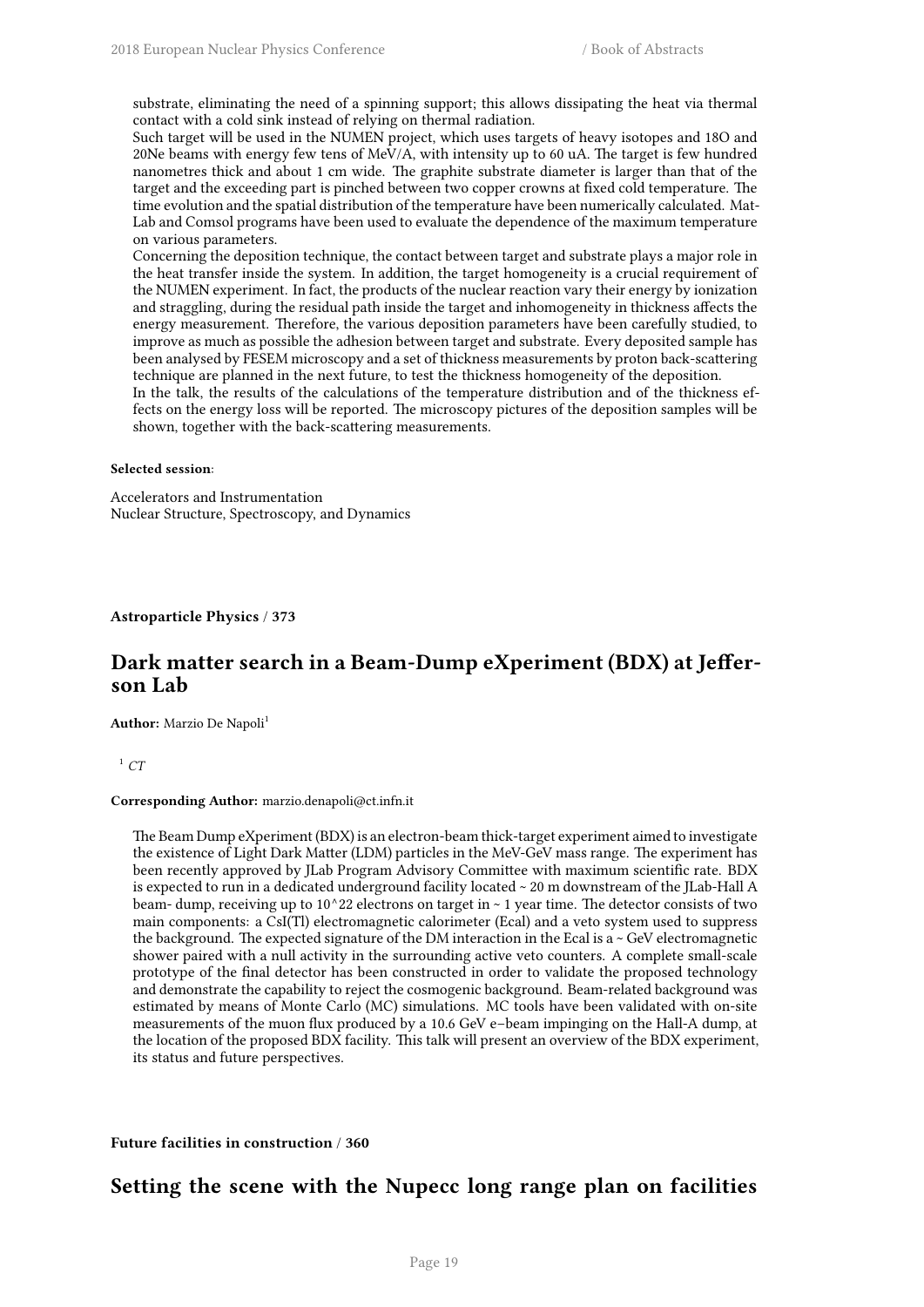**Author:** Angela Bracco<sup>1</sup>

<sup>1</sup> *MI*

**Corresponding Author:** angela.bracco@mi.infn.it

<span id="page-33-0"></span>**Future facilities in construction** / **361**

### **FAIR**

**Corresponding Author:** paolo.giubellino@to.infn.it

<span id="page-33-1"></span>**Future facilities in construction** / **362**

### **EURISOL DF**

**Corresponding Author:** lewitowicz@ganil.fr

<span id="page-33-2"></span>**Future facilities in construction** / **363**

### **JINR (SHE-Factory &NICA)**

**Corresponding Author:** itkis@jinr.ru

<span id="page-33-3"></span>**Future facilities in construction** / **364**

**Round Table**

<span id="page-33-4"></span>**Plenary** / **371**

### **Beta-detected NMR: from nuclear structure to chemistry and biology**

**Corresponding Author:** kowalska@cern.ch

Beta-NMR, in which the resonances are observed as changes in beta-decay anisotropy, is over 10 orders of magnitude more sensitive than conventional Nuclear Magnetic Resonance. The method has been used widely in nuclear physics and condensed matter, but not yet in soft matter. In the former it allows determining precisely the electromagnetic moments of exotic nuclei, thus providing information on their single-particle and collective properties, while in the latter it allows looking at the local properties of different host materials.

On the other hand, in chemistry and biochemistry classical NMR is currently the most versatile and powerful spectroscopic technique for characterization of molecular structure and dynamics in solution. However, the low sensitivity leads to relatively large amounts of sample, which poses constraints on the systems that may be explored. In addition, not all elements are easily accessible, as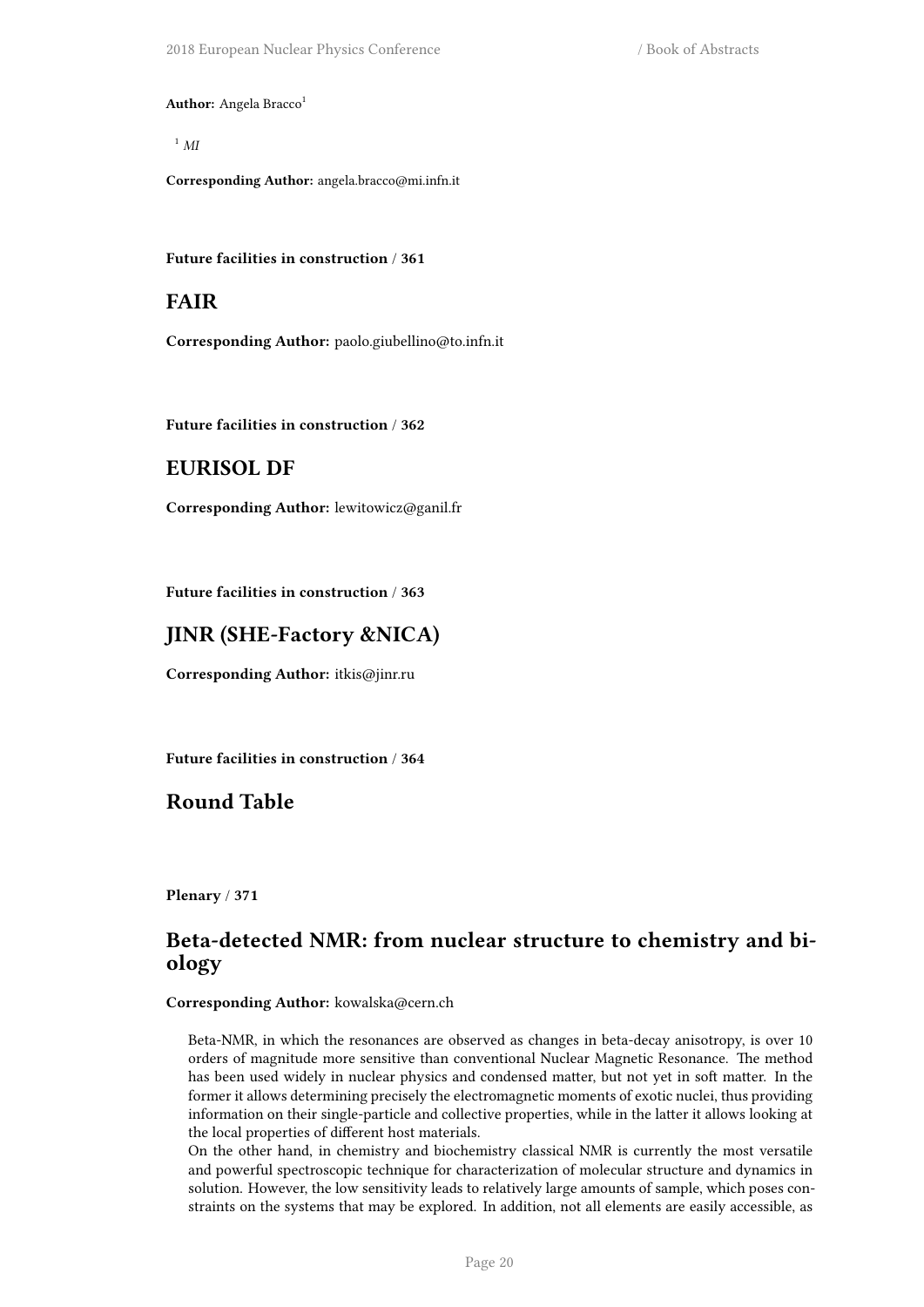the most abundant isotopes display no or poor response. This is where ultra-sensitivity of beta-NMR can be of value.

Our project aims at applying beta-NMR for the 1st time to soft-matter biological samples, using the newly commissioned laser spin-polarization beamline at CERN-ISOLDE. We use optical pumping with lasers to polarize isotopes of different metallic elements. The anisotropic emission of beta radiation is them used to detect NMR response, leading to the above-mentioned 10 orders of magnitude increase in sensitivity.

The scientific goal is to investigate the interaction of essential metal ions, which are otherwise difficult to address, such as Na(I), K(I), Mg(II), Cu(I), and Zn(II), with nucleic acids and proteins. In 2016 we designed, built, and commissioned the experimental setup, in 2017 we recorded the first liquid-NMR spectra, and in 2018 we have performed the first studies of the interaction of DNA Gquadruplex structures with Na(I) ions that are crucial for the structures' formation, stability, and polymorphism.

My presentation will cover the principles of beta-NMR and will compare it to conventional NMR. I will describe the experimental setup and the challenges when applying it to liquid samples, will report on the first biological results, and will mention the future plans.

<span id="page-34-0"></span>**Plenary** / **329**

### **Nuclear Physics with an Effective Field Theory Around the Unitarity Limit**

Author: Ubirajara van Kolck<sup>1</sup>

1 *Institut de Physique Nucleaire d'Orsay and University of Arizona*

**Corresponding Author:** vankolck@ipno.in2p3.fr

Understanding the structure of nuclei from the underlying theory of strong interactions, QCD, has been a longstanding problem. Over the last quarter-century significant progress has been achieved with low-energy effective field theories (EFTs) of QCD and ab initio methods for the solution of the Schroedinger equation (and its many-body variants). Yet, this description remains highly complex. In particular, it does not explicitly incorporate the proximity of the unitarity limit, where the twobody system has S-wave bound states at zero energy and continuous scale invariance. Rich structures emerge in three- or more-nucleon systems from the anomalous breaking of scale invariance to a discrete subgroup, with the emergence of a dimensionful parameter. I show how this one threebody scale is sufficient to generate the spectra of light nuclei and quantum-liquid saturation in larger systems.

#### <span id="page-34-1"></span>**Plenary** / **330**

### **Light Hypernuclei : a Testbed for Charge Symmetry Breaking**

#### **Corresponding Author:** achenbach@uni-mainz.de

Charge symmetry is broken in QCD by the up-down quark mass difference and electromagnetic interactions. In Λ hypernuclei, charge symmetry breaking (CSB) manifests itself in a charge dependence of Λ separation energies.

At the Mainz Microtron MAMI the novel method of high-resolution spectroscopy of decay-pions in strangeness electroproduction was established to measure  $\Lambda$  separation energies. A sizable CSB effect was reaffirmed for the  $A = 4$  mirror pair and until recently it could not be reproduced in any ab initio 4-body calculation.

The full understanding of this large and spin-dependent effect remains one of the unresolved issues of hypernuclear physics.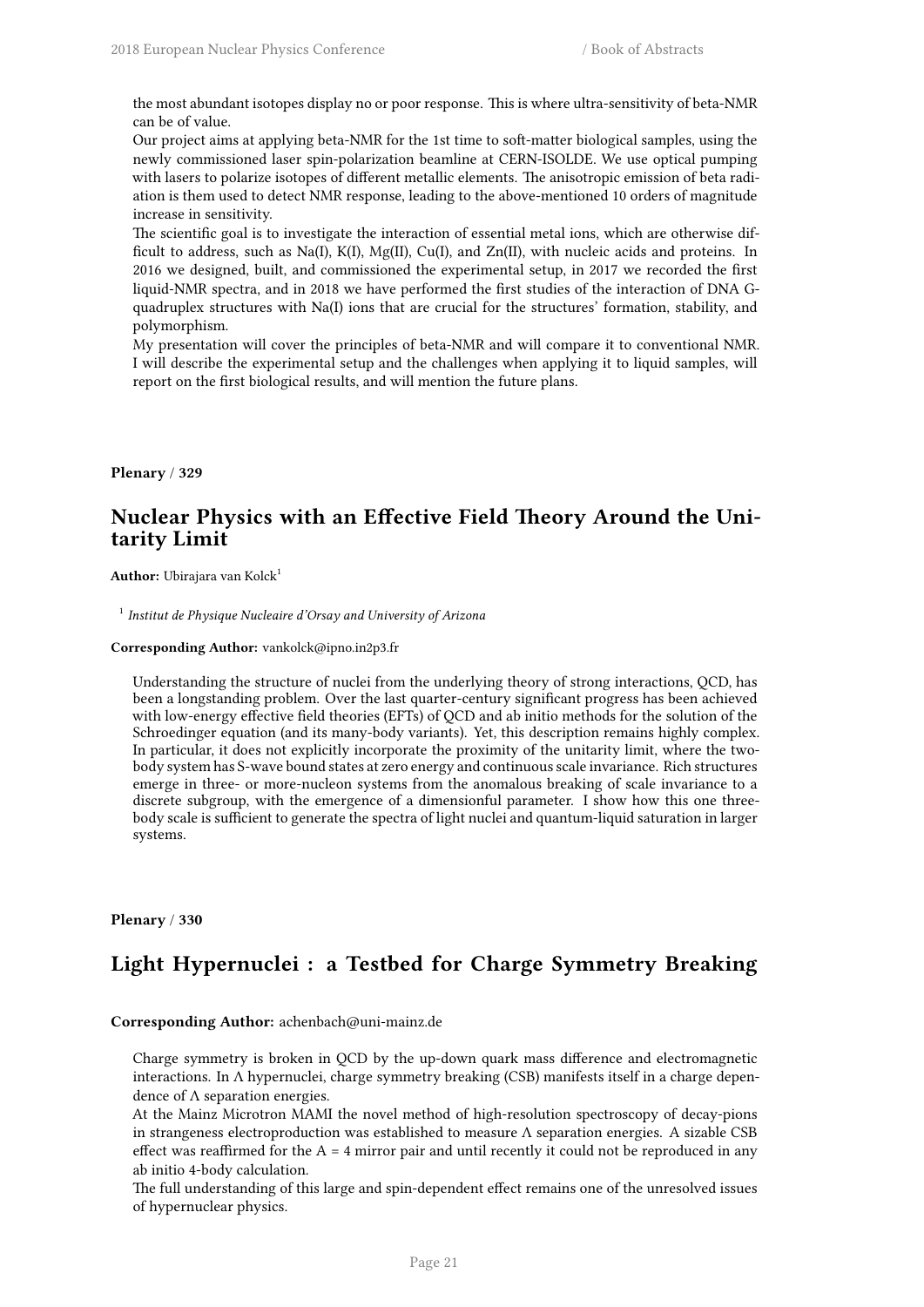#### **Plenary** / **331**

### **The Light Baryon Spectrum and QCD**

**Corresponding Author:** david.ireland@glasgow.ac.uk

The spectrum of bound hadronic states is intimately connected with the behavious of QCD at low energies, where the theory in non-perturbative. An overview will be given of the progress in the study of baryon spectroscopy from recent experimental programmes. In particular, a range of photoproduction measurements has been carried out, which include the extraction of several polarization observables for different reaction channels. The results so far show that these data are very useful in the search for evidence for new baryon resonances. A survey of the results will be presented, together with the latest phenomenological fits.

#### **Plenary** / **332**

### **Uncovering carbon burning in stars**

#### **Corresponding Author:** tumino@lns.infn.it

C-burning plays a pivotal role in astrophysics to understand stellar burning scenarios in carbonrich environments [1-4]. The temperature for carbon burning to occur is greater than 0.4 GK, corresponding to center-of-mass energies exceeding 1 MeV. The dominant evaporation channels below 2 MeV are  $\alpha$  and proton, leading to 20Ne and 23Na, respectively. In spite of the considerable efforts devoted to measure the  $12C(12C,\alpha)20Ne$  and  $12C(12C,p)23Na$  cross sections at astrophysical energies, they have been measured only down to 2.14 MeV, still at the beginning of the astrophysical region [5]. As known, direct measurements at lower energies are extremely difficult. Moreover, in the present case the extrapolation procedure from current data to the ultra-low energies is complicated by the presence of possible resonant structures even in the low-energy part of the excitation function. For these reasons the Trojan Horse Method [6,7] can represent a unique way for an accurate investigation at the relevant energies. This has been done recently by measuring the 12C(14N,α20Ne)2H and 12C(14N,p23Na)2H three-body processes at 30 MeV of beam energy in the quasi-free (QF) kinematics regime, where 2H from the 14N Trojan Horse nucleus is spectator to the 12C+12C two-body processes. The cross section experiences a strong resonant behaviour with resonances associated to 24Mg levels. As a consequence, the reaction rate is enhanced at the relevant temperatures. Results, which have been recently published in Nature [8], will be presented and discussed.

- [1] F. Kappeler et al., Ann. Rev. Nucl. Part. Sci. 48, 175 (1998).
- [2] E. Garcia-Berro et al., Astrophys. J. 286, 765 (1997).
- [3] L. Piersanti et al., Astrophys. J. 598, 1229 (2003).
- [4] A. Cumming et al., Astrophys. J. 646, 429 (2006).
- [5] T. Spillane et al., Phys. Rev. Lett. 98, 122501 (2007) and references therein
- [6] C. Spitaleri et al. Phys. At. Nucl., 74, 1763 (2011).
- [7] R.E. Tribble et al., Rep. Prog. Phys., 76, 106901 (2014).
- [8] A. Tumino et al., Nature 557, 687 (2018).

<span id="page-35-0"></span>**Plenary** / **333**

### **Nuclear Astrophysics at LUNA: Status and Perspectives**

**Corresponding Author:** m.aliotta@ed.ac.uk

Except for primordial hydrogen, helium and few other light species, all chemical elements in the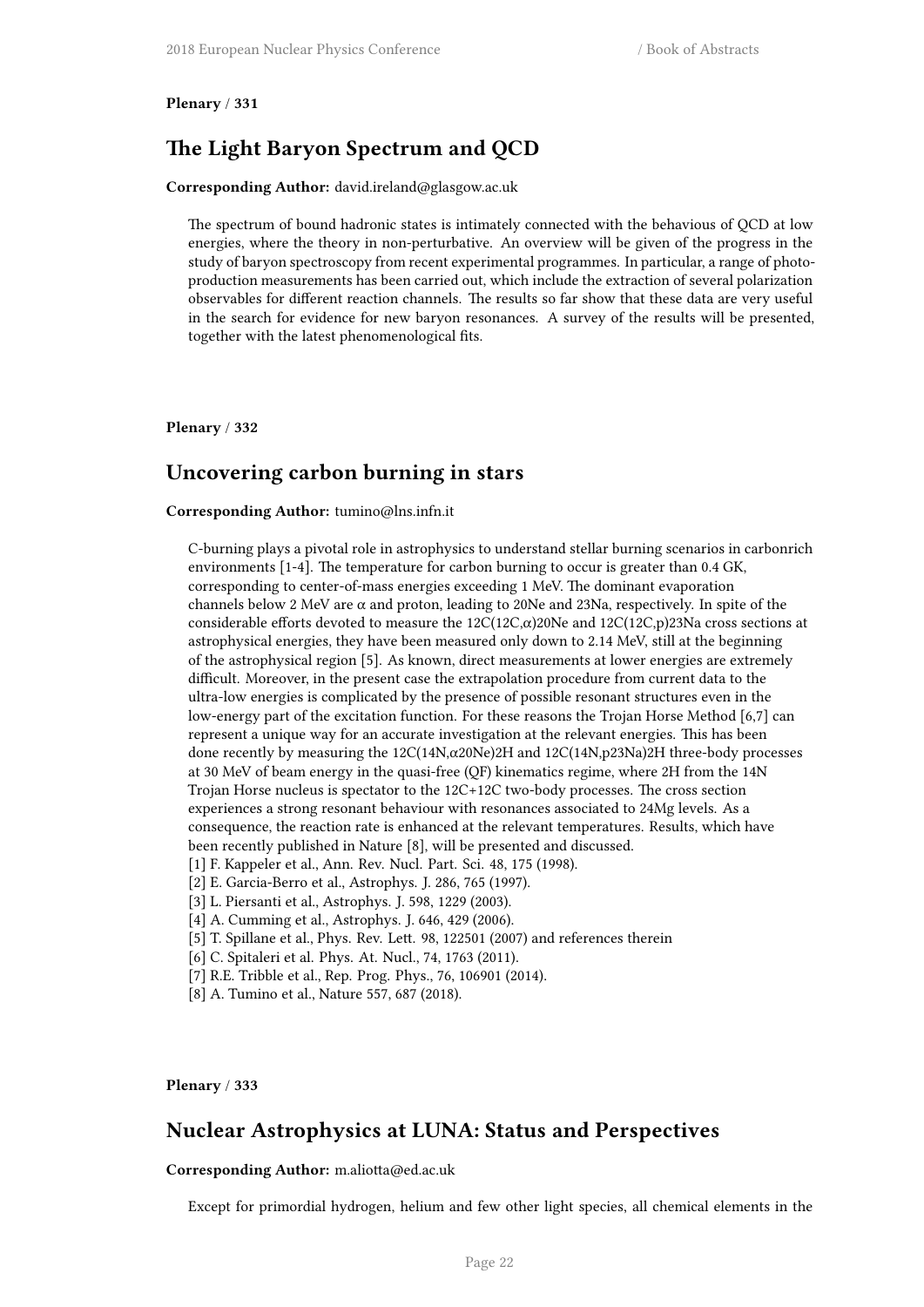universe originate from nuclear reactions occurring in both quiescent and explosive stages of stellar evolution. Such reactions take place over a narrow energy region, typically well below the Coulomb barrier between the interacting nuclei [1]. As a result, their reaction cross sections are vanishingly small and difficult to measure at surface laboratories. In many cases, significant breakthroughs can be achieved underground, where the cosmic-ray induced background can be reduced by several orders of magnitude [2].

The Laboratory for Underground Nuclear Astrophysics (LUNA) of the INFN at Gran Sasso (Italy) has pioneered low-energy nuclear reaction studies for over 25 years now, allowing – often for the first time – the study of key reactions directly at the relevant astrophysical energies. In particular, experimental studies of hydrogen burning reactions in the pp-chain, the CNO cycles, and NeNa-MgAl cycles have led to major improvements in our understanding of nucleosynthesis processes in various environments, from the Big Bang, to our Sun, to Asymptotic Giant Branch stars and classical novae [3,4].

Here, I will review some of the most recent results and present future perspectives both at LUNA and elsewhere.

- [1] C. Iliadis, Nuclear Physics of Stars, Wiley-VCH, 2nd Edition (2015)
- [2] H. Costantini et al., Rep. Progr. Phys. 72 (2009) 086301
- [3] C. Broggini et al., Ann. Rev. Nucl. and Part. Phys. 60 (2010) 53
- [4] C. Broggini et al., Prog. Nucl. Part. Phys. 98 (2018) 55

**Plenary** / **334**

## **Nuclear physics with accelerator-produced neutron beams**

### **Corresponding Author:** gunsing@cea.fr

Neutron-induced nuclear reactions, a substantial part of the more generic notion of nuclear data, are important for a variety of research fields, going from stellar nucleosynthesis, basic nuclear physics, to nuclear technology to applications in dosimetry, medicine, and space science. Accelerator-based neutron sources play a major role in experimental studies for the determination of reaction cross sections spanning a wide energy range from sub-thermal to GeV energies. A number of present and upcoming neutron time-of-flight and mono-energetic facilities will be discussed and illustrated by examples of measurements for nuclear astrophysics and nuclear technology.

**Nuclear Structure and Dynamics (SALONE BOLOGNINI)** / **245**

# **Structure of neutron-rich nuclei around 208Pb**

Author: Zsolt Podolyak<sup>1</sup>

<sup>1</sup> *University of Surrey*

#### **Corresponding Author:** z.podolyak@surrey.ac.uk

Information gained on neutron-rich N~126 nuclei is essential for the understanding of nuclear structure in heavy nuclei. Studies around doubly magic systems allow direct tests of the purity of shell model wave functions. From a longer-term perspective, experiments in this region pave the way toward the proposed nuclear-astrophysical r-process waiting point nuclei along the  $N = 126$  shell closure.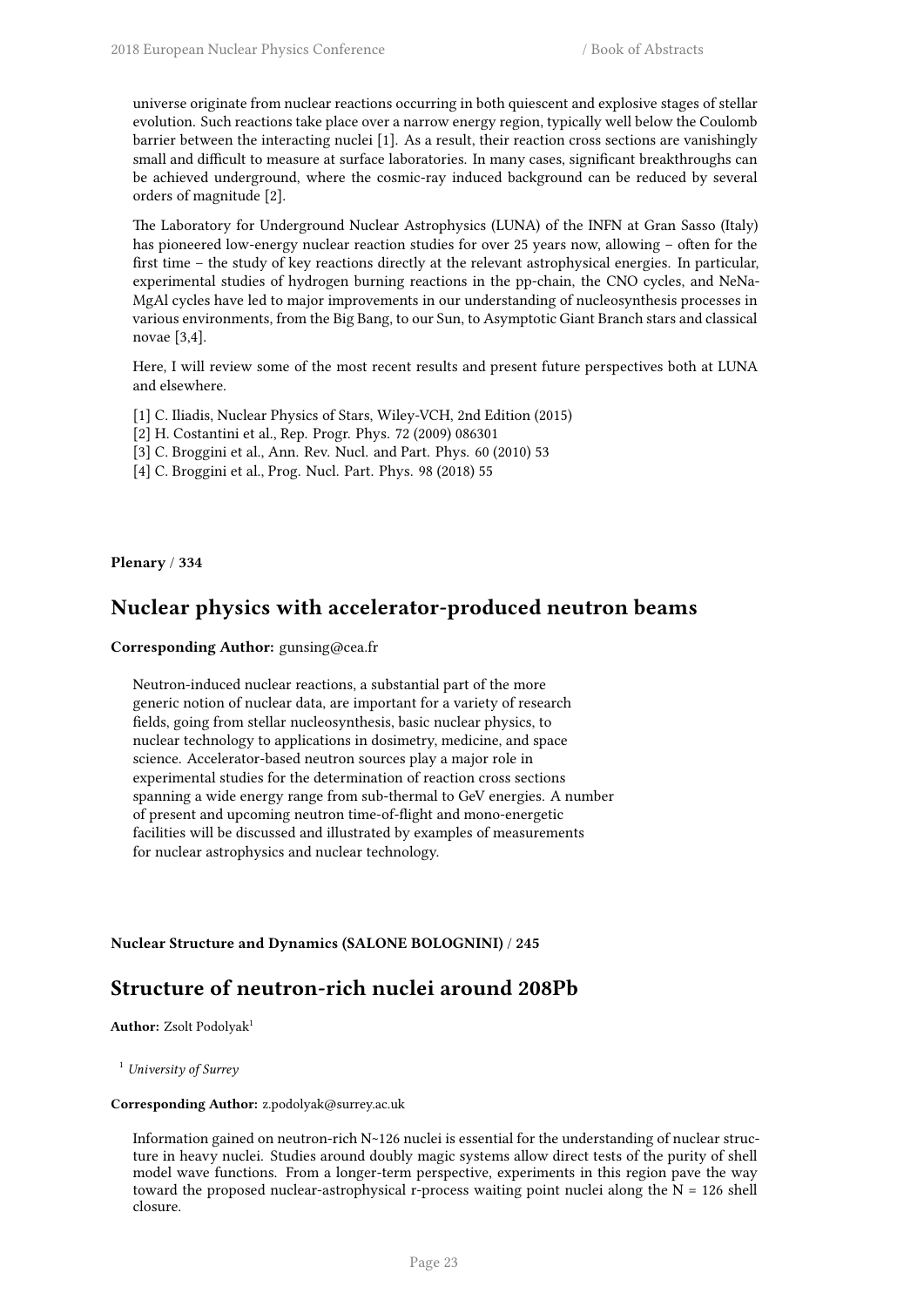In the case of the beta decay of  $N$ ~126 nuclei there is a competition between allowed and firstforbidden transitions. This is the mass region where first-forbidden (FF) transitions can be dominant, which can have profound implications on their half-lives and therefore on the r-process (A~195 abundance peak).

Recently several experiments were performed at ISOLDE with the aim to study neutron-rich nuclei around 208Pb.

(i) Structure of 208Tl from the beta decay of 208Hg. 208Tl being a one-proton-hole one-neutronparticle nucleus, its excited levels give direct information on the proton-neutron interaction in the Z<82, N>126 quadrant. In addition, the existence of both negative and positive parity states at low excitation energy makes this nucleus an ideal testing ground for the study of the competition between first-forbidden and allowed beta decay.

(ii) Structure of 207Tl from the beta decay of 207Hg. A large number of excited states, several of them of octupole character were observed and compared with calculations.

(iii) Coulomb excitation of 206Hg at safe energies. This gives information about both quadrupole and octupole collectivity.

The presentation will report on recent results and their relevance on the structure of neutron-rich nuclei around 208Pb.

**Nuclear Astrophysics** / **181**

# **Nuclear challenges for nucleosynthesis studies**

**Corresponding Author:** sgoriely@astro.ulb.ac.be

One of the major issues in modern astrophysics concerns the analysis and understanding of the present composition of the Universe and its various constituting objects. Nucleosynthesis models aim to explain the origin of the

different nuclei observed in nature by identifying the possible processes able to synthesize them. Though the origin of most of the nuclides lighter than iron through the various hydrostatic and explosive burning stages in stars is now quite well understood, the synthesis of the heavy elements (i.e. heavier than iron) remains obscure in many respects. The major mechanisms called for to explain the production of the heavy nuclei are i) the slow neutron-capture process (or s-process) occurring during specific hydrostatic stellar burning phases, ii) the rapid neutron-capture process (or r-process) believed to develop during the explosion

of a star as a type II supernova or during the merging of two compact objects, and iii) the photodisintegration process (or p-process) taking place in the high-temperature environment of type-Ia or type-II supernovae. The stellar nucleosynthesis requires a detailed knowledge not only of the astrophysical sites and physical conditions in which the processes take place, but also the nuclear structure and interaction properties for all the nuclei involved.

This seminar describes our present understanding of the stellar nucleosynthesis processes as well as the many experimental and theoretical efforts devoted to determine the related nuclear physics inputs of relevance. These include nuclear structure as well as decay and reaction properties of relevance in astrophysical environments. A special attention will be paid to the complex physics related to the r-process nucleosynthesis and the new developments in the light of the recent observation of the binary neutron star merger GW170817.

**Accelerators and Instrumentation** / **167**

# **NICA project: challenges for heavy ion collider**

**Author:** Anatoly Sidorin<sup>1</sup>

1 *JINR*

**Corresponding Author:** sidorin@jinr.ru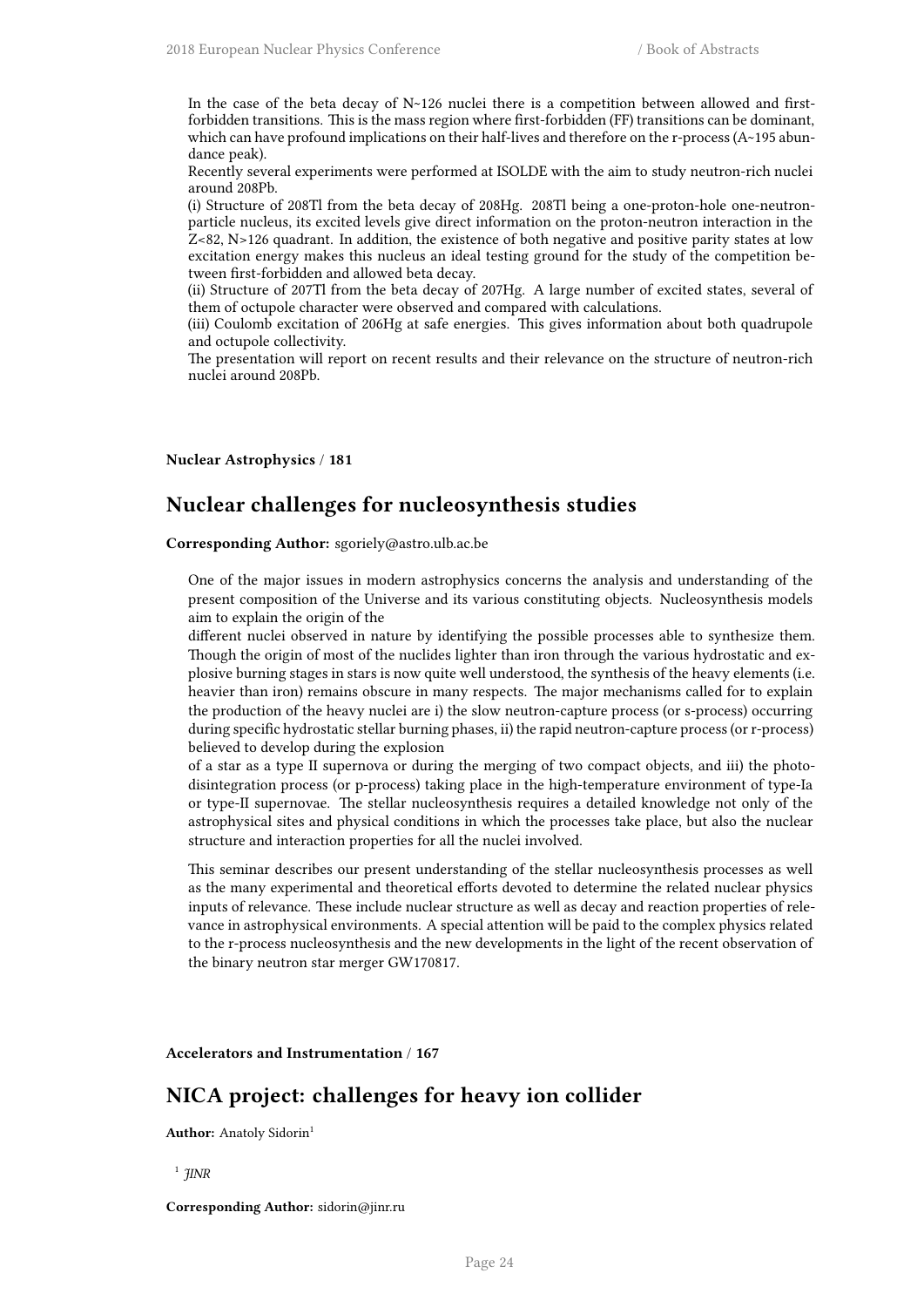The global scientific goal of the NICA/MPD (Nuclotron-based Ion Collider fAcility / Multy Purpose Detector) project under realization at JINR is to explore the phase diagram of strongly interacting baryonic matter in the region of a high compression and temperature. The proposed program allows one to search for possible signs of the phase transitions and critical phenomena in heavy ion (up to Au+Au) collisions up to to energies of 11 GeV in nucleon- nucleon center-of-mass system.The collider experiment provides optimal conditions for efficient energy scan measurements. However, the accelerator task to reach required average luminosity of the order of  $10^2$ 7 cm<sup> $\text{A}-2^*$ s $\text{A}-1$  is challenging: in contrast with a high</sup> energy collider the luminosity is limited by Lasslet tune shift, the beam-beam parameter is almost negligible. A flexible procedure of the beam storage and short bunch formation is to be applied to provide maximum peak luminosity in a wide energy range. The application of beam cooling methods is mandatory in order to suppress luminosity dilution due to the intra-beam scattering. A solution of these and other problems is demonstrated in the case of the NICA collider design.

### **Hadron structure, spectroscopy and dynamics** / **204**

# **Final results from QWeak**

### **Corresponding Author:** carlini@jlab.org

Experimental programs in the fields of nuclear and particle physics are searching for evidence of physics beyond that explained by current theories. The Standard Model cannot predict fundamental parameters such as the mass of the Higgs boson or account for dark matter/energy, gravity, and the matter–antimatter asymmetry in the Universe. These limitations have inspired direct searches for additional particles at high energy accelerators. Alternately, indirect searches using precise measurements of well predicted Standard Model observables allow highly targeted tests that can reach mass and energy scales beyond those directly accessible by today's high energy accelerators. Such indirect searches include the precise measurement of the weak charge of the proton. Because parity symmetry is violated only in the weak interaction, it provides a tool to isolate the weak interaction. With our precise measurement (-226  $\pm$ 9 ppb) of the parity-violating asymmetry in the scattering of polarized electrons on protons, we extract the proton's weak charge and the weak mixing angle sin2W at low Q2. This allows a mass reach for any parity violating semi-leptonic physics beyond the Standard Model at the multi-TeV scale. Implications for several specific models will be discussed. In conjunction with existing atomic parity violation results on 133Cs we also extract the vector weak quark couplings C1u and C1d and the weak charge of the neutron.

**Nuclear Astrophysics** / **23**

# **Experimental studies of explosive heavy element nucleosynthesis**

Author: Gabor Gyula Kiss<sup>1</sup>

<sup>1</sup> *Atomki*

#### **Corresponding Author:** ggkiss@atomki.mta.hu

About 50% of the chemical elements heavier than iron are synthesized in stellar explosions, in supernovas or in neutron star mergers. After tremendous experimental and theoretical efforts and significant progress in astrophysical modeling, the origin of neither the r nor the p isotopes is fully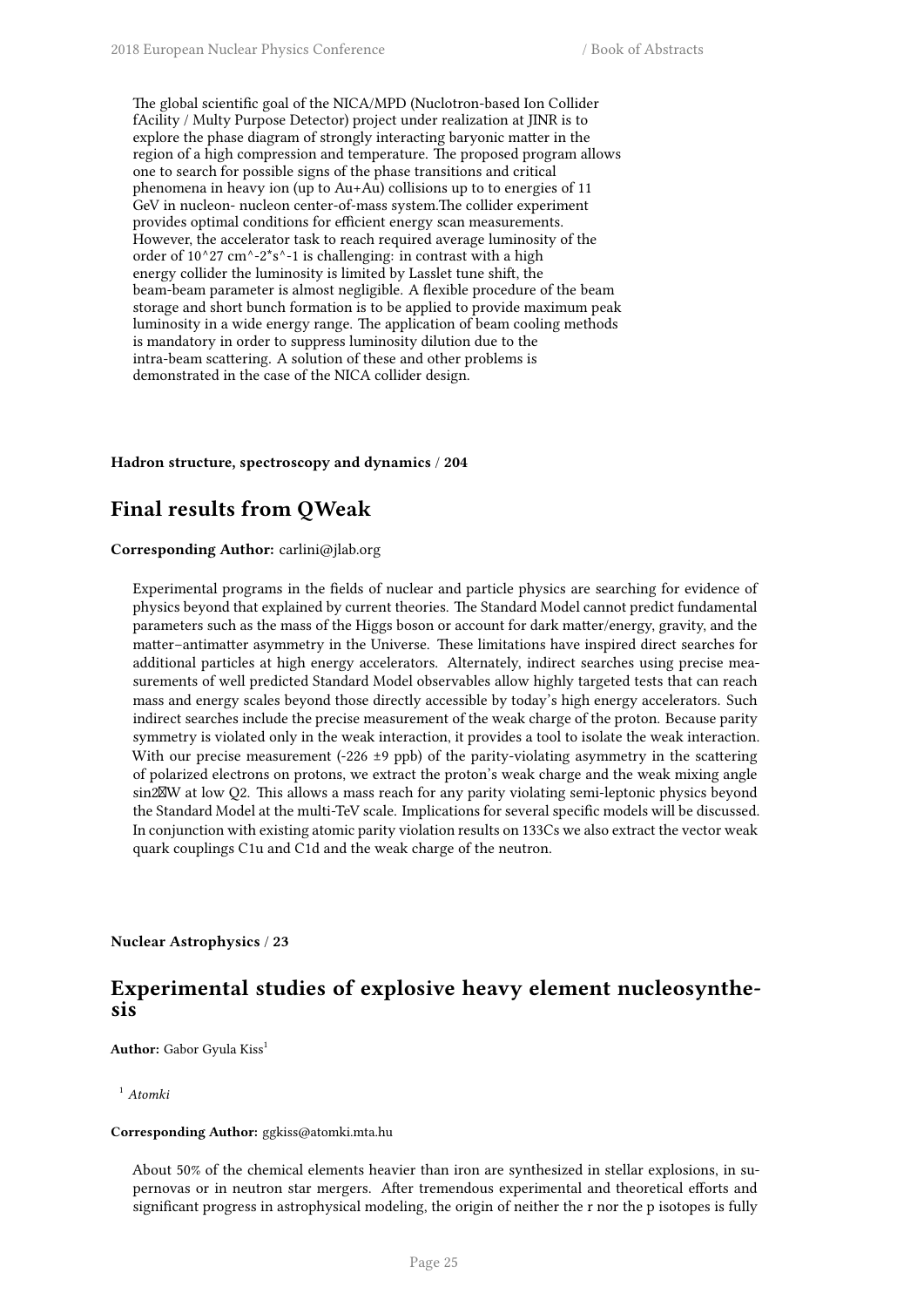understood. One thing is certain: improved nuclear physics knowledge is needed to describe better the synthesis of these isotopes.

In recent years a large number of low energy alpha induced reactions relevant for the understanding the synthesis of the p isotopes have been studied at Atomki and worldwide. The measured cross sections are compared to theoretical calculations with the aim of improving the reliability of the calculated reaction rates used in the reaction networks.

In the so-called astrophysical r-process exotic isotopes, close to the drip line are formed via rapid neutron capture reactions. When the neutrons flux ceases these isotopes decay toward the valley of stability, therefore, to reproduce the observed abundance pattern, the properties of the β-decays have to be known. Last year the BRIKEN neutron detector has been built at the BigRIPS separator at RIKEN Nishina Center to study the decay properties of the most neutron-rich nuclei produced through the fragmentation of high intensity 238U primary beam.

In this talk, the cross section measurements performed at Atomki will be presented as well as the first results achieved using the BRIKEN neutron counter.

#### **Selected session**:

Nuclear Astrophysics

#### **Accelerators and Instrumentation** / **83**

## **Gamma beam collimation and characterization system for ELI-NP-GBS**

#### **Author:** Paolo Cardarelli<sup>1</sup>

Co-authors: Alessandro Variola<sup>2</sup>; Alessia Rita Tricomi<sup>3</sup>; Alin Titus Serban<sup>4</sup>; Antonio Stefano Italiano<sup>5</sup>; Bruno Zerbo <sup>3</sup>; Elisabetta Maria Grazia Consoli <sup>1</sup>; Federico Evangelisti <sup>1</sup>; Fernando Maletta <sup>4</sup>; Giacomo Graziani <sup>4</sup>; Gianfranco Paternò <sup>1</sup>; Gigi Cappello <sup>3</sup>; Giovanni Di Domenico <sup>1</sup>; Giovanni Passaleva <sup>4</sup>; Mauro Gambaccini <sup>1</sup>; Michela Lenzi <sup>4</sup>; Michele Marziani <sup>1</sup>; Michele Veltri <sup>4</sup>; Mirco Andreotti <sup>1</sup>; Oleksandr Starodubtsev <sup>4</sup>; Oscar Adriani <sup>4</sup>; Rita Borgheresi <sup>4</sup>; Roberto Ciaranfi <sup>4</sup>; Sebastiano Albergo <sup>3</sup>; Stefano Squerzanti <sup>1</sup>

1 *FE*

2 *LNF* <sup>3</sup> *CT* 4 *FI*

<sup>5</sup> *ME*

#### **Corresponding Author:** cardarelli@fe.infn.it

The Gamma Beam System of ELI-Nuclear Physics is a high-brilliance monochromatic gamma source based on the inverse Compton interaction between a high-power laser and an accelerated electron beam. The source, currently being assembled in Magurele (Romania), is designed to provide photons with tunable average energy ranging from 0.2 to 19.5 MeV, energy bandwidth down to 0.5% and flux of about  $10^8$  photons/s.

The time structure of the gamma beam will consists of 32 ultra-short pulses of  $10^5$  photons separated by 16 ns and delivered at repetition rate of 100 Hz. Given the challenging characteristics of this gamma beam, dedicated devices and techniques have been developed to measure and monitor the beam parameters during the commissioning and the operational phase.

The characterization system includes four main elements: a Compton spectrometer, a sampling calorimeter, a nuclear resonant scattering spectrometer (NRSS) and a beam profile imager.

The Compton Spectrometer was designed to reconstruct the gamma energy spectrum, by measuring the energy and the scattering angle of electrons produced in Compton interactions on thin mylar targets. A new-concept sampling calorimeter, made of layers of silicon detectors and polyethylene absorbers, was developed to measure the average energy and beam intensity.

To obtain an accurate absolute measurement of the gamma beam energy the NRSS will use as calibration candles a few selected nuclear levels, whose fluorescence condition will be monitored by a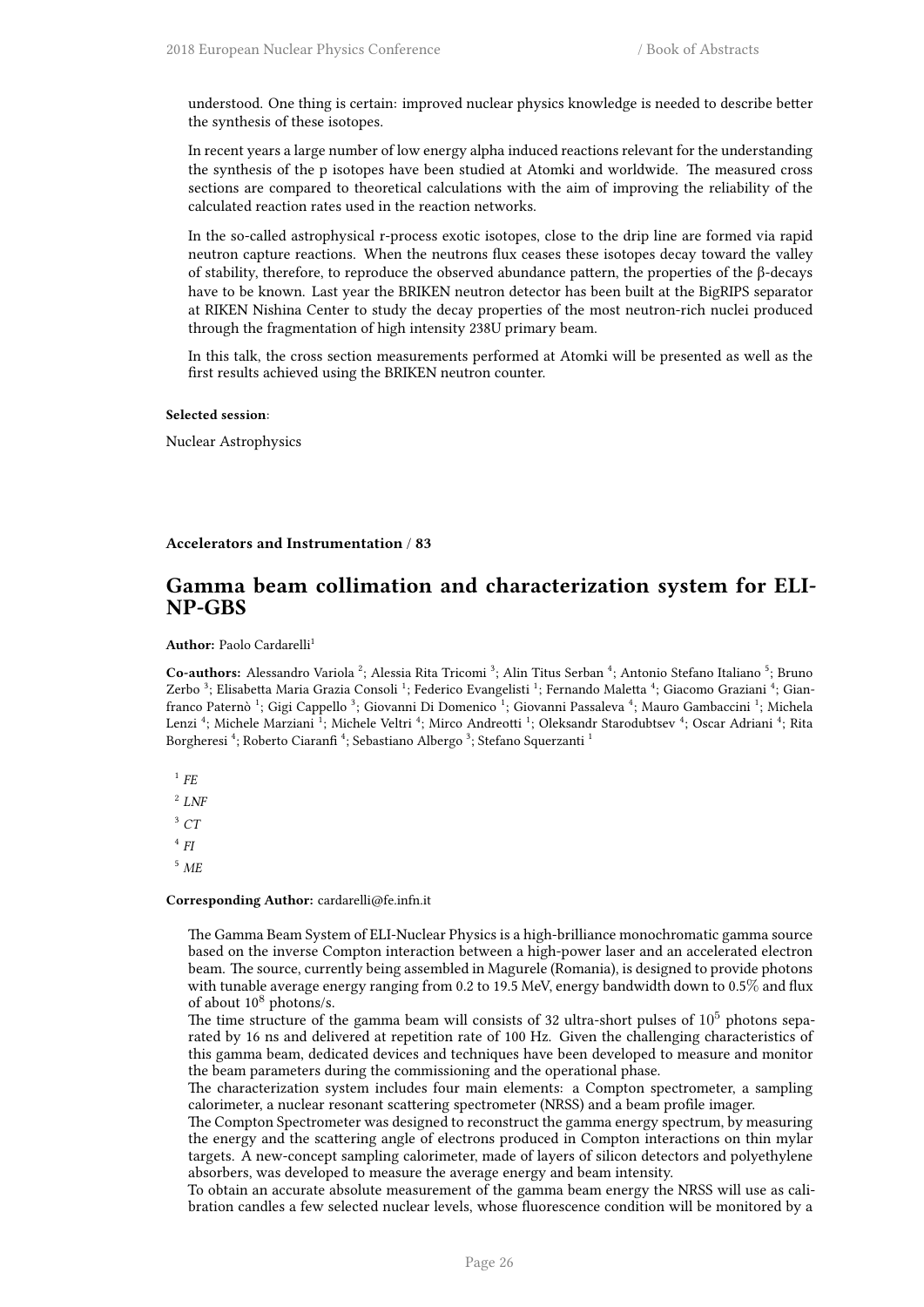scintillators system. To complete the characterization of the source, a gamma beam profile imager, based on a scintillator screen and a CCD camera, has been developed to evaluate the transverse spatial distribution of the beam.

Due to the nature of inverse Compton interaction, in order to obtain a monochromatic beam a collimation of the emitted photons is necessary. Depending on the energy, the angular aperture required for a relative bandwidth ∆E/E=0.5% is between 70 and 700 microrad. A collimation system to provide a continuously adjustable aperture having such a demanding positioning accuracy was designed and assembled.

In this talk an overview of these collimation and characterization system will be presented. We will focus on the working principles and technological solutions to realize such a challenging experimental apparatus. We will describe the expected performance, the result of tests carried out and the current status of the system assembly.

### **Selected session**:

Accelerators and Instrumentation

### **Nuclear Structure and Dynamics (SALONE BOLOGNINI)** / **48**

# **Light and Heavy Fragment Mass Correlation in the 197Au+130Te Transfer Reaction**

**Author:** Franco Galtarossa<sup>1</sup>

Co-authors: Alain Goasduff<sup>2</sup>; Alberto Stefanini<sup>1</sup>; Calin Alexandru Ur<sup>3</sup>; Daniele Mengoni<sup>4</sup>; Daniele Montanari<sup>5</sup>; Desa Jelavic Malenica <sup>6</sup>; Dieter Ackermann <sup>7</sup>; Dominique Bourgin <sup>8</sup>; Emanuele Strano <sup>4</sup>; Enrico Fioretto <sup>1</sup>; Fernando Scarlassara <sup>4</sup>; Florent Haas HAAS <sup>9</sup>; Giovanna Montagnoli <sup>4</sup>; Giovanni Pollarolo <sup>10</sup>; Guillaume Fruet <sup>8</sup>; H. M. Jia <sup>11</sup>; Jerzy Grebosz  $^{12}$ ; Jose' Javier Valiente Dobon  $^1$ ; Lorenzo Corradi  $^1$ ; Matko Milin  $^{13}$ ; Natko Skukan  $^{14}$ ; Neven Soic  $^{14}$ ; Philipp Rudolf John <sup>4</sup>; S. C. Jeong <sup>15</sup>; Sandrine Courtin <sup>16</sup>; Suzana Szilner <sup>17</sup>; Tea Mijatovic <sup>6</sup>; Vedrana Tokic <sup>14</sup>; Y. X. Watanabe <sup>15</sup>

1 *LNL*

- <sup>2</sup> *Università di Padova INFN Sezione di Padova*
- 3 *ELI-NP*
- 4 *PD*
- <sup>5</sup> *USIAS Universite de Strasbourg, IPHC-CNRS*
- 6 *Ruder Boskovic Institute Zagreb, Croatia*
- <sup>7</sup> *GSI Helmholtzzentrum für Schwerionenforschung*
- 8 *Institut Pluridisciplinaire Hubert Curien, CNRS-IN2P3, Université de Strasbourg, Strasbourg, France*
- 9 *IPHC,STRASBOURG*
- <sup>10</sup> *Universita' di Torino*
- <sup>11</sup> *China Institute of Atomic Energy, Bejing, China*
- <sup>12</sup> *IFJ PAN Cracow, Poland*
- <sup>13</sup> *Physics Department, Faculty of Science, University of Zagreb, Zagreb, Croatia*
- <sup>14</sup> *Rudjer Boskovic Institute*
- <sup>15</sup> *Institute of Particle and Nuclear Studies, High Energy Accelerator Research Organization (KEK), Tsukuba, Ibaraki, Japan*
- <sup>16</sup> *IPHC STrasbourg*
- <sup>17</sup> *Ruder Boskovic Institute*

#### **Corresponding Author:** franco.galtarossa@lnl.infn.it

The production of neutron-rich nuclei in the mass region  $A \sim 200$ , in particular along the neutron closed shell  $N = 126$ , has recently received strong attention since these nuclei are fundamental to understand different physical aspects, from the shell evolution far from stability to the investigation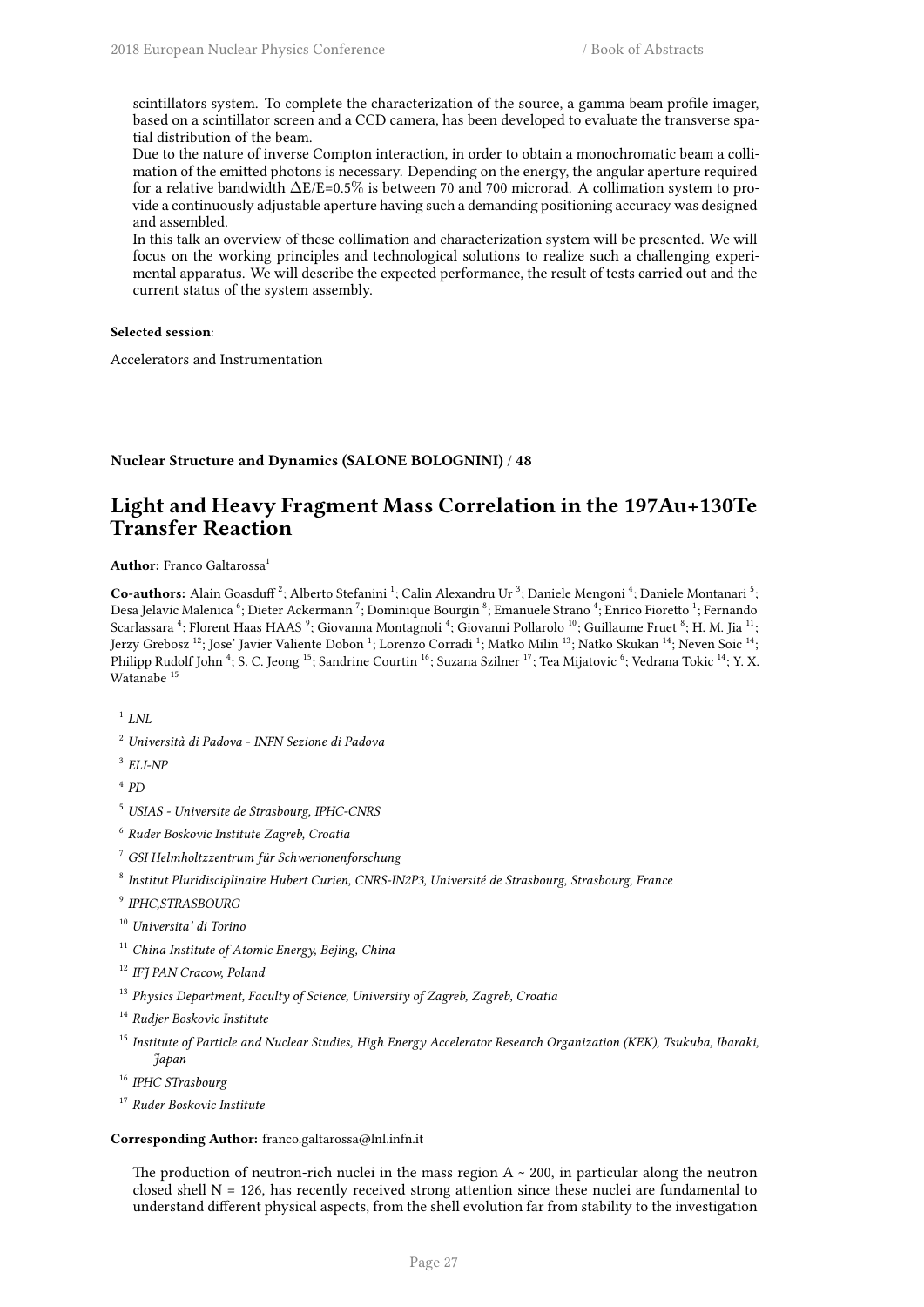of the path chosen by the r-process to synthesize the heavy elements.

Multinucleon transfer (MNT) reactions between neutron-rich projectile and target have been indicated as a promising tool to produce heavy neutron-rich nuclei but a complete understanding of the reaction mechanism and a precise measurement of the production cross sections are hindered by the difficulties in identifying nuclei with  $A \sim 200$  in mass and nuclear charge with the present techniques.

In this context we performed an experiment to study MNT reactions at near-barrier energies in the 197Au+130Te system employing a method which consists of the simultaneous detection of light and heavy transfer products where one of the reaction partners (the light one) is identified with high resolution. We exploited the performance of the PRISMA spectrometer to identify isotopes in the tellurium region, while the coincident Au-like partners were detected with a dedicated set-up specifically built and coupled to PRISMA.

We reconstructed the mass and charge of the light reaction partner through an event-by-event trajectory reconstruction in PRISMA and compared the extracted cross sections for neutron transfer channels with the ones calculated with the GRAZING code. Thanks to the kinematic coincidence we determined the mass of the heavy partner assuming a binary character of the reaction. For each Te ion identified in PRISMA we obtained the coincident mass distribution of the heavy partner through a mass-mass correlation matrix. Comparing these mass distributions with those obtained with Monte Carlo simulations of the scattering process and the subsequent de-excitation, we could quantitatively infer about the behavior of the heavy partner and the contribution of evaporative effects on the population of neutron-rich heavy nuclei.

The analysis and main results of the experiment will be presented. The possibility to employ a similar method in forthcoming experiments with radioactive ion beams will be critically discussed.

#### **Selected session**:

Nuclear Structure and Dynamics

**Hadron structure, spectroscopy and dynamics** / **205**

## **The 3D Structure of Nucleons**

**Corresponding Author:** elena.boglione@to.infn.it

A complete three-dimensional picture of the partonic structure of nucleons requires to step beyond the standard collinear approximation in high-energy processes, with the introduction of Transverse-Momentum Dependent (TMD) parton distribution and fragmentation functions. TMDs reveal precious information about spin-momentum correlations in the non-perturbative regime of QCD and help answering the question of the origin of the spin of the nucleon.

In the past twenty years, pioneering studies have opened up a broad vision of this multidimensional landscape. Recently, however, we have gone from the preliminary phase of explorative investigations to the stage in which precision mappings of the partonic structure in momentum space can be drawn.

I will summarize the most significant aspects of the phenomenological study of TMD physics and underly the most recent advances in the field.

#### **Accelerators and Instrumentation** / **57**

# **The innovative Design of the PANDA Barrel DIRC**

Author: Georg Georg Schepers<sup>1</sup>

<sup>1</sup> *GSI Darmstadt, Germany*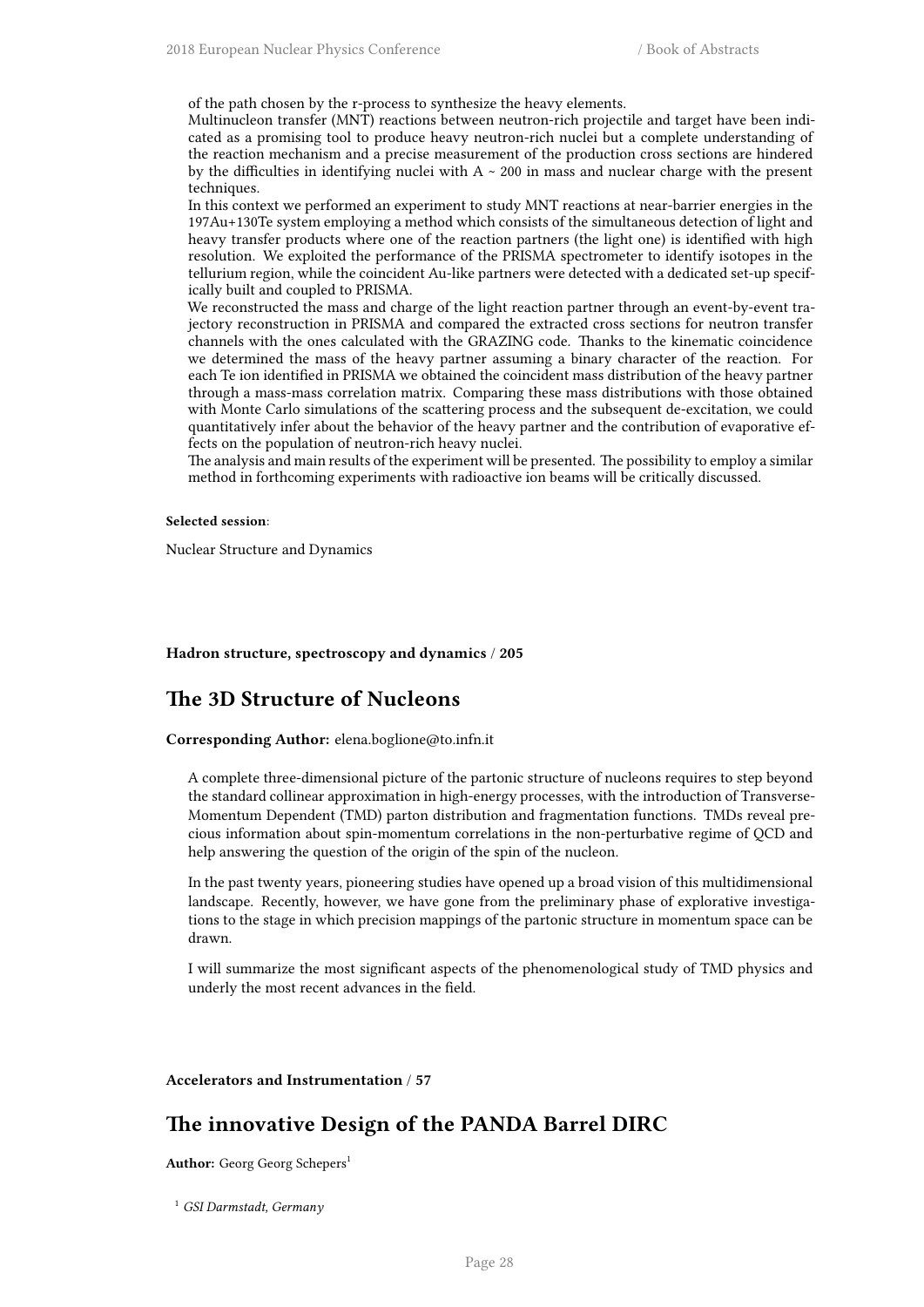#### **Corresponding Author:** g.schepers@gsi.de

The fixed target experiment PANDA at the High Energy Storage Ring (HESR) of the Facility for Antiproton and Ion Research in Europe (FAIR) in Darmstadt will open unique possibilities to solve fundamental questions of hadron physics by using a cooled high-intensity antiproton beam. Two fast and compact Ring Imaging Cherenkov detectors using the DIRC (Detection of Internally Reflected Cherenkov light) technology will provide excellent charged particle identification (PID) in the PANDA target spectrometer. The Barrel DIRC will cover the polar angle range from 22° to 144° and cleanly separate pions from kaons for momenta up to 3.5 GeV/c. It consists of 16 optically isolated sectors, each comprising three bars, flat mirrors and focusing lenses, a compact fused silica prism as expansion volume, and 11 Microchannel-Plate PMTs (MCP-PMTs) as photon sensors. The bars are made from synthetic fused silica, have a length of 2400 mm and a cross section of 17 mm x 53 mm, and are built to tight optical and mechanical specifications to preserve the photon angle during many internal reflections and to optimize the light transport efficiency. The spherical lens system is designed to efficiently focus the Cherenkov light on a flat image plane on the back wall of the prism where the photons are detected by the array of MCP-PMTs. Detailed Geant4 simulations were performed to optimize the design for performance and cost and two complementary reconstruction algorithms were developed, one primarily based on photon spatial coordinates, the other emphasizing the precise measurement of the photon propagation time. All the key elements of the PANDA Barrel DIRC design were implemented in several complex prototypes and tested in hadronic particle beams at GSI and CERN. The data obtained were used to tune the simulation, validate the reconstruction methods, and to evaluate the PID performance of the design. We will discuss the technical design of the PANDA Barrel DIRC and present results from the test beam campaigns at the CERN PS in 2017 and 2018.

### **Selected session**:

Accelerators and Instrumentation

### **Nuclear Structure and Dynamics (SALONE BOLOGNINI)** / **53**

# **The effect of the temperature on the Gamow-Teller excitations in nuclei**

Author: Esra Yüksel<sup>1</sup>

**Co-authors:** Nils Paar<sup>2</sup>; Yifei Niu<sup>3</sup>

- <sup>1</sup> *Department of Physics, Faculty of Science, University of Zagreb, Croatia, Department of Physics, Yildiz Technical University, 34220 Esenler, Istanbul, Turkey*
- <sup>2</sup> *Department of Physics, Faculty of Science, University of Zagreb, Croatia*
- 3 *ELI-NP, Horia Hulubei National Institute for Physics and Nuclear Engineering, 30 Reactorului Street, RO-077125, Bucharest-Magurele, Romania*

**Corresponding Author:** eyuksel@yildiz.edu.tr

The nuclear weak interaction processes (beta decay, electron capture, neutrino-nucleus scattering etc.,) is known to play an important role in the supernovae evolution and formation of the chemical elements. The calculation of these processes necessitates accurate knowledge on the spin-isospin excitations as well as the ground state properties of nuclei [1,2]. In this framework, the proton-neutron quasiparticle random phase approximation (PNQRPA) based on the relativistic energy density functionals provides a consistent and reliable approach for the description of the spin-isospin excitations over the nuclide map [3-5]. In addition, it has been known that the nuclear weak interaction processes in stellar environments mainly take place at finite temperatures. Therefore, the current theoretical models should be extended to include the temperature and pairing effects simultaneously in order to obtain more reliable results.

In this work, the relativistic proton-neutron QRPA with density dependent meson-nucleon couplings is extended to include temperature effects. The pairing correlations are taken into account in the BCS scheme. We performed calculations using DD-ME2 functional for the Gamow-Teller excitations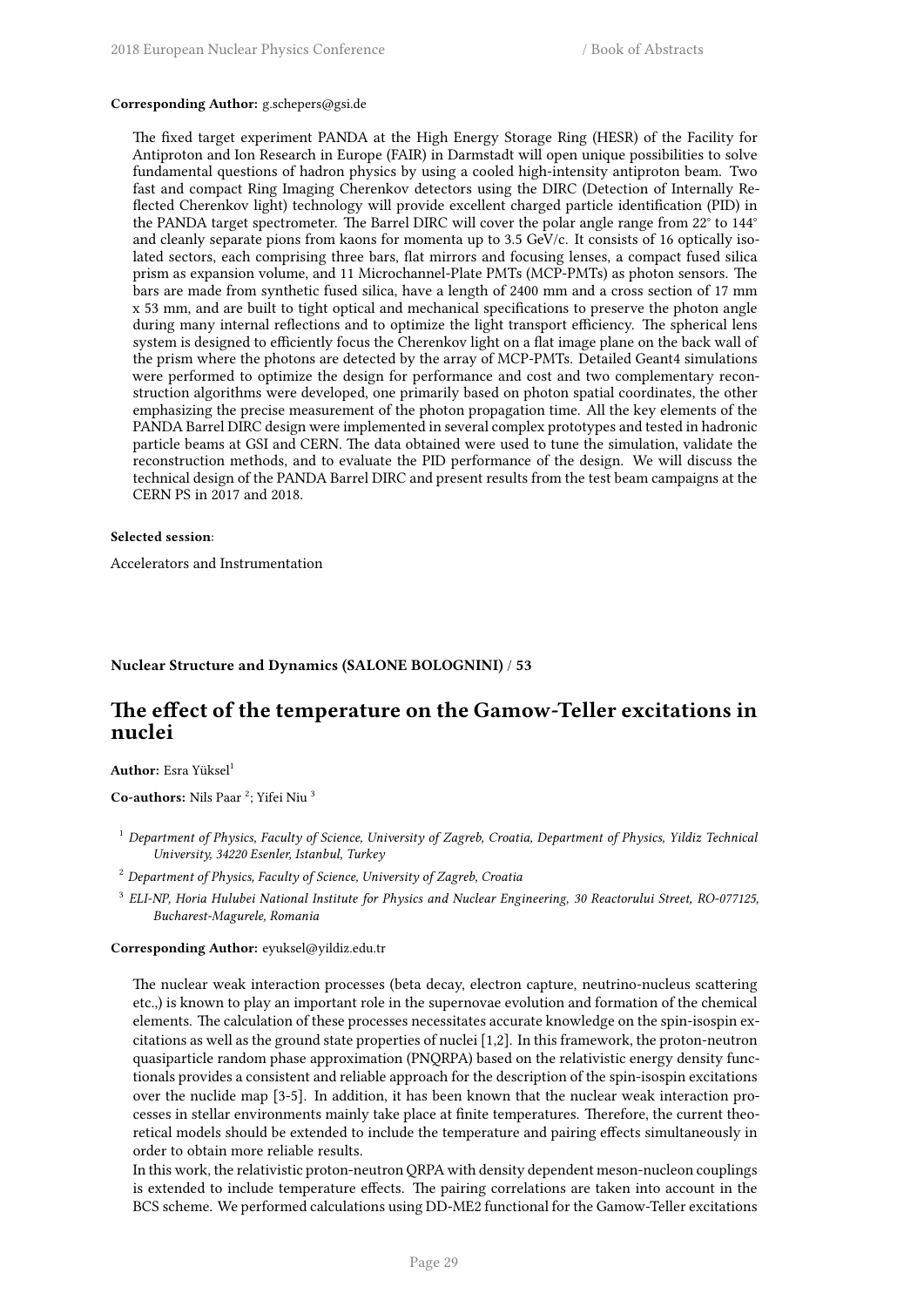in open-shell nuclei. The effect of the temperature on the strength functions and excitation energies of the Gamow-Teller excitations is investigated for the selected nuclei. In addition, the interplay between the temperature and pairing effects is discussed at low temperatures, where both effects are relevant.

- [1] F. Osterfeld, Rev. Mod. Phys. 64, 491 (1992).
- [2] N. Paar et al., Rep. Prog. Phys. 70, 691 (2007).
- [3] N. Paar, T. Nikšić, D. Vretenar, and P. Ring, Phys. Rev. C 69, 054303 (2004).
- [4] Y. F. Niu, N. Paar, D. Vretenar, and J. Meng, Phys. Rev. C 83, 045807 (2011).
- [5] T. Nikšić, T. Marketin, D. Vretenar, N. Paar, P. Ring, Phys. Rev. C 71, 014308 (2005).

#### **Selected session**:

Nuclear Structure and Dynamics

**Nuclear Astrophysics** / **72**

# **Underground Measurement of Proton-Induced Reactions on 6Li at LUNA**

**Author:** Thomas Chillery<sup>1</sup>

<sup>1</sup> *University of Edinburgh*

**Corresponding Author:** thomas.chillery@ed.ac.uk

Proton-induced reactions on 6Li play an important role in nuclear astrophysics studies in relation to primordial lithium abundances. Whilst big bang nucleosynthesis theory excludes the existence of "primordial" 6Li, the 6Li/7Li abundance ratio observed in pre-main sequence (PMS) stars is  $\sim$  0.5. The  $6Li(p,a)3He$  and  $6Li(p,g)7Be$  reactions are the main processes that contribute to 6Li destruction in stars. Both reactions were recently studied at LUNA via proton bombardment of 6Li-enriched targets, with complimentary target composition studies performed at HZDR. Improvements on the precision of the low-energy S-factor values are expected from this study. Notably, the low-background measurement at LUNA will assist the search for a recently observed 6Li(p,g)7Be low energy resonance proposed at Er ~ 195keV. In this talk I will introduce the LUNA experimental setup and present preliminary results of the ongoing analysis.

#### **Selected session**:

Nuclear Astrophysics

#### **Accelerators and Instrumentation** / **92**

# **The new pulsed neutron beam facility at CNA (Spain)**

**Author:** Miguel Macias Martinez<sup>1</sup>

Co-authors: Begoña Fernandez Martinez<sup>1</sup>; Javier Praena Rodriguez <sup>2</sup>

<sup>1</sup> *University of Seville - Centro Nacional de Aceleradores*

<sup>2</sup> *University of Granada*

**Corresponding Author:** mmacias4@us.es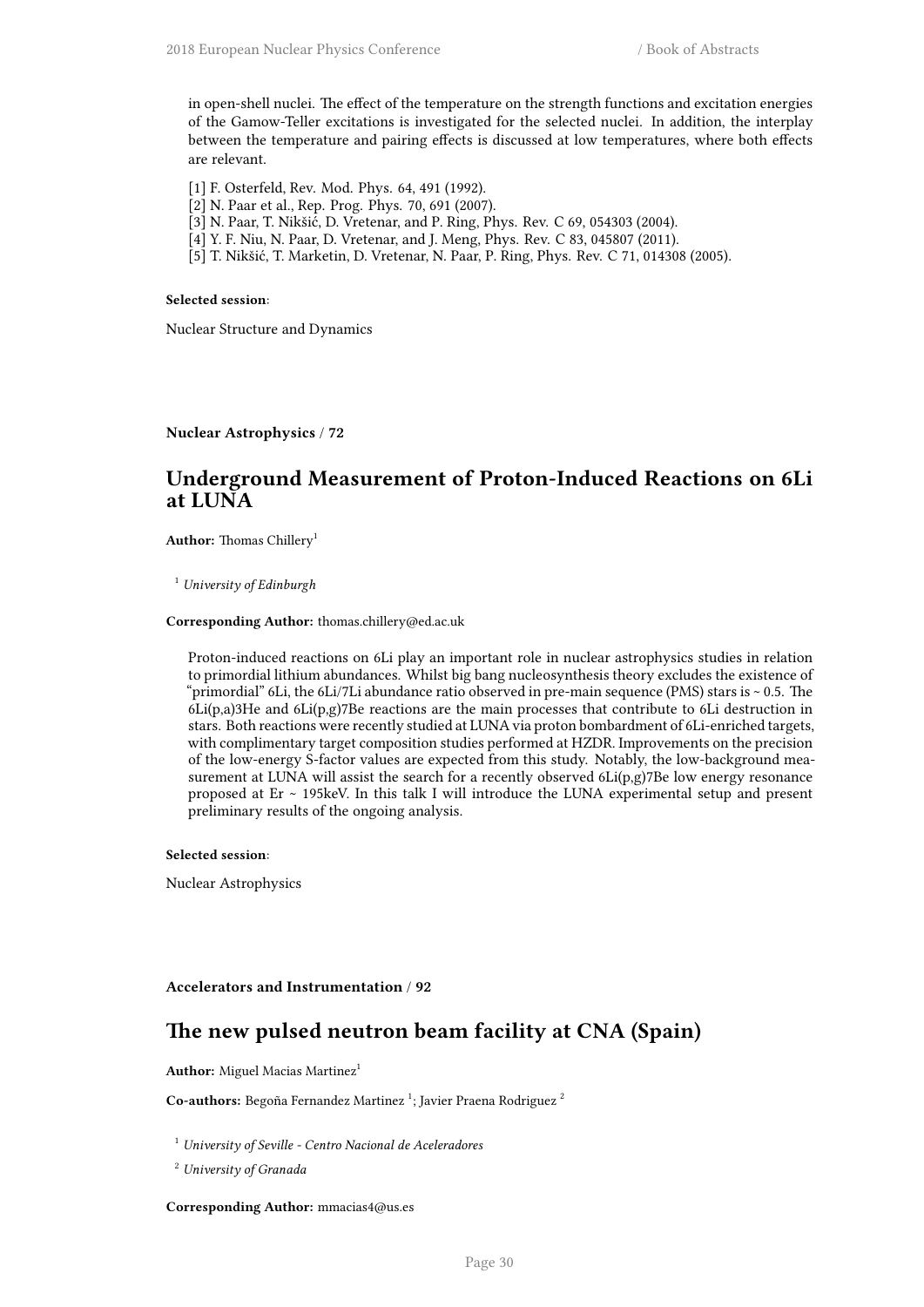The neutron research activities with the Tandem Pelletron Accelerator at CNA in Seville (Spain) is based on the development of neutron sources with different energy and angular distributions, which could be generated by  $7Li(p,n)$  and  $D(D,n)$  reactions. The neutron beam characterization is done using the Time of Flight technique (TOF). The TOF technique allows measuring neutron induced cross section as a function of the neutron energy, which can be obtained from the flight time that a neutron spends to travel over known path. To implement TOF technique one needs pulsed ion beams. In order to provide pulsed beams, CNA team and NEC staff are currently working on a chopping/bunching system installation and commissioning, as well as the addition of new equipment to better monitor and control the beam in a new neutron line. The beam chopper consists of a pair of electrically deflecting plates, mounted in parallel to the initial ion beam. One plate is normally polarized with dc voltage deflecting the beam on an absorbing beam catcher. The second one is supplied with an electronic switch. Both work together producing an oscillation of the beam in the transverse direction, thus creating a beam pulse. The bunching unit, being made up involving a pair of tubular electrodes, is mounted coaxially to the ion beam, after the pulsing unit. The electrodes are supplied with radiofrequency voltage phase locked to the different frequencies of the chopping system. The entrance and the exit gaps of the tubular bunching electrodes are used for the time compression of the beam pulse. The other new devices are: a beam profile monitor (BPM), two magnetic steerers, two manual slits, a Faraday cup, and a Pick-Up.

The chopping/bunching system has been designed to deal with a primary beam of protons or deuterium. The first tests with protons show a pulsed beam with a FWHM of the order of ns and expected frequency.

These promising results will lead the way to various research lines in Seville, among them are nuclear energy production, radiation protection, cancer therapy by neutron irradiation, radio-biological and nuclear structure research.

### **Selected session**:

Accelerators and Instrumentation

### **Nuclear Structure and Dynamics (SALONE BOLOGNINI)** / **70**

# **In-beam γ-ray spectroscopy of nuclei in the 132Sn region performed at RIKEN**

**Author:** Víctor Vaquero Soto<sup>1</sup>

**Co-author:** Andrea Jungclaus <sup>2</sup>

 $\frac{1}{2}$  *CSIC* 

2 *Instituto de Estructura de la Materia, CSIC*

#### **Corresponding Author:** victor.vaquero@csic.es

The nuclei around the doubly magic nucleus 132Sn (N=82 and Z=50) are of great interest both for nuclear structure investigations and nuclear astrophysics. Studying these systems, information about the evolution of nucleon-nucleon correlations, quadrupole collectivity and single-particle energies can be obtained. New experimental information allows to test different nuclear models and examine their validity in this region of the nuclear chart.

In April 2015, an experiment was performed at the Radioactive Isotope Beam Factory at RIKEN (Tokyo, Japan) to study neutron-rich nuclei in the 132Sn region using in-beam γ-ray spectroscopy. The exotic nuclei were produced via the projectile fission of a primary 238U beam at 345 MeV/u. The standard configuration of the BigRIPS and ZeroDegree spectrometers was used to select and identify the secondary beam [1]. After being identified in BigRIPS, the secondary beam impinged on C and Au targets to induce knockout reactions and Coulomb excitation. The γ rays emitted in the decay of excited states in several N=82-84, Z≥50 isotopes were detected using the DALI2 spectrometer, which consisted of 186 NaI(Tl) detectors.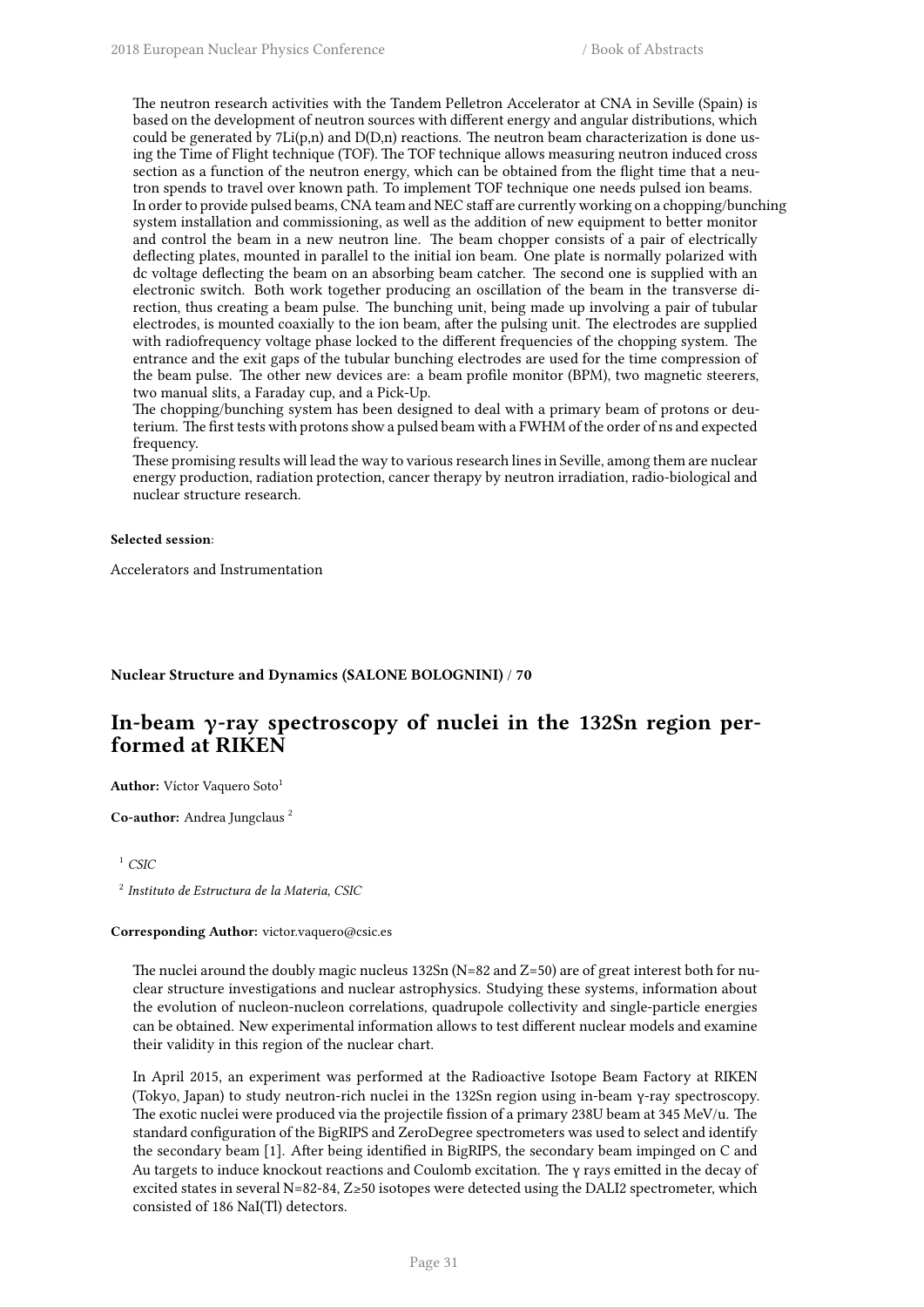In this contribution, I will discuss the new experimental information we obtained with respect to the γ decay of unbound states in 133Sn [2], the Coulomb excitation of 136Te [3] and other selected results.

[1] T. Kubo et al., Prog. Theor. Exp. Phys. 2012, 3C003 (2012).

[2] V. Vaquero, A. Jungclaus et al., Phys. Rev. Lett. 118, 202502 (2017).

[3] V. Vaquero, A. Jungclaus et al., in preparation.

### **Selected session**:

Nuclear Structure and Dynamics

**Nuclear Astrophysics** / **32**

# **Stellar Modelling for Nuclear Astrophysics: Constraining the astrophysical origin of the p-nuclei**

**Author:** Umberto Battino<sup>1</sup>

Co-authors: Claudia Lederer-Woods<sup>1</sup>; Claudia Travaglio<sup>2</sup>; Marco Pignatari<sup>3</sup>

<sup>1</sup> *University of Edinburgh*

2 *TO*

<sup>3</sup> *University of Hull*

#### **Corresponding Author:** ubattino@gmail.com

The production of the proton-rich stable isotopes beyond iron that we observe today in the solar system is still uncertain. Core collapse supernovae (ccSNe) and thermonuclear supernovae (SNe Ia) exploding within the single-degenerate scenario have been proposed to be a potential source for these isotopes. Recent works performing Galactic Chemical Evolution (GCE) calculations, showed that explaining the inventory of the p-nuclides in the Solar System by the contribution from ccSNe alone is really challenging, thus requiring a complementary contribution from SNe Ia, assuming in this last case an s-process rich pre-explosive seeds distribution, built by neutron captures in the external layers of the progenitor white dwarf (WD), during the accretion phase. Presently there are no complete stellar models calculating these abundances, covering the WD mass range up to the Chandrasekhar mass. We calculate accretion models for five WDs with different initial masses using the stellar code MESA. We then focus on the nucleosynthesis calculating the full abundance distribution. In our models the dominant neutron source are the  $22Ne(\alpha,n)25Mg$ , which is activated at the bottom of the convective thermal pulse driven by the Helium flashes along the accretion phase, for WD masses lower than 1.26 solar masses, and the 13C( $(\alpha,n)$ 16O for WD masses equal or higher than 1.26 solar masses. We found neutron densities up to few  $10^{\wedge}15$  cm $^{\wedge}$ -3 in the most massive WDs. In particular, we obtain a strong production by neutron captures up to the Pb region, showing how the classic assumption of a pre-existing s-process rich pre-explosive seeds distribution is actually justified. Using these results, we compute the resulting explosive nucleosynthesis of proton rich heavy stable isotopes using a multi-D SNe Ia model, and discuss the uncertainties affecting our results, focusing in particular on the list of the main nuclear reaction-rates which provide the dominant contribution to the production uncertainty, highlighting which of the identified key reactions are realistic candidates for improved measurement by future experiments.

### **Selected session**:

Nuclear Astrophysics

#### **Hadron structure, spectroscopy and dynamics** / **209**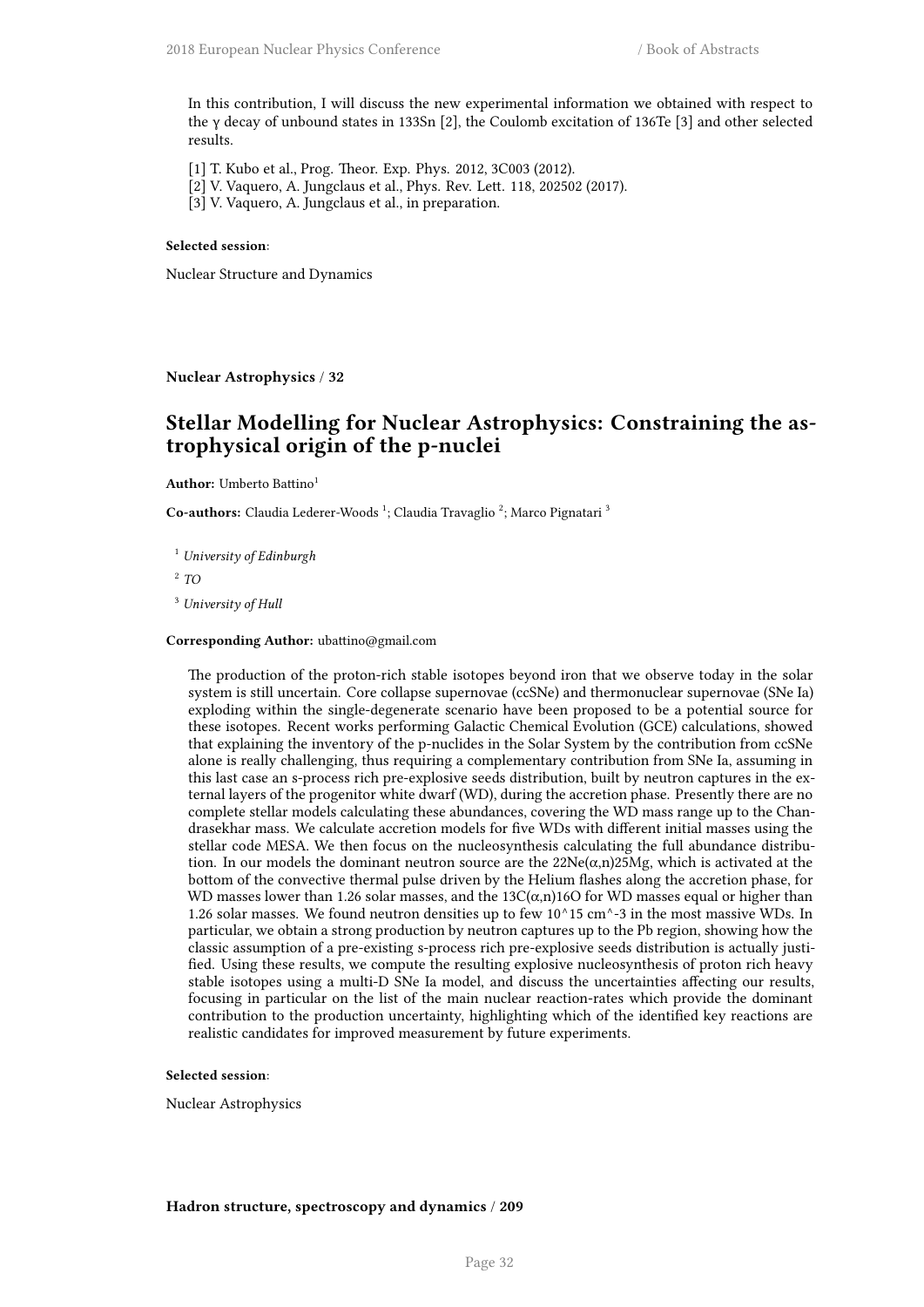# **Quark-gluon correlations in the twist-3 TMDs using light-front wave functions**

### **Corresponding Author:** simone.rodini@pv.infn.it

Higher-twist transverse-momentum dependent parton distributions (TMDs) go beyond the parton model description of a proton as they describe correlations between quarks and gluons. In general, twist-3 distributions can be decomposed into different contributions: lower-twist (i.e. twist-2) contributions and pure twist-3 contributions. Most of the phenomenological parametrizations and models rely on the so called Wandzura-Wilczeck (WW) approximation, that set to zero the pure twist-3 contributions. However, the WW approximation removes the richness of the twist-3 distributions. I will show how the quark-gluon correlations (pure twist-3 contributions) entering the T-even chiralodd distribution e(x,k⊥) and in the T-even chiral-even distribution f⊥(x,k⊥) can be calculated using the formalism of light-front wave functions (LFWFs). We consider LFWFs with non-vanishing parton's orbital angular momentum and an intrinsic, non-perturbative gluon contribution. The LFWFs are modeled in terms of the nucleon distribution amplitudes, with parameters fitted to the MMHT2014 parametrization for both the valence-quark and gluon unpolarized parton distribution f1(x). With these fit parameters, I will show predictions of the pure twist-3 contributions, and I will compare the results for  $e(x)$  to a recent extraction, obtained from the analysis of preliminary data of the beam asymmetry for di-hadron semi-inclusive deep inelastic scattering at CLAS 6 GeV.

### **Accelerators and Instrumentation** / **122**

# **Status and perspectives of the neutron time-of-flight facility n\_TOF at CERN**

Authors: Cristian Massimi<sup>1</sup>; Federica Mingrone<sup>2</sup>

**Co-author:** The n\_TOF Collaboration <sup>3</sup>

1 *BO*

<sup>2</sup> *CERN*

3 *cern.ch*

#### **Corresponding Author:** cristian.massimi@bo.infn.it

In 2002 the neutron time-of-flight facility n\_TOF started its operation at CERN using a 185-m beam line. After a series of successful measurement campaigns, a second beam line, at 18.5 m from the neutron-producing target, was built in 2014. The two lines provide an excellent combination of good energy resolution and high instantaneous neutron flux. The latter feature results in a much enhanced signal to background ratio for neutron-induced reactions on small mass radioactive isotopes and/or isotopes with very small cross sections.

Neutrons are created by spallation reactions induced by a pulsed 20 GeV/c proton beam impinging on a lead target. Two layers of water and borated water, respectively, surrounding the lead target, act as a coolant and at the same time as a moderator of the initially fast neutron spectrum, providing a wide neutron-energy spectrum ranging from the meV to the GeV region.

The innovative features of the facility have been complemented by a wealth of high-performance detection systems for fission, capture, and reactions involving charged particles in the exit channel. So far, a large number of experiments has been performed on a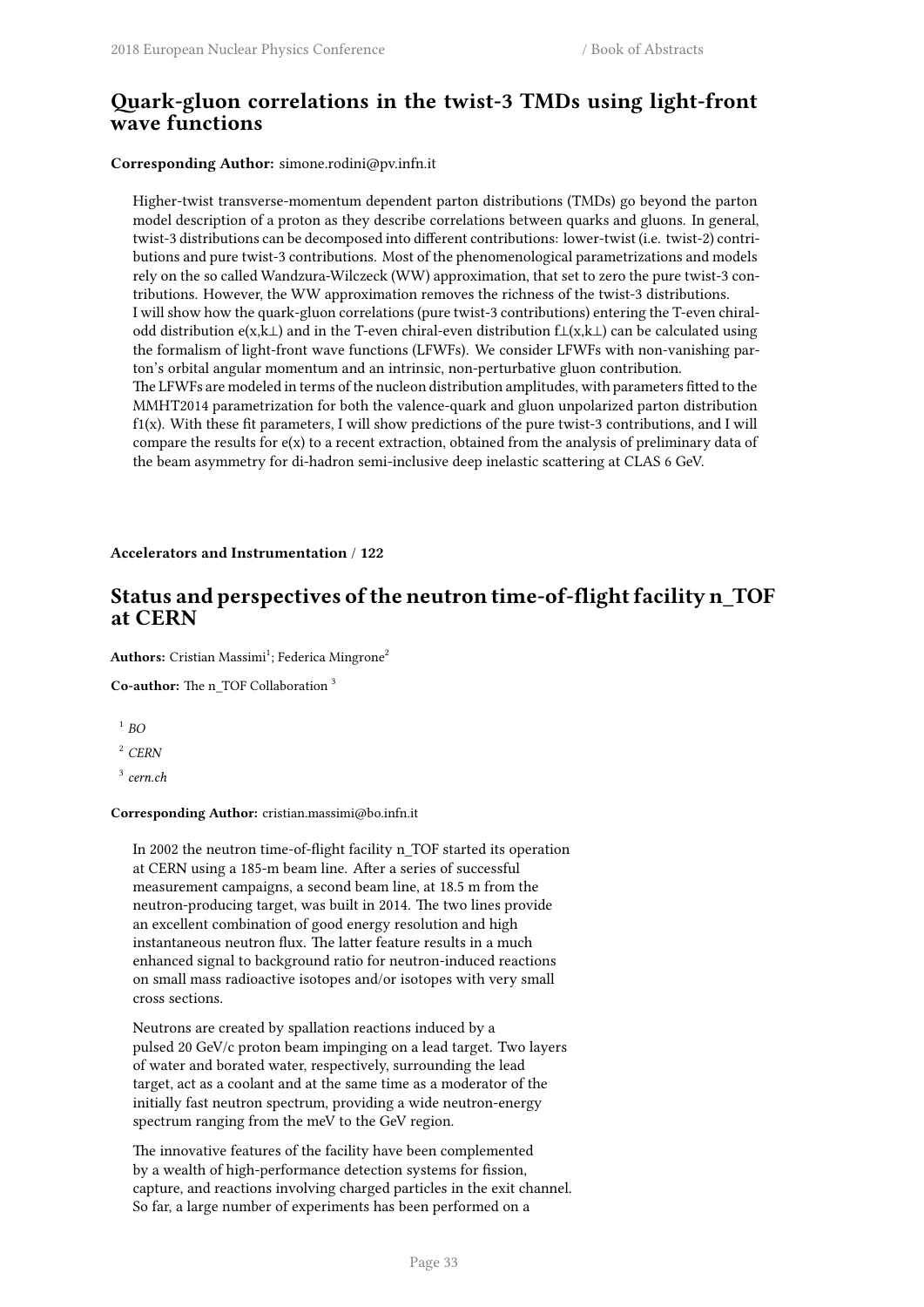variety of isotopes of interest for nuclear astrophysics, advanced nuclear technologies, nuclear medicine, and for basic nuclear physics.

After the CERN long shutdown, a new phase of data taking is planned to start in 2021. The R&D of a new spallation target is ongoing and its upgrade will bring important improvements in both beam lines, eventually allowing the n\_TOF Collaboration to perform new, challenging measurements.

In this talk, the status of the n\_TOF facility will be presented together with an outlook on future opportunities.

### **Selected session**:

Accelerators and Instrumentation

**Nuclear Astrophysics** / **69**

# **Direct capture cross section and low-energy resonances in the 22Ne(p,gamma)23Na reaction**

**Author:** Federico Ferraro<sup>1</sup>

<sup>1</sup>  $GE$ 

#### **Corresponding Author:** fferraro@ge.infn.it

The 22Ne(p,gamma)23Na reaction takes part in the neon-sodium cycle of hydrogen burning and may affect the observed anti-correlation between sodium and oxygen abundances in globular cluster stars. Its rate is controlled by a number of low-energy resonances and a slowly varying non-resonant component. Three new resonances at  $Ep = 156.2$ , 189.5, and 259.7 keV, respectively, have recently been observed and confirmed. However, significant uncertainty remains due to the off-resonant process and two hypothetical resonances at  $\bar{E}p = 71$  and 105 keV, respectively. Here, new data with unprecedented high luminosity and low background on these aspects of the 22Ne(p,gamma)23Na reaction are reported. Stringent upper limits are placed on the two hypothetical resonances, ruling them out for astrophysical purposes. The off-resonant yield has been measured at unprecedented low energy, constraining the contributions from a sub-threshold resonance and the direct capture process. The 22Ne(p,gamma)23Na reaction rate, which used to be the most uncertain rate of the neon-sodium cycle, is now the best-known rate.

#### **Selected session**:

Nuclear Astrophysics

**Nuclear Structure and Dynamics (SALONE BOLOGNINI)** / **28**

## **Nuclear structure of the neutron-deficient tin isotopes close to 100Sn**

 $\mathbf{Aut}$ **hors:** Alain Goasduff $^1$ ; Jose' Javier Valiente Dobon $^2$ ; Marco Siciliano $^2$ 

<sup>1</sup> *Università di Padova - INFN Sezione di Padova*

2 *LNL*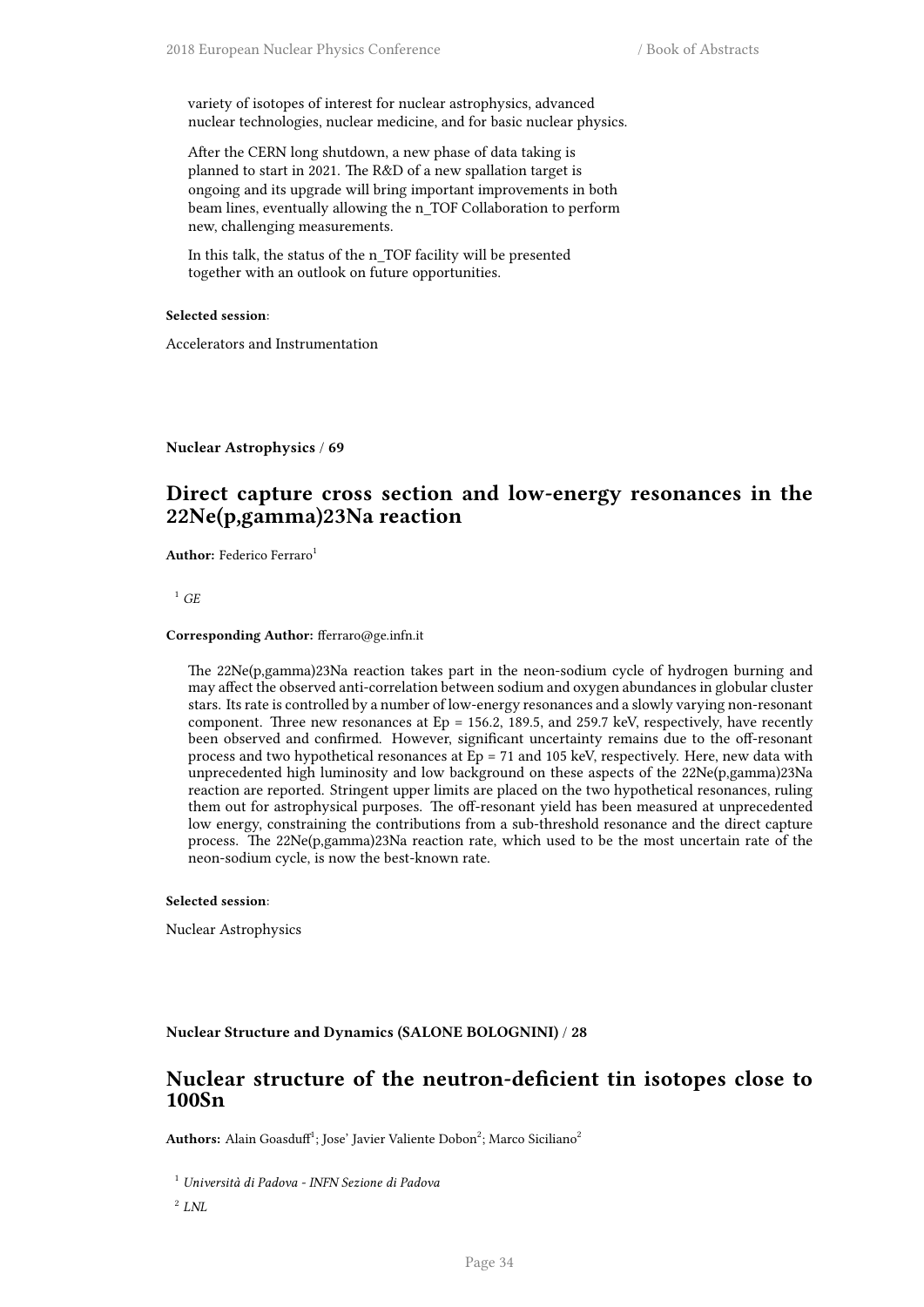#### **Corresponding Author:** marco.siciliano@lnl.infn.it

In the last years the robustness of the proton shell closure  $Z=50$  has been studied when  $N=50$  is approached: the excitation energy together with the reduced transition probabilities of the lowlying states provides a clear evidence of the shell evolution along the whole Sn isotopic chain.

However, the presence of low-lying isomers has limited the investigation of the electromagnetic properties of the first excited states; for this reason the neutron-deficient Sn isotopes have been studied only via Coulomb excitation measurements, employing radioactive beams.

The excitation energy of the first 2+ and 4+ states is well known and it is rather constant along the whole Sn isotopic chain. On the other hand, for the neutron-deficient Sn isotopes the B(E2;2+ $\rightarrow$ 0+) values suffer from large experimental uncertainties and the information on  $B(E2; 4 \rightarrow 2+)$  is completely absent, which make the interpretation of the shell evolution controversial.

In order to obtain a precise estimation of the reduce transition probabilities in the region close to 100Sn, a multi-nucleon transfer reaction was used together with the Recoil Distance Doppler-Shift method as an alternative and complementary solution to the previously-performed Coulomb excitation measurements. This allowed to directly measure the lifetime of 2+ and 4+ states in 106,108Sn for the very first time and then to extract the B(E2) values of the low-lying states.

Large-scale shell-model calculations have been performed by taking into account the new experimental results. In particular, the comparison of the  $B(E2:4+\rightarrow 2+)$  values with the theoretical predictions has shed light on the nuclear structure in the vicinity of the proton drip line.

#### **Selected session**:

Nuclear Structure and Dynamics

### **Hadron structure, spectroscopy and dynamics** / **210**

## **Generalized Parton Distributions at Jefferson Lab**

**Corresponding Author:** munoz@ipno.in2p3.fr

Exclusive processes at high momentum transfer, such as Deeply Virtual Compton Scattering (DVCS) access the Generalized Parton Distributions (GPDs) of the nucleon. GPDs offer the exciting possibility of mapping the 3-D internal structure of protons and neutrons by providing a transverse image of the constituents as a function of their longitudinal momentum.

A vigorous experimental program is currently pursued at Jefferson Lab (JLab) to study GPDs through DVCS and meson production. New results from Hall A will be shown and discussed. Special attention will be devoted to the applicability of the GPD formalism at the moderate values of momentum transfer.

We will conclude with a brief overview of additional DVCS experiments under analysis and planned with the future Upgrade of JLab to 12 GeV.

#### **Accelerators and Instrumentation** / **84**

# **The Endcap Disc DIRC for PANDA at FAIR**

**Author:** Mustafa Schmidt<sup>1</sup>

Co-authors: Avetik Hayrapetyan <sup>1</sup>; Bodenschatz Simon <sup>2</sup>; Erik Etzelmüller <sup>1</sup>; Julian Rieke <sup>1</sup>; Klaus Föhl <sup>1</sup>; Kristof Kreutzfeldt  $^1$ ; Köseoğlu İlknur  $^1$ ; Marc Strickert  $^1$ ; Michael Düren  $^1$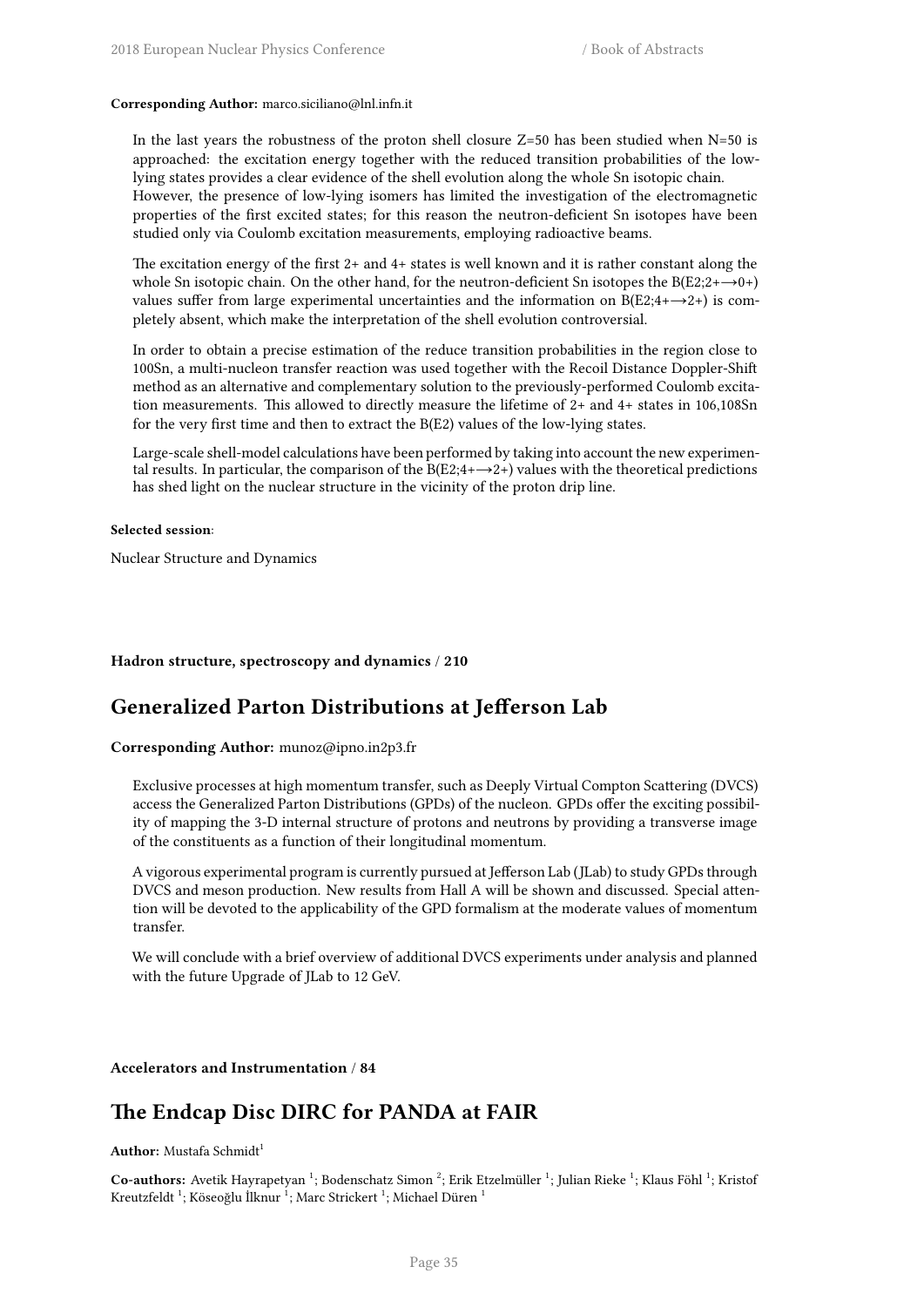1 *II. Physikalisches Institut, JLU Gießen*

2 *II. Physikalisches Institut*

**Corresponding Author:** mustafa.a.schmidt@exp2.physik.uni-giessen.de

The PANDA detector at the future FAIR facility at GSI is planned as a fixed-target experiment for proton-antiproton collisions at momenta between 1.5 and 15 GeV/c. It will be used to address open questions in hadronic physics. In order to achieve a sufficient particle identification, two different DIRC detector concepts have been developed. This talk will cover the Endcap Disc DIRC detector which is placed at the forward endcap of the PANDA target spectrometer and will provide a separation of pions and kaons with a separation power of 3 standard deviations up to a momentum of 4 GeV/c for polar angles from 5° to 22°.

The most important component of the DIRC detector is a 2cm thin fused silica radiator plate that is divided into 4 identical quadrants. The surfaces are polished with high precision in order to guarantee little photon losses by total reflection and conserve the Cherenkov angle during propagation through the optical system. Intrinsic chromatic errors will be minimized by the implementation of an optical filter. The readout system consists of 96 readout elements with focusing optics and attached MCP-PMTs to focus the photons that are produced by the Cherenkov cone of the traversing particle and acquire their position and timing information.

This new detector concept requires the development of dedicated reconstruction and particle identification algorithms which permit an efficient analysis of the measured time-correlated photon patterns. Time and event based simulations with a Monte-Carlo simulation framework have been used to validate the PID requirements of the DIRC counter. Additionally, an online reconstruction algorithm prototype for the purpose of event-filtering has been designed and tested in combination with an FPGA board. For analyzing the detector performance, the decay of a glueball candidate into two kaons resp. pions has been studied.

### **Selected session**:

Instrumentation

### **Nuclear Astrophysics** / **38**

# **Alpha particle induced reactions on Sr isotopes**

**Author:** Andreea Oprea<sup>1</sup>

1 *"Horia Hulubei" National Institute for Physics and Nuclear Engineering (IFIN-HH), Bucharest, Romania*

### **Corresponding Author:** andreea.oprea@nipne.ro

Preliminary alpha capture cross sections on Sr at energies close to the Gamow window will be presented. The cross sections were measured by means of the activation method using an alpha beam delivered by the Bucharest IFIN-HH 9MV tandem accelerator. The induced activities were measured with two large volume HPGe detectors in close geometry placed in a low background passive shielding. The experimental results are compared with theoretical predictions obtained in the framework of the statistical model, using the latest version of Talys1.8 and the alpha OMP potential by V. Avrigeanu et al [1].

Keywords: s, r and p nuclei, α particle induced reactions, p- nuclei nucleosynthesis, experimental cross sections

[1] V. Avrigeanu and M. Avrigeanu, Phys. Rev C 91, 064611 (2015).

#### **Selected session**:

Nuclear Astrophysics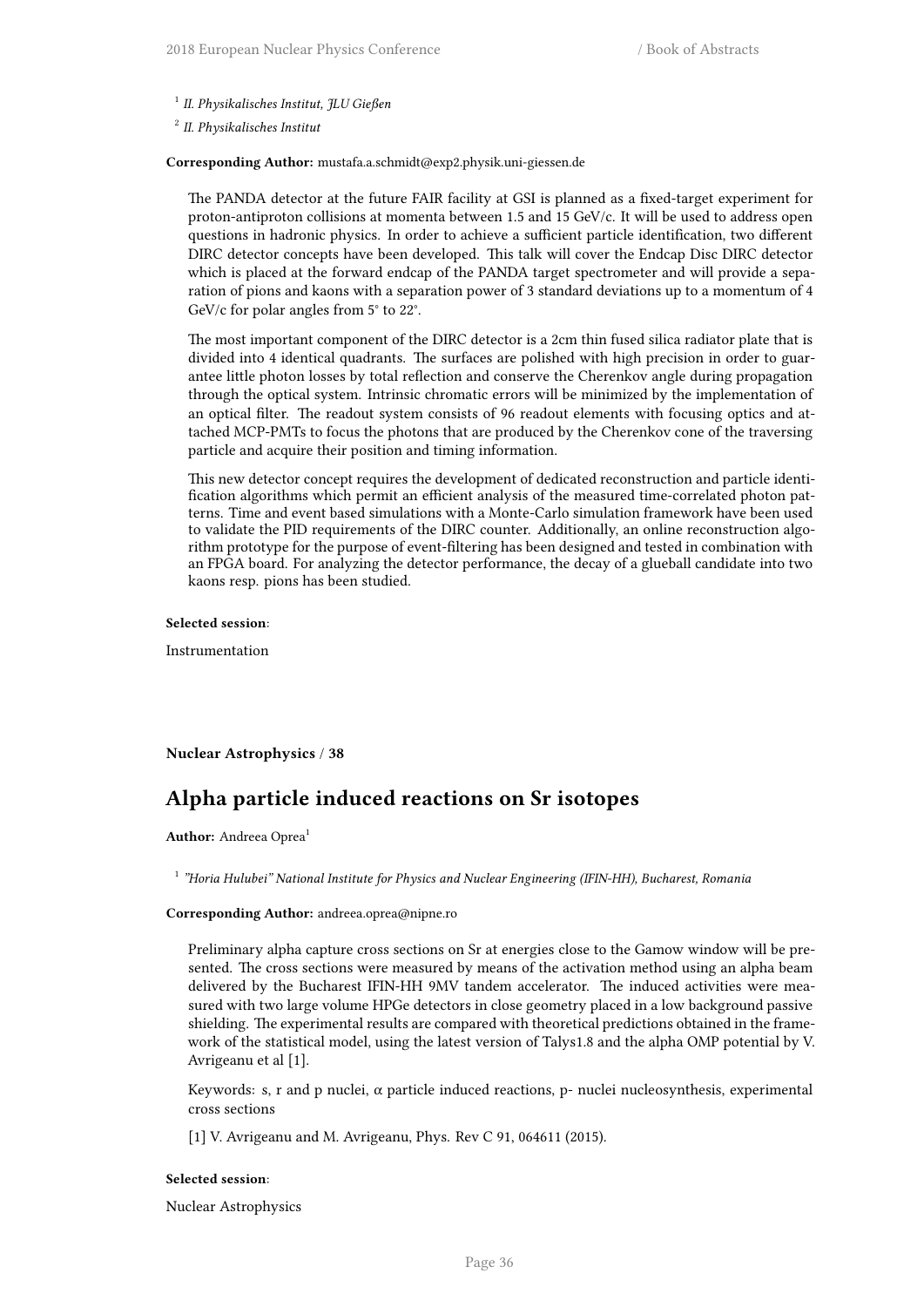### **Nuclear Structure and Dynamics (SALONE BOLOGNINI)** / **36**

# **Relevance of neutron excess in nuclear matter to proton-induced composite-particle pre-equilibrium emission**

**Author:** Anthony Cowley<sup>1</sup>

1 *Stellenbosch University*

#### **Corresponding Author:** aac@sun.ac.za

Studies of the surface of heavy nuclei provides information on the equation of state (EoS) at densities lower than the nuclear saturation density [1, 2]. At these low densities cluster correlations are predicted, with alpha clusters being of special interest. The isotopes of Sn are convenient examples for an experimental test of predictions from a generalized relativistic density functional theoretical approach [2]. In fact, a recent comparison between experimental alpha transfer cross sections on 112, 116, 118, 120, 124Sn and theoretical expectation provides consistent results [3]. In view of our current understanding of the reaction mechanism of proton-induced pre-equilibrium alpha-particle emission [4], it is expected that the extent of alpha-cluster correlations as a function of neutron excess should influence especially the analyzing power angular distribution in a characteristic way. Recent insight into the mechanism of proton-induced composite-particle pre-equilibrium emission and its relevance to EoS results will be discussed.

[1] S. Typel EPJ Web of Conferences 88, 01016 (2015).

[2] S. Typel, Phys. Rev. C 89, 064321 (2014).

[3] A. A. Cowley, Phys. Rev. C 93, 054329 (2016).

[4] A. A. Cowley,S. S. Dimitrova, E. V. Zemlyanaya, K. V. Lukyanov,

and J. J. van Zyl, Phys. Rev. C 93, 034624 (2016).

#### **Selected session**:

Nuclear Structure, Spectroscopy and Dynamics

### **Accelerators and Instrumentation** / **90**

# **The upgrade of the ALICE Inner Tracking System at the CERN LHC**

**Author:** Ivan Ravasenga<sup>1</sup>

1 *TO*

#### **Corresponding Author:** ivan.ravasenga@to.infn.it

ALICE is one of the experiment at the CERN Large Hadron Collider (LHC) studying the nuclear matter at extreme conditions of temperature and pressure. The third run of LHC will start in 2021 after a shutdown of two years to allow the upgrade of both the accelerator and the experiments. In Run 3 Pb-Pb collisions will be performed at a centre of mass energy per nucleon of 5.5 TeV, with a luminosity of 6 × 10<sup>27</sup> cm<sup>−2</sup>s<sup>−1</sup>. The interaction rate will increase up to 50 kHz and 400 kHz for Pb-Pb and pp collisions, respectively.

To fulfil the requirements of the ALICE physics program for Run 3, a major upgrade of the experimental apparatus is planned for installation in 2019-2020. One of the key elements of the ALICE upgrade is the construction of a new, ultra-light, high-resolution Inner Tracking System (ITS) to significantly enhance the determination of the distance of closest approach to the primary vertex,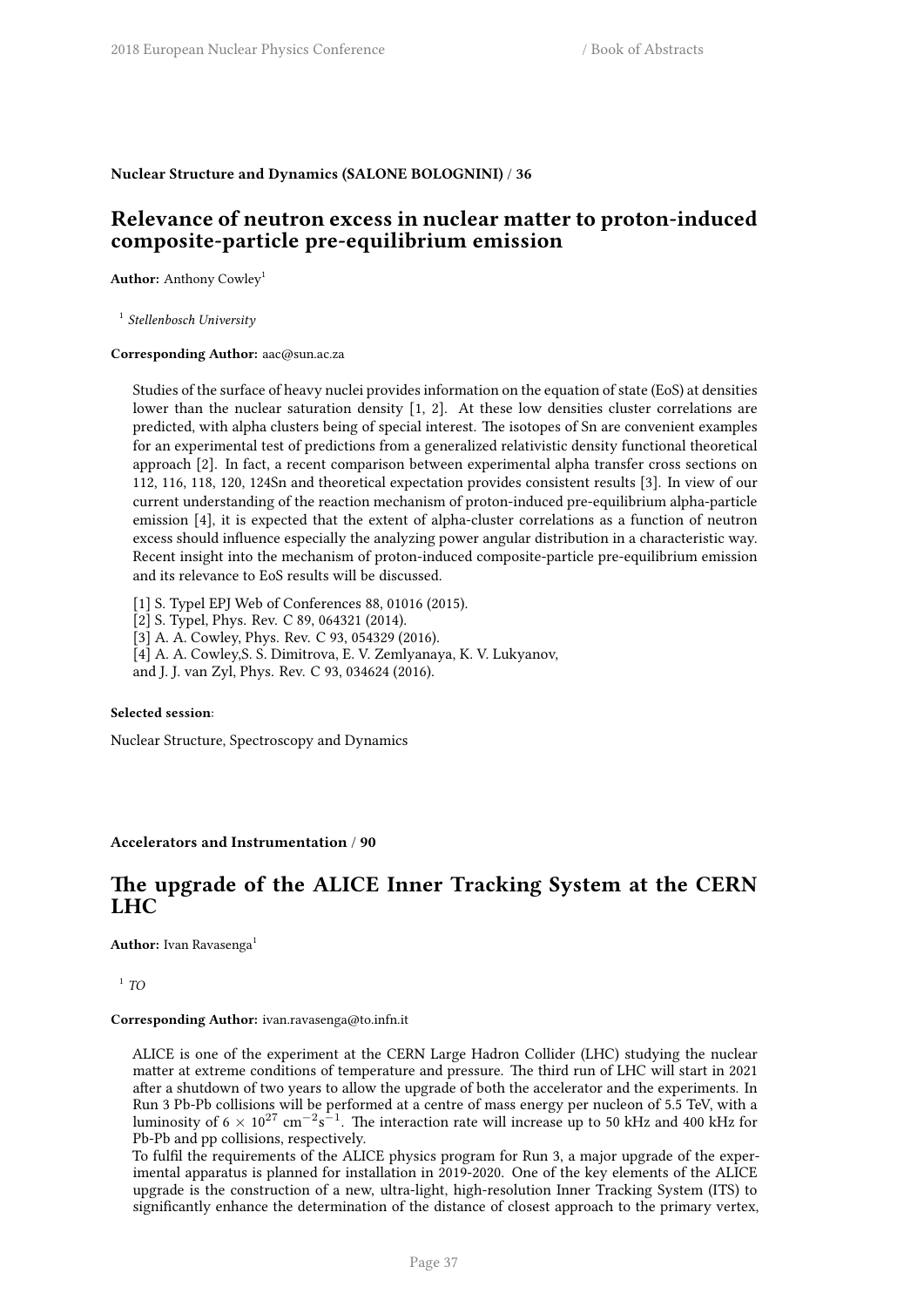the tracking efficiency at low transverse momenta, and the read-out rate capabilities, with respect to what can be achieved with the current detector. The setup will consist of seven layers, longitudinally segmented in Staves, equipped with silicon Monolithic Active Pixel Sensors with a pixel size of the order of 30x30  $\mu m^2$  covering, for the first time, the large area of 10 m<sup>2</sup>.

The main physics goal is to improve the reconstruction capabilities of heavy flavour (c and b quarks) mesons and baryons.

This contribution is dedicated to the description of the ITS upgrade project analysing the challenging aspects of the future detector showing how they have been implemented in the first Staves produced by the Collaboration. Finally, the expected physics performance with the new ITS will be outlined.

### **Selected session**:

Accelerators and Instrumentation

**Nuclear Astrophysics** / **59**

# **Activation cross section measurements of the 92,94,100Mo(a,n)95,97,103Ru reactions and optical potentials for modelling explosive nucleosynthesis scenarios**

**Author:** Tibor Norbert Szegedi<sup>1</sup>

<sup>1</sup> *MTA Atomki*

#### **Corresponding Author:** tn.szegedi@atomki.mta.hu

Alpha-nucleus optical model potentials (OMP) are widely used in nuclear reaction network calculations aiming at the study of the gamma-process [1] and the weak r-process [2]. Considerable theoretical and experimental effort has been devoted in recent years to improve the knowledge of the OMP's in order to give correct predictions for the cross sections and reaction rates [3,4] (and references therein).

Recently, (a,n) cross section measurements on 92,94,100Mo are in progress at ATOMKI using the activation technique. The resulted cross sections have been used to test the predictions of global optical potential parameterizations used in modelling the gamma-process and the weak r-process. The experimental details and preliminary results will be presented.

[1] T. Rauscher et al., Reports on Progress in Physics 76 6201 (2013).

- [2] Y. Qian et al., Phys. Rep. 442 237 (2007).
- [3] T. Szücs et al., Phys. Lett. B 776 396 (2018).
- [4] G. G. Kiss et al., Phys. Rev. C 88, 045804 (2013).

#### **Selected session**:

Nuclear astrophysics

### **Hadron structure, spectroscopy and dynamics** / **212**

## **Electromagnetic transition form factors of light mesons**

Electromagnetic transition form factors are determined via meson decays into final states with dileptons. Form factors are evaluated as a function of the momentum transfer which is identical to the invariant mass of the dileptons. The results provide basic knowledge of the structure of hadrons and address the validity of vector meson dominance. Transition form factors are of renewed interest on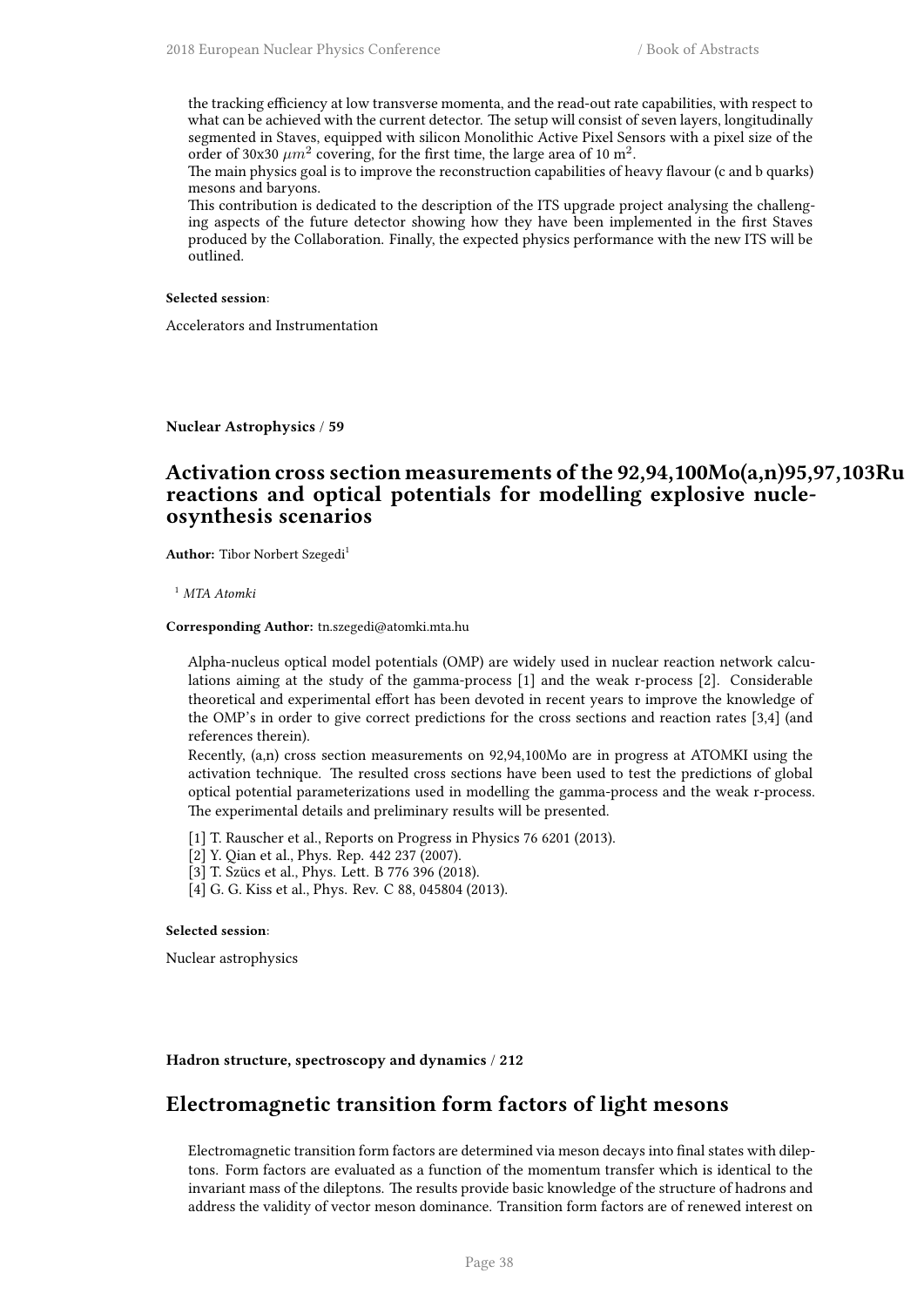account of the impact on the interpretation of the g-2 measurements. Here, light-by-light scattering is an important factor.

This talk will present experimental results from the concluded experiments WASA at COSY and CLAS6 at Jefferson Lab.

### **Nuclear Structure and Dynamics (SALONE BOLOGNINI)** / **26**

# **Shape Coexistence in the Neutron-Deficient 188 Hg Isotope**

 $\mathbf{Authors: } \text{ Alain Goaduff}^1; \text{ Irene Zanon}^2; \text{Marco Siciliano}^3; \text{PhilipP Rudolf John}^4$ 

<sup>1</sup> *Università di Padova - INFN Sezione di Padova*

2 *INFN LNL*

3 *LNL*

4 *PD*

#### **Corresponding Author:** irnzanon@lnl.infn.it

Shape coexistence is a characteristic phenomenon of finite many-body quantum systems where different nuclear shapes coexist within the typical energy range of nuclear excitations. The principle behind this phenomenon is the contrast between two different forces: on one hand valence nucleons and np-nh excitations drive the nucleus to collective configurations; on the other hand, pair forces and shell effects lead to a spherical shape. Shape coexistence is significantly present in the neutron-deficient isotopes around  $Z = 82$ , in particular light isotopes of Hg. From the systematics of the mercury isotopes, 188Hg is expected to be the heaviest isotope where two different shapes coexist. However, information the electromagnetic properties of low-lying states is scarce or absent for 188Hg. For these reasons, an investigation of 188Hg states is of great interest for a better comprehension of shape coexistence in this region.

In order to shed light on the features of such phenomenon in the neutron-deficient Hg nuclei, an experiment was performed at the Laboratori Nazionali di Legnaro, employing GALILEO, a HPGe detectors array, coupled with Neutron Wall and with a dedicated plunger. The 188Hg nucleus was populated via fusion-evaporation reaction and the lifetime of its low-lying states was measured for the first time.

In the contribution, the preliminary results and their theoretical interpretation will be discussed.

### **Selected session**:

Nuclear Structure and Dynamics

**Accelerators and Instrumentation** / **62**

# **Conceptual Design of Accelerator Driven Systems with Light Ion Beams**

**Author:** Mihaela Paraipan<sup>1</sup>

Co-authors: Anton Baldin<sup>2</sup>; Elina Baldina<sup>3</sup>; Serguey TyuTyunikov<sup>4</sup>

1 *Joint Institute for Nuclear Research Dubna Russia, Institue of Space Science Buharest Magurele Romania*

- 2 *Joint Institute for Nuclear Research Dubna Russia, Institute for Advance Studies Omega Dubna Russia*
- 3 *Joint Institute for Nuclear Research Duna Russia, Institute for Advanced Studies Omega Dubna Russia*

4 *Joint Institute for Nuclear Research Dubna Russi*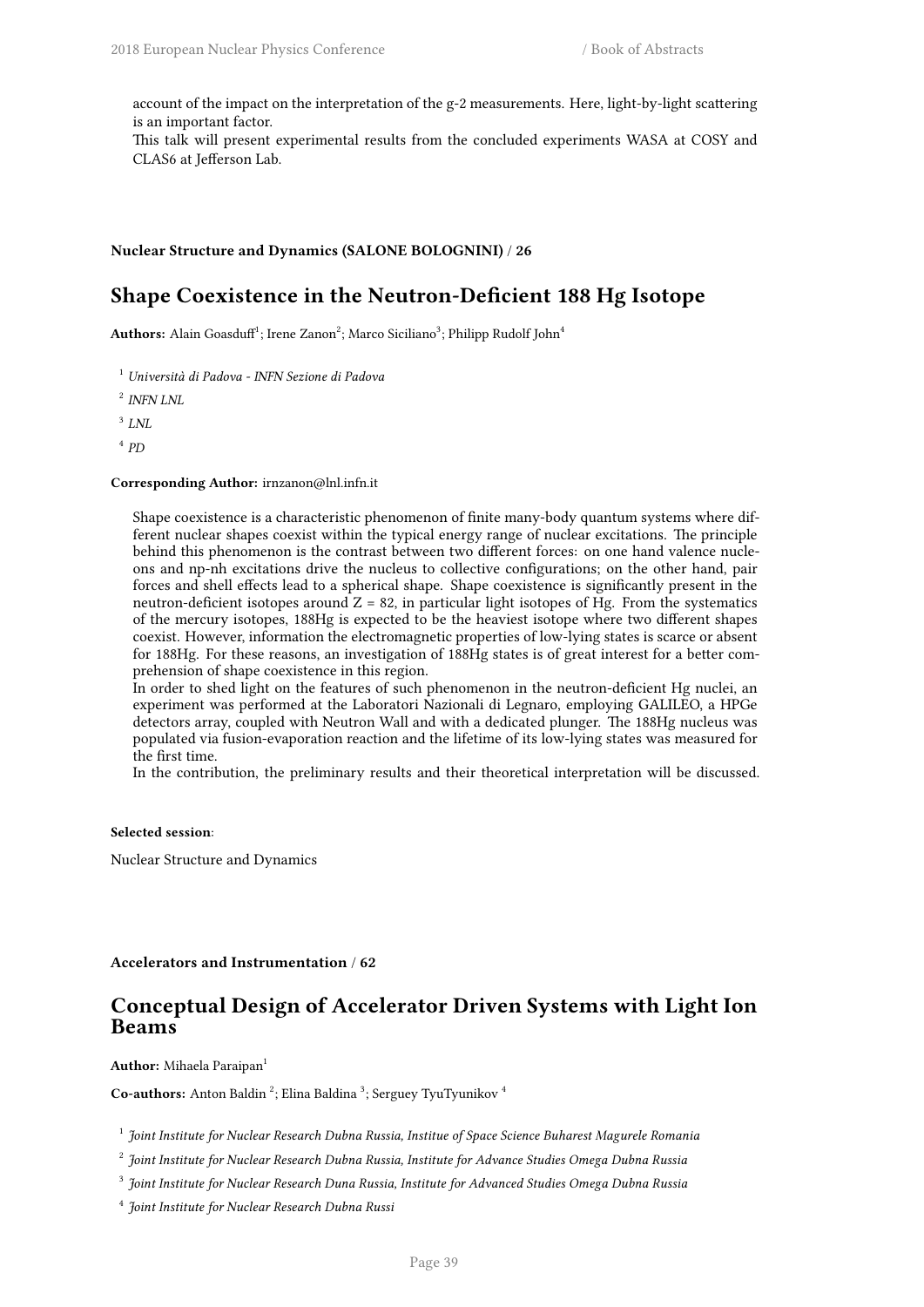#### **Corresponding Author:** mihaela\_paraipan@yahoo.com

The superior energy efficiency of light ion beams instead of proton beams for energy production in accelerator driven systems (ADS) is demonstrated. The energy efficiency is characterized by the energy gain calculated as the ratio of the energy released in the target to the energy spent for the beam acceleration. The energy deposited in the target is obtained via Geant4 simulation. The energy spent for the beam acceleration depends on the particle type and energy, beam intensity, and accelerator type (synchrotron, linac, cyclotron). A method to calculate the energy spent for the beam acceleration by scaling from the data for a reference beam is presented. For a given beam, the highest energy gain is obtained when the beam is accelerated in a synchrotron. A synchrotron, however, cannot ensure the beam intensities necessary for accelerator driven systems (ADS). Linacs are capable to produce the required beam intensities with good energy gain. For this reason, we consider the beams accelerated in a linac in the further analysis.

The influence of the target structure on the energy efficiency of 0.5-4 GeV proton beams and 0.25 – 0.5 AGeV light ion beams is studied. The target consists of rods with different composition (metal, oxide, carbide) and different levels of enrichment in order to implement the target with a criticality coefficient of 0.96 -0.97, which ensure safe operation. The influence of the rod diameter and the distance between rods was investigated. The cooling with different metals (lead, lead-bismuth eutectic-LBE, and sodium) is compared. The use of convertors from heavy metals (uranium, lead, tungsten) and very light materials (lithium, beryllium, carbon) and their influence on the neutron spectrum and energy released are analyzed.

Our studies yield the conclusion that the best solution for ADS from the point of view of the energy efficiency and miniaturization is as follows: beams of Li-7 and Be-9 with energies of 0.35 - 0.4 AGeV, cooling with lead or LBE, and the use of convertors from Be or Li.

#### **Selected session**:

Accelerators and INstrumentation

**Nuclear Astrophysics** / **82**

# **A new measurements at LUNA of the 2H(p,gamma)3}He cross section at BBN energies**

**Author:** Sandra Zavatarelli<sup>1</sup>

#### <sup>1</sup> *GE*

### **Corresponding Author:** sandra.zavatarelli@ge.infn.it

The abundances of the primordial elements are sensitive to the physics of the early universe and are therefore a tool to test the Standard Cosmological Model.

The Big Bang Nucleosynthesis (BBN) theory is one of the pillars of standard cosmology: for a given baryon density it provides the abundance of the primordial elements.

Interestingly the abundance of deuterium deduced from observation of pristine gas at high redshift is more accurate with respect to the theoretical value [1,2], mainly because the BBN calculation is affected by the paucity of data for the deuterium burning reaction 2H(p,gamma)3He cross section at the relevant energies [3]. The concern for the 2H(p,gamma)3He cross section error is made worse by the fact that the theoretical and experimental values do not agree at the level of 20% [3,4,5].

A new measurement with a 3% accuracy would be very important to push down the BBN uncertainty on deuterium abundance to the same level of observations.

Deep underground in the Gran Sasso laboratory, Italy, the LUNA collaboration is pursuing a dedicated effort to measure the 2H(p,gamma)3He cross section directly at BBN energies (30 -300 keV). The campaign, started in 2016, is divided into two phases based on a BGO and a high-purity germanium (HPGe) detector, respectively.

In the present talk the LUNA measurement is described and results from both phases are discussed. The impact of this measurement in cosmology and particle physics is also highlighted: a precision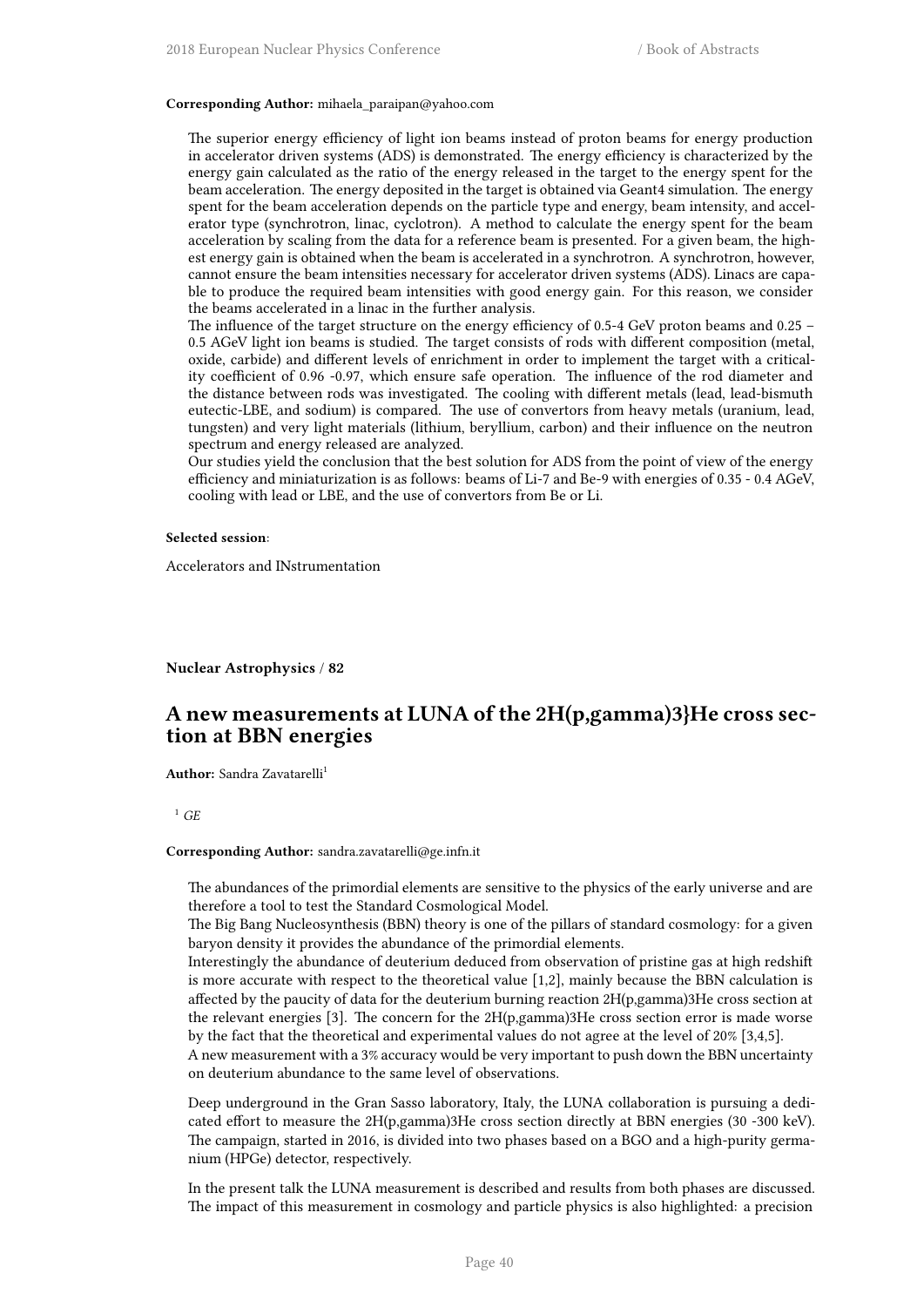measurement will allow to provide an independent cross-check of the determination of the universal baryon density Ωb from the cosmic microwave background and to constrain the existence of the so called dark radiation.

[1] R.J. Cooke, M. Pettini and C.C. Steidel, Astrophysical Journal 855 (2018) 102

- [2] O. Pisanti et al., Comput. Phys. Commun. 178 (2008) 956.
- [3] L. Ma et al., Phys. Rev. C 55 (1997) 558.
- [4] L.E. Marcucci et al., Phys. Rev. Lett. 116 (2016) 102501.
- [5] E.G. Adelberger et al., Rev. Mod. Phys. 83 (2011) 195.

### **Selected session**:

Nuclear Astrophysics

### **Heavy Ion collisions and QCD phases** / **308**

# **The characterisation of the Quark Gluon Plasma**

**Corresponding Author:** raimond.snellings@cern.ch

### **Nuclear Structure and Dynamics (SALONE BOLOGNINI)** / **370**

# **Measurements of giant and pygmy resonances with the K600 spectrometer at iThemba LABS**

**Corresponding Author:** luna.pellegri@gmail.com

iThemba LABS, South Africa, is a suitable laboratory for the experimental study of giant and pygmy resonances. The K600 magnetic spectrometer is one of the few spectrometers in the region of 30-200 MeV with high-energy resolution and the ability to perform measurements at zero degrees. This capability enabled the study of the fines structure in giant resonances and the role of deformation in these collective modes. In addition, the recent developments of coincidence measurements of charged particle and γ-ray decays is a perfect combination to investigate the nature of the pygmy dipole resonance and in general broad excited structures in detail.

Results on the experiments conducted at iThemba LABS on giant and pygmy resonances will be shown.

**Fundamental Symmetries** / **372**

# **Nuclear structure solving problems of fundamental physics**

### **Corresponding Author:** jouni.suhonen@phys.jyu.fi

The atomic nuclei serve as fento-scale laboratories for a plethora of processes relevant for fundamental physics of neutrinos and dark matter. In my talk I touch some recent hot topics in this wide and interesting field of applications of nuclear-structure methods.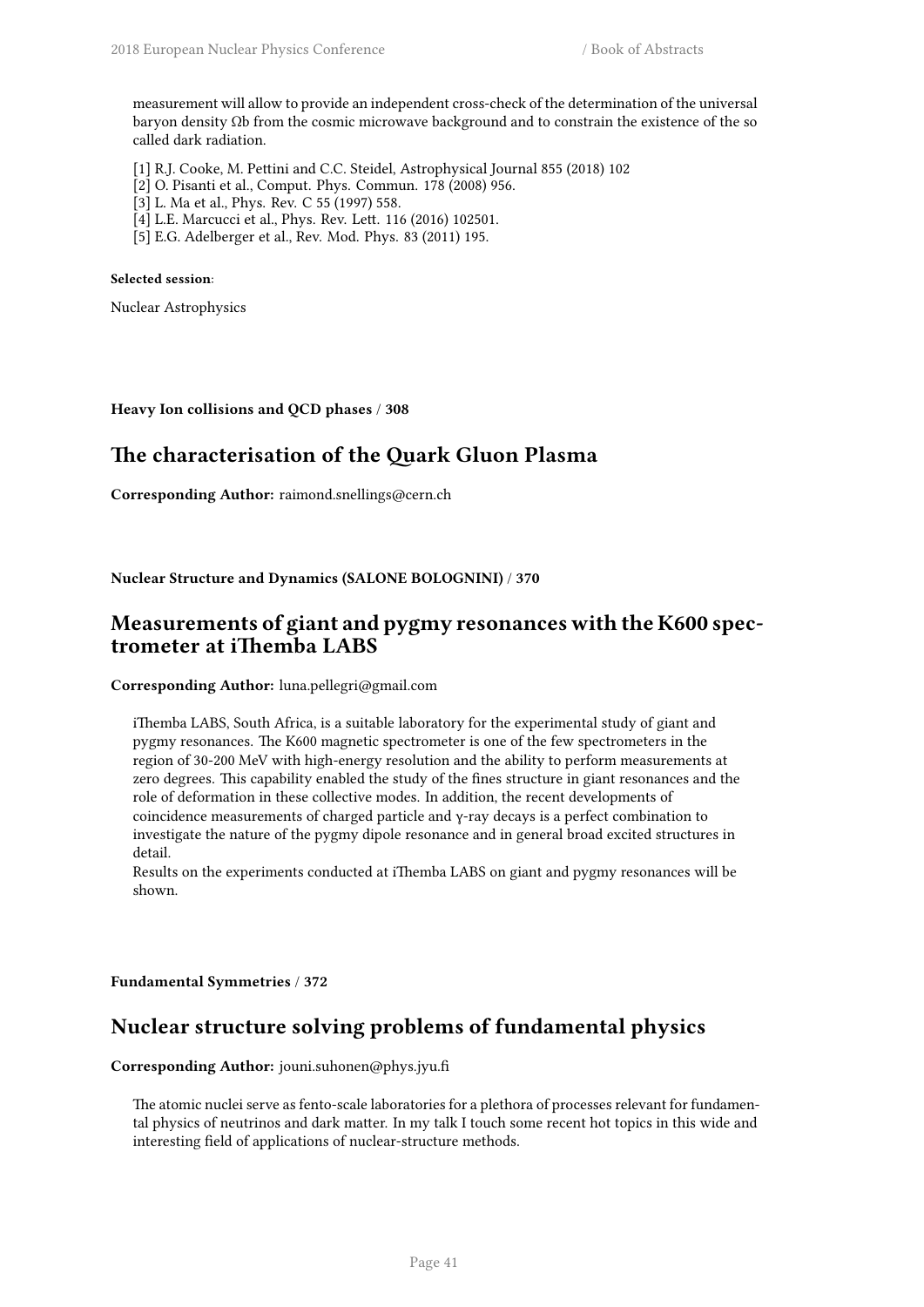#### **Hadron structure, spectroscopy and dynamics** / **357**

## **Hidden-charm and bottom pentaquark states**

### **Corresponding Author:** elena.santopinto@ge.infn.it

The LHCb pentaquark states have been shown to be described by several models: as compact or molecular states or even very recently as molecolar states with a core $(1)$ . A review of different models and different predictions will be given. Moreover new predictions for the most interesting channels where to look for new pentaquark states will be discussed.

(1) Y. Yamaguchi, A. Giachino, A. Hosaka, E. Santopinto, S. Tacheuchi, M. Takizawa, Phys.Rev. D96 (2017) no.11, 114031

#### **Nuclear Structure and Dynamics (SALONE BOLOGNINI)** / **138**

# **A study on 4 reactions forming the 46Ti\***

**Author:** Magda Cicerchia<sup>1</sup>

Co-authors: Daniela Fabris<sup>2</sup>; Fabiana Gramegna<sup>1</sup>; Giorgia Mantovani<sup>1</sup>; Marco Cinausero<sup>1</sup>; Tommaso Marchi 3

 $^1$  *LNL* 2 *PD* 3 *INFN - LNL*

#### **Corresponding Author:** magda.cicerchia@lnl.infn.it

The study of pre-equilibrium emitted particles is a useful tool to examine nuclear clustering; to study how possible cluster structures affect nuclear reactions, the NUCL-EX collaboration (INFN, Italy) is carrying out an extensive research campaign on pre-equilibrium emission of light charged particles from hot nuclei [1]. In this framework, the reactions  $^{16}O + ^{30}Si,~^{18}O + ^{28}Si,~^{19}F + ^{27}Al$  at 7 MeV/u and <sup>16</sup>*O* +<sup>30</sup> *Si* at 8 MeV/u have been measured at the GARFIELD+RCo array [2] in Legnaro National Laboratories.

After a general introduction on the experimental campaign, this contribution will focus on the analysis results obtained so far; effects related to the entrance channel and to the colliding ions cluster nature are emphasized through differences between the theoretical predictions and the experimental data.

[1] L. Morelli et al., Journ. of Phys. G 41 (2014) 075107; L. Morelli et al., Journ. of Phys. G 41 (2014) 075108; D. Fabris et al., PoS (X LASNPA), 2013, p. 061.D; V.L. Kravchuk, et al. EPJ WoCs, 2 (2010) 10006; O. V. Fotina et al., Int. Journ. Mod. Phys. E 19 (2010) 1134.

[2] F. Gramegna et al., Proc. of IEEE Nucl. Symposium, 2004, Roma, Italy, 0-7803-8701-5/04/; M. Bruno et al., M. Eur. Phys. Jour. A 49 (2013) 128.

#### **Selected session**:

Nuclear Structure and Dynamics

#### **Heavy Ion collisions and QCD phases** / **66**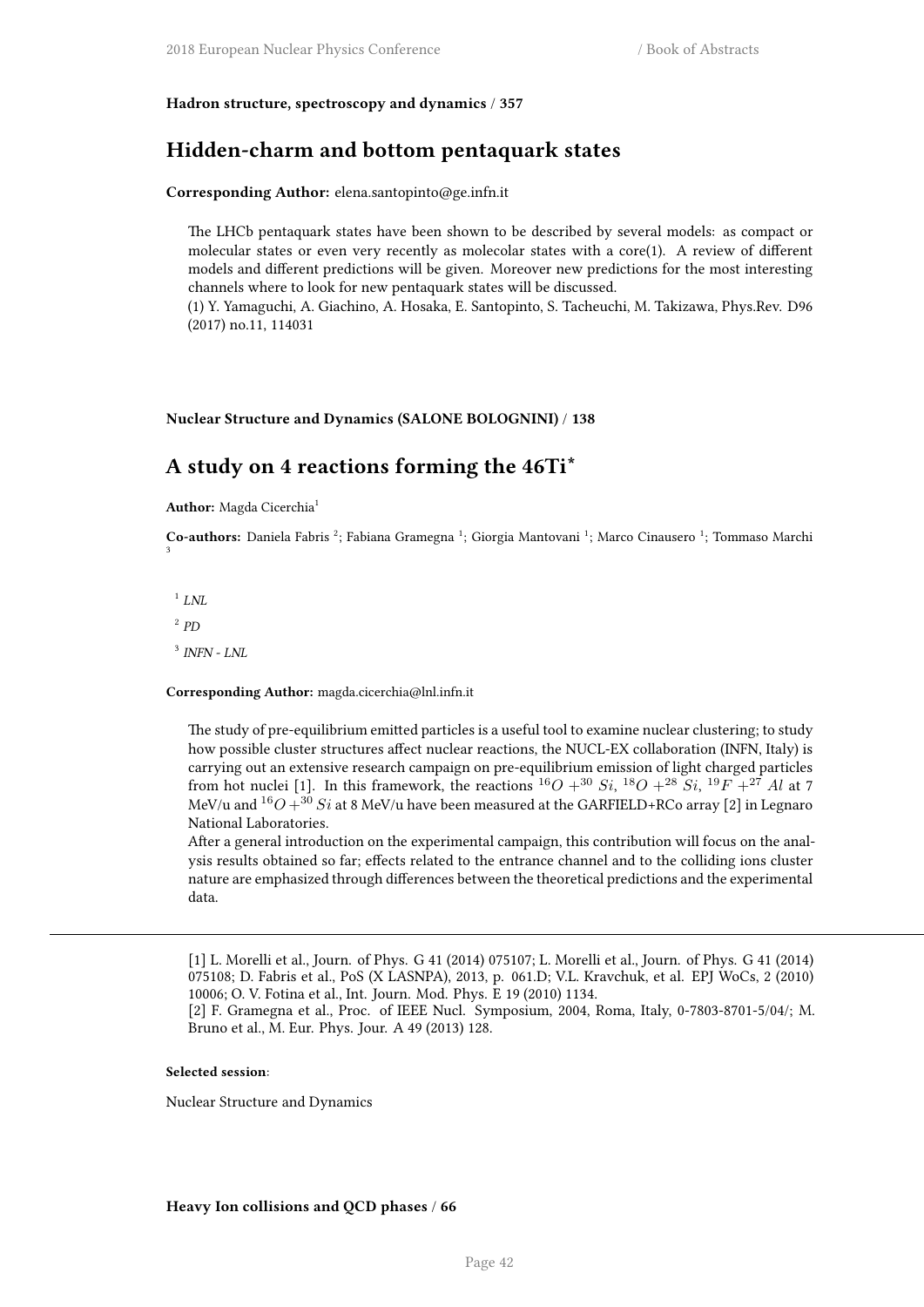# **New results on Coulomb interaction effects in relativistic heavy ion collisions**

**Author:** Oana Ristea<sup>1</sup>

Co-authors: Alexandru Jipa <sup>1</sup>; Catalin Ristea <sup>2</sup>; Ionel Lazanu <sup>1</sup>; Marius Calin <sup>1</sup>; Tiberiu Esanu <sup>3</sup>

<sup>1</sup> *University of Bucharest, Faculty of Physics*

<sup>2</sup> *University of Bucharest, Faculty of Physics, Institute of Space Science*

<sup>3</sup> *Horia Hulubei National Institute for Nuclear Physics and Engineering, Magurele, Romania*

**Corresponding Author:** oana.ristea@gmail.com

In heavy-ion collisions, the differences in shape between the positive and negative pion transverse momentum spectra at low pT can be used to study the Coulomb final-state interaction. The produced charged particles are moving in a Coulomb field generated by the positive net-charge of the stopped participant protons. The charged pions, as the most abundantly produced and lightest species, are the particles most strongly influenced by this Coulomb field. Therefore, they are accelerated or decelerated and their final momentum is changed. The strength of the Coulomb field depends on the degree of baryon stopping produced in the collision.

The effects of the Coulomb interaction on charged pion production in Au+Au collisions at RHIC-BES energies are investigated. From the pion transverse momentum spectra measured with STAR experiment, the negative-to-positive pion ratios as a function of transverse momentum are obtained and used to analyze the Coulomb interaction. The "coulomb kick" (a momentum change due to Coulomb interaction) and initial pion ratio for three different collision energies (7.7, 11.5 and 19.6 GeV) and various centrality classes were obtained. The Coulomb kick shows a decrease with the increase of beam energy and a clear centrality dependence, with largest values for the most central collisions. These results are connected with the kinetic freeze-out dynamics.

### **Selected session**:

Heavy Ion collisions and QCD phases

### **Hadron structure, spectroscopy and dynamics** / **358**

# **XYZ states at BESIII**

**Corresponding Author:** j.g.messchendorp@rug.nl

A status report on XYZ states is shown and the last results by BESIII are reported. The present data on the hidden charm candidate, the Y(4660), are discussed, in particular BESIII data close to the Λc-Λcbar threshold in comparison with Belle data. Future BESIII plans are also reported.

#### **Fundamental Symmetries** / **88**

## **Nuclear Structure with radioactive muonic atoms - The nuclear charge radius of radioactive isotopes by muonic X-rays measurements**

 ${\bf Authors:}$  Aldo Antognini $^1;$  Alexander Albert Skawran $^1;$  Andreas Knecht $^2;$  Andrzej Adamczak $^3;$  Angela Papa $^2;$  Elisa Rapisarda<sup>2</sup>; Frederik Wauters<sup>4</sup>; Jonas Nuber<sup>2</sup>; Julian Krauth<sup>4</sup>; Klaus Jungmann<sup>5</sup>; Klaus Kirch<sup>1</sup>; Lorenz Willmann<sup>6</sup>; Maxim Pospelov<sup>7</sup>; Narongrit Ritjoho<sup>1</sup>; Nathal Severijns<sup>8</sup>; Niklaus Berger<sup>4</sup>; Paul Indelicato<sup>9</sup>; Peter Reiter<sup>10</sup>; Randolf  $\mathrm{Pohl}^4\mathrm{;}$  Robert Eichler $^2\mathrm{;}$  Rugard Dressler $^2\mathrm{;}$  Stephanie Roccia $^{11}\mathrm{;}$  Thomas Elias COCOLIOS $^8$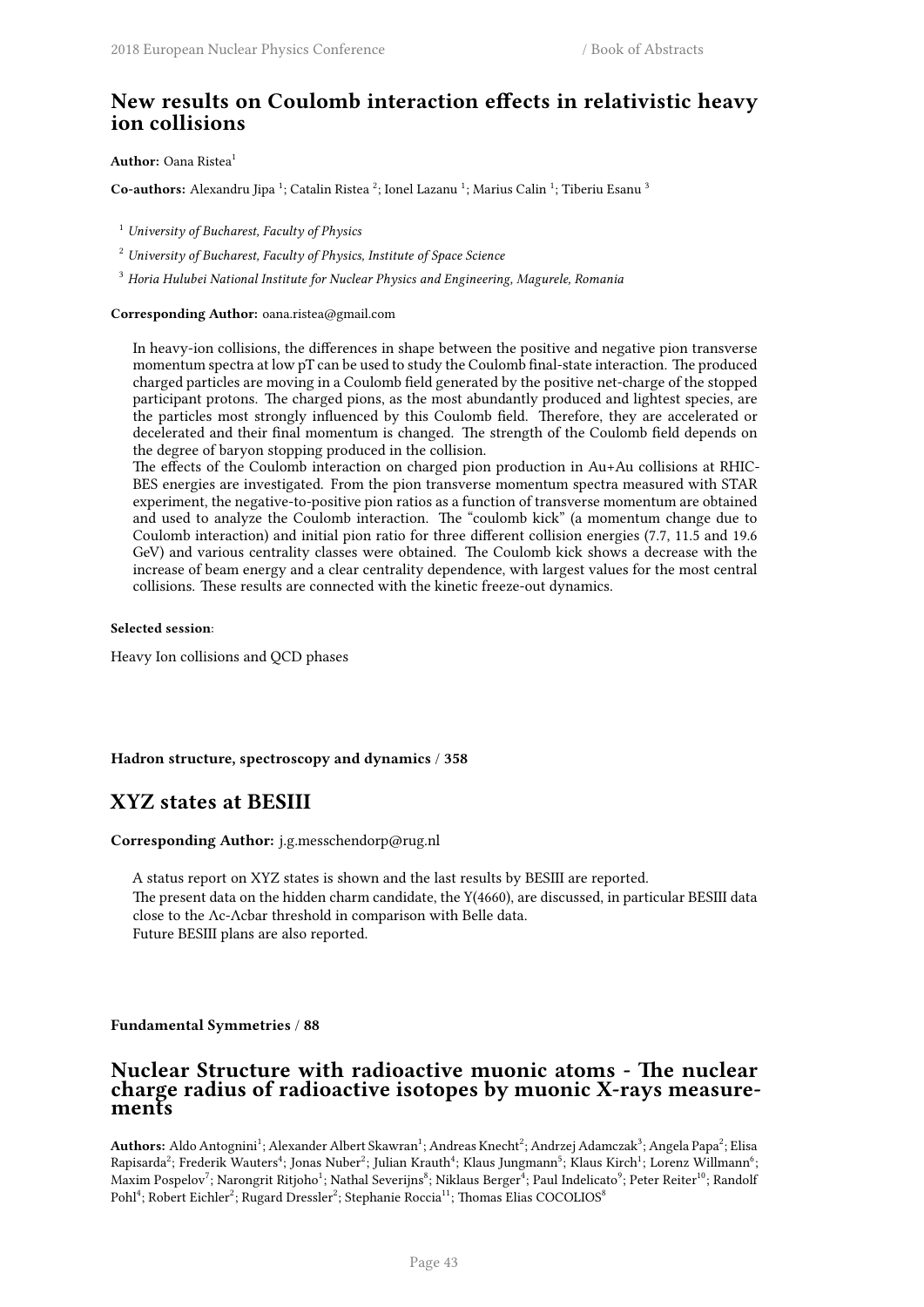- 1 *Paul Scherrer Institut, Villigen, ETH Zürich, Switzerland*
- 2 *Paul Scherrer Institut, Villigen, Switzerland*
- 3 *Institute of Nuclear Physics, Polish Academy of Sciences, Krakow, Poland*
- <sup>4</sup> *University of Mainz, Germany*
- <sup>5</sup> *University of Groningen, The Netherlands*
- <sup>6</sup> *KVI, University of Groningen, The Netherlands*
- 7 *Perimeter Institute/University of Victoria, Canada*
- <sup>8</sup> *KU Leuven, Belgium*
- 9 *LKB Paris, France*
- <sup>10</sup> *IKP, University of Cologne, Germany*
- <sup>11</sup> *CSNSM, Université Paris Sud, CNRS/IN2P3, Orsay Campus, France*

#### **Corresponding Author:** alexander.skawran@psi.ch

Muonic atoms as laboratories for fundamental physics provide crucial input to QED, the weak and strong interaction.

Muonic atom spectroscopy, i.e. the detection of the muonic X-rays emitted subsequently to the atomic capture of a negative muon, has been a very extensively used technique to determine the extent of the nuclear charge radii [1]. This method complements the knowledge from electron scattering experiments and laser spectroscopy [2].

For elements heavier than Z=83 only few nuclear charge radii have been measured. These measurements are of paramount importance to complement the measurements of relative differences in mean-square radii along the isotopic chain available from laser spectroscopy.

The precision of atomic structure calculation can be limited by the uncertainty on the knowledge of the nuclear charge radius. This is the case for the calculation of effects of atomic parity violation in radium-226 which requires the knowledge of the nuclear charge radius of radium at the level of 0.2% [3].

Till now, experiments with muonic atoms have been limited by low muon rates, poor beam quality and large muon stop volumes, but also by available detector technology. While beam intensities and quality have been improved in recent years, still no high-resolution spectroscopy of muonic cascades and muonic capture has been performed.

The muX project at the Paul Scherrer Institut aims to perform high-resolution muonic atom spectroscopy for the extraction of nuclear charge radii of radioactive isotopes that are available or can be handled only in micrograms quantities. To this end we are employing muon transfer reactions in a high-pressure hydrogen gas cell with a small admixture of deuterium. In 2017 we have shown the validity of this approach by performing a measurement with only 5 ug of gold. The muonic X-rays are detected by a large array of HPGE detectors. Currently we are getting ready for a measurement with radium-226 and curium-248 that will take place this summer. Details on the method developed to perform muonic atom spectroscopy with highly radioactive targets available only in microgram quantities and the first results on the muonic X-ray of radium-226 will be presented.

[0] R.Engfer et al., At. Data Nucl. Data Tables 14, 509 (1974)

- [1] G.Fricke and K.Heilig, Nuclear Charge Radii, (Springer-Verlag, Berlin, Heidelberg, 2004)
- [2] L.W. Wandenbeck et al. Phys. Rev. C 86, 015503 (2012)

### **Selected session**:

Fundamental Symmetries

### **Nuclear Structure and Dynamics (SALONE BOLOGNINI)** / **25**

## **Role of pair-vibrational correlations in forming the odd-even mass difference**

**Author:** Kai Neergård<sup>1</sup>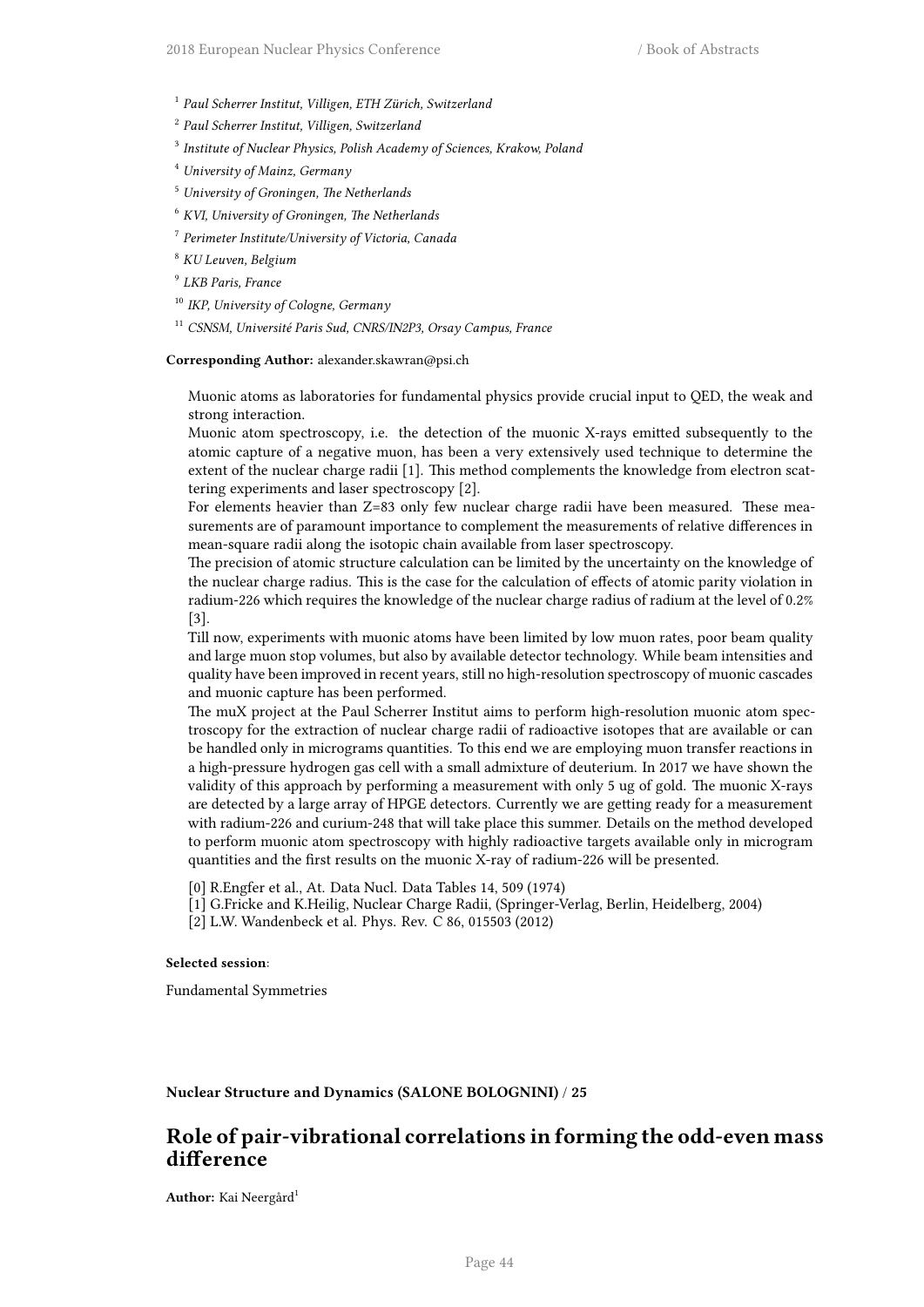### 1 *unaffiliated*

#### **Corresponding Author:** kai@kaineergard.dk

The RPA-amended Nilsson-Strutinskij theory, which successfully describes the pattern of binding energies of nuclei with approximately equal neutron number N and proton number Z and the energy differences between the lowest state with isospins  $T = 0$  and 1, respectively, in the doubly odd  $N = Z$  nuclei [1,2], is applied to the Sn isotopic chain. In this theory, a pair-vibrational correlation energy calculated in the random phase approximation (RPA) is added to the independent-nucleon and Bardeen-Cooper-Schrieffer pairing energy terms of the Nilsson-Strutinskij theory. The pairvibrational correlations are found to contribute about 10% of the total odd-even mass difference as the result of the blocking of the level of the unpaired nucleon to the pairing interaction. Evidence is given suggesting that this percentage is larger in lighter nuclei. The neutron-proton pair-vibrational correlation energy, which equals the neutron and proton ones in systems with equally many neutrons and protons and identical single-neutron and single-proton spectra, is found to remain large at the  $T = 16$  of 132Sn. Reproducing the pattern of binding energies of the Sn isotopes around N = 82 requires an appreciable reduction with increasing T of the pair coupling constant as given by the  $(N+Z)$ -dependent expression emerging from the study of the  $N \sim Z$  region. The present study demonstrates that the RPA-amended Nilsson-Strutinskij theory is able of encompassing nuclei with  $N \sim Z$  and such with a large neutron excess by a unified description whose input consists of the stationary energy levels in a, possibly deformed, single-nucleon potential well and an isovector pairing interaction.

[1] Bentley, Neergård, Frauendorf, Phys. Rev. C 89, 034302 (2014)

[2] Neergård, Nucl. Theor. 36, 195 (2017)

#### **Selected session**:

Nuclear Structure and Dynamics

**Heavy Ion collisions and QCD phases** / **101**

# **Light-Flavor Hadron Production from Small to Large Collision Systems at ALICE**

**Author:** Anders Knospe<sup>1</sup>

<sup>1</sup> *The University of Texas at Austin*

#### **Corresponding Author:** anders.knospe@cern.ch

Light-flavor hadrons, which consist of up, down, and strange valence quarks, can be used to study many different properties of ion-ion collisions. An overview of light-flavor hadron measurements performed with the ALICE detector will be presented, including measurements in pp collisions from 0.9 to 13 TeV, p-Pb collisions at 5.02 and 8.16 TeV, Pb-Pb collisions at 2.76 and  $\overline{5.02}$  TeV, and new results from Xe-Xe collisions at 5.44 TeV. The production of strange particles is enhanced from small to large collision systems, with the strength of the enhancement depending on the strangeness content. The production of some short-lived resonances, such as rho(770)0, K\*(892)0, and Lambda(1520), is suppressed in larger collision systems, which may be attributable to scattering effects in the late hadronic phase. Hadron transverse-momentum spectra evolve with system multiplicity or centrality, becoming harder for larger collision systems. In nucleus-nucleus collisions, this is likely the result of radial flow; qualitatively similar behavior has also been observed in p-Pb and pp collisions. The ALICE collaboration's large set of light-flavor hadron measurements, including transverse momentum spectra, yields, and nuclear modification factors, will be presented for different collision systems. These will be compared to results from lower energy experiments and to theoretical models, including EPOS, DIPSY, PYTHIA, and statistical thermal models.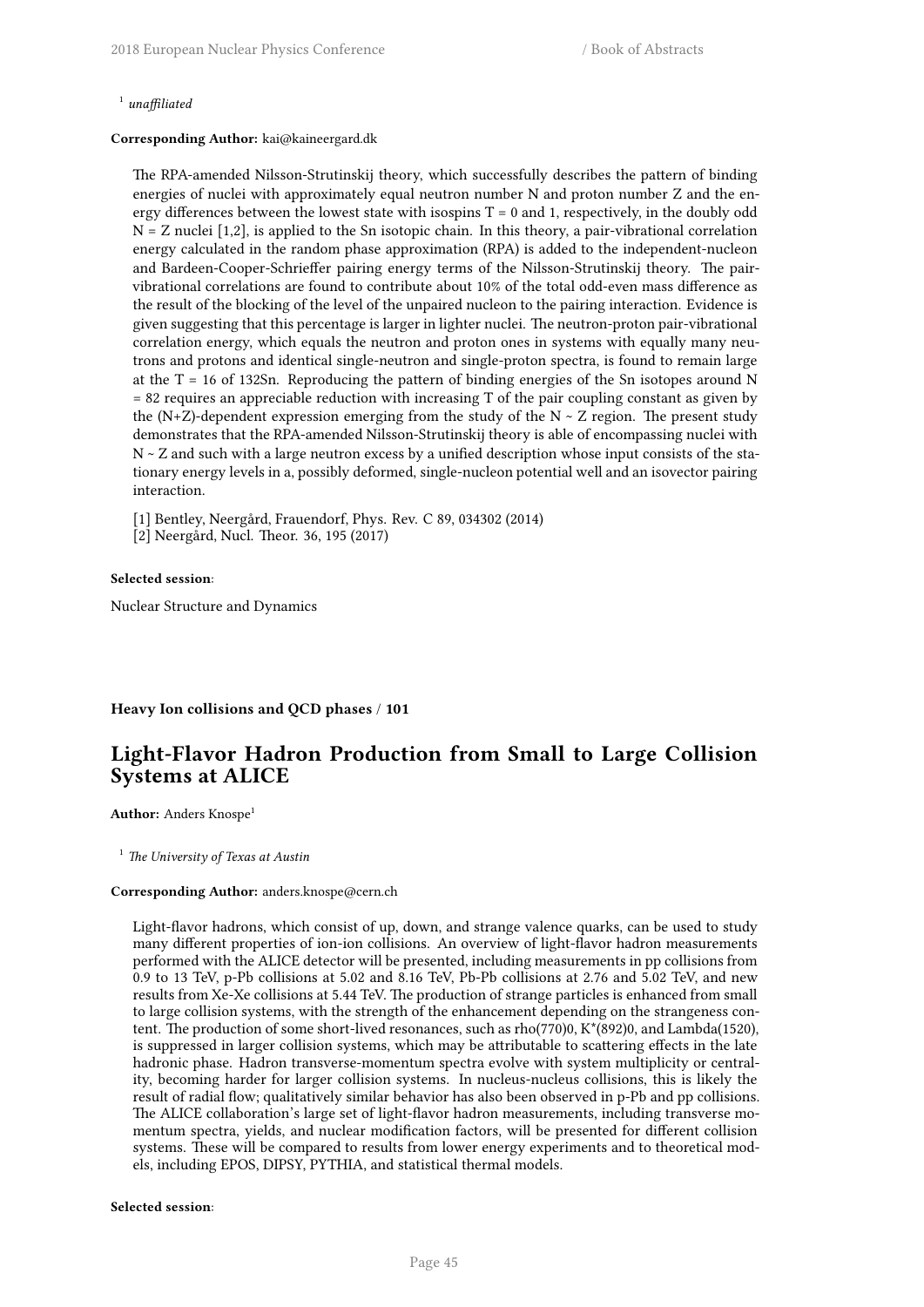Heavy Ion Collisions and QCD Phases

#### **Hadron structure, spectroscopy and dynamics** / **213**

# **Probing XYZ meson structure in hadron and heavy ion collisions**

### **Corresponding Author:** barabanov@jinr.ru

The spectroscopy of charmonium-like mesons with masses above the 2mD open charm threshold has been full of surprises and remains poorly understood. The currently most compelling theoretical descriptions of the mysterious XYZ mesons attribute them to hybrid structure with a tightly bound cc\bar diquark or cq(cq')\bar tetraquark core that strongly couples to S-wave DD*\bar molecular-like structures. In this picture, production of a XYZ particle in high energy hadron collisions and its decays into light hadron plus charmonium final states proceed via the core component of the meson, while decays to pairs of open charmed mesons proceed via the DD*\bar component. These ideas have been applied with some success to the X(3872), where a detailed calculation finds a cc\bar core component that is only above 5% of the time with the DD*\bar component accounting for the rest. In this picture, the X(3872) is compose of three rather disparate components: a small charmonium-like cc\bar core with r\_rms < 1 fm, a larger D^+D^-* component with r\_rms  $\approx$  1.5 fm and a dominant component D<sup>^</sup>0D<sup>^</sup>0\bar with a huge, r\_rms > 9 fm spatial extent. The experiments with pp and pA collisions (p ≤ *26 Gev/c and L ≤ 10^32 cm-2s-1) are well suited to test this picture for X(3872) and, possibly, other XYZ mesons. In near threshold production experiments (√SpN ≈ 8 GeV), X(3872) mesons can be produced with typical kinetic energies of a few hundred MeV. In the case of X(3872), its decay length will be greater than 50 fm while the distance scale for the cc\bar*  $\rightarrow$  *D^0D^0*\bar transition would be 2 ~ 3 fm. Since the survival probability of an r\_rms ~ 9 fm "molecular" inside nuclear matter should be very small, X(3872) meson production on a nuclear target with r\_rms ~ 5 fm or more (A ~ 60 or larger) should be strongly quenched. Thus, if the hybrid picture is correct, the atomic number dependence of X(3872) production at fixed √SpN should have a dramatically different behavior than that of the  $\psi'$ , which is long lived compact charmonium state.

The current experimental status of XYZ mesons together with hidden charm tetraquark candidates and present simulations what we might expect from A-dependence of X(3872) in pp and pA collisions are summarized.

**Fundamental Symmetries** / **314**

## **The FAMU experiment**

### **Corresponding Author:** andrea.vacchi@ts.infn.it

By using the RAL-RIKEN intense pulsed muon beam and an on-purpose developed high-energy mid infrared tunable laser the FAMU experiment will measure the hyperfine splitting in the ground state of muonic hydrogen ΔEhfs(μ-p)1S with a precision δλ/λ < 10-5 providing crucial information on proton structure and muon-nucleon interaction. Specifically FAMU will provide rZ, the Zemach radius of the proton with higher precision, than what was previously possible, disentangling discordant theoretical values and will quantify any level of discrepancy that may exist between values of rZ as extracted from hydrogen and muonic hydrogen. The aim is to sett a cornerstone result about not yet explained anomalies on the charge rch radius of the proton. The Zemach radius rZ and the charge radius rch are the only proton shape-related values that can be directly extracted from experimental data, and rZ is the only one that gives information about the proton's magnetic dipole moment distribution. The results of the preparatory phase and the present status of the experiment will be presented.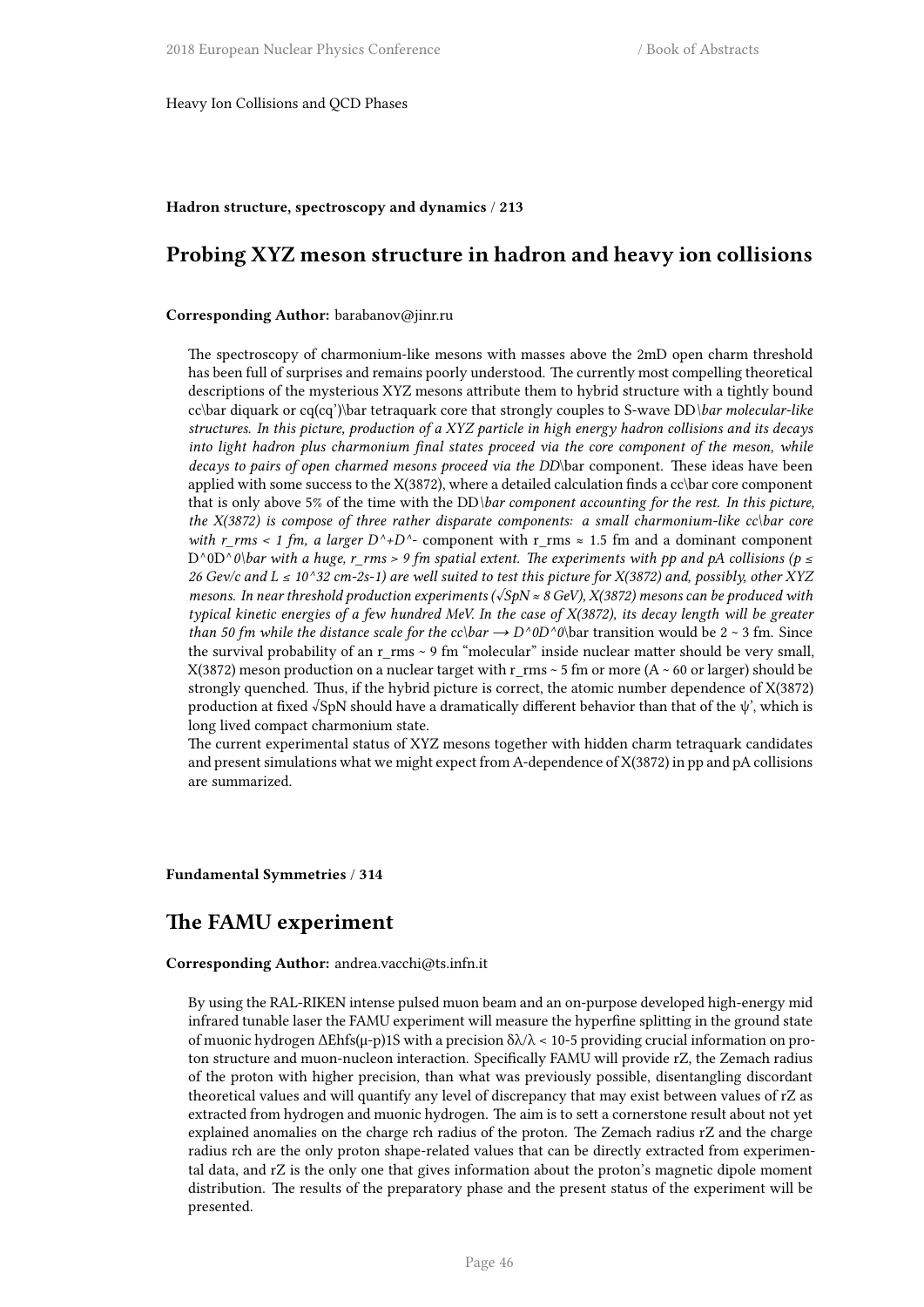### **Nuclear Structure and Dynamics (SALONE BOLOGNINI)** / **63**

# **Perspectives on the Measurement of Competitive Double Gamma Decay with the AGATA Tracking Array**

Authors: Alain Goasduff<sup>1</sup>; Daniele Brugnara<sup>2</sup>; Jose' Javier Valiente Dobon<sup>3</sup>

 $\rm Co\text{-}authors:$  Daniele Mengoni  $^4$ ; Norbert Pietralla  $^5$ ; Philipp John  $^6$ ; Philipp Napiralla  $^6$ 

<sup>1</sup> *Università di Padova - INFN Sezione di Padova*

<sup>2</sup> *Università di Padova, INFN Laboratori Nazionali di Legnaro*

3 *LNL*

4 *PD*

5 *TU Darmstadt*

6 *Institut fu ̈r Kernphysik, TU Darmstadt*

The competitive double gamma decay is a process which can be explained by the second order QED theory together with the knowledge of the nuclear structure of the decaying nucleus, making its study interesting under many aspects. Aside from the theoretical interest on this rare process, it also holds an experimental appeal as its low branching ratio puts to test all current measuring devices.

This rare decay was first observed in 137Cs with an array of LaBr3 detectors in a data taking time period of 50 days [1]. The innovative setup took advantage of the good timing properties of these scintillators to suppress the Compton background by gating on a small time difference between the events, effectively eliminating Compton scattered gamma rays from one detector to another and allowed also measurement of the angular distribution in two points.

The measurement of the process with the AGATA array [2], if achievable, would not only return more detailed physical information, namely on the energy and angular distributions, but also test the capabilities of this advanced gamma ray spectrometer. The main challenge that the measurement faces is the suppression of Compton events without relying on timing properties due to the resolution limitations of germanium detectors. We discuss the outcome of the simulated response of the detector to this type of event and a proposal of optimization of the array's tracking properties to reject unwanted events and correctly reconstruct the double decays. We thus try to asses whether the good energy resolution and spacial reconstruction properties of the detector together with a strict event selection and optimization are able to overcome the shortcomings and difficulties of the measurement. We discuss the results of this simulation approach, the difficulties and future prospects, complementing the simulated data with measurements taken with a source of 137Cs.

[1] C. Walz et al., Nature vol. 526, (2015) p. 406;

[2] S. Akkoyun et al., Nucl. Instr. and Meth., A668 (2012) p. 26.

### **Selected session**:

Nuclear Structure and Dynamics

**Heavy Ion collisions and QCD phases** / **102**

# **Light (anti-)nuclei and (anti-)hypernuclei production with ALICE at the LHC**

**Author:** Stefano Piano<sup>1</sup>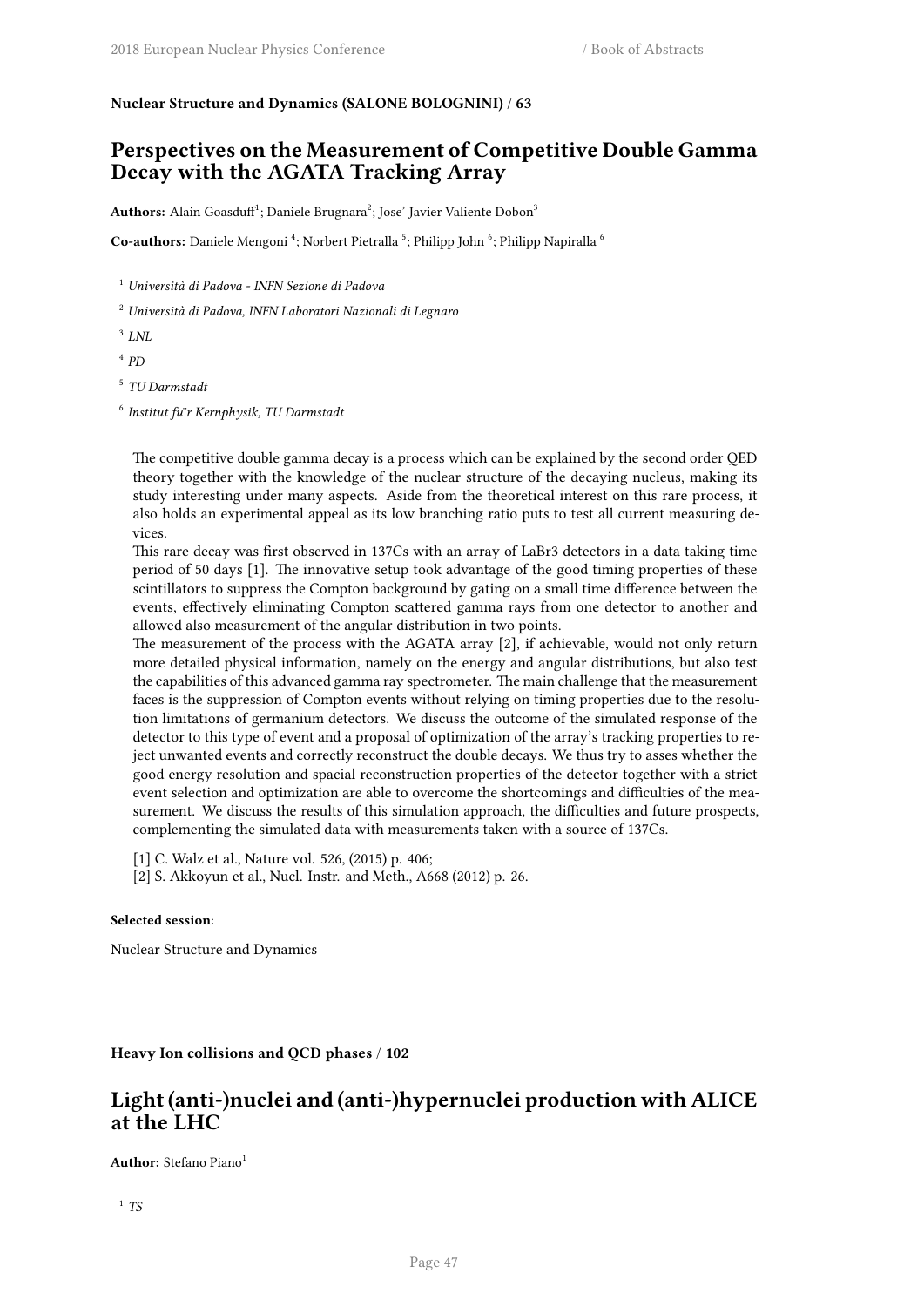#### **Corresponding Author:** stefano.piano@ts.infn.it

The high energy pp, p-Pb, and Pb-Pb collisions at the LHC offer a unique opportunity to study the production mechanisms of light nuclei, their corresponding anti-nuclei and hyperon-baryon bound systems, called hypernuclei. Measurements at different energies and with various system sizes allow to constrain the models of the production mechanisms of light flavour baryon clusters, in particular those based on coalescence and on statistical hadronization approaches. Moreover, the study of the production yield of (anti-)(hyper-)nuclei in heavy-ion collisions at the LHC energy can help to probe the late stages of the evolution of the hot and dense nuclear matter created in the collision and serves as baseline for the search of exotic multi-baryon states. In addition, the measurements in smaller collision systems provide constraints to cosmological searches for segregated primordial anti-matter and dark matter.

Thanks to its excellent particle identification and tracking capabilities, the ALICE detector allows for the measurement of deuterons, tritons, 3He, 4He and their corresponding anti-nuclei. Furthermore, the Inner Tracking System is able to separate primary from secondary vertices allowing the measurement of (anti-)hypernuclei via their two and three body mesonic weak decays.

Results on the production yields of light nuclei and anti-nuclei in pp, p-Pb, and Pb-Pb collisions will be presented, together with the measurements of hypertriton lifetime and production rates in Pb-Pb collisions. The experimental results will be compared to the predictions of statistical (thermal) models and baryon coalescence models. Further constraints on the production mechanism of light nuclei are obtained from measurements of the elliptic flow of deuterons (and 3He) and their comparison to expectations from coalescence and hydrodynamic models.

Plans for the future LHC Run 3, scheduled to start in 2021, with the expected improvements in the statistics and precision will be also presented.

#### **Selected session**:

Heavy Ion collisions and QCD phases

### **Fundamental Symmetries** / **40**

# **Searching for the two γ -decay of the X(17)**

**Author:** Ádám Nagy<sup>1</sup>

Co-authors: Adam Maj<sup>2</sup>; Attila Krasznahorkay<sup>1</sup>; Barbara Wasilewska<sup>2</sup>; Christian Stieghorst<sup>3</sup>; János Timár<sup>1</sup>; Lóránt Csige <sup>1</sup>; Margit Csatlós <sup>1</sup>; Maria Kmiecik <sup>2</sup>; Michal Ciemala <sup>2</sup>; Mátyás Hunyadi <sup>1</sup>; Norbert Pietralla <sup>4</sup>; Nándor Sas <sup>1</sup>; Tamás Tornyi <sup>1</sup>; Tobias Klaus <sup>4</sup>; Zoltán Gácsi <sup>1</sup>; Zsolt Révay <sup>3</sup>

1 *Institute for Nuclear Research, Hungarian Academy of Sciences (MTA Atomki), Debrecen Hungary*

- 2 *IFJ PAN, ul. Radzikowskiego 152, 31-342 Kraków, Poland*
- 3 *Technische Universität München, Heinz Maier-Leibnitz Zentrum (FRM II), Garching, Germany*
- 4 *Institut für Kernphysik, Technische Universität Darmstadt, 64289 Darmstadt, Germany*

#### **Corresponding Author:** nagy.adam@atomki.mta.hu

Serious efforts have been made to find particles related to dark matter. According to theoretical predictions, a (10 MeV-1 GeV) light particle is expected (hereinafter called X-boson), which mediates the interaction between dark particles.

Krasznahorkay et. al. have succesfully investigated the  $X\rightarrow e-e+$  mode [1]. They excited the EX = 17.6 MeV and EX = 18.15 MeV states of 8Be and measured the angular correlation between the e− and e+ particles emitted during the de-excitation of these states.

Signifcant peak-like enhancement of the internal pair creation was observed at large angles, which was interpreted as the creation and decay of an intermediate particle with the mass of m0c2 =  $16.70\pm0.35$  (stat) $\pm0.5$ (sys).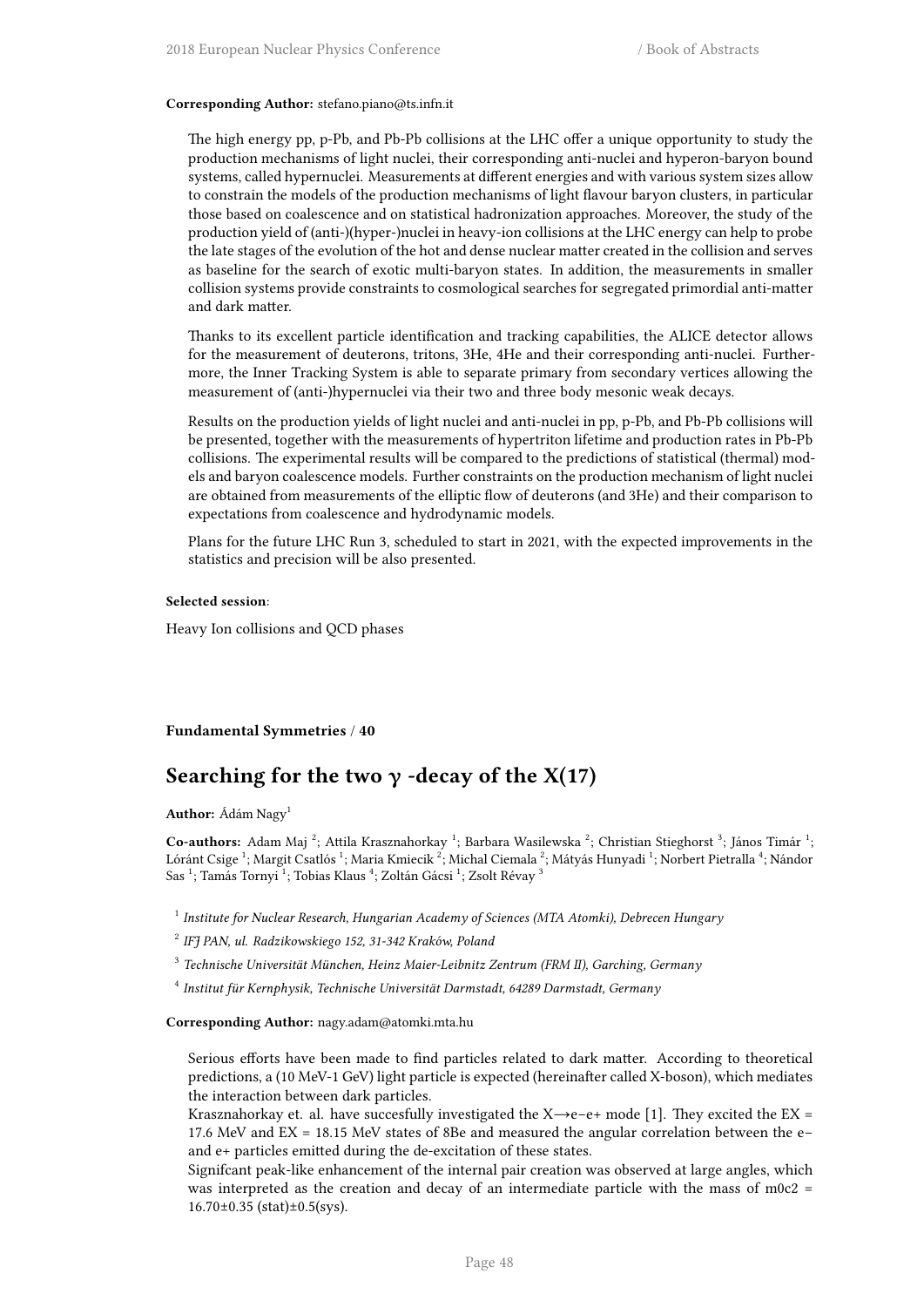The observed anomaly could not be described within conventional nuclear physics [2]. Feng et. al. suggested an explanation assuming a vector gauge boson with a mass of m 0c2 = 16.7 MeV,  $J\pi$  = 1+ mediateing a fifth force [3]. According to this interpretation, the X-boson decays with e −e +-pair emission. More recently, Ellwanger and Moretti gave another interpretation of these data [4]: a Jπ=0− pseudo scalar particle was observed.

According to the Landau-Yang theorem, the  $X \rightarrow \gamma \gamma$  decay is allowed only if the X - particle is pseudo scalar. In the case of a vector boson, it is strictly forbidden. In order to be able to choose between the two different scenarios, it was decided to study the  $X \rightarrow YY$ 

mode using the 3 He(n, γ)4 He reaction.

The γγ -decay of the X-boson might have been observed already by Subbert and Berthollet in the in this reaction [5]. We revisited their experiment and measured the angular correlation

of the γ -rays using 12 3"×3" LaBr3 detectors. If a new particle with a mass of 16.7 MeV is created in the decay of the 0− state, and also decays with two γ photons, their angular

correlation should peak at an angle of Θ=105o with equal energies.

In the talk, the first results of the ongoing X -boson experiments will be presented.

[1] A. J. Krasznahorkay et al. ; Phsy. Rev. Lett. 116, 042501, (2016).

- [2] X. Zhang, G. A. Miller ; Phys. Lett. B773, 159 , (2017).
- [3] J. L. Feng et al. ; Phys. Rev. Lett. 117 , 071803, (2016).
- [4] U. Ellwanger, S. Moretti ; arXiv: 1609.01669v2.
- [5] M. Subbert , R. Berthollet , Nucl. Phys. A318, 54 (1979).

### **Selected session**:

1.) Fundamental Symmetries and Interactions

2.) Nuclear Structure and Dynamics

**Hadron structure, spectroscopy and dynamics** / **359**

## **Baryon timelike Form Factors at BESIII**

A status report on Baryon Timelike Form Factors is shown and the last results by BESIII are reported. Unexpected features are enlightened, like: oscillations in the

e+ e- -> ppbar cross section energy behaviour, a jump in the e+ e- Lambda\_c Lambda\_cbar cross section at threshold, like in the case of  $e+ e-$ ->ppbar, as well as a jump in the

e+ e- ->Lambda Lambda\_bar cross section close to threshold.

The first measurement of the  $e+e-$ ->Lambda Lambda bar GE/GM phase is also reported.

**Heavy Ion collisions and QCD phases** / **115**

# **LHCb Heavy-ion results in collider and fixed-target mode**

**Corresponding Author:** pappalardo@fe.infn.it

LHCb is a fully instrumented forward spectrometer at the LHC with a pseudorapidity coverage 2<eta<5 designed for the study of hadrons containing b and c-quarks in pp collisions. The forward acceptance and its instrumentation for high-precision vertex reconstruction, tracking and particle identification allow for unique studies in heavy-ion collisions. Furthermore, a system for noble gas injections into the beam vacuum at the nominal interaction point can be used for fixed target studies with the LHC beams. With these data sets, it is possible to constrain nuclear modification of heavyflavour and quarkonium production with precision in proton-induced reactions. This is of particular interest as a baseline for deconfinement signature studies in ion-ion collisions. Furthermore, in the collider mode, the production of the charm and beauty quarks probe low Bjorken-x values in the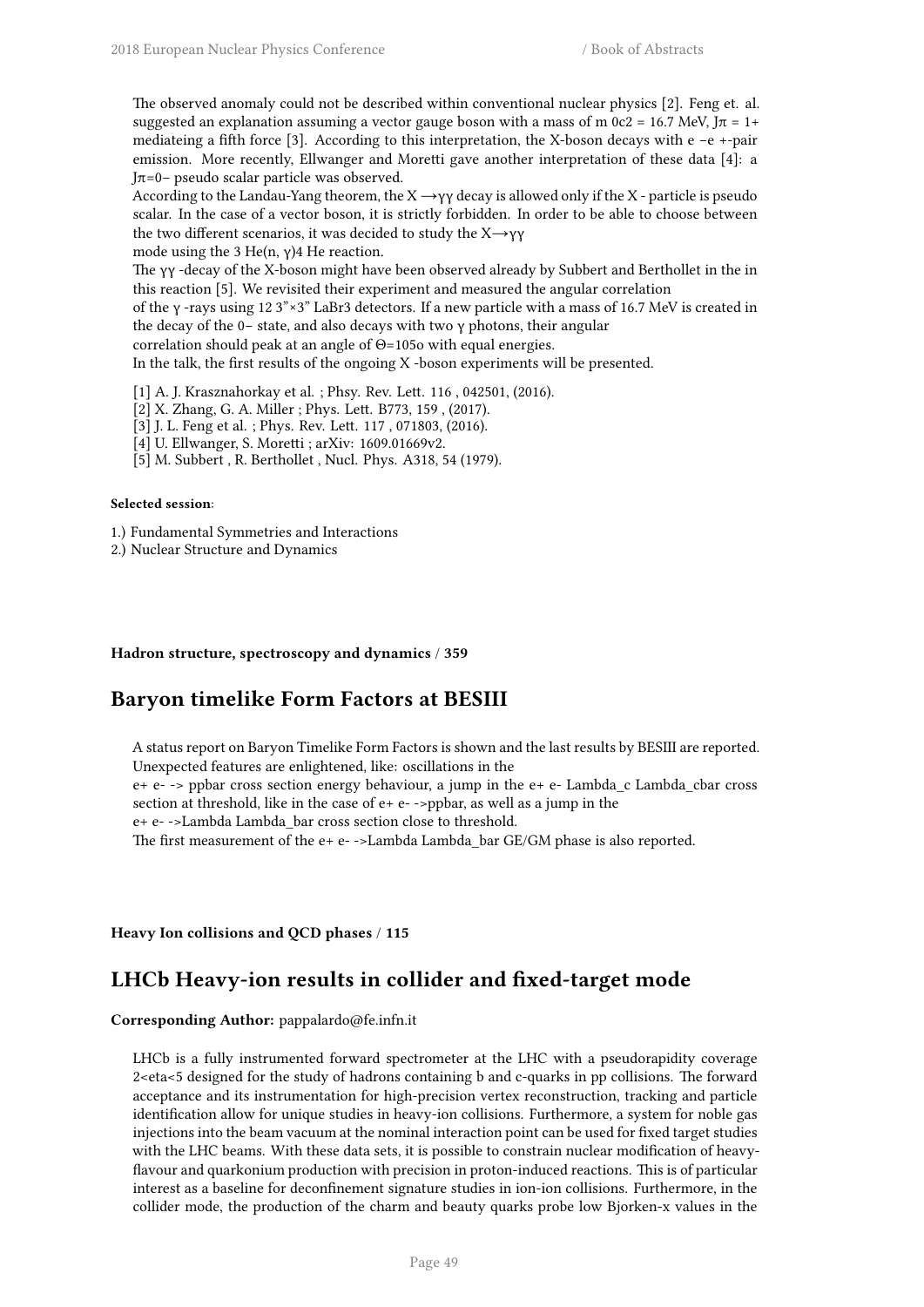initial state of the ions where gluon saturation may start to play a role. The fixed-target data cover a kinematic range which is particular interesting for the search of intrinsic charm at high Bjorkenx. Recent results on heavy-flavour and quarkonium production in proton-lead collisions in collider mode as well as in proton-Helium and proton-Argon collisions will be presented.

### **Selected session**:

Heavy Ion Collisions and QCD Phases

**Plenary** / **335**

# **Nuclear structure studies by measurements of nuclear spins, moments and charge radii via collinear laser spectroscopy at ISOLDE**

**Corresponding Author:** gerda.neyens@fys.kuleuven.be

High-resolution laser spectroscopy at ISOLDE gives access to properties of nuclear ground states and long-lived (> 10 ms) isomeric states of radioactive nuclei far from stability, such as nuclear spins, nuclear magnetic and quadrupole moments and charge radii [1]. These fundamental properties of exotic nuclei provide important information for the investigation of the nuclear structure in different regions of the nuclear chart. Two complementary collinear laser spectroscopy set-ups are available at ISOLDE: one for optically detected Collinear Laser Spectroscopy (COLLAPS) [2] and one for Collinear Resonant Ionization Spectroscopy (CRIS) [3].

By combining these two techniques, the nuclear structure in several key regions of the nuclear chart is been studied, from the very neutron-deficient to the very neutron-rich side of the nuclear landscape. Recent results from studies in the Ca and Sn regions will be presented and an outlook to future opportunities will be presented.

**Plenary** / **336**

## **Isospin-symmetry breaking in nuclear structure**

for the tests of the fundamental symmetries in nuclear weak decays

**Corresponding Author:** smirnova@cenbg.in2p3.fr

The isospin symmetry is a useful symmetry in nuclear physics, which provides important guidelines for the construction of the nucleon-nucleon interaction and can largely simplify the formalism of some nuclear structure models. However, it is an approximate symmetry, broken due to the up and down quark mass difference and electromagnetic interactions between the quarks. Experimental studies of proton-rich nuclei and precision measurements call for an accurate theoretical description of isospin-symmetry breaking effects.

The talk will focus on recent achievements in the construction of precise isospin-nonconserving Hamiltonians mainly in the framework of the nuclear shell model. Phenomenological approaches will be compared with the first charge-dependent microscopic effective interactions. We will review recent applications to the structure and decay of nuclei near N=Z line and proton-rich nuclei. Then, we will show the importance of charge-dependent theoretical description of nuclear states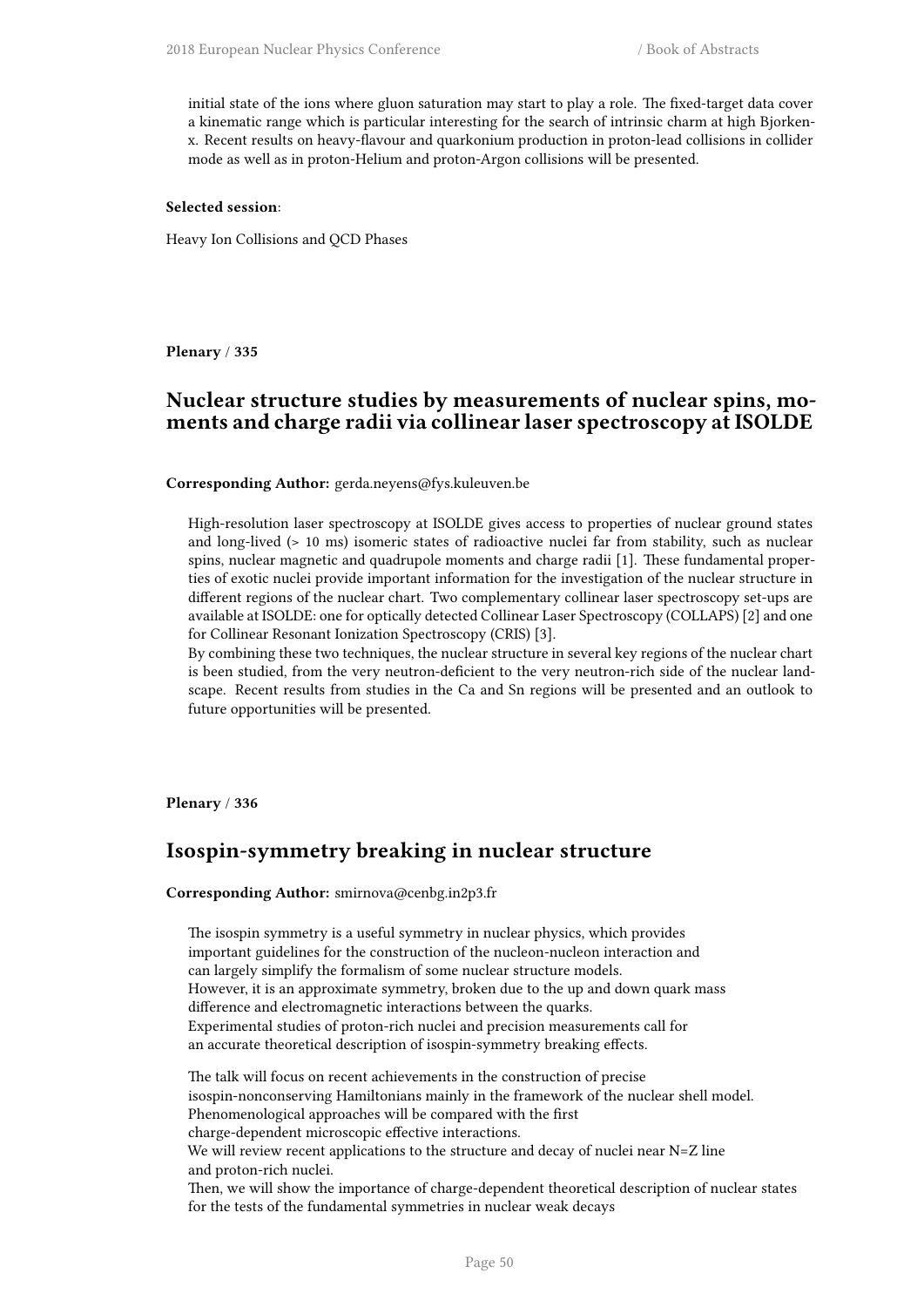(such as superallowed Fermi beta decay),

as well as we will underline its relevance for some astrophysically important reaction rates.

**Plenary** / **337**

# **Nuclear Structure studies with gamma-rays with AGATA@GANIL**

### **Corresponding Author:** clement@ganil.fr

The AGATA campaign started in 2015 at the GANIL Facility - Caen, France. High resolution gamma -ray spectroscopy is since performed with unprecedent sensitivity using the heavy ions beams provided by the CSS cyclotron complex. The european tracking array was coupled to ancillaries such as the VAMOS magnetic spectrometer, the high efficiency PARIS LaBr3 array and several devices for nuclear lifetime measurement from the ns to fs scale. In 2018, the setup was modified and AGATA was coupled to the NEDA neutron array and Diamant charged particule. In-beam spectroscopy was performed from light to heavy element from the N=Z line to the very neutron rich isotopes covering therefore mainy of the current interrest in nuclear structure.

Results from 2015 and 2016 will detailled following the publication of the first results as preliminary spectra from the 2017 and 2018 beam time will be shown.

**Plenary** / **338**

## **Perspectives on Nuclear Structure Studies with Electromagnetic Probes**

**Corresponding Author:** pietralla@ikp.tu-darmstadt.de

Electromagnetic (EM) coupling is small compared to hadronic interaction. Reaction cross sections of EM probes with nuclei can be, therefore, calculated perturbatively and are in principle under control to any desired precision. EM probes are, thus, well appreciated for being best suited for precision studies of nuclear structure. They have signicantly contributed to our understanding of nuclear structure physics through a vast amount of precision data in the past. Accelerator technology and instrumentation have been advanced in recent years. High dutyfactor recirculating linear electron accelerators with very low energy spread as well as energytunable quasi-monochromatic -ray beams with large photon flux and high degrees of polarization open up new routes for precision studies of key questions of nuclear structure physics. We address advances in the relevant technology and discuss recent experimental progress in nuclear structure obtained from the usage of electromagnetic probes. Examples from the superconducting Darmstadt linear electron accelerator, S-DALINAC, [1, 2] and from the High-Intensity-ray Source (HIS) at Duke University will be provided [3, 4]. We will dare an outlook to future opportunities including those that will open up at the intense -ray beam at the Extreme Light Infrastructure - Nuclear Physics (ELI-NP) presently under construction at Magurele, Romania.

**Plenary** / **350**

# **Stiff symmetry energy from isovector aura in charge-exchange reactions**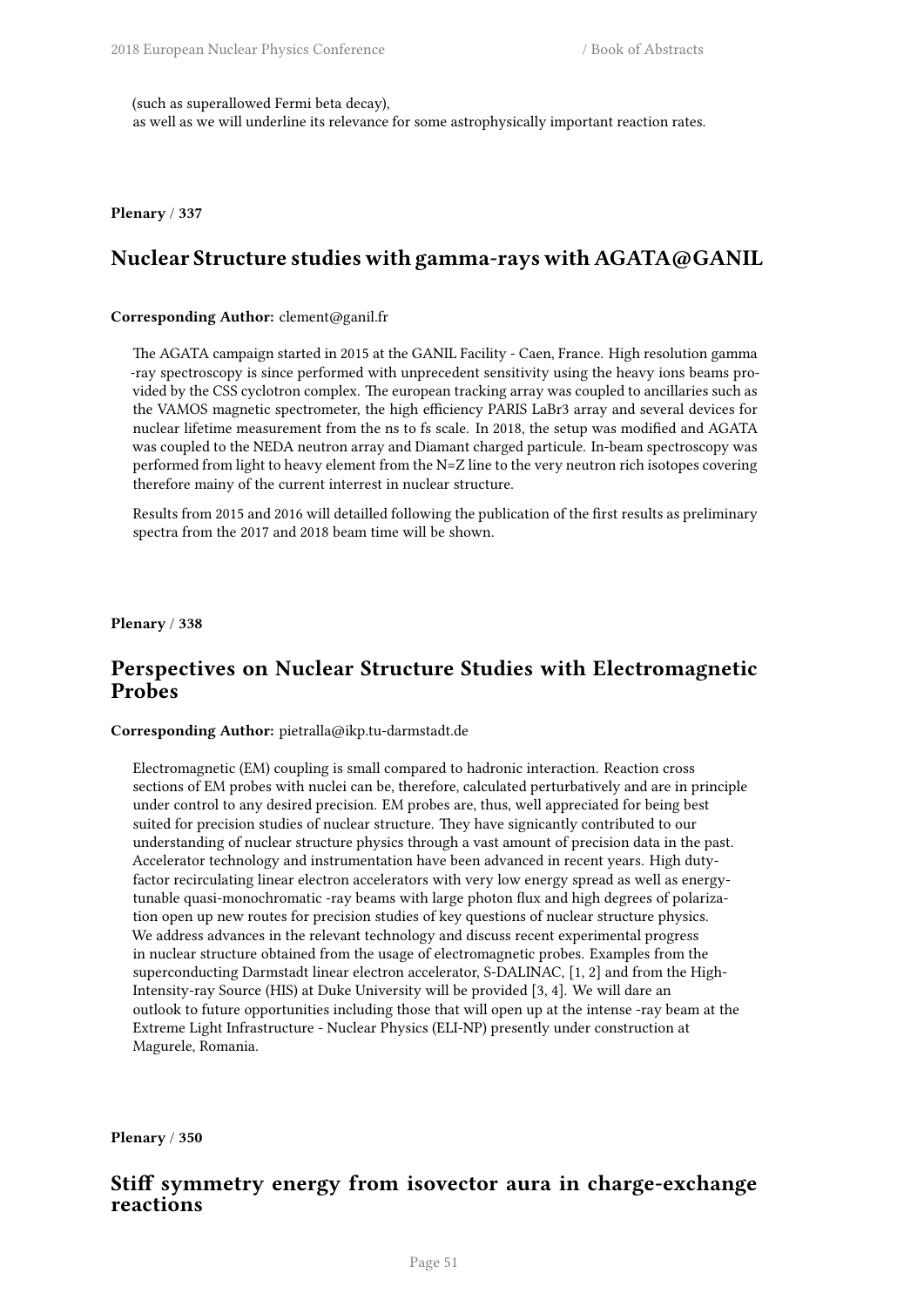#### **Corresponding Author:** danielewicz@nscl.msu.edu

On account of symmetry energy dropping with density, nuclear isovector density extends farther out than the isoscalar density, leading to an isovector aura surrounding a nucleus. The faster the drop of the symmetry energy and energy of neutron matter with density, the thicker the aura. The width and sharpness of the aura can be assessed by simultaneously analyzing elastic scattering and quasielastic charge-exchange data off the same target, with the two, respectively, testing primarily isoscalar and isovector densities. In the past (P. Danielewicz et al., Nucl. Phys. 958, 147 (2017)) we analyzed unpolarized nucleon elastic and quasielastic cross sections on 48Ca, 90Zr, 120Ca and 208Pb. We now augment the analyzed set with two more targets, 92Zr and 94Zr, and expand the data to include vector analyzing powers. The results consistently point to large widths, ~1fm, of the isovector aura, now for 6 nuclei. Such an aura implies stiff symmetry energy, with a slope parameter L>70MeV, and stiff energy of neutron matter. The neutron skins may be viewed as nucleus-dependent reflections of the aura.

### **Accelerators and Instrumentation** / **175**

# **The SPES Exotic Beam ISOL Facility: Status of the Project, Technical Challenges, Instrumentation, Scientific Program**

**Corresponding Author:** fabiana.gramegna@lnl.infn.it

SPES (Selective Production of Exotic Species) is the INFN project aimed to build a facility for Nuclear Physics studies with Radioactive Ion Beam (RIB). The facility is under construction at the INFN Legnaro National Laboratories and it will provide mostly neutron-rich exotic beams originating by fission fragments produced by an intense proton beam on a direct UCx target. The RIB project is mainly related to the development of an ISOL facility for neutron-rich exotic beam production, by means of a quite intense proton beam (of the order of few hundreds of microA), which is sent onyo a direct and sliced UCx target, with the aim of producing up to 1013 fissions/s. The SPES project time schedule and perspectives will be presented, focusing on the main technological innovations and challenges foreseen. The expected SPES beam intensities, their quality and, eventually, their maximum energies (up to 11 MeV/A for A=130) will permit to perform forefront research in nuclear structure and nuclear dynamics, studying a region of the nuclear chart far from stability. This goal will be obtained coordinating the developments on the accelerator complex with those performed on the experimental apparatuses. Part of the instrumentation is already installed at the Legnaro National Laboratory and it is regularly upgraded. Some other efforts are devoted to the development of further instrumentation, very innovative and challenging, which is presently under development within international collaborations and will be available for the experimentation at SPES.

Several Letter of Intents have been submitted, containing proposals to study theoretical and experimental open questions in nuclear structure and dynamics, which represent up-to-date scientific themes of world wide interest.

**Nuclear Physics Applications** / **230**

# **How nuclear physics can be used against cancer and space radiation**

**Author:** Chiara La Tessa<sup>1</sup>

1 *T*

**Corresponding Author:** chiara.latessa@tifpa.infn.it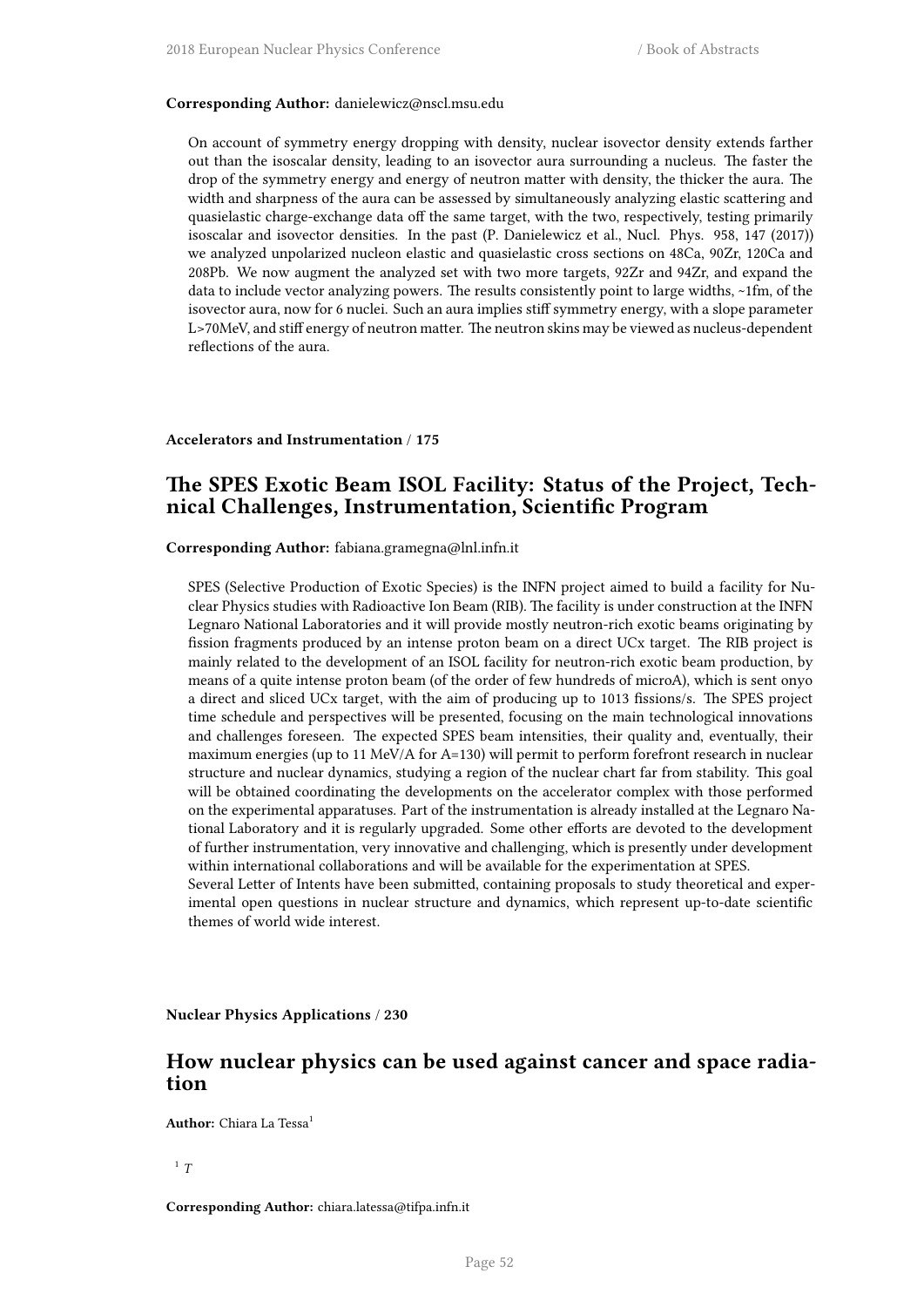Charged particles are one of the elements that link innovations in cancer treatment with challenges related to space exploration.

The growing popularity of radiotherapy with protons and Carbon ions as well as the interest in finding additional candidate ions (as Helium or Oxygen) calls for nuclear and dosimetry measurements to develop and validate the delivery techniques.

The roadmap of space exploration foresees longer and further travels also outside the Earth orbit as well as the establishment of permanent outposts on other celestial bodies like Mars. It is now generally acknowledged that exposure to space radiation represents the main health risk for explorationclass missions.

Many challenges in radiotherapy with ions and in space radioprotection are related to the investigation of the same nuclear processes and require similar approaches to be tackled. To advance in both these fields experimental data have to be combined with predictions from theoretical and Monte Carlo codes to characterize the interactions of the primary particles with different media and, as a final step, to assess their biological effect and associated health risk.

One of the most important reactions is nuclear fragmentation.

In radiotherapy, it causes a loss of primary ions along their path towards the target volume and becomes especially relevant for the treatment of deep-seated tumors. Independently of the radiation type, the dose profile calculated with a Treatment Planning System (TPS) relies on the fragmentation cross sections for estimating the number of ions reaching the treatment site.

In space, fragmentation occurs when external radiation transverse the spacecraft walls and contents, including the astronauts' bodies, and plays a key role both in assessing the effectiveness of shielding materials and in predicting the radiation risks inside a habitat.

Different experimental approaches for characterizing nuclear reactions of interest in both fields (and in particular fragmentation) will be presented. Examples on the applications of the experimental data to tackle challenges in radiotherapy and space radioprotection will be also discussed.

**Nuclear Structure and Dynamics (SALONE BOLOGNINI)** / **113**

# **On the nature of the low-energy E1 strength in the unstable nucleus 68Ni**

**Author:** Nunzia Simona Martorana<sup>1</sup>

1 *INFN-LNS and Università degli Studi di Catania*

#### **Corresponding Author:** martorana@lns.infn.it

The low-energy E1 strength, known as Pygmy Dipole Resonance (PDR) is an excitation mode connected to the neutron excess in nuclei. This mode is carrying few per cent of the isovector Energy Weighted Sum Rule (EWSR) and it is predicted to be present in all stable nuclei with neutron excess and in particular for unstable nuclei [1,2]. The study of this mode and the knowledge about the structure are very important also due to the connection with the Equation of state of nuclear matter (EoS), indeed this mode is used as a further tool to constrain it [3,4]. Moreover, the PDR is connected also to the r- process, responsible for the nucleo-synthesis of the heavy elements [5]. Due to the properties of its transition densities this mode can be populated by both isoscalar and isovector probes [6]. Several experiments, with both the probes, have been performed on stable nuclei [1, 3] and on unstable nuclei by using Coulomb excitation [7]. Despite these different experimental studies the situation regarding the characterization of the PDR is not conclusive. At the LNS-INFN of Catania we have performed an experiment, using the unstable projectile 68Ni and an isoscalar 12C target, with the aim to study the PDR on the 68Ni by using an isoscalar probe. We produced the 68Ni by exploiting the projectile In Flight Fragmentation method in the dedicated FRIBs transport line. The CHIMERA multidetector [8] and the FARCOS array [9] were used to detect reaction products. We report on the results about the gamma-decay channel of the Pygmy Dipole Resonance [10] and the preliminary results about the study of the neutron decay channel.

References

[1] N. Paar et al., Rep. Prog. Phys. 70, 691 (2007).

- [2] A. Bracco et al., Eur. Phys. J. A 51, (2015).
- [3] A. Klimkiewicz et al., Phys. Rev. C 76, 051603(R) (2007).
- [4] J. Piekarewicz et al., Phys. Rev. C 73, 044325 (2006).
- [5] S. Goriely and E. Khan, Nucl. Phys. A 706, 217 (2002).
- [6] E. G. Lanza et al., Phys. Rev. C 84, 064602 (2011).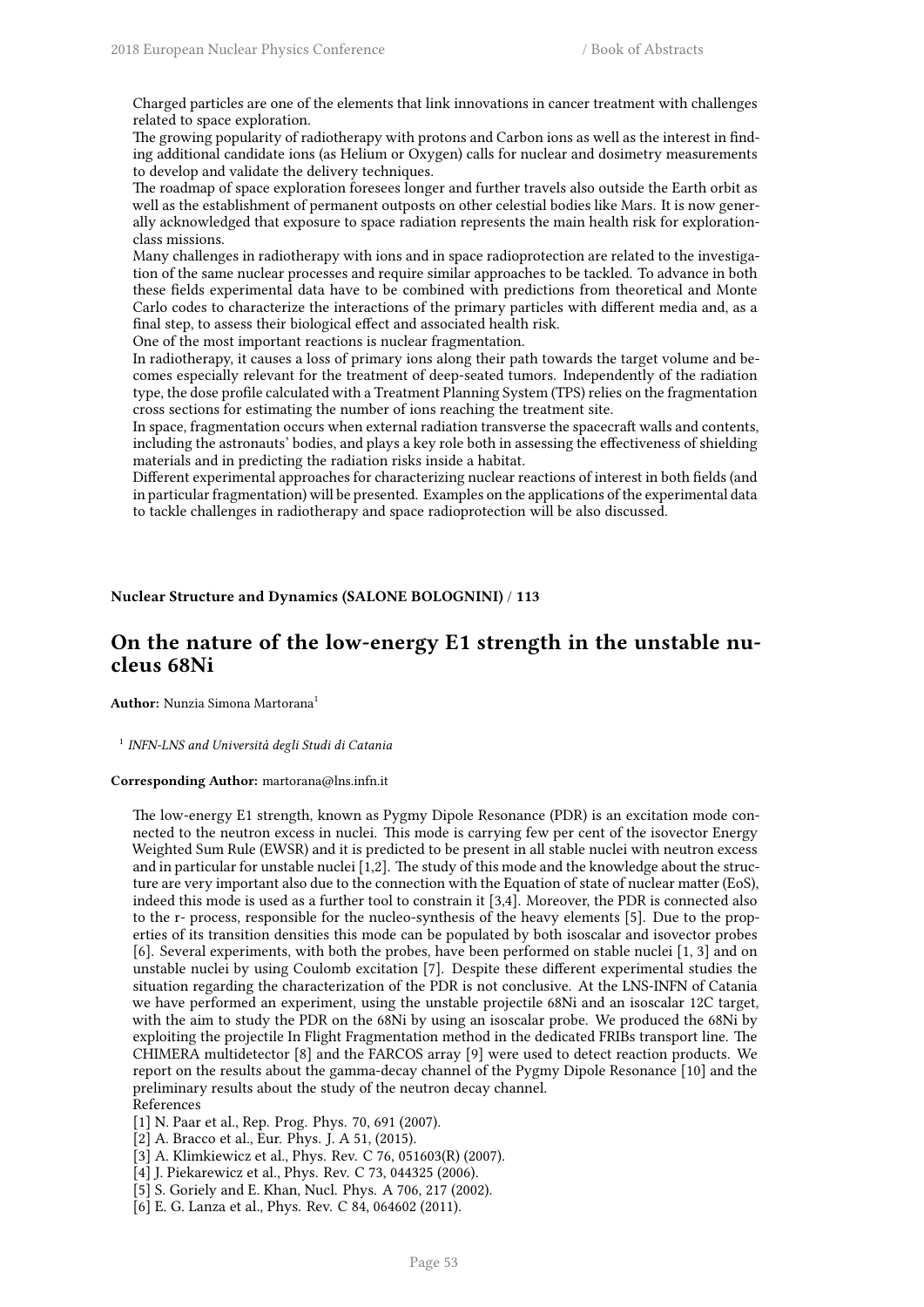[7] O. Wieland et al., Phys. Rev. Lett. 102, 092502 (2009). [8] A. Pagano et al., Nucl. Phys. A 734, 504 (2004). [9] E.V. Pagano et al., EPJ Web of Conf. 117, 10008 (2016). [10] N.S. Martorana et al., in press to Phys. Lett. B

### **Selected session**:

Nuclear Structure, Spectroscopy, and Dynamics

**Few body** / **49**

## **Deuteron breakup in collision with proton - measurements at intermediate energies.**

Author: Elzbieta Stephan<sup>1</sup>

Co-authors: Adam Kozela<sup>2</sup>; Barbara Klos<sup>3</sup>; Izabela Skwira-Chalot<sup>4</sup>; Nasser Kalantar<sup>5</sup>; Stanislaw Kistryn <sup>6</sup>

<sup>1</sup> *University of Silesia, Institute of Physics*

2 *Institute of Nuclear Physics, PAS, Poland*

3 *Institute of Physics, University of Silesia, Poland*

4 *Faculty of Physics, University of Warsaw, Poland*

<sup>5</sup> *KVI*

6 *Institute of Physics, Jagiellonian University, Poland*

**Corresponding Author:** elzbieta.stephan@us.edu.pl

Reactions in three-nucleon systems at intermediate energies, between 50 and 200 MeV/nucleon, attract attention due to theoretically predicted sensitivity of the observables to subtle effects of the dynamics beyond the pairwise nucleon-nucleon force, so-called three nucleon force (3NF). Precise measurements in the sector of elastic nucleon-deuteron scattering show importance of 3NF for correct description of the cross section data, though at energies above 100 MeV/nucleon the currently available models of 3NF do not produce effects sufficiently large to cure discrepancy between the data and calculations [1]. Complementary studies are conducted in the sector of  $1H(d,pp)n$  and 2H(p,pp)n breakup reactions. The 3-body final state is rich in kinematic configurations differing in sensitivity to dynamical effects: Coulomb interaction between protons, 3NF and relativistic effects, while the state-of-the-art theoretical calculations either include 3NF and Coulomb effects [2] or are performed in relativistic regime [3]. Systematic (in beam energy) set of data collected in large phase space regions is necessary to single out the 3NF and relativistic effects and to pin down possible discrepancies.

So far the Coulomb effects have been confirmed in configurations close to FSI of proton-proton pairs at wide range of beam energies, while the 3NF shows its importance starting from energies as low as 65 MeV/nucleon [1,4]. There are also strong hints of discrepancies between data and theory at energies close to the pion production threshold. The results of measurements with SALAD and BINA detectors performed at KVI with beam energy below 100 MeV/nucleon will be presented together with recently analysed data taken with WASA detector at energies roughly two times higher. The prospects of acquiring new experimental data will be also discussed.

[1] N. Kalantar-Nayestanaki, E. Epelbaum, J. Meschendorp, A. Nogga, Rep. Prog. Phys. 75, 016301 (2012).

[2] A. Deltuva, A.C. Fonseca and P.U. Sauer, Phys. Rev. C 72, 054004 (2005);

A. Deltuva, A.C. Fonseca and P.U. Sauer, Phys. Rev. C 73, 057001 (2006);

A. Deltuva, Phys. Rev. C \textbf {80}, 064002 (2009).

[3] R.Skibinski, H. Witala and J. Golak, Eur.Phys.J. A 30, 369 (2006).

[4] St.Kistryn, E.Stephan, J. Phys. G: Nucl. Part. Phys. 40, 063101 (2013).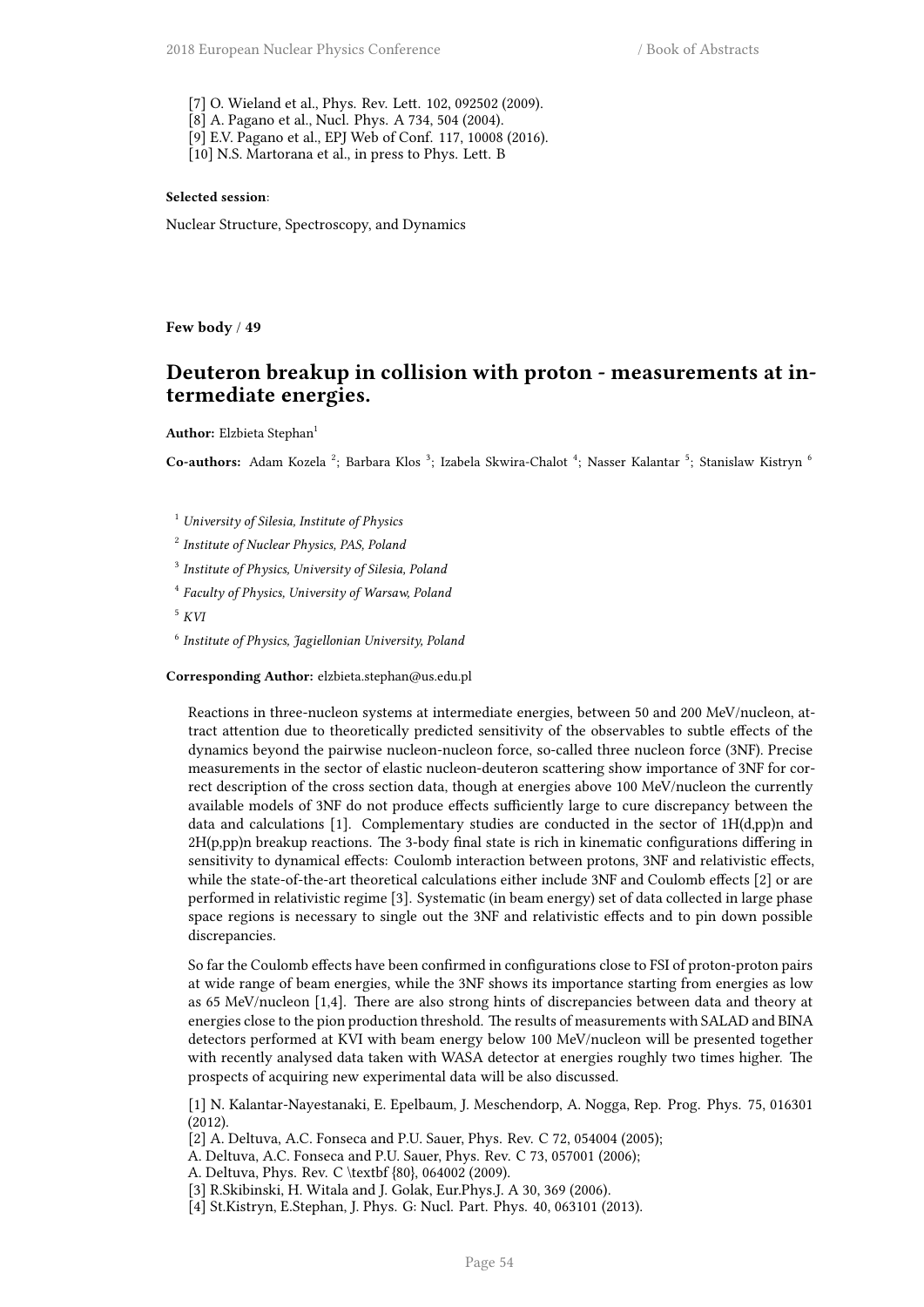#### **Selected session**:

Few body systems

### **Nuclear Structure and Dynamics (SALONE BOLOGNINI)** / **86**

# **Deviations from Hauser-Feshbach behaviour in evaporation chains in light heavy-ion collisions**

**Author:** Catalin Frosin<sup>1</sup>

Co-authors: Alberto Camaiani<sup>1</sup>; Daniela Fabris<sup>2</sup>; Fabiana Gramegna<sup>3</sup>; Gabriele Pasquali<sup>1</sup>; Giorgio Baiocco<sup>4</sup>; Giovanni Casini <sup>1</sup>; Ivano Lombardo <sup>5</sup>; Luca Morelli <sup>6</sup>; Magda Cicerchia <sup>3</sup>; Marco Cinausero <sup>3</sup>; Maurizio Bini <sup>1</sup>; Mauro Bruno  $^6$ ; Michela D'Agostino  $^6$ ; Pietro Ottanelli <sup>1</sup>; Sandro Barlini <sup>1</sup>; Silvia Piantelli <sup>1</sup>; Simone Valdre' <sup>1</sup>; Tommaso Marchi<sup>7</sup>

1 *FI*

2 *PD*

3 *LNL*

4 *PV*

<sup>5</sup> *CT*

6 *BO*

7 *INFN - LNL*

#### **Corresponding Author:** frosin@fi.infn.it

In the framework of the NUCL-EX activities, we extended the investigation on the decay of light nuclei at excitation energies above particle emission thresholds, by performing exclusive fusionevaporation measurements. The 12O+12C reaction was investigated at three different bombarding energies, namely 90, 110 and 130 MeV.

For complete fusion, such reactions lead to a fused 28Si system respectively at 55, 63 and 72 MeV excitation energy. Therefore, we were able to explore the energy dependence of this autoconjugate system and to better put into evidence the role of non-statistical effects, clearly observed in our previous studies on other central ligh-ion collisions (i.e. 12C+12C, 14N+10B and 12C+13C)

The employed apparatus was composed by the coupling of GARFIELD and RingCounter detectors, in operation at the LNL (Legnaro National Laboratories of INFN). This apparatus has large coverage (about 75% of the total solid angle) and the capability to measure the charge, the energy and the emission angle of nearly all the charged reaction products, allowing for an excellent discrimination of the different reaction mechanisms.

Using the Hauser-Feshbach statistical theory of Compound Nucleus (CN) decay, the detailed output of a fusion-evaporation reaction is uniquely predicted under the knowledge of nuclear ground state properties and level densities. Two decay codes were used to compare the experimental data. The first one was a Hauser-Feshbach Monte-Carlo developed by the NUCL-EX collaboration and particularly optimized for light systems (HFl) by explicitly including the experimentally measured particle unstable levels from the archive NUDAT2. The second one was the GEMINI++ code, widely used to describe fusion-evaporation reactions.

One important result of the previously studied reactions was a clear deviation of the experimental Branching Ratio (BR) in the  $\alpha$ -emission channels in coincidence with an even-Z evaporation residue with respect to the statistical decay model. These deviations were attributed to structure or precompound effects. Specifically, they were related to the  $\alpha$ -cluster nature of the issued CN or of the reaction partners which persisted at high excitation energies.

The preliminary results obtained for the 12O+12C further confirm this behavior for even-Z evaporation chains and also highlight an energy dependence for the BR deviations which tend to grow with increasing bombarding energy. Moreover, an anomalous high BR was observed also for an odd-Z channel when compared to statistical code predictions at 130 MeV.

### **Selected session**:

Nuclear Structure, Spectroscopy, and Dynamics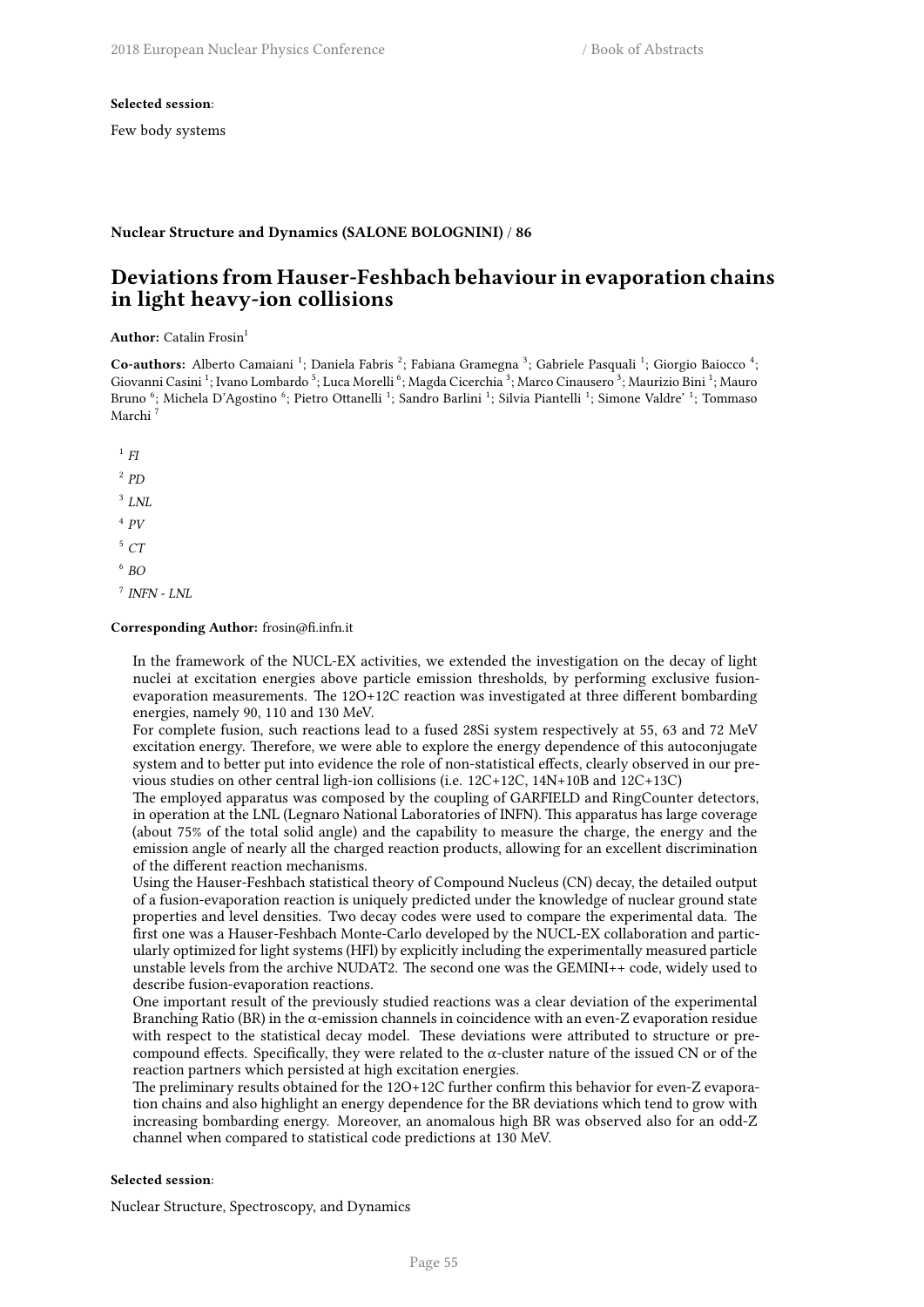### **Accelerators and Instrumentation** / **130**

# **The Cryogenic Stopping Cell of the IGISOL facility at ELI-NP**

**Author:** Paul Constantin<sup>1</sup>

Co-authors: Adrian Rotaru<sup>2</sup>; Alexandru State<sup>2</sup>; Anamaria Spataru<sup>1</sup>; Dimiter Balabanski<sup>1</sup>; Dragos Nichita<sup>1</sup>; Mihai Merisanu <sup>1</sup>; Traian Roman <sup>1</sup>

1 *ELI-NP/IFIN-HH*

2 *IFIN-HH*

**Corresponding Author:** paul.constantin@eli-np.ro

The upcoming advancement of the ELI-NP project into its operational phase will offer to the nuclear physics community access to two new photon installations: a high-power laser system and a highbrilliance gamma beam system, which can be used together or separately.

One of the experimental setups proposed at the gamma beam system is an IGISOL facility [1] which will generate a Radioactive Isotope Beam (RIB) via photofission in a stack of actinide targets placed at the center of a Cryogenic Stopping Cell (CSC) coupled to a radio-frequency quadrupole for beam formation [2,3]. The CSC will use DC and RF electric fields to extract a RIB orthogonal to the primary beamline [4]. The exotic neutron-rich nuclei will be separated, and their mass measured, by a high-resolution Multiple-Reflection Time-of-Flight mass spectrometer. The isomerically pure RIBs will be measured by a β-decay tape station and a collinear laser spectroscopy station.

The latest developments in the simulation and design of the gas cell are presented. We report benchmark calculations of the production rates and of the extraction time and efficiency from the CSC. Starting from these studies, we discuss the optimal design of the cell and its state-of-the-art technologies.

- 1. D.L. Balabanski et al., Rom. Rep. Phys. 68, S621 (2016).
- 2. P. Constantin et al., Nucl. Inst. Meth. B 372, 78 (2016).
- 3. P. Constantin et al., Nucl. Inst. Meth. B 397, 1 (2017).
- 4. T. Dickel et al., Nucl. Inst. Meth. B 376, 216 (2016).

### **Selected session**:

Accelerators and Instrumentation

**Few body** / **76**

# **First measurements of the analyzing powers of the proton-deuteron break-up reaction at large proton scattering angles**

**Author:** Mohammad Taqy Bayat<sup>1</sup>

Co-authors: A. Kozela<sup>2</sup>; H. Tavakoli-Zaniani<sup>1</sup>; J. G. Messchendorp<sup>1</sup>; M. Esalmi-Kalantari<sup>3</sup>; M. Mohammadi-Dadkan <sup>1</sup>; N. Kalantar-Nayestanaki <sup>1</sup>; R. Ramazani-Sharifabadi <sup>1</sup>; St. Kistryn <sup>4</sup>

- <sup>1</sup> *KVI-CART, University of Groningen, Groningen, The Netherlands*
- 2 *Institute of Nuclear Physics, PAN, PL-31342 Krak´ow, Poland*
- <sup>3</sup> *Department of Physics, School of Science, Yazd University, Yazd, Ira*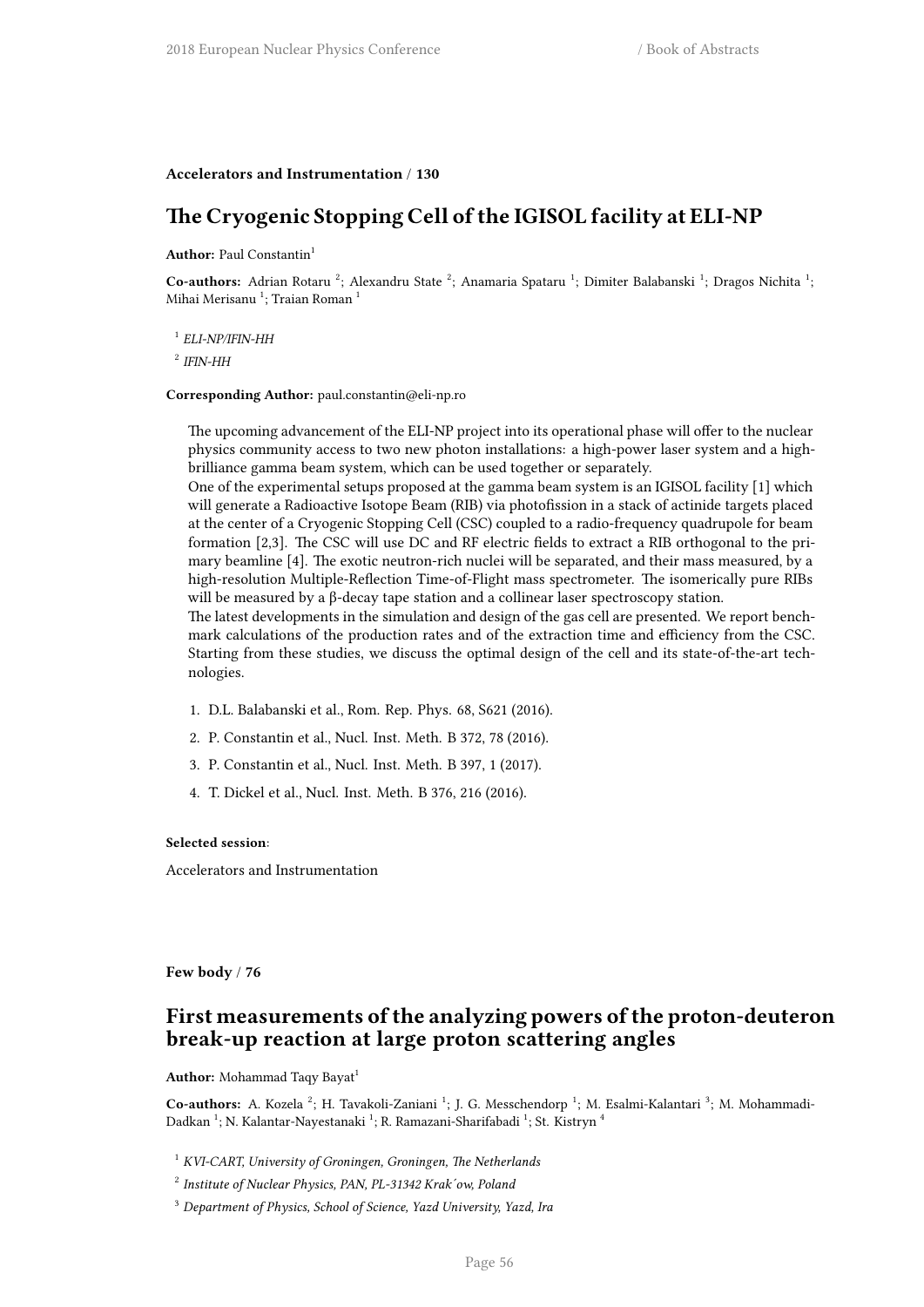4 *Institute of Physics, Jagiellonian University, PL-30059 Krak´ow, Poland*

#### **Corresponding Author:** m.t.bayat@rug.nl

Polarization observables in the proton-deuteron break-up reaction are sensitive probes to investigate the spin structure of the nucleon-nucleon and three-nucleon forces. A measurement of the analyzing powers for the 2H (p,pp)n break-up reaction was carried out at KVI exploiting a polarized-proton beam produced in an atomic-beam type polarized ion source [1] at a proton-beam energy of 135 MeV. The scattering angles and energies of the final-state protons were measured using the Big Instrument for Nuclear-polarization Analysis (BINA) [2] with a nearly 4π geometrical acceptance. In this work, we extended the earlier measurements [3] that were done for kinematical configurations at small proton scattering angles by analyzing configurations at which one of the final-state protons scatters towards the backward part of BINA. The results are compared with theoretical calculations based on NN potential alone or combined with the 3N potential, with or without the inclusion of the Coulomb effect. Discrepancies between polarization data and theoretical predictions are observed for configurations corresponding to small relative azimuthal angles between the two final-state protons. These configurations show a large sensitivity to 3N force effects. In this contribution, some of these configurations along with the analysismethod will be discussed.

#### References

[1] H. R. Kremers and A. G. Drentje, AIP Conf. Proc. 421, 502 (1997).

[2] A. Ramazani-Moghaddam-Arani, H. R. Amir-Ahmadi, A. D. Bacher, C. D. Bailey, A. Biegun, M. Eslami-Kalantari, I. Gapari, L. Joulaeizadeh, N. Kalantar-Nayestanaki, St. Kistryn, A. Kozela, H. Mardanpour, J. G. Messchendorp, A. M. Micherdzinska, H. Moeini, S. V. Shende, E. Stephan, E. J. Stephenson, and R. Sworst, Phys. Rev. C 78, 014006 (2008).

[3] N. Kalantar-Nayestanaki, E. Epelbaum, J. G. Messchendorp and A. Nogga, Rep. Prog. Phys. 75, 016301 (2012).

#### **Selected session**:

Few-Body Systems

### **Nuclear Structure and Dynamics (SALONE BOLOGNINI)** / **31**

# **Test of a 3He target to be used for transfer reactions in inverse kinematics**

Authors: Andres F. Gadea Raga<sup>1</sup>; Asunción Fernández<sup>2</sup>; Daniele Mengoni<sup>3</sup>; Dirk Hufschmidt<sup>4</sup>; Gabriele Carozzi<sup>5</sup>; Jose' Javier Valiente Dobon $^6$ ; Marco Siciliano $^6$ ; Vanda Godinho $^7$ ; Victor Modamio Hoybjor $^6$ 

- 1 *IFIC CSIC-University of Valencia*
- 2 *ICMS, Instituto de Ciencia de Materiles de Sevilla, CSIC-Univ. de Sevilla, Sevilla, Spain*
- 3 *PD*
- 4 *ICMS, Instituto de Ciencia de Materiales de Sevilla, CSIC-Univ. Sevilla, Sevilla, Spain*
- 5 *INFN LNL*
- 6 *LNL*

7 *ICMS, Instituto de Ciencia de Materiales de Sevilla, CSIC-Univ. de Sevilla, Sevilla, Spain*

#### **Corresponding Author:** gabriele.carozzi@lnl.infn.it

In the last years, in the field of nuclear physics, there has been a large interest in the study of exotic nuclei far from stability. This new quest prompted the development of new research facilities that employ radioactive ion beams (RIBs). One example of these new endeavors is the SPES facility at Laboratori Nazionali di Legnaro in Legnaro (Italy). In order to make the best use of these new beams and to produce the nuclei of interest, new targets of light nuclei (such as d, 3 He, etc.) to be used for transfer reactions in inverse kinematics are of utmost importance. Between these targets, the 3He ones are some of the most interesting for neutron-deficient nuclei production, but also challenging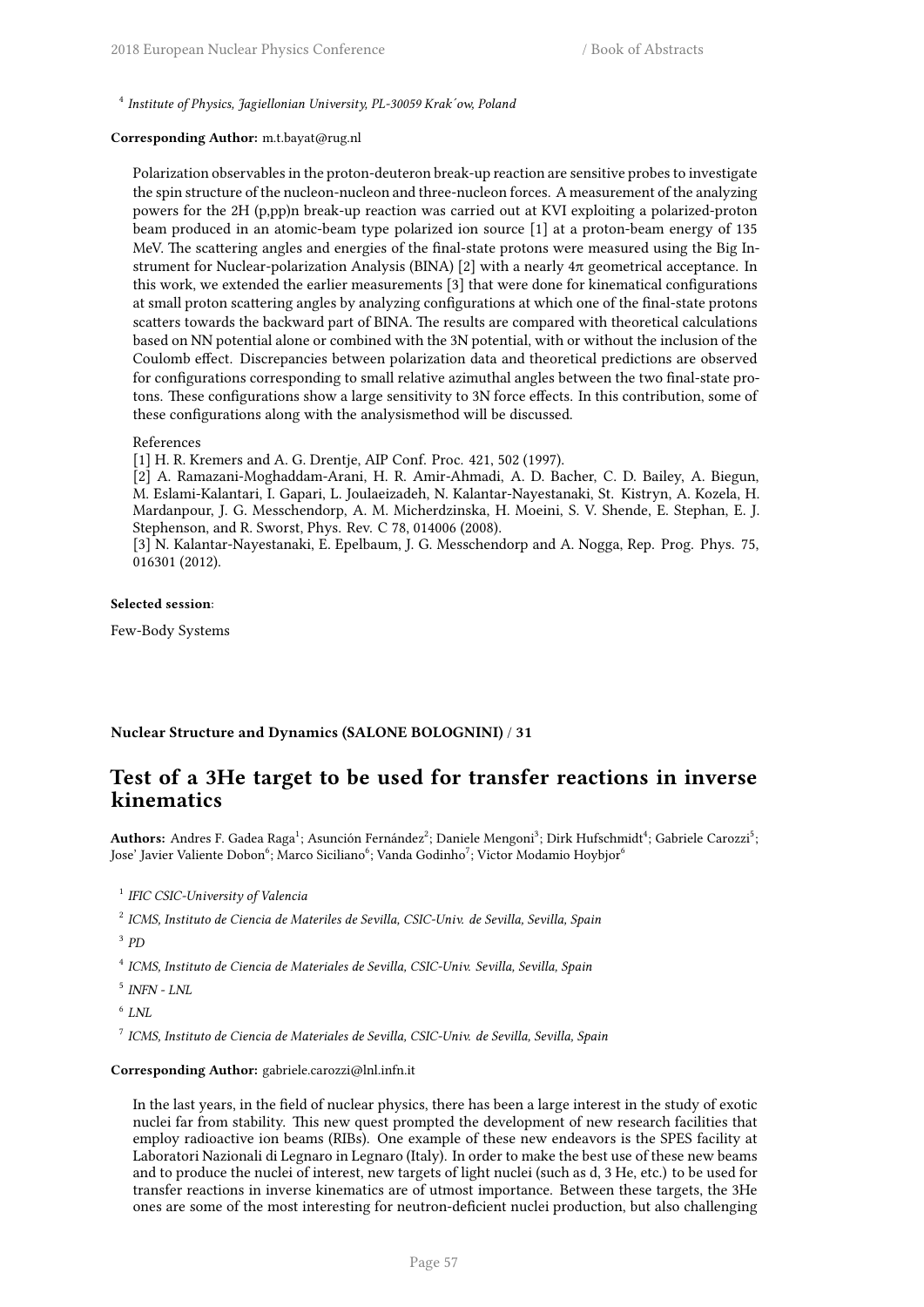to produce due to the fact that it is a gas at room temperature and the difficulty in the procurement of the material, which also makes them very expensive. Different techniques have been developed over the years, for example cryogenic targets or gaseous targets contained by thin walls, each with its own advantages and shortcomings.

The purpose of the experiment presented in this contribution was to test an innovative 3He target produced in collaboration with the CSIC-Materials Science Institute of Seville (Spain), where it was manufactured with a new technique (to be patented) that aims to reduce the costs while providing high quality targets. In particular, solid targets composed of W and 3He were deposited on a Au backing foil to allow lifetime measurements via Doppler-Shift Attenuation Method. The 3He target was tested by using the 64Zn(3He,n)66Ge reaction. The GALILEO HPGe detector array, coupled to the Neutron-Wall neutron detector array, was used to detect γ rays in coincidence with the emitted neutrons. The EUCLIDES Si ∆E-E detector array was used to detect 3He ejected from the target due to elastic scattering with the beam and to tag fusion evaporation channels with charged particle emission from the fusion of 64Zn with 3He or the contaminants present in the target. In this contribution, the results of this test experiment will be presented.

#### **Selected session**:

Nuclear Structure and Dynamics

**Nuclear Physics Applications** / **200**

# **Characterisation of Nuclear Materials by using Neutron Resonance Analysis**

**Author:** Carlos Paradela<sup>1</sup>

<sup>1</sup> European Commission, Joint Reseach Center JRC, Directorate G - Nuclear Safety & amp; Security

**Corresponding Author:** carlos.paradela-dobarro@ec.europa.eu

Neutron-induced reactions can be used to study the properties of nuclear materials in the field of nuclear safeguards and security. The elemental and isotopic composition of these materials can be determined by using the presence of resonance structures in the reaction cross sections as fingerprints. This idea is the basis of two non-destructive analytical techniques which have been developed at the GELINA neutron time-of-flight facility of the JRC-IRMM: Neutron Resonance Capture Analysis (NRCA) and Neutron Resonance Transmission Analysis (NRTA). In particular, NRTA is an absolute analysis method which does not require sample preparation or any calibration using representative reference materials.In this work, we present the results of transmission measurements performed on certified reference nuclear materials consisting of uranium and plutonium samples with different isotope abundances. The experiments were carried out in a GELINA station with a short flight path of about 10 m to validate the NRTA technique in small-scale facilities with poor energy resolution. The impact of reliable nuclear data on the NRTA accuracy is highlighted when discussing the results obtained for the plutonium samples.

**Accelerators and Instrumentation** / **139**

## **Extracting signal's shape parameters using real-time interpolation: a possible way to enhance the performances of the GARFIELD+RCo apparatus at LNL**

Authors: Gabriele Pasquali<sup>1</sup>; Maurizio Bini<sup>1</sup>; Pietro Ottanelli<sup>1</sup>

Co-authors: Antonio Maria Buccola<sup>2</sup>; Daniela Fabris<sup>3</sup>; Fabiana Gramegna<sup>4</sup>; Giorgia Mantovani<sup>4</sup>; Magda Cicerchia <sup>4</sup>; Marco Cinausero <sup>4</sup>; Tommaso Marchi <sup>5</sup>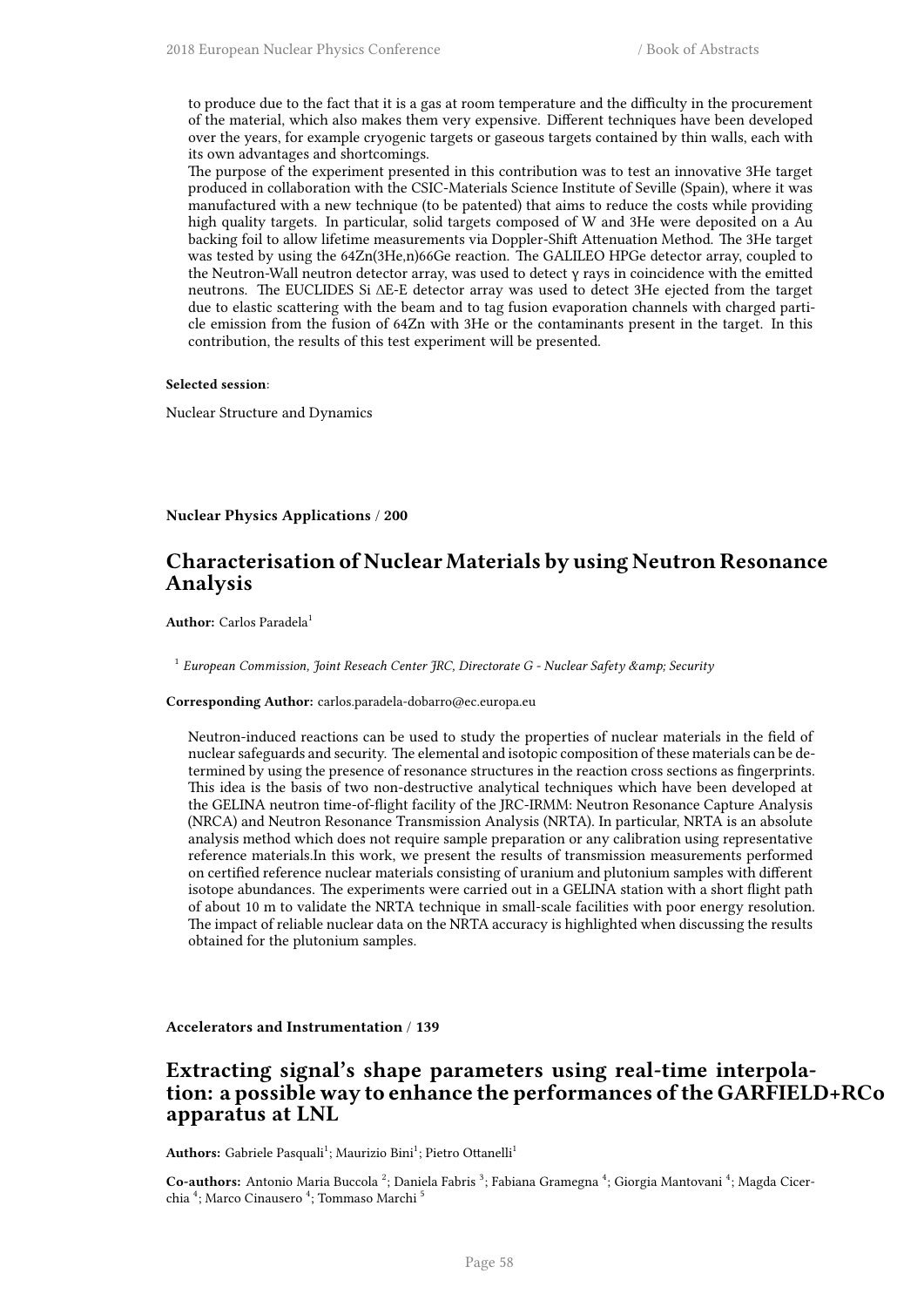1 *FI* 2 *F* 3 *PD* 4 *LNL* 5 *INFN - LNL*

**Corresponding Author:** pietro.ottanelli@stud.unifi.it

In the last few decades, Pulse Shape Analysis techniques (PSA) has proven to be a very powerful tool to identify nuclear fragments that are stopped inside the active layer of a single detector. These techniques, as the name suggests, are based on the extraction of informations from the shape of the signal produced by the impinging fragment.

The NUCL\_EX group of INFN has focused its recent work towards the development of highly performing detectors for studying nuclear collisions at energies around or below the Fermi Energy. In this field the capability to detect and identify nuclear fragments (both in Z and A) plays a crucial role, hence the group made great efforts in obtaining very good isotopic resolution. As of today, the FAZIA array, composed of several three-stage telescopes (Silicon-Silicon-Cesium) is the result of these efforts, granting the possibility to identify in mass the fragments up to Z=20 and even more, using both DeltaE-E techniques and PSA.

During the FAZIA R&D two main PSA techniques for Silicon detectors were considered, one techniques uses the correlation of the charge-signal rise time with the energy (amplitude) and the other uses the correlation of the current signal maximum value with the energy. Since the latter has shown better performances, the FAZIA apparatus has been designed in order to acquire also the current signal coming from the silicon detector, thus achieving better results concerning isotopic resolution.

However, the slightly older GARFIELD+RCo detector, which is also managed by the NUCL\_EX group, does not have the possibility to acquire the current signal and uses the rise-time PSA to identify fragments. To overcome this limit, hoping for better performances, we have implemented on the new FEE electronics of the apparatus a real-time algorithm that performs real-time Cubic Spline interpolation of the charge signal and then differentiates the interpolated signal to obtain the current signal, thus allowing for the current PSA to be exploited.

The algorithm has been tested in December 2015 at LNS during a campaign of the FAZIA apparatus and recently al LNL during the commissioning of the new electronic with the GARFIELD+RCo apparatus, showing encouraging results.

### **Selected session**:

Accelerators and Instrumentation

**Few body** / **89**

### **Dynamics of three-nucleon systems in the deuteron-proton collisions at 100 MeV**

**Author:** Izabela Skwira-Chalot<sup>1</sup>

 $\rm\bf Co\text{-}author:$  Adam Kozela  $^2$ ; Elzbieta Stephan  $^3$ ; Nasser Kalantar-Nayestanaki  $^4$ ; Stanislaw Kistryn  $^5$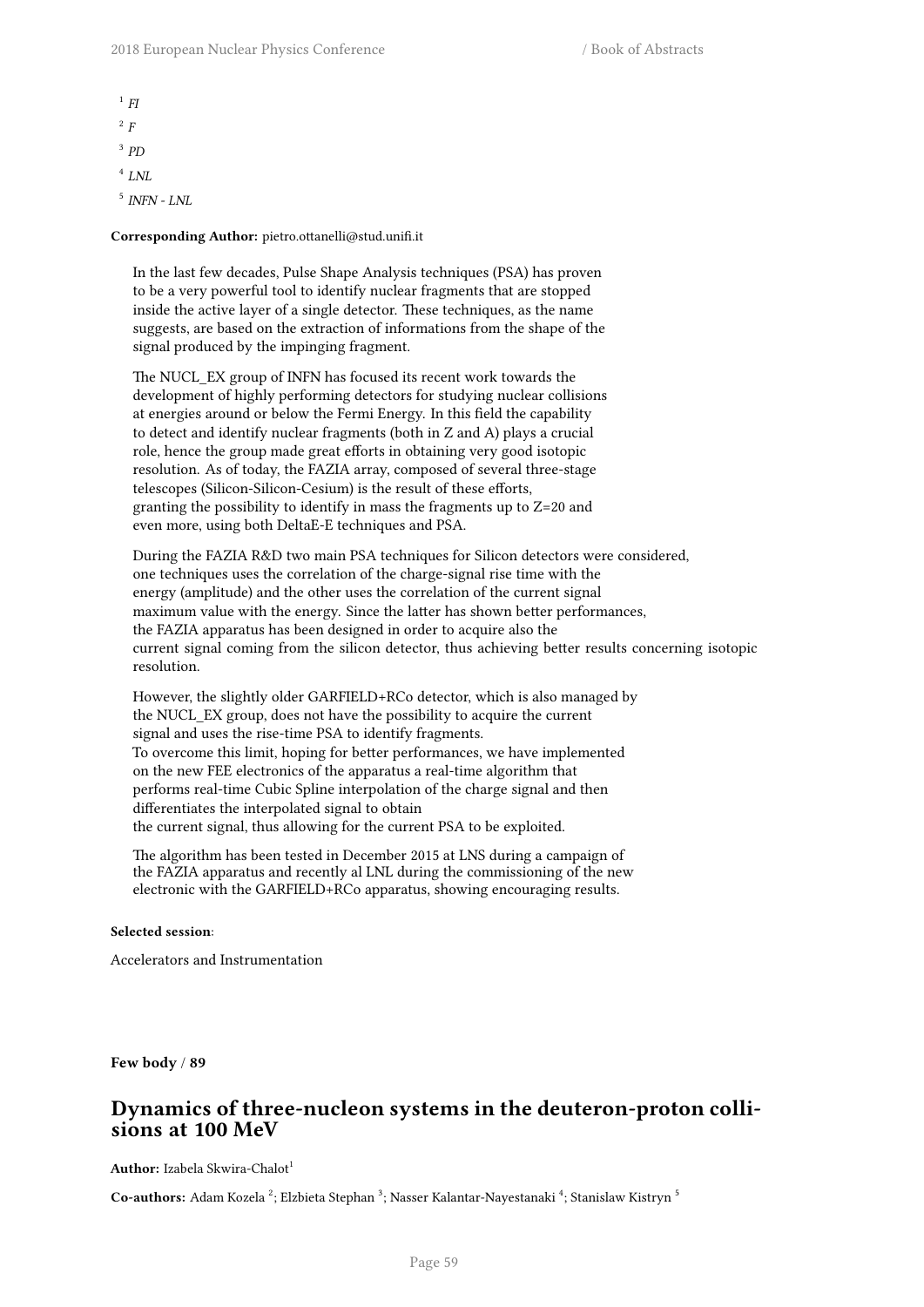- <sup>1</sup> *University of Warsaw*
- 2 *Institute of Nuclear Physics PAS*
- <sup>3</sup> *University of Silesia, Institute of Physics*
- <sup>4</sup> *Kernfysisch Versneller Instituut*
- 5 *Jagiellonian University*

#### **Corresponding Author:** izabela.skwira@fuw.edu.pl

The dynamics of the three-nucleon system can be very extensively tested

by means of the deuteron-proton breakup reaction. Experimental studies

of the dp system exposes various dynamical ingredients, like three-nucleon force (3NF) and Coulomb force, which play an important role in correct description of observables (e.g. cross section). It is worth to underline that experiments with polarized beams (or targets) give opportunity to study a large number of observables sensitive to various dynamical components,which are hidden in the unpolarized case. All studied observables (e.g. vector and tensor analyzing powers [1]) are interesting for testing theoretical calculations based on various approaches [2 - 5] to model the interaction in three-nucleon systems. Moreover, studies of the dp breakup reaction at low energy are very crucial for testing The Chiral Perturbation Theory [6] (calculations

for the nucleon-deuteron breakup reaction at low energies will be available soon).

The presentation will concentrate on testing the 3NF and the Coulomb

force effects for the differential cross section of the 1H(d,pp)n reaction at beam energy of 100 MeV. The experiment was performed at KVI in Groningen, with the use of the BINA detector [1, 7].

- [1] E. Stephan, et al., Eur. Phys. J. A 49 (2013) 36.
- [2] H. Witała, et al., Phys. Rev. Lett. 81 (1998) 1183.
- [3] A. Deltuva, et al., Phys. Rev. C 68 (2003) 024005.
- [4] S.A. Coon, et al., Few-Body Syst. 30 (2001) 131.
- [5] A. Deltuva, et al., Phys. Rev. C 80 (2009) 064002.
- [6] E. Epelbaum, et al., Eur. Phys. J. A 19 (2004) 125; ibid. A 19 (2004) 405.
- [7] N. Kalantar-Nayestanaki et al., Rep. Progr. Phys. 75 (2012) 016301.

#### **Selected session**:

Few body systems

### **Nuclear Structure and Dynamics (SALONE BOLOGNINI)** / **132**

### **Evaluation of the NEEC resonance window widths for 93mMo isomer in the case of electron capture into atomic shells for the assumed electronic excited configurations**

Author: Katarzyna Słabkowska<sup>1</sup>

1 *Faculty of Chemistry, Nicolaus Copernicus University in Toruń*

#### **Corresponding Author:** katarzyna.slabkowska@umk.pl

The main objective of this study is to determine the optimal conditions for a detailed knowledge of the nuclear excitation by electron capture (NEEC) process for selected nuclear isomers (i.e. metastable exited states of atomic nuclei) of a few elements. The part of these research focuses on the especially interesting and important case of NEEC process for the 93mMo isomer (T1/2  $\sim$  6.8 h), for which the NEEC process has been very recently registered for the first time [1, 2], on the world's most powerful Digital Gammasphere Spectrometer, installed in the linear accelerator (ATLAS) at Argonne National Laboratory in the USA [2].

The evaluation of the NEEC resonance window widths for 93mMo isomer will mean in practice determining the width of the atomic level for the state obtained after the electron capture to the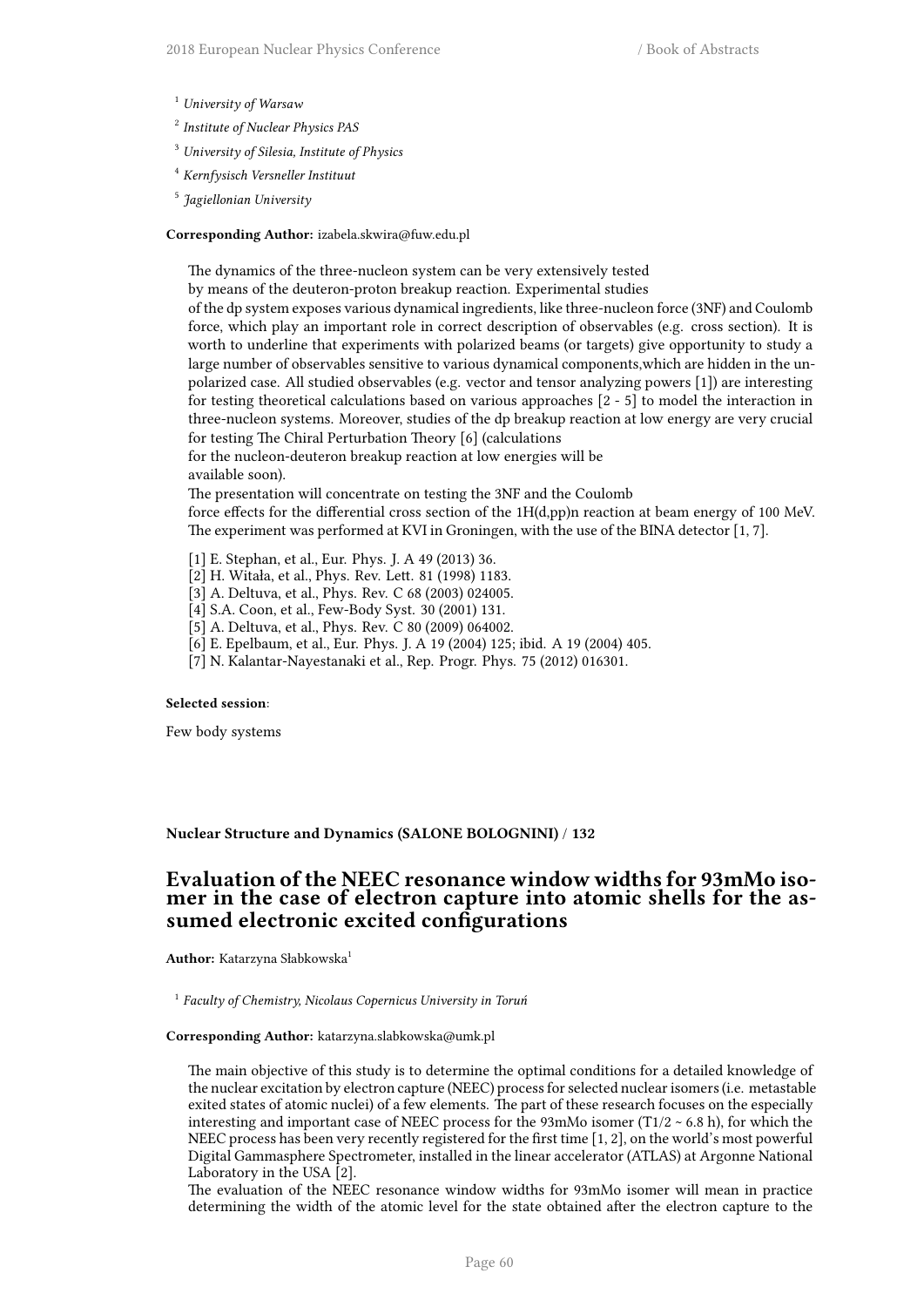unfilled shells, using the multiconfiguration Dirac-Fock (MCDF) method [3-8], because the contribution from the nuclear level width is only about 1.3 x 10-7 eV. Accordingly to this, it is worth to underline that the resonance should occur if the resonance window is sufficiently wide (i.e. in practice if enough large is the natural width of the atomic state obtained after the electron capture to particular subshells) in the comparison with amount of change of studied ion (of particular element) kinetic energy in single collision.

Obtained in this study knowledge allow to understand the processes occurring in the Universe, and in particular to provide a fundamental information concerning the survival of the nuclei of different isotopes of the elements in stellar environments. The results of this study will be a starting point for applied research, which aim will be to allow the controlled release of energy stored in the nuclear isomer of selected elements. Moreover, these studies will also contribute to the development of the concept of new, unconventional and ultraefficient nuclear batteries.

### **Selected session**:

Nuclear Structure, Spectroscopy, and Dynamics

**Nuclear Physics Applications** / **199**

# **Nuclear Physics Applications in Astronaut Radiation Protection**

**Author:** Francis Cucinotta<sup>1</sup>

<sup>1</sup> *University of Nevada Las Vegas*

### **Corresponding Author:** francis.cucinotta@unlv.edu

National space agencies and commercial companies continue to develop plans for long-term space missions outside the protection of the Earth's magnetosphere. An important concern for astronauts participating in these missions are the health effects from galactic cosmic rays (GCR). The GCR consist of protons, helium, and heavy ions with energy spectrum peaking at a few hundred MeV/nucleon, however with more than 50% of the heavy ion fluence inside tissues from ions with energies from 1000 to 10,000 MeV/nucleon. Secondary radiation including neutrons, protons, mesons and electrons increase in importance with shielding depth and can dominate astronaut risks for large shielding amounts (>50 g/cm2). We review nuclear absorption, fragmentation and particle production cross section data and the models used in GCR transport codes and risk assessment models. Recent data from the RAD experiment on the Mars surface and comparisons to models are described. NASA has implemented new radiation quality factors based on track structure concepts developed by the author (1-4). Also ancillary requirements using 95% confidence levels in risk projections

are used by NASA (1-4). Using state-of-the-art models of cancer risks, the impacts of cross section uncertainties and overall risk projection uncertainties are discussed.

(1) Cucinotta, F. A. 2014. Space radiation risks for astronauts on multiple

International Space Station missions. PLoS One 9(4), e96099 (2014).

(2) Cucinotta, F.A., To, K., and Cacao, E. Predictions of Space Radiation Fatality

Risk for Exploration Missions. Life Sci. Space Res. 13, 1-11 (2017).

(3) NRC, 2013. Technical evaluation of the NASA model for cancer risk to astronauts due to space radiation. National Research Council. The National Academies Press, Washington DC.

(4) NCRP. Radiation protection for space activities: supplement to previous recommendations. National Council on Radiation Protection and Measurements

**Few body** / **81**

# **Precision measurements of differential cross section and analyzing powers in elastic deuteron-deuteron scattering at 65 MeV/nucleon**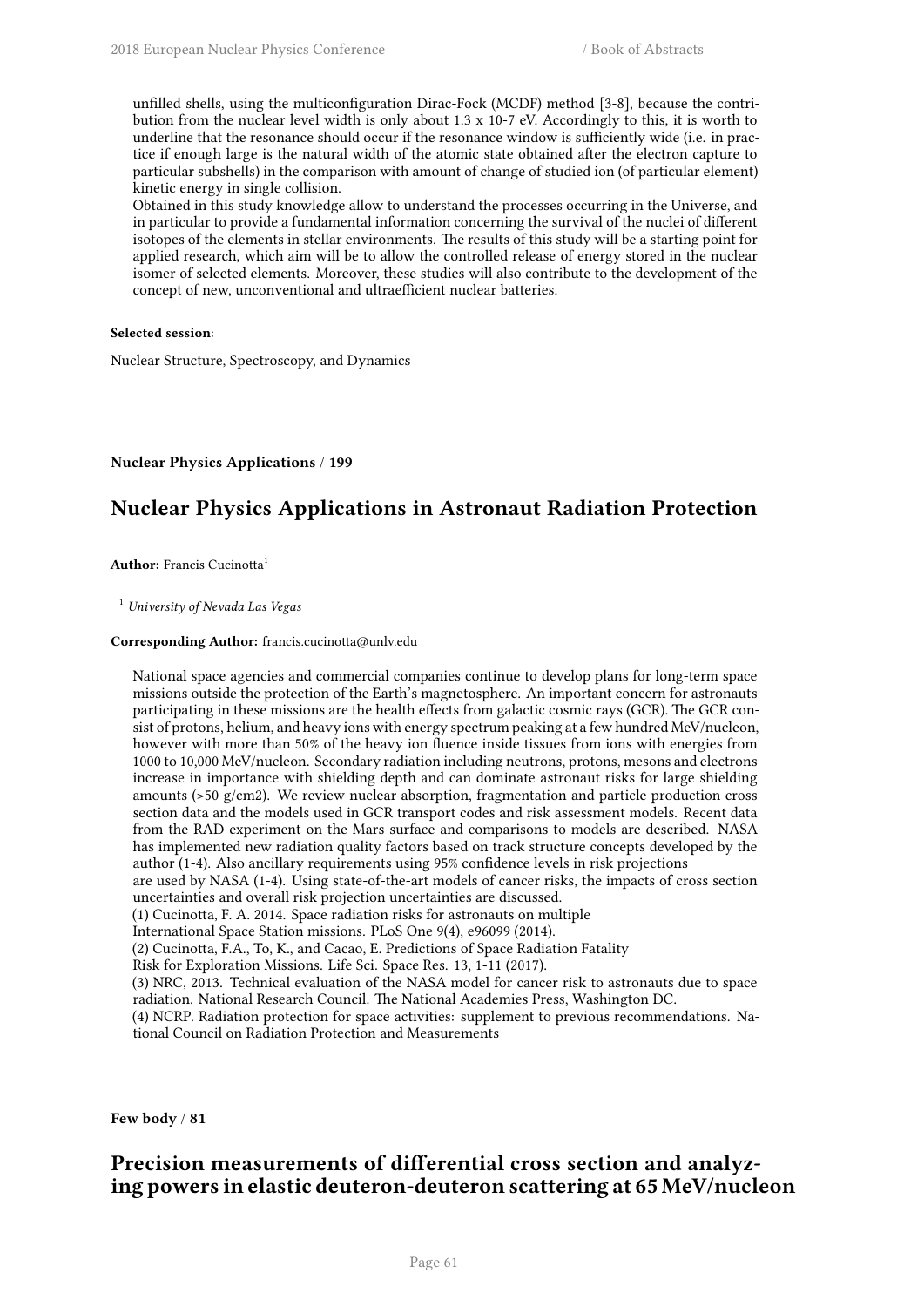#### Author: Reza Ramazani-Sharifabadi<sup>1</sup>

Co-authors: Ahmad Ramazani-Moghaddam-Arani<sup>2</sup>; Elzbieta Stephan<sup>3</sup>; Hajar Tavakolizaniani<sup>1</sup>; Johan Messchendorp <sup>1</sup>; Kozela A. <sup>4</sup>; Maisam Mohammadi-Dadkan <sup>5</sup>; Masoud Mahjour-Shafiei <sup>6</sup>; Mohammad Taqy Bayat <sup>1</sup>; Nasser Kalantar-Nayestanaki <sup>1</sup>; St. Kistryn <sup>7</sup>

- <sup>1</sup> *KVI-CART,University of Groningen, Groningen, The Netherlands*
- <sup>2</sup> *Department of Physics, Faculty of Science, University of Kashan, Kashan, Iran*
- <sup>3</sup> *University of Silesia, Institute of Physics*
- 4 *Institute of Nuclear Physics, Polish Academy of Sciences, Krakow, Poland*
- 5 *PhD Student*
- <sup>6</sup> *Department of Physics, University of Tehran, Tehran, Iran*
- 7 *Institute of Physics, Jagiellonian University, Krakow, Poland*

**Corresponding Author:** r.ramazani.sharifabadi@rug.nl

We present measurements of differential cross sections and analyzing powers for the elastic 2H(~d, d)d scattering process. The data were obtained using a 130 MeV polarized deuteron beam impinging a liquid-deuterium target. The experiments were conducted at the AGOR facility at KVI using the BINA 4π-detection system. Our measurements are compared to results of previous studies and with independent data taken with the BBS at KVI. The data are found to be in excellent agreement with each other. A thorough systematic analysis has been carried out to provide the most accurate data in elastic deuteron-deuteron scattering at intermediate energies. The results can be used to confront upcoming state-of-the-art calculations in the four-nucleon scattering domain,

and will, thereby, provide further insights in the dynamics of three- and four-nucleon forces in few-nucleon systems.

#### **Selected session**:

few-body systems

#### **Accelerators and Instrumentation** / **55**

### **Status report on the Legnaro NEPIR facility**

**Author:** Luca Silvestrin<sup>1</sup>

Co-authors: Dario Bisello<sup>1</sup>; Jeffery Wyss<sup>1</sup>; Juan Esposito<sup>2</sup>; Mario Maggiore<sup>2</sup>; Pierfrancesco Mastinu<sup>2</sup>

1 *PD*

2 *LNL*

The NEPIR (Neutron and Proton Irradiation facility) project is a new irradiation facility at INFN Legnaro National Laboratories (LNL). This contribution focuses on the most recent progress of the project, which is in an advanced design phase and partially funded.

The facility will exploit the LNL 35-70 MeV, high current proton cyclotron to feed two different compact neutron sources in order to generate high flux neutron beams with different energy spectra. The first will use a thin lithium target to produce a Quasi Mono-energetic Neutron beam (QMN), with controllable energy peak in the 35-70 MeV range; the calculated flux at maximum energy and maximum current (10 microA, limited by radioprotection regulations) is ~3*10^5 n cm^-2 s^-1, at a test point 3 m downstream. A carbon energy degrader will be used to further decrease the proton beam energy down at least to 20 MeV. This versatile tool will be an important addition to the park of research infrastructures for National and European research.*

*The second source will be used to study Single Event Effects in electronics induced by neutrons. The source will use 70 MeV protons to produce fast (E > 1 MeV) neutrons with a white energy distribution similar, in the 1-65 MeV energy range, to that of neutrons in high energy cosmic ray showers found at flight altitudes and sea level. At 4 m from the neutron production target, the maximum neutron flux will be*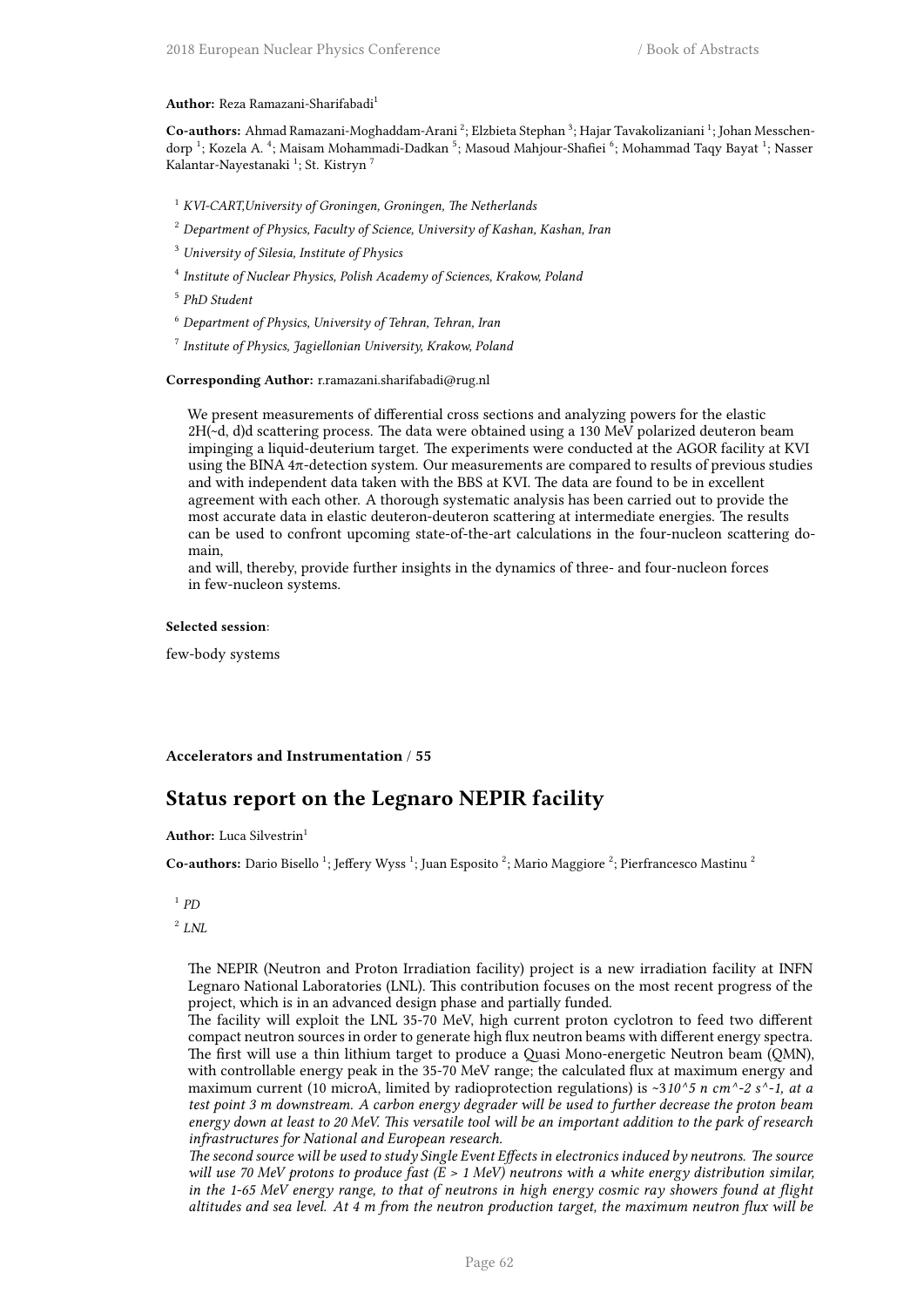*~7*10^6 n cm^-2 s^-1. Using additional moderator panels, the same source can be used to further shape the white spectrum to resemble that of other environments (eg. surface of Mars).

### **Selected session**:

Accelerators and Instrumentation

**Nuclear Structure and Dynamics (SALONE BOLOGNINI)** / **78**

# **Рeculiar properties of the interaction of the 11Li nucleus with Be-isotopes.**

Authors: Aidos Azhibekov<sup>1</sup>; Asset Kabyshev<sup>1</sup>; Kairat Kuterbekov<sup>2</sup>

1 *L.N. Gumilyov Eurasian National University, 010008, Astana, Kazakhstan*

2 *L.N.Gumilyov Eurasian National University*

### **Corresponding Author:** kkuterbekov@gmail.com

The present work aims to a report on the experimental and theoretical achievements obtained over the last decade in the study of (11Li+Be-isotopes) -reactions. We also carried out a comparative analysis of theoretical approaches in the study of scattering reaction and direct reaction (stripping, pick-up) of these systems, since they play a role in astrophysical processes. We have considered the theoretical approach to solving the non-stationary Schrödinger equation for determining dominant channels and theoretical predictions. We calculated the energy and wave functions of the states of single-particle levels for 9,11Li, 8-10Be within the framework of the shell model. The parameterization of the Woods-Saxon potential and the optimization of the spin-orbit part of the potential for 9,11Li, 8-10Be nuclei are discussed. In addition, the manifestation of the structure (9Li + 2n) in 11Li and the properties of valence neutrons in 10Be are discussed.

### **Selected session**:

Nuclear Structure and Dynamics

### **Nuclear Physics Applications** / **201**

### **Nuclear cross section measurements of the theranostic radionuclide Sc-47: Preliminary results of the PASTA project**

**Author:** Gaia Pupillo<sup>1</sup>

1 *LNL*

#### **Corresponding Author:** gaia.pupillo@lnl.infn.it

In the framework of the SPES project at INFN-LNL, the LAboratory of RAdionuclide for MEDicine (LARAMED) program is focused on the production of innovative radionuclides of medical interest by exploiting the new 70 MeV proton cyclotron, installed in 2015. Among the various radionuclides of interest, the ones with theranostic application are in the spotlight, thanks to their potential use both in diagnostic and therapy by using the same radiopharmaceutical. The main advantage of theranostic isotopes, and consequently theranostic radiopharmaceuticals, is the selection of patients prior the treatment with a higher chance to positively respond to the specific therapy. The International Atomic Energy Agency (IAEA) has recently focused an international Coordinated Research Project (CRP) on the topic "Therapeutic Radiopharmaceuticals Labelled with New Emerging Radionuclides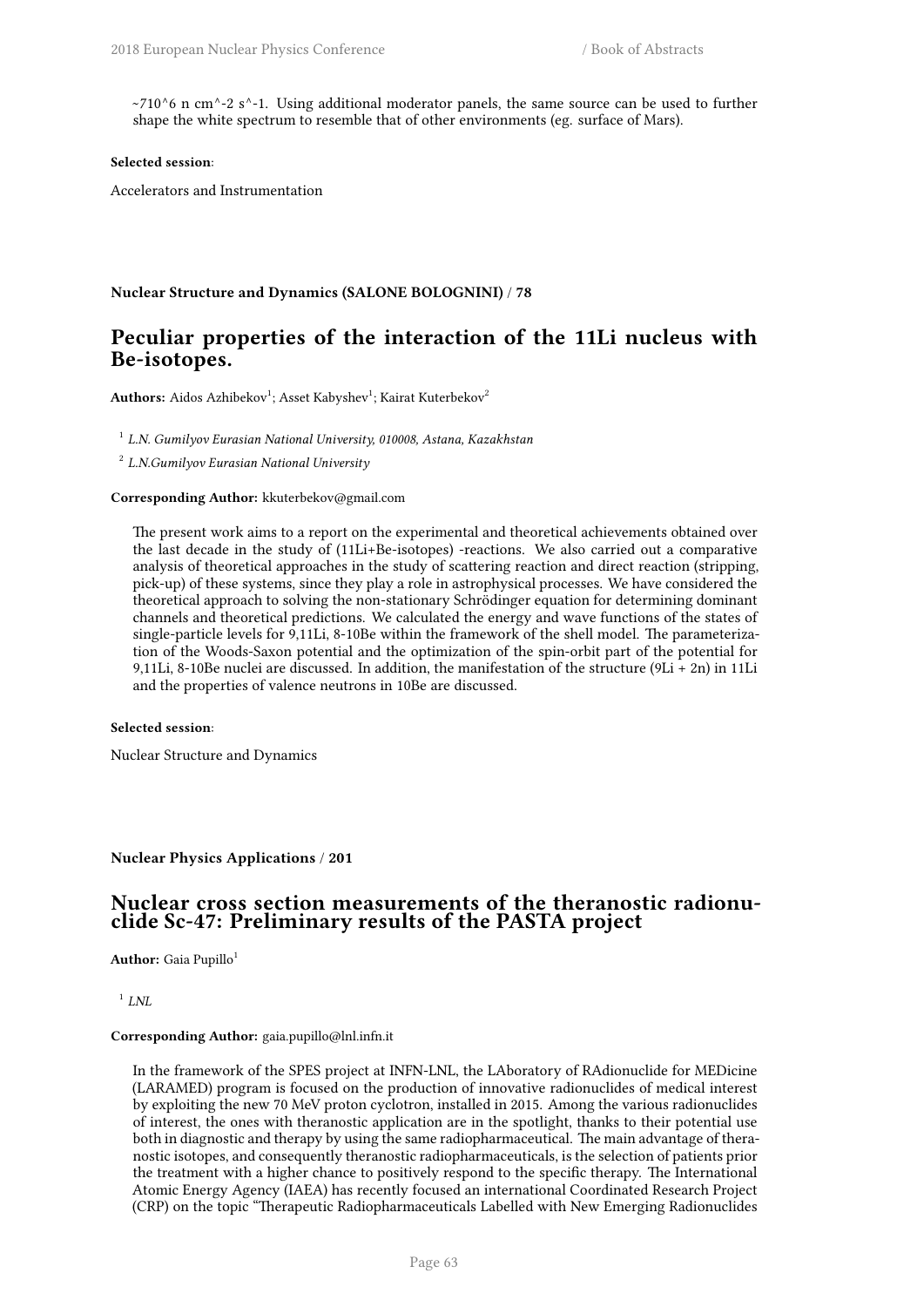(67Cu, 186Re, 47Sc)". The INFN participates to this CRP through the LARAMED program and various satellite projects, focused on specific radionuclides, such as COME (COpper MEasurement, funded in 2016 by CSN3 Dotazioni LNL) and PASTA (Production with Accelerator of Sc-47 for Theranostic Applications, funded by CSN5 as Grant Giovani for the years 2017-2018). The aim of the PASTA project is answering to the following question:

is it possible to produce 47Sc for theranostic applications by using proton beams? Different nuclear reactions are explored in collaboration with the Arronax facility for the irradiation runs, with the University and INFN section of Ferrara for the radiochemical process to separate Sc from the irradiated material and with the INFN-PD and INFN-PV sections to compare various theoretical models (such as Fluka, Empire, Talys) with the experimental data. The first preliminary outcomes of the PASTA project will be presented in this work.

**Few body** / **45**

### **Differential Cross Section for Proton Induced Deuteron Breakup at 108 MeV**

Author: Angelina Rusnok<sup>1</sup>

**Co-authors:** Adam Kozela <sup>2</sup>; Elzbieta Stephan <sup>3</sup>; Izabela Skwira-Chalot <sup>4</sup>; Johan Messchendorp <sup>5</sup>; Nasser Kalantar 6

2 *Institute of Nuclear Physics, PAS, Cracow, Poland*

<sup>3</sup> *University of Silesia, Institute of Physics*

4 *Faculty of Physics, University of Warsaw, Poland*

<sup>5</sup> *KVI-CART/University of Groningen*

**Corresponding Author:** angelina.rusnok@gmail.com

Research in the domain of few-nucleon systems is the basis for understanding of nuclear interactions and properties of nuclei.

The precision theoretical calculations for three nucleon systems should be confronted with a rich set of systematic experimental data. For this purpose a series of measurements of deuteron breakup in collision with proton was conducted in KVI Groningen and FZ-Jülich. These studies confirmed the important role of the Three-Nucleon Force (3NF) and huge influence of Coulomb interaction between protons [1, 2, 3]. However, some discrepancies persist, indicating that our present understanding of the problem is not yet perfect [4, 5, 6].

Continuation of the studies in a wide range of energies, at the regions of the maximum visibility of the certain effects are necessary. For this purpose, the BINA (Big Instrument for Nuclearpolarization Analysis) detection system has been installed at CCB (Cyclotron Center Bronowice). The BINA detection setup is especially dedicated to study various aspects of the dynamics in three nucleon system at intermediate energies. Moreover, allows to register coincidences of two-charged particles in nearly 4π solid angle, making it possible to study almost full phase-space of breakup and elastic reactions [4, 7].

The data analysis and preliminary results of the measurement of proton-induced deuteron breakup at beam energy of 108 MeV performed at Cyclotron Center Bronowice PAS in Cracow will be presented.

[1] I. Ciepał et al., Few-Body Syst. 56 665 (2015).

[2] St. Kistryn et al., Phys. Rev. C, 68 054004 (2003).

[3] St. Kistryn et al., Phys. Rev. C, 72 044006 (2005).

[4] St. Kistryn, E. Stephan, J. Phys. G: Nucl. Part. Phys. 40, 063101 (2013).

[5] K. Sagara, Few-Body Syst. 48, 59 (2010).

[6] N. Kalantar-Nayestanaki, E. Epelbaum, J.G. Meschendorp, A. Nogga, Rep. Prog. Phys. 75, 016301 (2012).

[7] A. Ramazani-Moghaddam-Arani, et al., Phys. Rev. C 78, 014006 (2008).

<sup>1</sup> *University of Silesia*

<sup>6</sup> *KVI*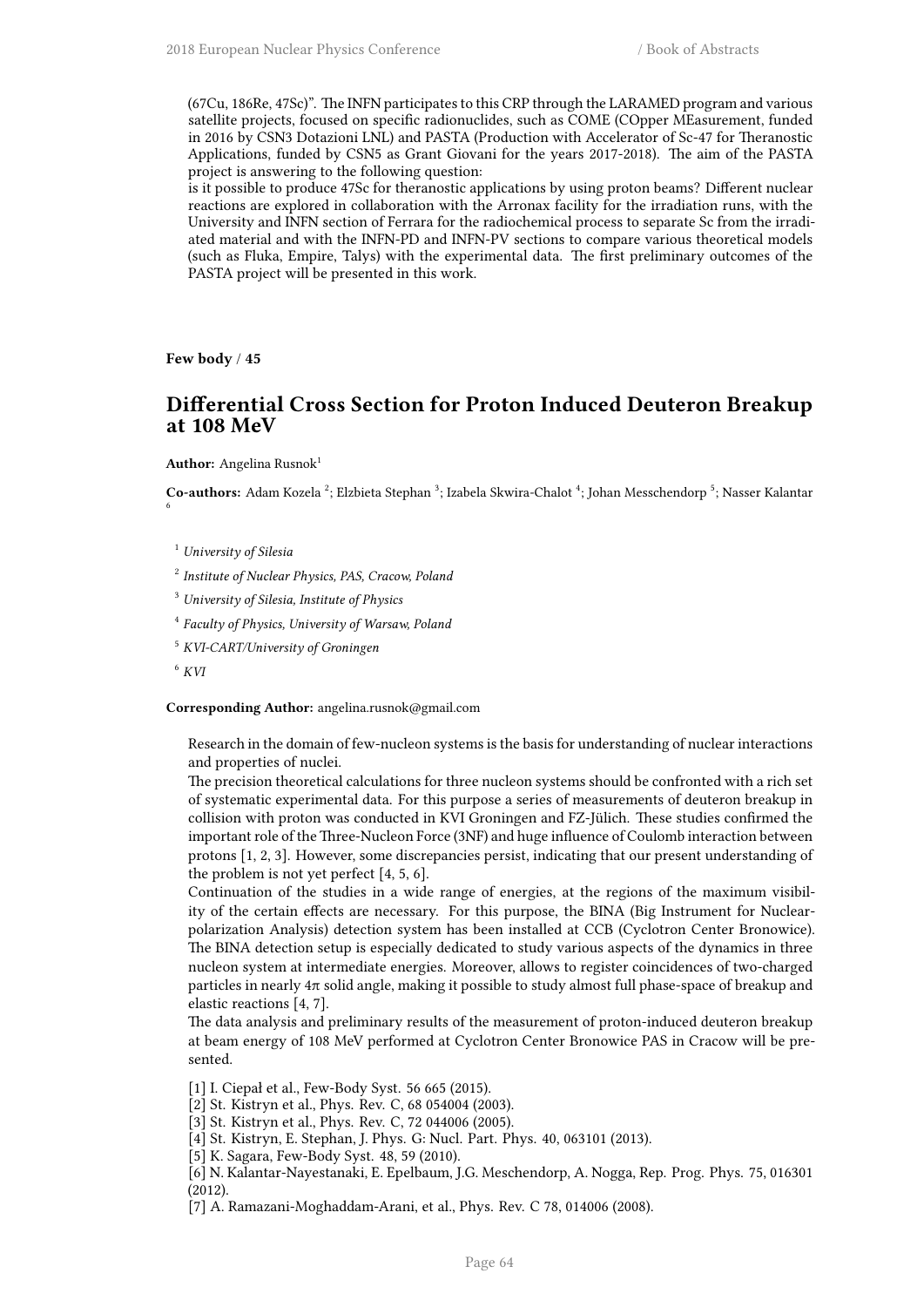### **Selected session**:

Few body systems

### **Accelerators and Instrumentation** / **128**

### **Photonuclear spectroscopy with the ELIADE array at ELI-NP: Status and perspectives**

Author: Pär-Anders Söderström<sup>1</sup>

Co-authors: Calin Alexandru Ur<sup>1</sup>; Dimiter Balabanski<sup>1</sup>; Gabriel Suliman<sup>2</sup>

1 *ELI-NP*

2 *ELI-NP/IFIN-HH*

### **Corresponding Author:** par.anders@eli-np.ro

The Extreme Light Infrastructure - Nuclear Physics in Bucharest-Magurele, Romania, is a major European undertaking with the aim of constructing a facility that can produce the worlds highest intensity laser beams as well as unique high-brilliance, narrow-bandwidth gamma-ray beams using laser-based inverse Compton scattering.

One of the main instruments being constructed for the nuclear physics and applications with highbrilliance gamma-beams research activity is the ELIADE detector array of eight highly segmented HPGe clover detectors and large-volume LaBr3 detectors, to be mainly used together with the gammabeam system. Using the nuclear resonance fluorescence technique this setup will provide us with access to several nuclear observables like spins, parities, level widths, and branching ratios in the decay. From these observables we expect to draw conclusions about, for example, nuclear dipole response, properties of pygmy resonance and collective scissors mode excitations, parity violation in nuclear excitations, and matrix elements for neutrinoless double-beta decay, among other topics.

The uniqueness of the environment in which ELIADE will operate presents several challenges in the design and construction of the array. In this contribution we will present some of these challenges, the current status of implementation, and how these challenges are overcome. We will also present perspectives of the unique opportunities that the characteristics of the beam-lines of ELI-NP can provide and an outlook of the day-one experiments that we will be able to perform.

### **Selected session**:

Accelerators and Instrumentation Nuclear Structure, Spectroscopy, and Dynamics

**Plenary** / **340**

### **Progress in nuclear Density FunctionalTheory calculations: isospin and spin-isospin excitations and the link with the nuclear Equation of State**

### **Corresponding Author:** gianluca.colo@mi.infn.it

Atomic nuclei constitute a formidable intellectual challenge for scientists who are still striving to answer the fundamental question: how do the complex nuclear phe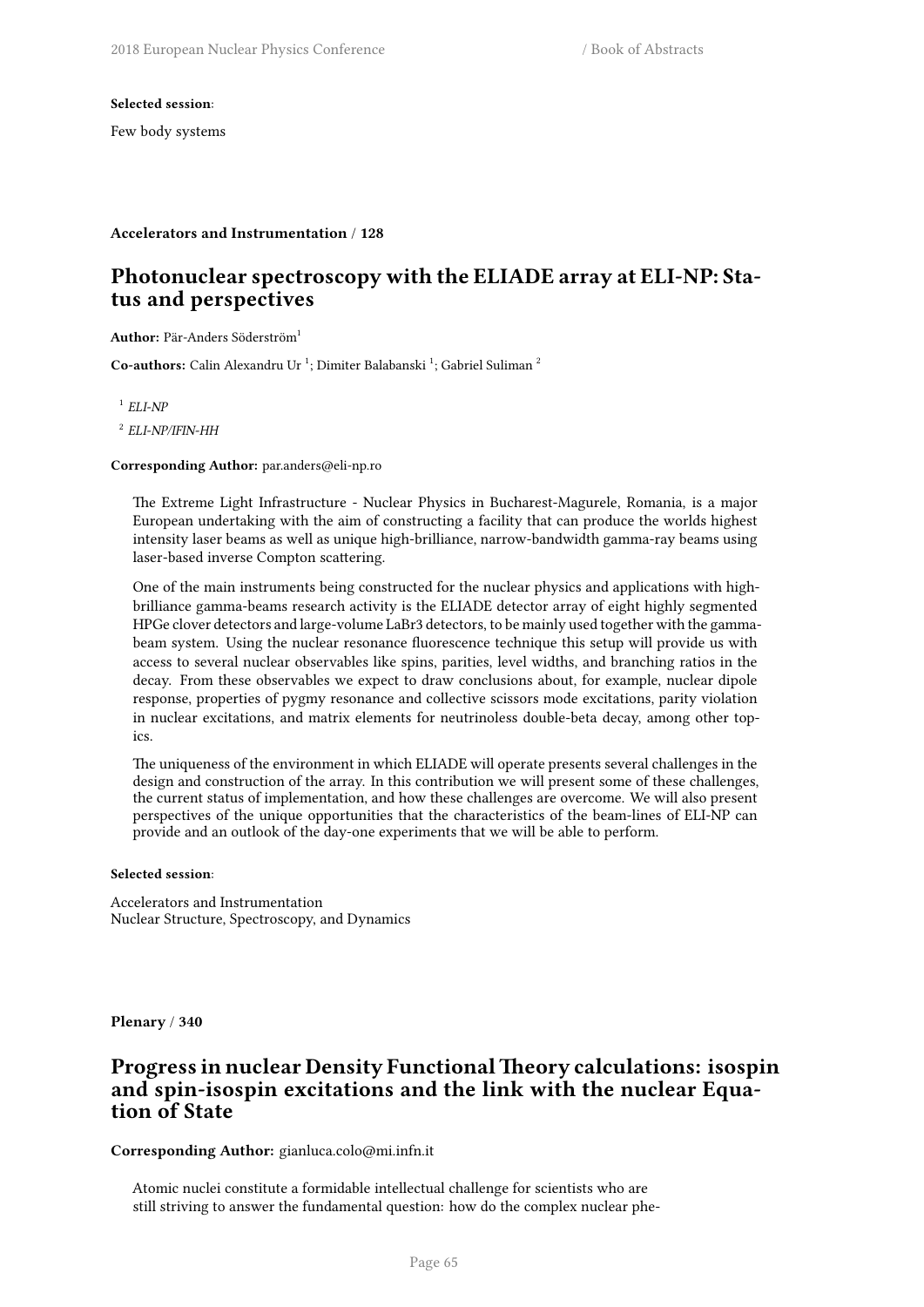nomena emerge from the interactions between the neutrons and protons? In this contribution, I will first give a brief survey of the status of nuclear structure theory, and emphasise the role of Density Functional Theory (DFT). After showing some applications of the most recent DFT-based approaches to selected nuclear properties, I will focus on two specific aspects.

I will discuss nuclear giant resonances, and their importance to deduce from the experiment the so-called nuclear equation of state (EoS), that is, the relationship between pressure and density in nuclear matter. A link with neutron stars will be provided.

I will also discuss the recent progress in the field of spin and spin-isospin excitations and propose some new strategy to calibrate DFT models on ab initio calculations.

**Plenary** / **341**

### **Super-heavy elements, nuclear structure and related accelerators**

#### **Author:** Yuri Oganessian<sup>None</sup>

A fundamental outcome of the microscopic theory is the prediction of an 'islands of stability' in the region of hypothetical super heavy elements (SHEs). In a heavy nucleus, going through the largescale deformation on the way to fission, the motion of single nucleons is coupled with the collective degrees of freedom of the whole system. The most striking effect of this coupling is obtained for the case of fission of the heaviest nuclei, whose existence is defined entirely by the nuclear structure, i.e. by the shell effect.

From this point of view, the synthesis and study of properties of super heavy nuclei (SHN) is a direct way for checking the basic statements of the microscopic nuclear theory. On the nuclide map, SHN outline the border of the heaviest nuclear masses. SHN set the limits of the periodic system of chemical elements. The study of possible existence of SHN in nature offers a way for testing different scenarios of astrophysical nucleosynthesis.

The talk presents results concerning the synthesis and decay properties of the SH-nuclei from this 'stability islands' of SHEs obtained in cold and hot fusion reactions. The region of heavy nuclei have expanded and advanced up to mass of 294. New elements filled the 7th row of the Periodic Table of Elements. The results of the first chemical experiments and theoretical predictions about the influence of the "relativistic effect" on the electronic structure of the SH atom are presented. The prospects for research with the new facility - the SHE-Factory are discussed also

**Plenary** / **342**

### **Shape isomerism as a probe of microscopic origin of nuclear deformation**

 ${\bf Authors:}$  Michele Sferrazza $^1;$  Nicolae Marginean $^2;$  Silvia Leoni $^3;$  Takaharu Otsuka $^4$ 

- <sup>1</sup> *Université Libre de Bruxelles*
- 2 *IFIN-HH Bucharest*

<sup>3</sup> *MI*

<sup>4</sup> *Department of Physics and Center for Nuclear Study, University of Tokyo*

### **Corresponding Author:** bogdan.fornal@ifj.edu.pl

The phenomenon of shape isomerism, being the best example of shape coexistence in nuclei, is related to the existence of a high barrier in the nuclear potential energy surface (PES), separating the primary energy minimum (the ground state) from a secondary energy minimum at large deformation. Shape isomers at spin zero have clearly been observed, so far, only in actinide nuclei - they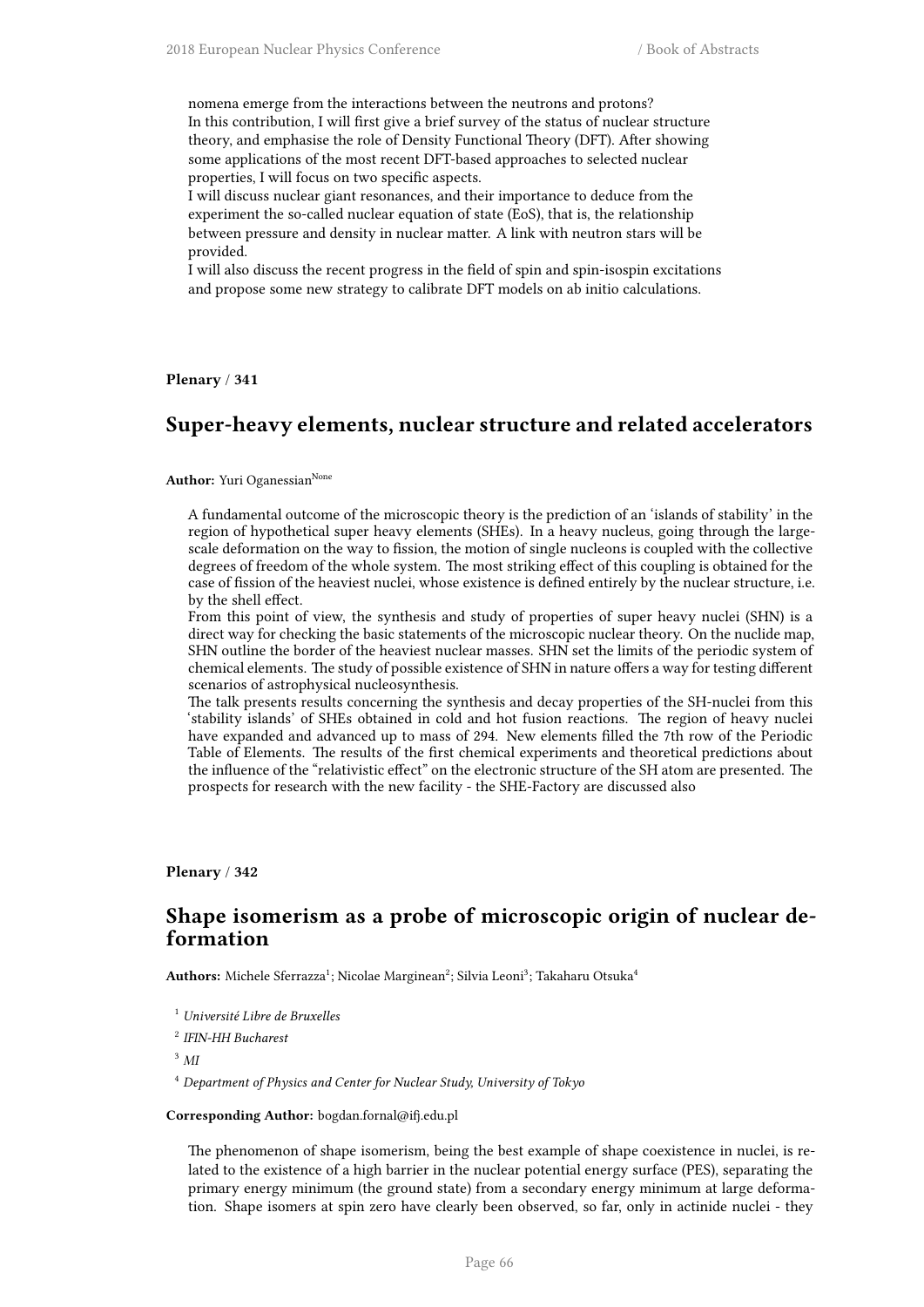decay mainly by fission, although in two cases, 236U and 238U, gamma-ray branches with very hindered transitions are known [1,2].

Inspired by various mean-field theoretical approaches [3-5] as well as by the state-of-the-art Monte Carlo Shell Model (MCSM) calculations [6], we have recently identified a shape-isomer-like structure at spin zero in a light nucleus 66Ni by using gamma-ray spectroscopy and employing the twoneutron transfer reaction induced by an 18O beam on a 64Ni target [7]. Being guided by the MCSM calculations, we have extended our studies to other Ni isotopes, making use of the two-neutron and one-proton sub-barrier transfer reactions. The new data should pin down, in great detail, evolution of the shape coexistence phenomenon in Ni isotopes.

Shape isomerism at spin zero might be a more common phenomenon. In fact, the mentioned meanfield theoretical models [3-5], as well as the recently published macroscopic-microscopic calculations [8], predict relatively deep secondary PES minima in nuclei in few other regions of the nuclear chart. For example, such minima associated with a sizeable deformation should exist in nuclei Pt, Hg and Pb with neutron number around  $N=110$ , and in Pd, Cd and Sn with  $N\%$ 66. A possibility for identifying gamma decay out of some of these minima, by using reactions induced by radioactive beams, will be discussed.

The experimental investigations aimed at searching for shape isomers, together with the development of the state-of-the-art microscopic theoretical approaches, should shed light on the microscopic origin of the appearance of deformed structures in nuclei.

- [1] S.M. Polikanov, Sov. Phys. Uspekhi 15, 486 (1973).
- [2] B. Singh, R. Zywina, and R. Firestone, Nuc. Data Sheet 97, 241 (2002).
- [3] P. Bonche et al., Nuc. Phys. A 500, 308 (1989).
- [4] M. Girod et al., Phys. Rev. Lett. 62, 2452 (1989).
- [5] P. Moeller et al., Phys. Rev. Lett. 103, 212501 (2009).
- [6] Y. Tsunoda et al., Phys. Rev. C 89, 031301(R) (2014).
- [7] S. Leoni, B. Fornal, N. Mărginean, M. Sferrazza et al., Phys. Rev. Lett. 118, 162502 (2017).
- [8] B. Nerlo-Pomorska et al., Eur. Phys. J. A 53, 67 (2017).

**Plenary** / **354**

# **Nuclear structure far-off stability: Recent advances, surprises and future challenges in the region around doubly-magic 132Sn.**

**Corresponding Author:** andrea.jungclaus@iem.cfmac.csic.es

In this talk the progress achieved in recent years in the understanding of the structure of nuclei in the vicinity of 132Sn, the heaviest doubly-magic nucleus far-off stability accessible for experimental studies, will be reviewed. It will be discussed how the results obtained using a variety of complementary experimental techniques employed in several leading laboratories in the field of nucler physics, in combination with state-of-the-art theoretical investigations, not only allowed to considerably advance our understanding of these exotic nuclei but also had a significant impact on nuclear astrophysics, in particular r-process calculations. Then we will report in more detail on the most surprising results of our studies which nicely illustrate the attraction of pushing the limits of knowledge to the extremes. The talk will close with a glance at the exciting future perspectives offered by the next-generation radioactive ion beam facilities which become operational during the next decade on one hand side and the new instrumentation which is currently under construction on the other.

**Plenary** / **355**

### **Fundamental Physics with neutrons and muons**

**Corresponding Author:** klaus.kirch@psi.ch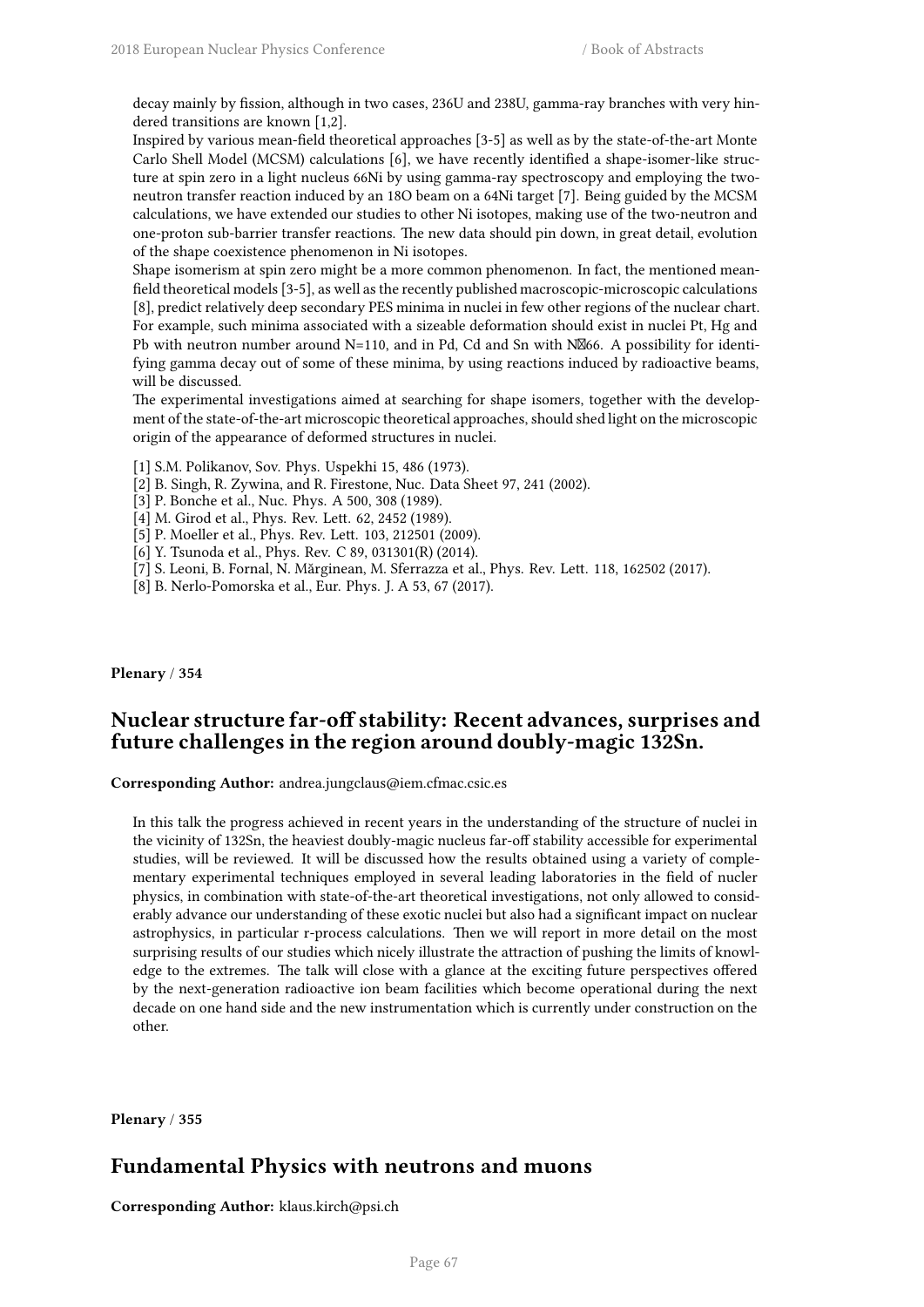Precision experiments with high intensities of particles determine input parameters needed to describe the known interactions. They are also uniquely sensitive to physics beyond the highly successful Standard Model of particle physics, both, to very high and to very light new particles likely out of reach for direct production experiments. Last but not least they present the most sensitive tests of fundamental symmetries, such as parity, time reversal and matter-antimatter, CP, symmetry. Recent examples from experiments using the high intensity beams of muons and ultracold neutrons at the High Intensity Proton Accelerator HIPA at PSI will be presented.

**Plenary** / **356**

# **Sterile neutrino searches at short distance from nuclear reactors**

### **Corresponding Author:** david.lhuillier@cea.fr

The publication of the reactor antineutrino anomaly has revived the search for a sterile neutrino state at the 1 eV mass scale. A large experimental program is ongoing to search for a new oscillation pattern in the disappearance of electronic antineutrinos at short distance from nuclear cores. We will review the different measurements with emphasis on the complementary detection technologies and discuss the new limits already set on the sterile neutrino. In parallel to the experimental efforts, the prediction of the antineutrino spectra emitted by the reactors, at the origin of the reactor anomaly, is also under scrutiny in the community. A review of the uncertainties and potential biaises of the prediction will be presented.

#### **Nuclear Structure and Dynamics (SALONE BOLOGNINI)** / **286**

### **Recent progress on extended Skyrme functionals**

**Corresponding Author:** alessandro.pastore@york.ac.uk

Any given finite-range two-body interaction can be developed by means of a simple Taylor series in momentum space.

This is the basic idea presented by Skyrme in its original paper. Truncating the Taylor series at second order in gradients, we obtain the standard Skyrme interaction (N1LO). In this talk I will discuss the truncation at 4th and 6th order in gradients and the new family of extended Skyrme interactions (N2LO/N3LO). The reason of considering the additional terms of the series is motivated by the lack of flexibility of current Skyrme functionals in reproducing nuclear observables at the desired level of accuracy.

Motivated by the previous work done by UNEDF collaboration, I will present the main new features of the extended Skyrme functionals and the new fitting strategy developed to avoid the appearance of spurious finite-size instabilities.

**Nuclear Astrophysics** / **189**

# **Fusion in massive stars: Pushing the 12C+12C cross-section to the limits with the STELLA experiment at IPN Orsay**

**Corresponding Author:** david.jenkins@york.ac.uk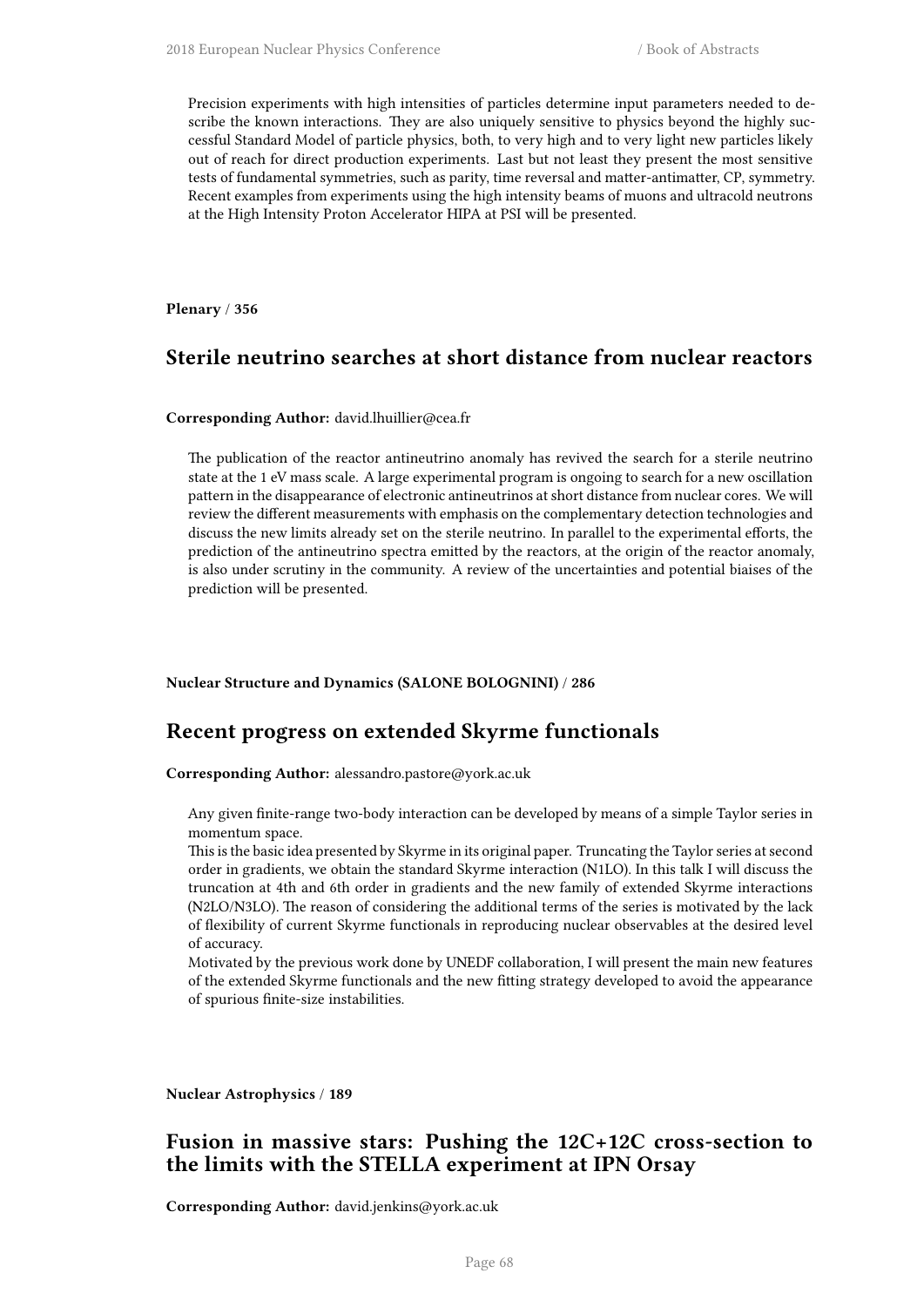The 12C+12C fusion reaction is one of the key reactions governing the evolution of massive stars as well as being critical to the physics underpinning various explosive astrophysical scenarios [1]. Our understanding of the 12C+12C reaction rate in the Gamow window – the energy range relevant to the different astrophysical scenarios – is presently confused. This is due to the large number of resonances around the Coulomb barrier and persisting down to the lowest energies measured. In usual circumstances, where the fusion cross-section is smooth it can be readily extrapolated from the energy range measured in the laboratory down to the Gamow window but this is not possible for 12C+12C. Moreover, the existing data on this reaction obtained either through detection of evaporated charged particles or detection of gamma rays do not agree. This is a known problem which has been attributed to low-level contamination of targets with e.g. deuterium. In addition, there is considerable disagreement in the theoretical extrapolation of the data down to the Gamow window.

Jiang et al. have developed a new experimental approach to study of the 12C+12C reaction which can circumvent issues related to target contamination [2]. They used the Gammasphere array to detect fusion gamma rays in coincidence with detection of evaporated charged particles using annular silicon strip detectors [2]. This technique has shown considerable promise in essentially removing experimental background from the measurement [2]. However, very long running times and high beam currents are needed to push this technique to the lowest beam energies approaching the Gamow window.

The STELLA experiment has recently been commissioned at IPN Orsay. A intense 12C beam from the Andromede accelerator is incident on thin self-supporting 12C foils. A target rotation system can allow for cooling supporting μA beam currents. Evaporated charged particles are detected with a dedicated silicon array while gamma rays are detected in coincidence with an array of 30 LaBr3 detectors [3]. The design and status of STELLA will be presented along with initial results showing good agreement with earlier measurements of the 12C+12C system.

**Nuclear Physics Applications** / **229**

# **IAEA activities in support of the accelerator-based research and applications**

Author: Sotirios Harissopulos<sup>1</sup>

<sup>1</sup> *NCSR "Demokritos" - Athens*

#### **Corresponding Author:** sharisop@inp.demokritos.gr

Promotion of nuclear applications for peaceful purposes and related capacity building is among the missions of the IAEA. In this context, accelerator applications and nuclear instrumentation is one of the thematic areas, where the IAEA supports its Member States in strengthening their capabilities to adopt and benefit from the usage of accelerators. A number of activities are being implemented focusing on accelerator-based applications in multiple disciplines, such as materials characterization and modification, development of advanced moderators for cold neutron sources, forensics, cultural heritage and others.

This presentation aims at disseminating currently running and planned activities of the Physics Section of IAEA -especially those aiming at facilitating access to accelerator facilities for the countries without such capabilities- that are implemented through Collaborative Research Projects, Technical Cooperation projects and scientific-technical meetings organized by the IAEA.

**Fundamental Symmetries** / **118**

# **Fundamental studies by laser spectroscopy of antiprotonic helium atoms**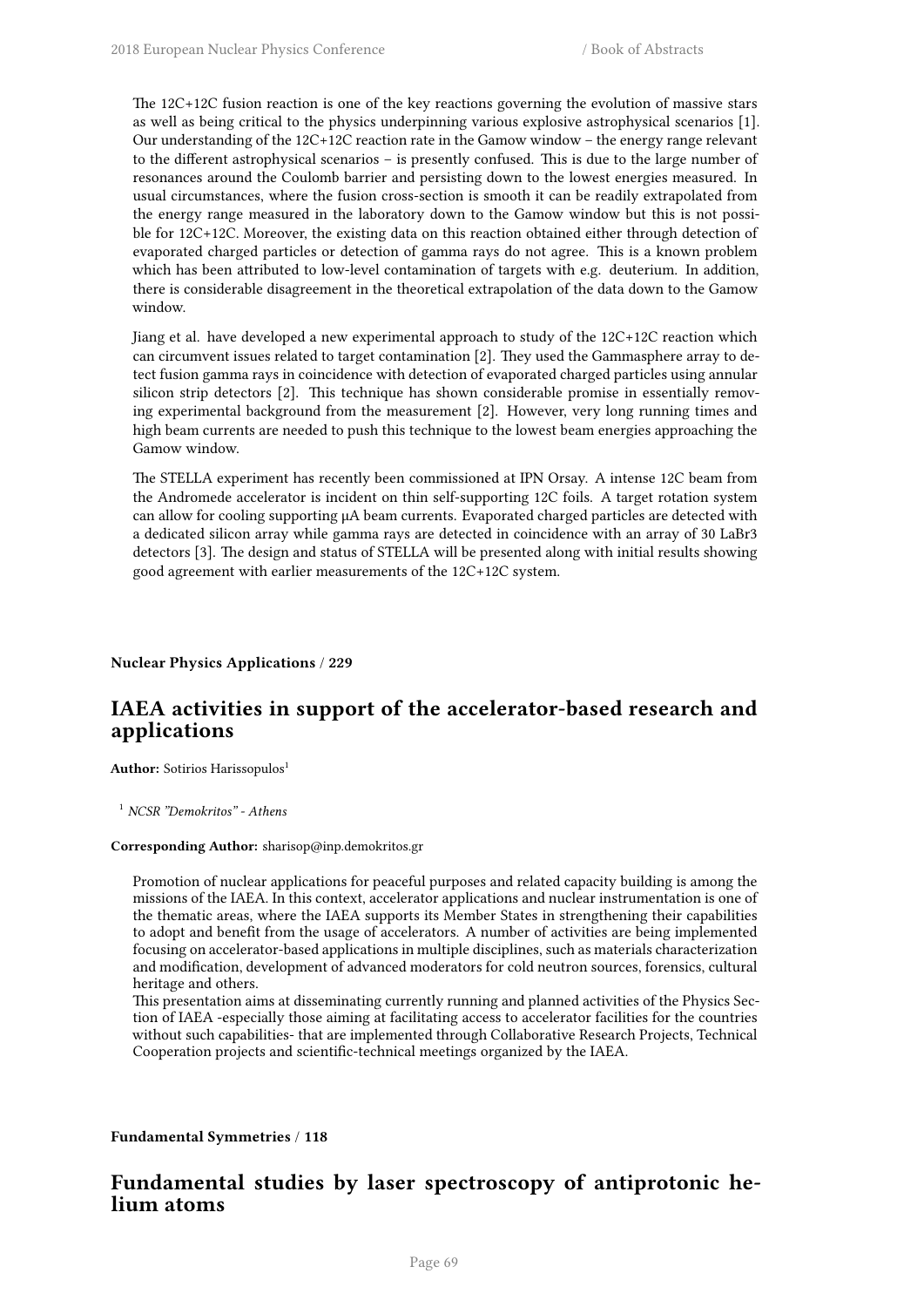#### **Author:** Masaki Hori<sup>1</sup>

<sup>1</sup> *Max Planck Institute for Quantum Optics*

### **Corresponding Author:** masaki.hori@mpq.mpg.de

The ASACUSA collaboration at CERN's Antiproton Decelerator has precisely measured the atomic transition frequencies of antiprotonic helium by laser spectroscopy. These three-body exotic atoms are each composed of a normal helium nucleus, and electron, and an antiproton. They constitute baryon-antibaryon bound states with the longest known lifetime. The experiments involved cooling 2 billion atoms to temperature 1.5-1.7 K by employing gas buffer cooling in a cryogenic helium gas target. By comparing the results with QED calculations, the antiproton-to-electron mass ratio was determined as 1836.1526734(15). This agreed with the proton-to-electron mass ratio with a precision of 8x10^-10. The spectroscopic data has also recently been used to set experimental limits on any hypothetical fifth force at the 1 Angstrom length range.

### **Selected session**:

Fundamental Symmetries and Interactions

### **Fundamental Symmetries** / **94**

# **Study of the isospin symmetry in N=Z nuclei**

**Author:** Simone Ceruti<sup>1</sup>

<sup>1</sup> *Università degli Studi di Milano INFN Milano*

#### **Corresponding Author:** simone.ceruti@mi.infn.it

In Nature, symmetries help us to describe a complex physical system in a simple way and to better understand its behaviour. The search for symmetries is a fundamental goal in all fields in physics. At the same time, the possible breaking of a symmetry can open the gates for new and unexpected scenarios. In a nuclear system the isospin symmetry plays a key role in nuclear structure and nuclear reaction. In atomic nuclei, however, the presence of the Coulomb interaction between protons breaks this symmetry and induces a mixing between nuclear states with different isospin values. In this situation it is impossible to assign to a nuclear state a unique value of the isospin. This phenomenon is called isospin mixing.

The breaking of the isospin symmetry can be observed through decays which would be inhibited by isospin selection rules. This is the case of the electric dipole transition (E1 transition) from selfconjugate nuclei in a  $I = 0$  configuration. To fully exploit this property, one should go in the region of the Giant Dipole Resonance (GDR), where most of the E1 strength is concentrated. This approach has been employed to measure the isospin mixing in nuclei formed in fusion-evaporation reactions. In this type of experiments the use of self-conjugate projectile and target nuclei ensures the population of a compound nucleus (CN) with  $I = 0$ . The hindrance of the GDR gamma decay can be measured and thus the isospin-mixing amplitude deduced. A partial restoration of the isospin symmetry is expected at high excitation energy because of the decrease of CN lifetime for particle decay.

The knowledge of the isospin mixing is important both to explain the properties of the isobaric analogue state (IAS) and for its connection with the test of the unitarity of the Cabibbo-Kobayashi-Maskawa matrix (CKM).

In the present case, I will present recent experimental results obtained in 80Zr (AGATA cam- paign at Laboratori Nazionali di Legnaro (LNL)) and preliminary results obtained in 60Zn during the GALILEO campaign at LNL. In particular, the study of the dependence of isospin-symmetry breaking with the nuclear excitation energy and how this affects the GDR gamma decay will be reported.

### **Selected session**:

Nuclear structure and dynamics Fundamental symmetries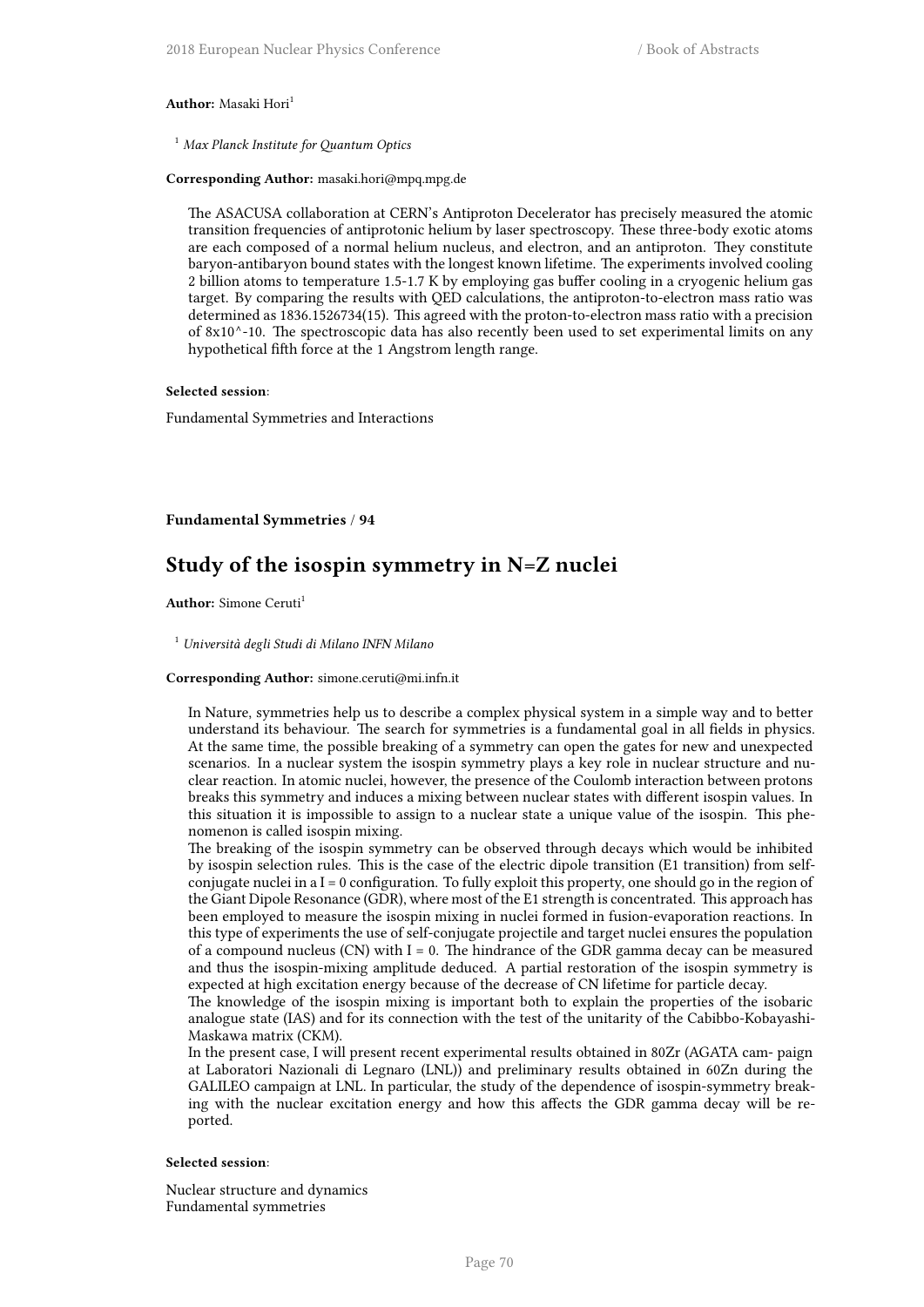**Nuclear Astrophysics** / **21**

# **Nuclear astrophysics at the n\_TOF facility: some key cases in low mass stars evolution.**

**Author:** Sergio Cristallo<sup>1</sup>

**Co-authors:** Diego Vescovi<sup>2</sup>; collaboration the n\_TOF<sup>3</sup>

1 *INAF - Osservatorio Astronomico d'Abruzzo; INFN - Sezione di Perugia*

<sup>2</sup> *GSSI, L'Aquila; INFN - Sezione di Perugia*

<sup>3</sup> *CERN*

Nuclear astrophysics is an interdisciplinary field at the crossing of various branches, from experimental and theoretical studies of nuclear cross sections to stellar evolutionary models of high complexity. The physics of stellar interiors can be constrained only if the adopted inputs in stellar modelling are known with high accuracy. For the nucleosynthesis of heavy elements, neutron capture cross sections are among the major sources of uncertainty and, thus, any improvement in their estimates represents a progress toward a better comprehension of stellar processes, as mixing and mass loss. Here I will present an astrophysicist perspective on some measurements carried out at the n\_TOF facility (Guerrero et al. 2013), held at CERN. I will discuss some explicative cases related to the determination of neutron capture cross sections of interest for the slow neutron capture process (the so-called s-process). The latter is at work in low mass Asymptotic Giant Branch stars, which are among the most important chemical polluters of the Universe.

### **REFERENCES**

C. Guerrero et al. , Eur. Phys. J. A 49 (2013) 27

#### **Selected session**:

Nuclear Astrophysics

**Nuclear Structure and Dynamics (SALONE BOLOGNINI)** / **87**

# **Spectroscopy and Cross Sections of Near-Drip Line N=28 Aluminum and Island of Inversion Neon Produced by Nucleon Knockout Reactions**

### Author: Ian Murray<sup>1</sup>

Co-authors: Daniel Bazin<sup>2</sup>; Heather Crawford<sup>3</sup>; Jeffrey Tostevin<sup>4</sup>; Marion MACCORMICK<sup>5</sup>; Paul Fallon<sup>3</sup>; Pieter Doornenbal  $^6$ ; Yutaka Utsuno  $^7$ 

- 1 *Institut de Physique Nucleaire, IN2P3-CNRS, Universite Paris-Sud*
- <sup>2</sup> *National Superconducting Cyclotron Laboratory, Michigan State University*
- 3 *Lawrence Berkeley National Laboratory*
- <sup>4</sup> *University of Surrey*
- 5 *IPNO*
- 6 *RIKEN*
- 7 *Japan Atomic Energy Agency*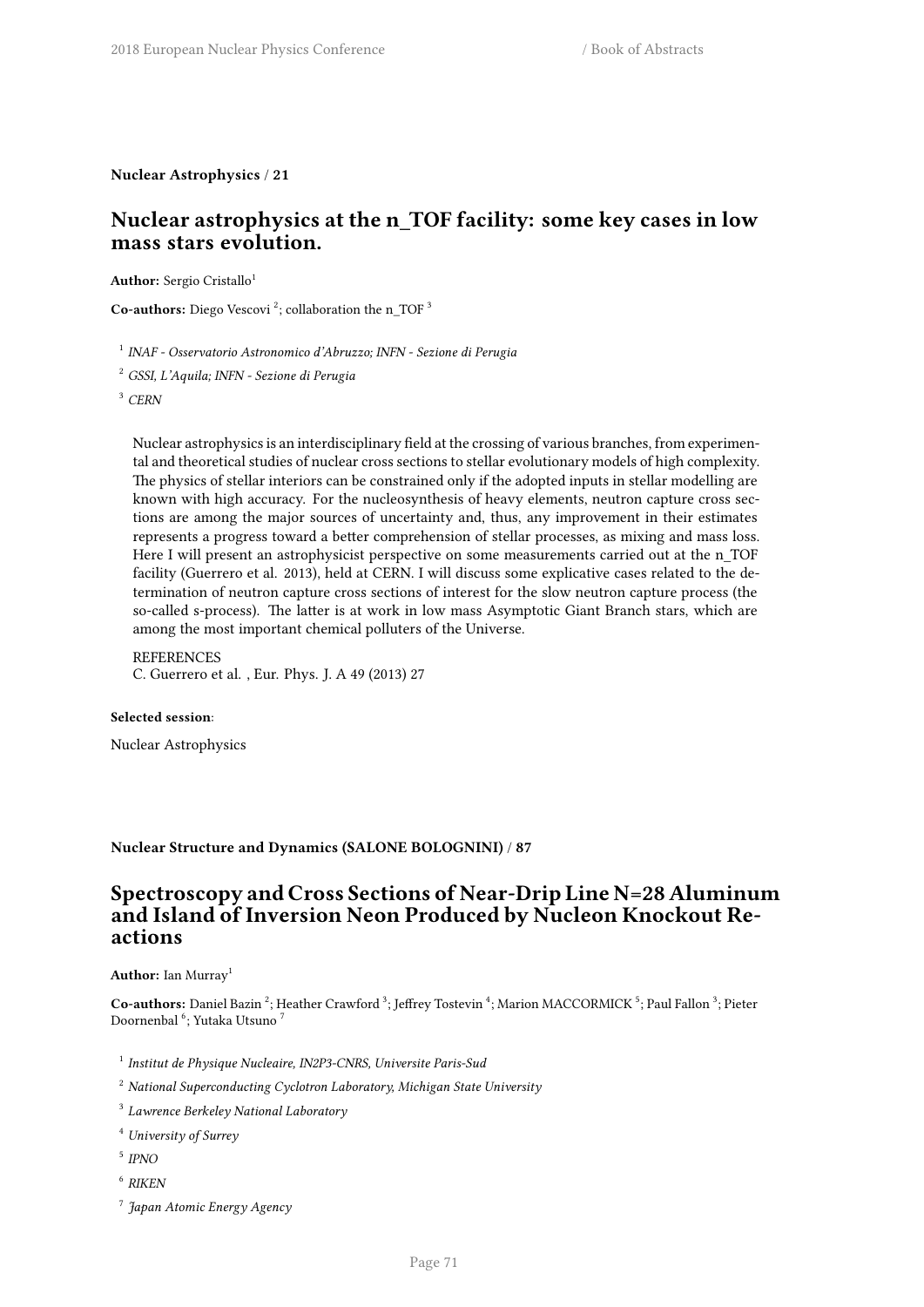### **Corresponding Author:** murray@ipno.in2p3.fr

The shell model lays an impressive foundation for broad understanding of nuclear systems. For the most exotic nuclei, universal mechanisms drive shell evolution from established structures, such as the disappearance of canonical magic numbers. The spin-isospin parts of the nucleon-nucleon interaction, and specifically, the monopole part of the tensor force between different orbits is a strong driver of these transformations.

Two areas of drastic shell evolution, the N=20 Island of Inversion and the N=28 neutron-rich region are studied through nucleon knockout reactions and in-beam gamma spectroscopy. The extension of systematic characteristics of collectivity and single-particle structures are investigated in near-drip line neon (32-Ne) and aluminum (39-Al, 40-Al and 41-Al) isotopes at the RIKEN Nishina Center Radioactive Isotope Beam Factory (RIBF). In-beam gamma spectroscopy is one of the few experimental techniques to comprehensively study these isotopes with unbound beta-decay parents. In addition, the measured inclusive and exclusive knockout reaction cross sections in combination with shell model calculations and reaction theory extends systematic trends of one and two-nucleon knockout reduction factors.

#### **Selected session**:

Nuclear structure

**Nuclear Physics Applications** / **231**

# **The FOOT (FragmentatiOn Of Target) Experiment**

**Author:** Roberto Spighi<sup>1</sup>

1 *BO*

#### **Corresponding Author:** roberto.spighi@bo.infn.it

Particle therapy uses proton or 12-C beams for the treatment of deep-seated solid tumours. Due to the features of energy deposition of charged particles a small amount of dose is released to the healthy tissue in the beam entrance region, while the maximum of the dose is released to the tumour at the end of the beam range, in the Bragg peak region. Dose deposition is dominated by electromagnetic interactions but nuclear interactions between beam and patient tissues inducing fragmentation processes must be carefully taken into account. In proton treatment the target fragmentation produces low energy, short range fragments along all the beam range. In 12-C treatments the main concern are long range fragments due to projectile fragmentation that release dose in the healthy tissue after the tumor. The FOOT experiment (FragmentatiOn Of Target) is a funded project designed to study these processes. The detector includes a magnetic spectrometer based on silicon pixel and strip detectors, a TOF and ΔE scintillating detector and finally a scintillating crystal calorimeter for the fragment identification. In addition, a different setup with an emulsion spectrometer inserted before the target is foreseen to characterize the production of low Z fragments. The experiment is being planned as a 'table-top' experiment in order to cope with the small dimensions of the experimental halls of the CNAO, LNS, GSI and HIT treatment centers, where the data taking is foreseen in the near future (2020). The detector, the physical program and the timetable of the experiment will be presented as well as the results of a Monte Carlo study, which aims to evaluate the detector performance and the expected resolution on fragment identification and on the nuclear cross sections.

**Fundamental Symmetries** / **103**

### **The AEGIS experiment at CERN: Probing antimatter gravity**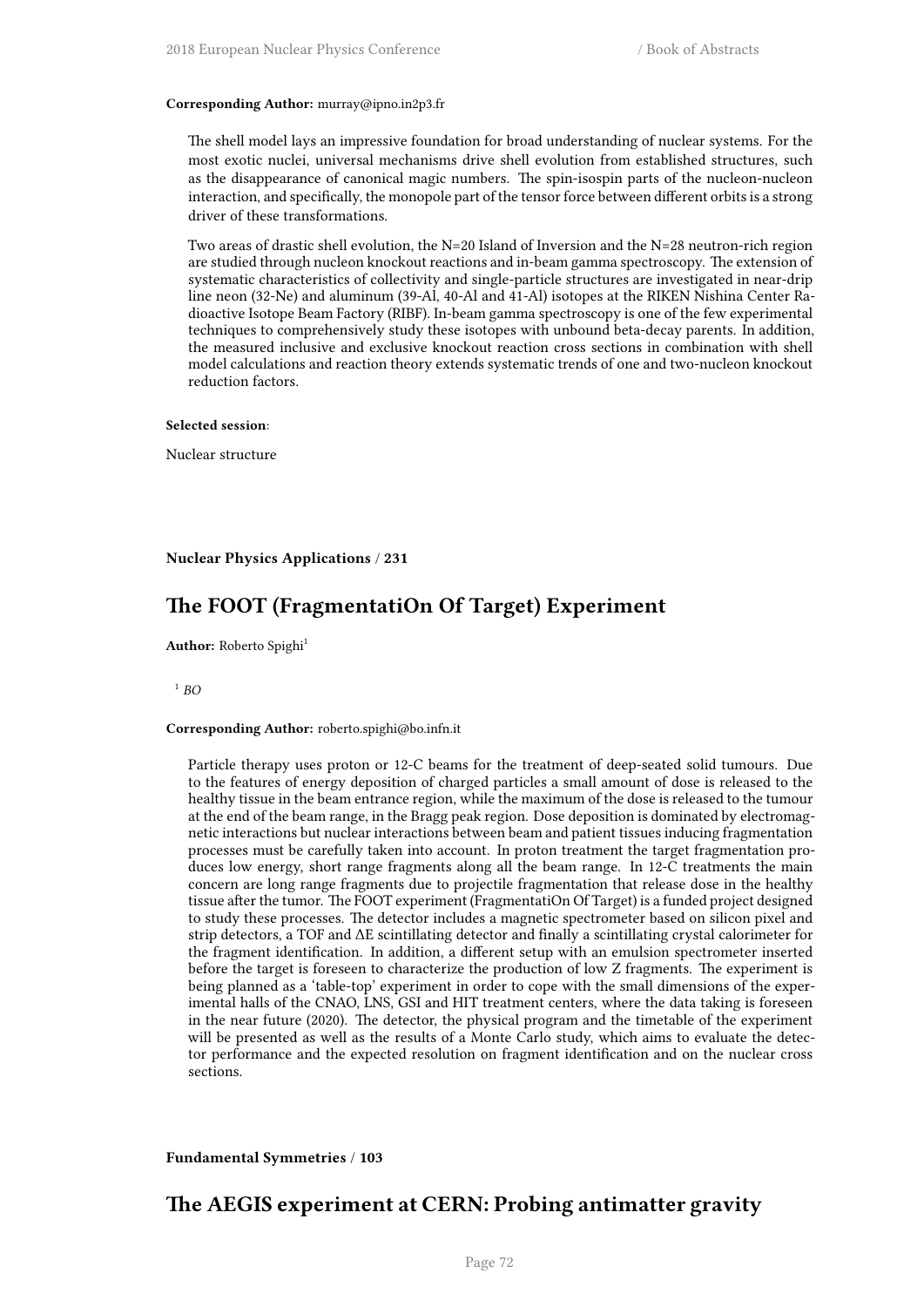### **Corresponding Author:** ruggero.caravita@studenti.unimi.it

The AEGIS experiment at CERN's Antiproton Decelerator is being set up to precisely measure the gravitational interaction between matter and antimatter. For this purpose, antihydrogen will be formed from cold antiprotons and positronium, the hydrogen-like bound state of an electron and a positron. Subsequently, the free-fall acceleration of a cold horizontal beam of antihydrogen will be measured with a deflectometer. In this talk, the present status, recent experimental progress and the medium-term plan of the AEGIS experiment will be presented.

### **Selected session**:

Fundamental Symmetries

**Nuclear Astrophysics** / **131**

### **Proton deuteron fusion reaction in the energy range between 60 and 300 keV**

**Author:** Matej Lipoglavsek<sup>1</sup>

1 *Jozef Stefan Institute, Ljubljana, Slovenia*

We have studied the nuclear reaction d(p,gamma)He-3 in the proton energy range between 60 and 300 keV. This reaction is the second step of the primordial nucleosynthesis and our energies cover the range of energies after the Big-Bang. The reaction has previously not been studied very well in this energy range and the few existing cross section measurements do not agree with latest model predictions. At the moment, it looks like the main reason for the disagreement is in an unexpectedly strong angular distribution of the emitted gamma rays. During the same reaction studies we observed electrons emitted with an energy very similar to that of the gamma rays, i.e. about 5.6 MeV. The electrons could not be due to the usual internal conversion process, since the probability for their emission was about four orders of magnitude too large. We, therefore, interpret the unexpected result as the electrons being forced much closer to the nucleus by the electron screening effect which also increases the cross section at low energies.

### **Selected session**:

Nuclear Astrophysics

### **Nuclear Structure and Dynamics (SALONE BOLOGNINI)** / **75**

### **Study of multi-neutron emission in the beta-decay of 11Li**

Authors: Franck Delaunay<sup>1</sup>; Lynda Achouri<sup>1</sup>

1 *LPC Caen, France*

Beta-decay spectroscopy is one of the most useful tools for the study of nuclear structure. In exotic nuclei beta-decay is often followed by the emission of delayed particles, a process which becomes the dominant decay channel when approaching the driplines. In the most exotic species, the emission of two or more delayed particles can also occur with a significant probability.

Whereas the spectroscopy of two delayed proton emission has been explored in a number of cases, so far no such study has been performed for the emission of two delayed neutrons. We performed an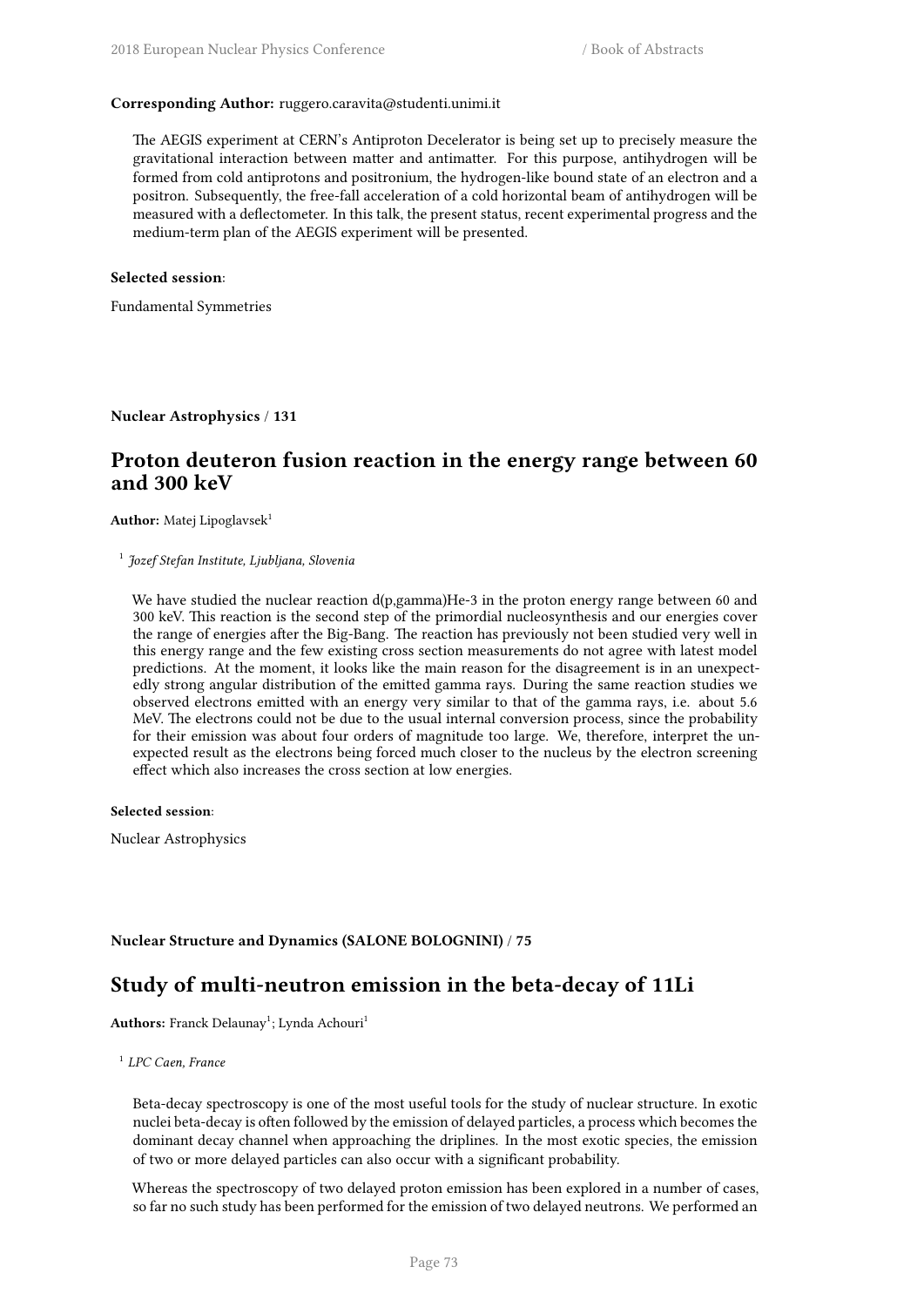experiment at CERN-ISOLDE to detect for the first time in coincidence two delayed neutrons following the decay of 11Li and measure their energies and angles, in order to investigate the sequential or direct character of the emission and the possible correlations between the neutrons. As 11Li offers one of the largest currently known two-neutron emission probabilities and can be produced with a sufficiently high yield, it was selected as the object of this first study. In addition, the experiment is expected to provide an improved picture of the very complex 11Li single neutron emission.

Detecting two neutrons in coincidence is particularly challenging. It requires the identification and rejection of random coincidences involving ambient gamma-rays and cosmic muons, as well as crosstalk events in which a single neutron fires two detectors. To overcome these issues, we used an array of liquid scintillator modules coupled to a digital electronics and signal processing system for the detection of neutrons. The use of a liquid scintillator allows to perform neutron-gamma discrimination to reject gamma-rays and muons, while the modular character of the array allows the application of kinematical cross-talk filters.

This talk will present the aim of the experiment and will focus on the selection of the two-neutron events.

#### **Selected session**:

Nuclear Structure and Dynamics

**Nuclear Physics Applications** / **211**

# **Evaluation of Gamma Beam Energies to Create 111mCd, 113mIn, and 115mIn Metastable**

Author: Theresa Benyo<sup>1</sup>

<sup>1</sup> *NASA (National Aeronautics and Space Administration)*

**Corresponding Author:** theresa.l.benyo@nasa.gov

NASA Glenn Research Center (GRC) is investigating electron screened, enhanced nuclear reactions in deuterated materials exposed to bremsstrahlung photons with kinetic energies above and below the deuteron photo-dissociation energy. Recent experiments used a continuous beam Dynamitron<sup>8</sup> electron accelerator with a braking target. Previously published research shows gamma spin-up evidence of 111Cd to 111mCd with a minimum 1200 keV photon beam and 115In to 115mIn with a minimum 1078 keV photon beam. Instead, these experiments show that 111Cd spin-up occurs with a minimum 1020 keV photon beam and 115In spin-up occurs with a minimum 941 keV photon beam. These lower thresholds are consistent with Brookhaven National Laboratories data.

**Fundamental Symmetries** / **135**

# **Constraints for fundamental short-range forces from the neutron whispering gallery, and extention of this method to atoms and antiatoms (updated)**

**Author:** Valery Nesvizhevsky<sup>1</sup>

**Co-author:** Alexei Voronin <sup>2</sup>

1 *Institut Laue-Langevin*

2 *Lebedev Institute*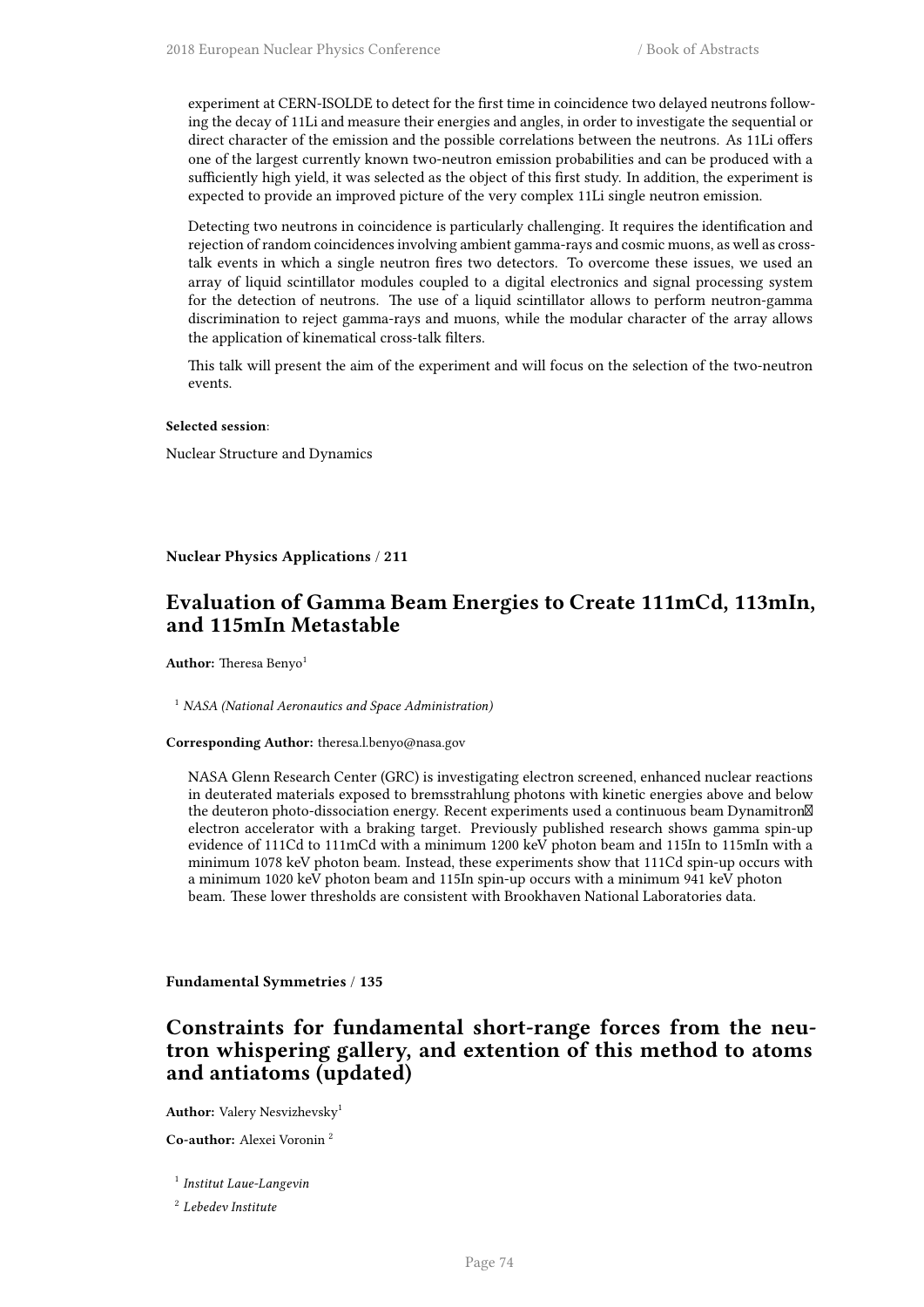### **Corresponding Author:** nesvizhevsky@ill.eu

Extra fundamental short-range interactions mediated by new bosons are predicted in many extensions of the Standard Model of particle physics. They are also predicted in theories with large extra spatial dimensions and theories involving the light dark matter hypothesis. To search for such interactions at different characteristic distances, the experimentalists use

many methods including measurements of gravitational interaction at short distances, the search for extra interactions on top of the van der Waals/Casimir-Polder interaction, the search for rare processes in neutrino detectors, precision measurements with atoms, molecules and neutrons. Comparison of the sensitivities of different experiments to extra short-range forces in the standard Yukawa parametrization is published, for example, in ref. [1]. A competitive method of searching at characteristic distances of about 10 nm is the precision measurement of the neutron whispering gallery [2]. This phenomenon is analogous to the well-known phenomenon of the whispering gallery of electromagnetic waves of a broad frequency range, as well as the sound wave. However, a material wave, for example a neutron wave, provides an additional possibility due to the existence of a nonzero neutron mass: for a neutron, the energy values of the whispering-gallery quantum states depend on the mass of the neutron and the interactions of this mass with the surface. Moreover, the neutron in such quantum states is localized at a distance from the surface of the order of tens of nanometers. Even a tiny extra force between the neutron and the surface at such distances would lead to a measurable shift in the energy of whispering-gallery quantum states. We present the results of experiments performed with cold neutrons and estimate their sensitivity to extra short-range forces. Calibration experiments and detailed analysis are going to be done in summer 2018. We affirm that this method can also be extended to experiments with atoms and antiatoms [3]. The sensitivity of atomic experiments may be even higher than thus providing a similar, or even higher than the sensitivity of neutron experiments. More details could be found in [4].

———————— [1] I. Antoniadis et al., Compt. Rend. Phys. 12 (2011) 755.

- [2] V.V. Nesvizhevsky et al., Nature Phys. 6 (2010) 114.
- [3] A.Yu. Voronin et al., Phys. Rev. A 85 (2012) 014902.

[4] V.V. Nesvizhevsky and A.Yu. Voronin, Surprising Quantum Bounces (Imperial College Press, London, UK, 2015).

### **Selected session**:

Fundamental Symmetries

**Nuclear Astrophysics** / **110**

# **Recent THM investigation of the 7Be(n,alpha)4He reaction relevant for cosmology**

**Author:** Livio Lamia<sup>1</sup>

1 *LNS*

#### **Corresponding Author:** llamia@lns.infn.it

The role of the unstable 7Be during the early epoch of the Big Bang Nucleosynthesis is currently matter of study in view of the long-standing 7Li cosmological problem [1]. Recently, the Trojan Horse Method (THM) [2] have been applied for measuring the cross section of the (n,alpha) reaction channel on 7Be by means of charge-symmetry hypothesis applied to the previous 7Li(p,alpha)4He THM data corrected for Coulomb effects. The deduced 7Be(n,alpha)4He data overlap with the Big Bang nucleosynthesis energies and the deduced reaction rate allows us to evaluate the corresponding cosmological implications [3]. Beside this, a devoted experiment has been also performed in order to study the 7Be(n,alpha)4He via the THM application to the 7Be-deuteron quasi-free interaction with the aim of studying the 7Ben cross section in a large energy range overlapping with the one of interest for BBN. The detailed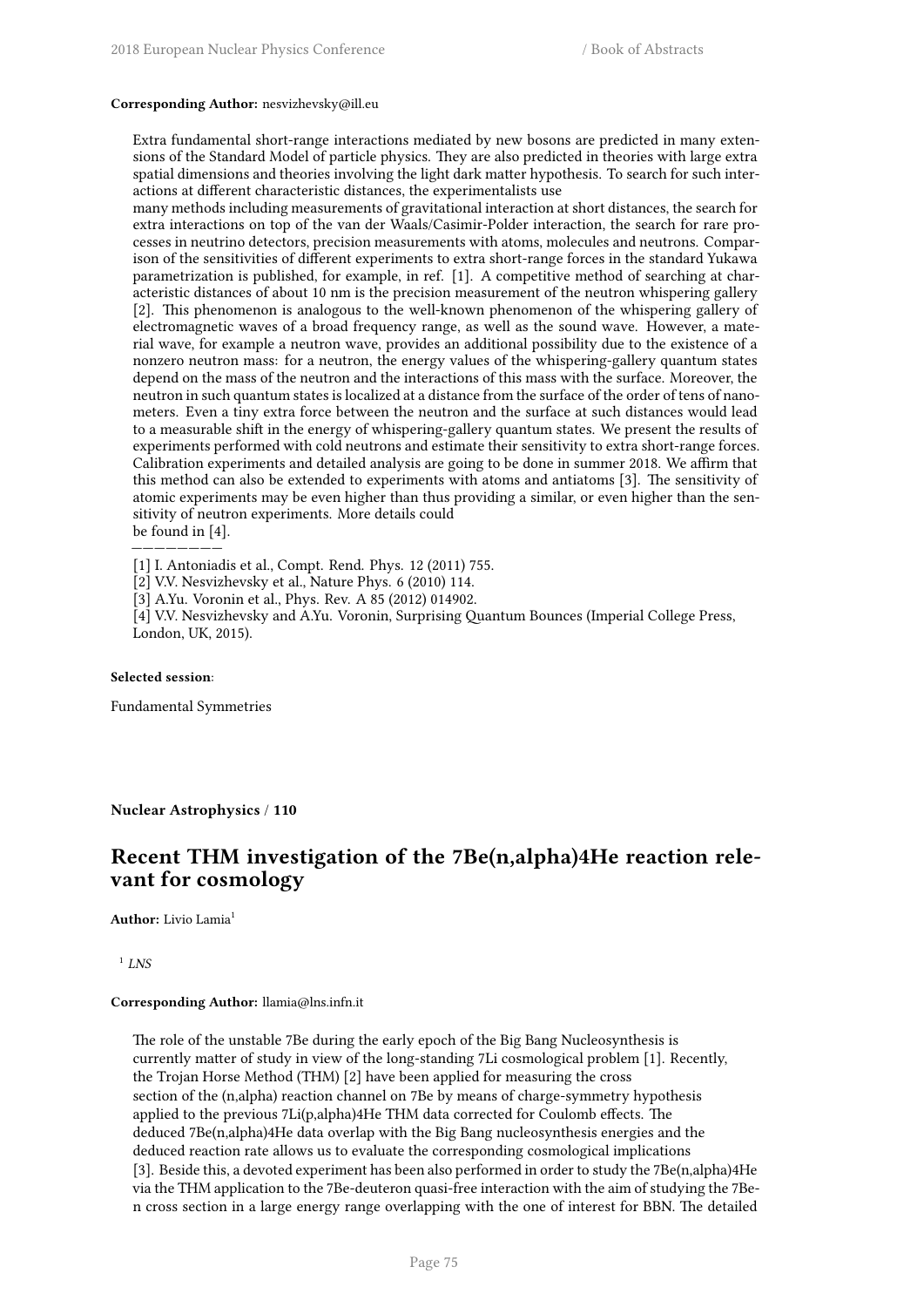analysis will be shown together with the preliminary results about the 7Be(n,alpha)4He cross section measurement.

[1] C. Bertulani & T. Kajino, Progress in Particle and Nuclear Physics 89, 56 (2016)

[2] R.E. Tribble et al., Report on Progress Physics 77, 106901 (2014)

[3] L. Lamia et al., The Astrophysical Journal 850, 175 (2017)

#### **Selected session**:

Nuclear Astrophysics

**Nuclear Structure and Dynamics (SALONE BOLOGNINI)** / **123**

# **New results on** <sup>13</sup>**C structure from** *α***+** <sup>9</sup>**Be low energy reactions**

**Author:** Ivano Lombardo<sup>1</sup>

Co-authors: Daniele Dell'Aquila<sup>2</sup>; Mariano Vigilante<sup>3</sup>

 $^1$   $CT$ 

<sup>2</sup> *Univ. Napoli Federico II and INFN - Napoli, Italy*

<sup>3</sup> *NA*

Accurate studies on <sup>13</sup>C spectroscopy have great impact in the present understanding of the role played by extra-neutrons in stabilizing  $\alpha$ -cluster structures formed in light nuclei. <sup>13</sup>C excited states are in fact the simplest systems that can be formed by adding a neutron to a triple-*α* molecular-like structure, and their spectroscopic properties are therefore a unique benchmark for theoretical cluster models aiming at describing light nuclei.

To investigate such aspects, we performed a comprehensive *R*-matrix fit of  $\alpha$ +<sup>9</sup>Be elastic and inelastic scattering data in the energy range E*≃* 3.5 – 10 MeV at several angles. To carefully determine the partial decay widths of states above the  $\alpha$  decay threshold we included in the fit procedure also  $^{9}$ Be( $\alpha, n_0$ ) $^{12}$ C $_{gs}$  and  $^{9}$ Be( $\alpha, n_1$ ) $^{12}$ C $_{4.44}$  cross section data taken from the literature. This analysis allows to improve the (poorly known) spectroscopy of excited states in <sup>13</sup>C in the  $E_x \approx 12{\text -}17$ MeV region, and tentatively suggests the presence of a large-deformation negative-parity molecular band.

### **Selected session**:

Nuclear structure and dynamics

**Nuclear Astrophysics** / **41**

### **Measurement of the 154Gd neutron capture cross-section at n\_TOF (CERN), and its astrophysical implications**

**Author:** Annamaria Mazzone<sup>1</sup>

1 *BA*

#### **Corresponding Author:** annamaria.mazzone@ba.infn.it

Among the products of stellar nucleosynthesis heavier than Fe, 154Gd together with 152Gd have the peculiarity to be mainly produced by the slow capture process (the so-called s-process). Only a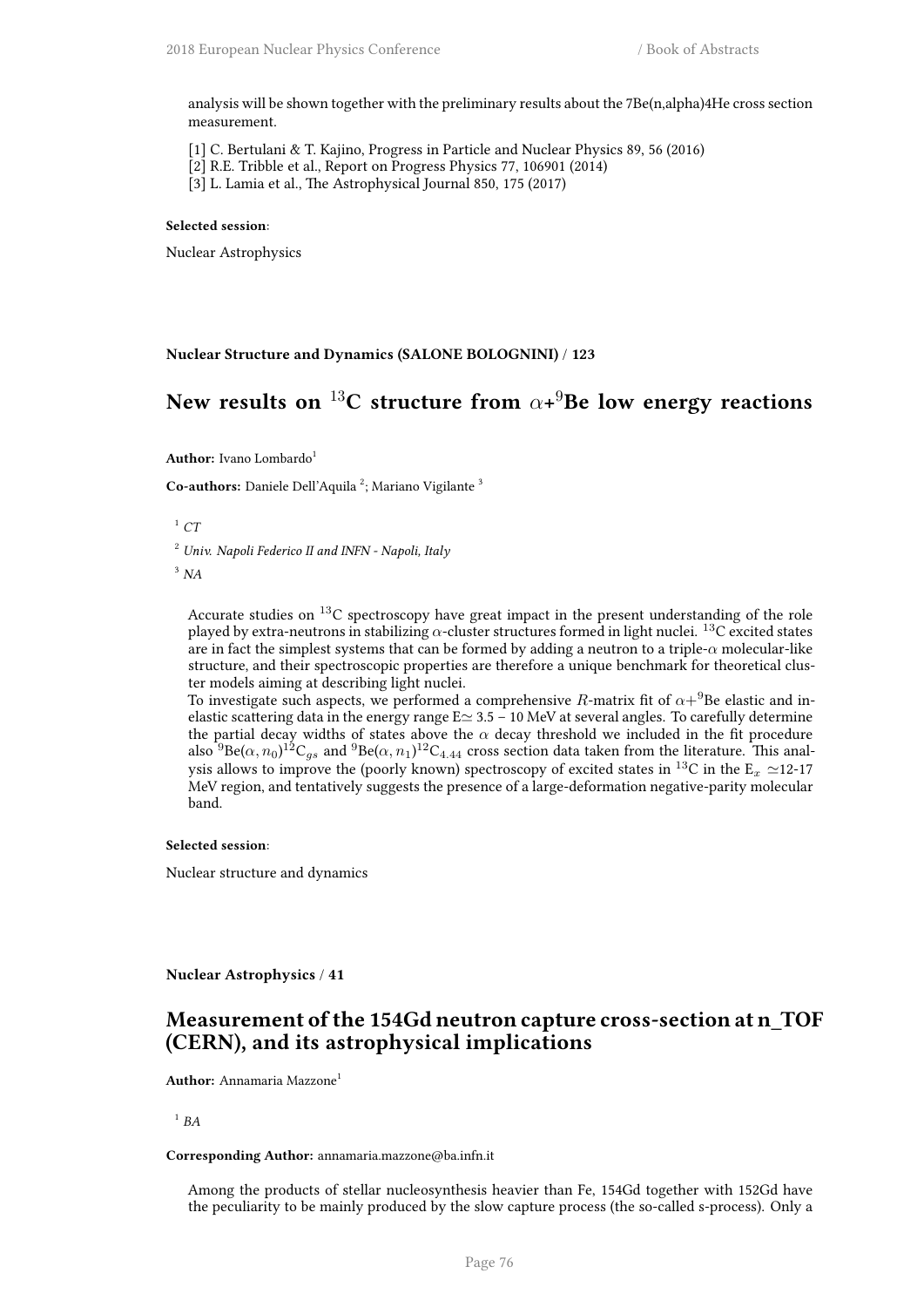minor contribution may be produced in other processes. Their almost pure s-process origin makes them crucial for testing various models of the galactic chemical evolution (GCE). According to recent models, solar 154Gd and 152Gd abundances are expected to be 15-20% lower than the abundance of the s-only isotope 150Sm, which is discrepant to observations.

The close correlation between stellar abundances and neutron capture cross sections calls for an accurate measurement of 154Gd cross-section to reduce the uncertainty attributable to nuclear physics input and eventually rule out one of the possible causes of present discrepancies between observation and model predictions. To this end, the neutron capture cross section of 154Gd was measured in a wide energy range and with high resolution in the first experimental area of the neutron timeof-flight facility n\_TOF at CERN.

In this talk, after a brief description of the motivation and of the experimental setup used in the measurement, the preliminary results of the 154Gd neutron capture reaction will be presented, together with their astrophysical implications.

### **Selected session**:

Nuclear Astrophysics

**Fundamental Symmetries** / **127**

# **Production method for precision experiments with protonium**

**Author:** Sebastian Gerber<sup>1</sup>

<sup>1</sup> *Cern*

### **Corresponding Author:** sebastian.gerber@cern.ch

Antimatter experiments conducted at CERN address the fundamental question of baryon asymmetry through comparison measurements of fundamental properties of matter and antimatter, such as tests of CPT symmetry and the weak equivalent principle (WEP).

The method of resonant-charge-exchange allows for the generation of  $H^-$  as well as for exotic antiprotonic systems such as  $p-\bar{p}$  (Pn),  $\mu-\bar{p}$ , d- $\bar{p}$ , (and other novel systems) for subsequent comparison measurements sensitive to the strong force on threshold, the isospin or on the (anti)-proton charge radius.

We propose to generate cryogenic and long-lived pulses of Pn starting from a mixed  $H-\gamma\bar{P}$  ensemble in a Penning trap via photodetachment of H- and subsequent Rydberg excitation of H following the reaction:  $\bar{p}$  +H->Pn+e-. Such a Pn source could be used for subsequent precision spectroscopy measurements or measurements of gravity in an atom interferometer, for e.g. testing charge neutrality. In this presentation, the proposed production scheme of Pn is discussed using a semi-classical Monte Carlo approach and its implementation into an experiment at the antiproton decelerator (AD) at CERN.

#### **Selected session**:

nuclear physics, antiprotons

**Nuclear Physics Applications** / **206**

### **Impact of new results of the neutron capture cross section measurements for odd gadolinium isotopes on thermal-spectrum systems**

**Author:** Federico Rocchi<sup>1</sup>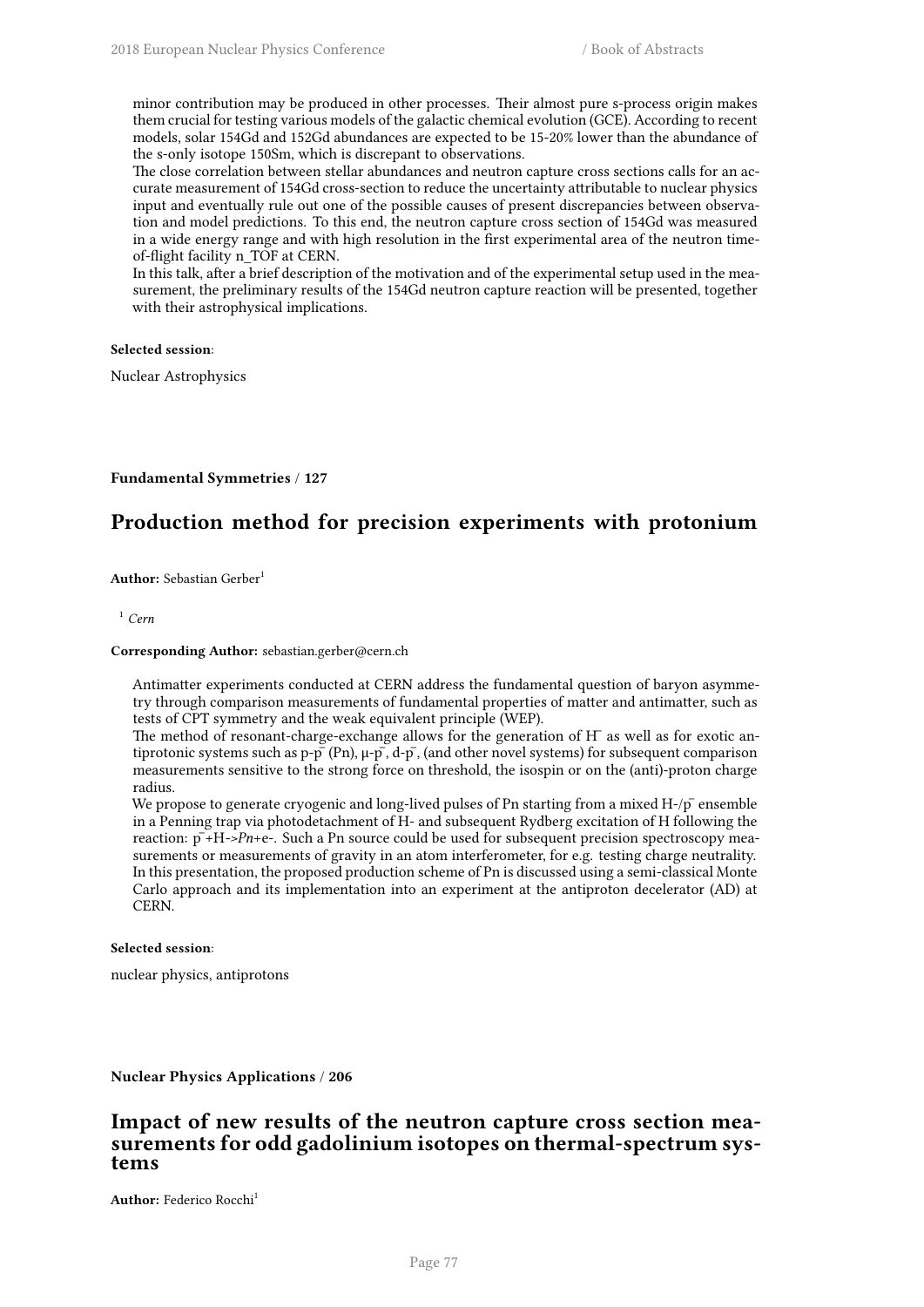### 1 *ENEA*

#### **Corresponding Author:** federico.rocchi@enea.it

157Gd and 155Gd play a crucial role in the neutronics of thermal spectrum systems; this is due to their extremely high capture cross section at low neutron energies, so high that they can compete very efficiently with 235U and 239Pu in neutron absorption, even at very low atomic concentrations. Thanks to this characteristic, Gd odd isotopes can play either the role of parasitic neutron absorbers or that of desired neutron poisons, according to specific needs. In current Light Water Reactors (LWRs), Gd isotopes are used as neutron poisons to compensate Beginning-of-Life excess reactivity of nuclear fuels, necessary to increase the economic performances of these reactors; for Boiling Water Reactors, where Gadolinium poisoning is extensively used, a correct estimation of the depletion of odd isotopes is fundamental to ensure the desired safety margins for the storage of spent nuclear fuel in the reactor Spent Fuel Pools. Also in new, emerging LWR technologies, like the s.c. boron-free Pressurized Water Reactor cores, reactivity compensation relies heavily on Gd odd isotopes. In CANDU heavy water reactors, Gd liquid solutions are used as part of an emergency shutdown system to cut the chain reaction. Despite this very important physical role, it appears that the neutron capture cross sections of these isotopes at thermal energies is not known with the accuracy one would expect; many important experimental benchmarks containing Gd are not well reproduced by the currently available cross section evaluations. While for practical purposes the present knowledge might be felt adequate enough, the ever

demanding need for a very precise evaluation of safety margins in neutronics calculations suggests to improve as much as possible these cross sections, as well as their associated uncertainty. To this aim, a series of experimental campaigns at the n\_TOF facility has been recently performed. This paper will show the impact of the new measurements on

neutronics calculations and, albeit preliminarily, will try to address qualitatively the issue if the new thermal values go in the desired direction of improving the reliability of the Gd evaluated cross sections.

### **Nuclear Structure and Dynamics (SALONE BOLOGNINI)** / **43**

# **Experimental study of precisely selected evaporation chains in the decay of 25Mg. Results and perspective with light radioactive beams.**

**Author:** Alberto Camaiani<sup>1</sup>

1 *FI*

#### **Corresponding Author:** alberto.camaiani@fi.infn.it

Also in view of the availability of Radioactive Ion Beams at energies well above the Coulomb barrier, we present some results from an experiment on the fusion-evaporation reaction 12C+13C at 95MeV bombarding energy, performed with the GARFIELD+Ring Counter apparatus located at the INFN LaboratoriNazionali di Legnaro. We investigated the deexcitation of 25Mg compound nuclei aiming both at a further stringent test of the statistical description of nuclear decay and at a direct comparison with data on 24Mg,

previously measured in fusion reactions with the same apparatus. The key aspect of this study is the measurement of complete fusion events which allow to select and investigate the various decay chains and to evidence possible cluster or correlation effects for nuclear systems above the separation energies. This can be of particular interest on the way to experiments with light heavy-ion beams from 5 to 15MeV/u, as those obtainable with ISOL facilities using light atoms carbide as production targets.

#### **Selected session**:

Nuclear Structure, Spectroscopy and Dynamics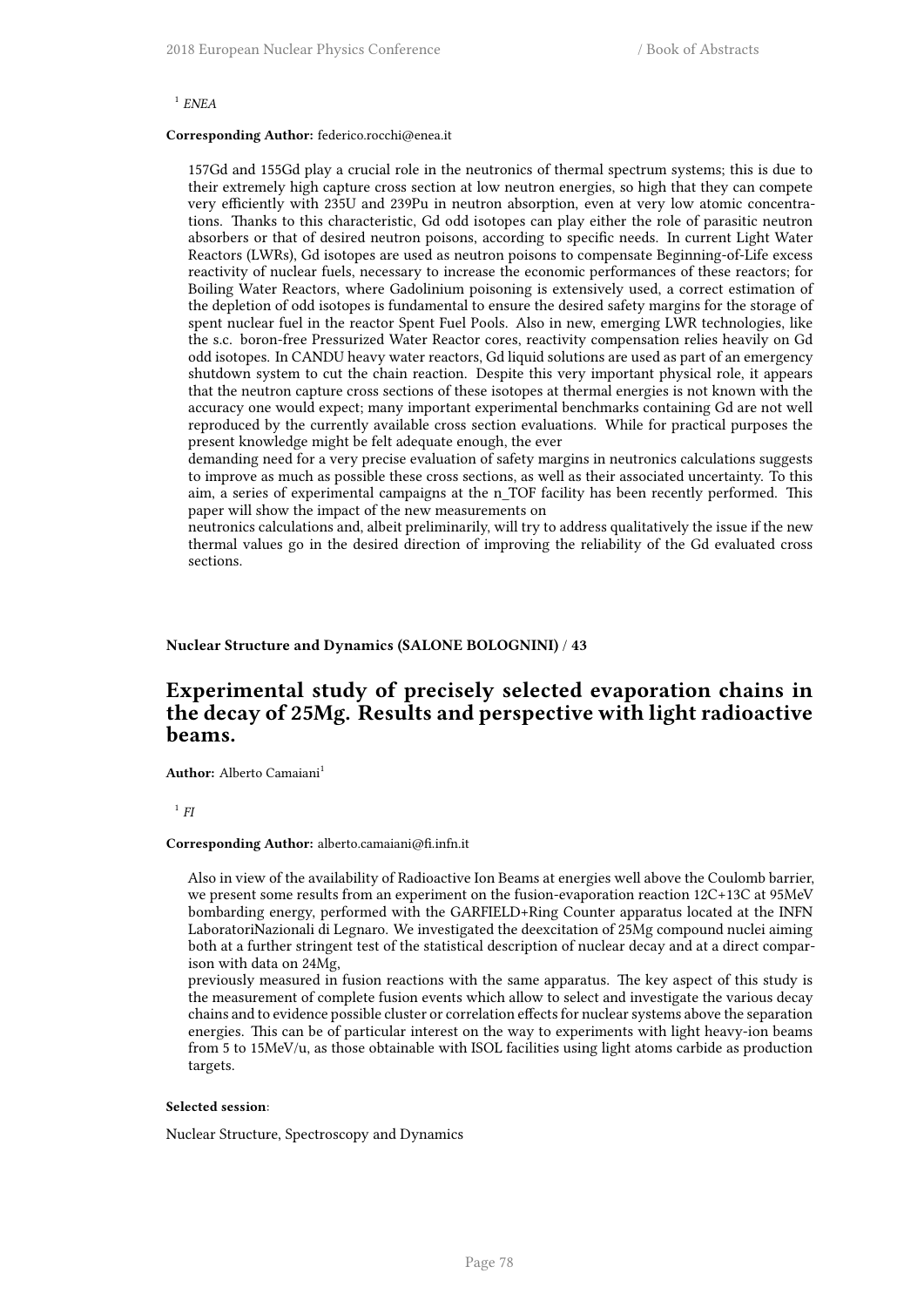**Nuclear Astrophysics** / **93**

# **Exploring Neutron Channel Solutions for the Cosmological Lithium Problem at CERN/n\_TOF**

Authors: Alberto Mengoni<sup>1</sup>; Cristian Massimi<sup>1</sup>

1 *BO*

### **Corresponding Author:** amengoni@bo.infn.it

Nuclear reactions responsible for the creation and destruction of Be-7 (the progenitor of Li-7), during Big Bang Nucleosynthesis (BBN), play the key role in the determination of the resulting primordial abundance of Li-7, the third chemical element formed during the very early phase of evolution of the Universe. Current standard BBN models predict a Li-7 abundance which is a factor of 2-3 larger than what is determined by astronomical observations. A neutron channel which could enhance the destruction rate of Be-7 during BBN has been recently investigated, amongst others, at the neutron time-of-flight facility, n\_TOF a CERN, Geneva.

n\_TOF (neutron time-of-flight) is the pulsed neutron source based on the spallation process induced by the 20 GeV/c proton beam of the CERN accelerator complex injected on a lead target. The source is coupled to two flight paths, one of 185 m and the other of 20 m length. The facility has been designed to study neutron-nucleus interactions for kinetic neutron energies ranging from a few meV to several GeV. The kinetic energy of the neutrons is determined by measuring the time of flight, hence the name n\_TOF (www.cern.ch/ntof).

At n\_TOF, the 7Be(n,a)4He reaction has been recently measured for the first time in a wide incident neutron energy range(\*), allowing to put severe constrains on one of the Be-7 destruction mechanisms during BBN. A second reaction channel, the 7Be(n,p)7Li has been explored, again extending the reaction cross section data to a wider range and, therefore, allowing for an update of the related reaction rate to be used in standard BBN network calculations.

The new experimental results, theoretical interpretations and implications of these two reaction channels on the Cosmological Lithium Problem will be presented.

(\*) M Barbagallo et al. (The n\_TOF Collaboration), Phys. Rev. Lett. 117, 152701 (2016).

**Selected session**:

Nuclear Astrophysics

### **Nuclear Physics Applications** / **228**

### **Measurement of 235U(n,f) cross section between 10 and 30 keV**

**Author:** Simone Amaducci<sup>1</sup>

### 1 *LNS*

#### **Corresponding Author:** simone.amaducci@lns.infn.it

The 235U(n,f) cross section is established as a standard reference for measurements and evaluations at thermal neutron energy and in the range between 150 keV and 200 MeV. Thanks, amongst other considerations, to this wide energy interval the 235U fission is one of the most used standards, but recent experimental data suggest the presence of discrepancies in the 235U(n,f) reaction cross section between 10 and 30 keV. Although not considered as a standard in this energy range, it is often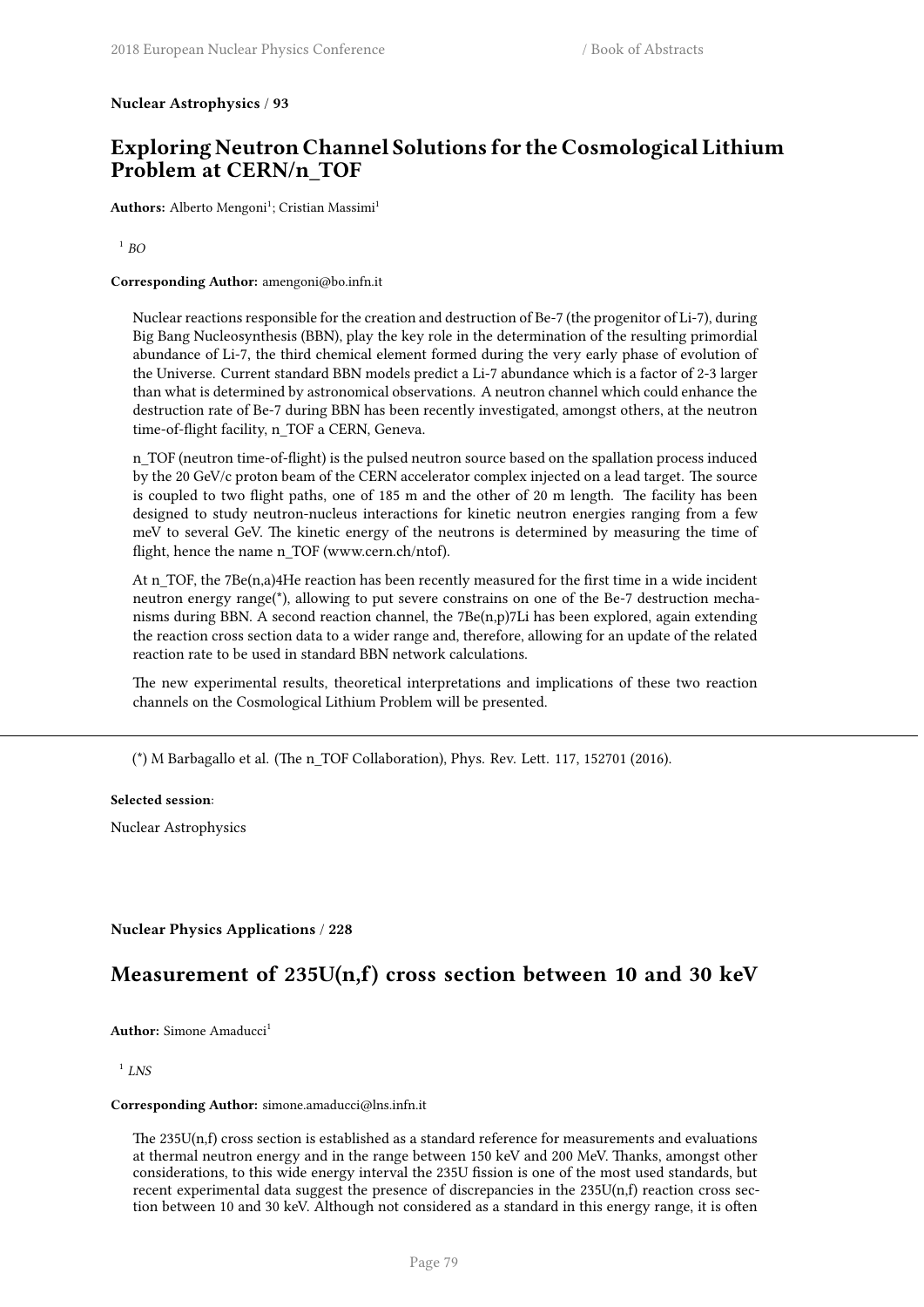used as reference for the measurement of the neutron flux at various facilities. Any correction to the values adopted in evaluated libraries has an immediate impact over all the results of experiments that use the 235U fission as reference. In order to overcome this problem an accurate measurement of 235U(n,f) cross section in the energy range between 10 and 30 keV has recently been performed in the n\_TOF facility at CERN, where is available a neutron beam with a remarkable energy resolution and high instantaneous flux. A new experimental setup has been used, consisting of a stack of single pad silicon detectors and 235U, 10B and 6Li targets

placed directly on the beam, the boron and lithium are used as standard reference. This measurement represents the first case of fission products measured using silicon detectors at n\_TOF facility, proving the suitability of silicons even in this critical configuration. The customized experimental apparatus and the data analysis with definitive results will be presented.

### **Nuclear Structure and Dynamics (SALONE BOLOGNINI)** / **39**

# **Three-nucleon force contribution to the distorted-wave theory of (d,p) reactions**

**Author:** Natalia Timofeyuk<sup>1</sup>

<sup>1</sup> *University of Surrey*

#### **Corresponding Author:** n.timofeyuk@surrey.ac.uk

In the last two decades rapid advances have been made in the implementation of the three-nucleon force (3NF) in nuclear structure calculations and its importance for various nuclear properties has been demonstrated. However, another large branch of nuclear physics – direct nuclear transfer reactions - is still based exclusively on Hamiltonians with two-body interactions only. These reactions are studied experimentally in many radioactive beam facilities, such as ISOLDE (CERN), RIKEN (Japan) or TRIUMF (Vancouver), to provide an important source of knowledge about single-particle nuclear structure and, more recently, to serve as a testing ground for ab-initio theories, in which the 3NF is often included.

In this talk I will present the first calculations of the 3NF contribution to the distorted-wave theory of  $(d,p)$  reactions [1]. I will discuss the qualitative difference between this contribution and the contribution from two-nucleon force only. This difference arises because of a new type of nuclear matrix elements which nuclear structure theory never dealt with before. I will discuss the challenges of the 3NF treatment in the distorted-wave theory and present a few (d,p) cross sections for doublemagic nuclear targets calculated in the distorted-wave Born approximation using the contact 3NF whose strength has been fixed by the chiral effective field theory at the next-to-next-to-leading order. Introducing a 3NF into distorted-wave theories will pave the way to a consistent comparison of spectroscopic factors, calculated in ab-initio theories with 3NF, with those deduced from experiments with the help of reaction theory in which 3NF are included as well.

References: [1] N.K. Timofeyuk, Phys. Rev. C, in press (2018)

### **Selected session**:

Nuclear structure and dynamics

#### **Nuclear Astrophysics** / **98**

# **Measurement of the 12C(p,γ)13N S-factor in inverse kinematics**

**Author:** Stefan Reinicke<sup>1</sup>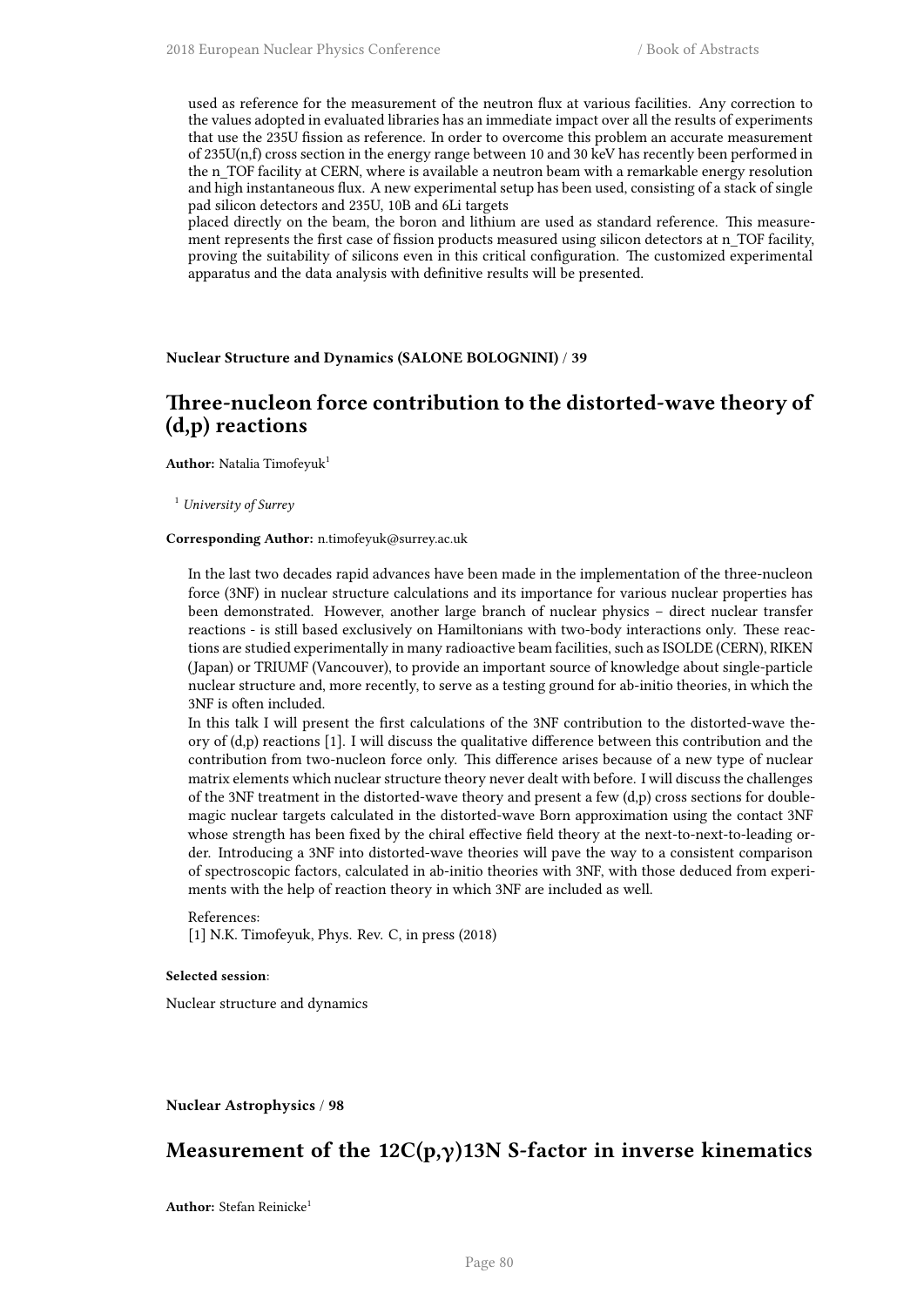Co-authors: Daniel Bemmerer <sup>2</sup>; Felix Ludwig <sup>1</sup>; Kai Zuber <sup>3</sup>; Klaus Stöckel <sup>1</sup>; Louis Wagner <sup>1</sup>; Marcel Grieger <sup>1</sup>; Marcell Takacs  $^1$ ; Ronald Schwengner  $^2$ ; Shavkat Akhmadaliev  $^2$ ; Stefan Schulz  $^1$ 

- <sup>1</sup> *Helmholtz-Zentrum Dresden-Rossendorf, Technische Universität Dresden*
- <sup>2</sup> *Helmholtz-Zentrum Dresden-Rossendorf*
- 3 *Technische Universität Dresden*

**Corresponding Author:** s.reinicke@hzdr.de

The 12C(p, $\gamma$ )13N reaction is relevant in several astrophysical scenarios, such as the early stages of the Bethe-Weizsäcker cycle of hydrogen burning and the production of 13C in stars on the asymptotic giant branch of the Hertzsprung-Russell diagram. Here new data on the 12C(p,γ)13N astrophysical S-factor at low energy, 0.1-0.5 MeV in the center of mass system are reported from an experiment in inverse kinematics. Titanium hydride targets were irradiated with an intensive 12C ion beam from the HZDR 3 MV Tandetron accelerator. The emitted γ-rays were detected in a lead shielded high-purity germanium detector also equiped with a cosmic ray veto. For target characterization, Nuclear Resonant Reaction Analysis (NRRA) was used with a 6.4 MeV 15N beam. The new data will contribute to the understanding of the creation of chemical elements in the precursors of corecollapse supernovae.

#### **Selected session**:

Nuclear Astrophysics

### **Nuclear Structure and Dynamics (SALONE BOLOGNINI)** / **61**

### **Dynamics of Nucleus-Nucleus Collisions and Neutron Rearrangement in Time-Dependent Approach**

**Author:** Viacheslav Samarin<sup>1</sup>

**Co-authors:** Mikhail Naumenko <sup>2</sup>; Nikolai Skobelev <sup>2</sup>; Yuri Sobolev <sup>2</sup>; yuri penionzhkevich <sup>3</sup>

1 *Flerov Laboratory of Nuclear Reactions, the Joint Institute for Nuclear Research*

2 *Joint Institute for Nuclear Research*

3 *joint institute for nuclear research*

#### **Corresponding Author:** samarin@jinr.ru

The dynamical approach based on numeric solution of the time-dependent Schrödinger equation [1 3] was applied to the description of adiabatic and diabatic rearrangement of nucleons in reactions of light nuclei 3,6He, 9,11Li with heavy nuclei. For example, adiabatic and diabatic evolution of the probability density for the protons of the 3He nucleus in the collision with the 45Sc nucleus is shown in Figure. Experimental data on fusion, nucleon transfer and total reaction cross sections for reactions 3,6He + 197Au, 3He + 194Pt [4, 5], 3,6He + 45Sc [6, 7], 9Li + 28Si [8], and 11Li + 28Si were analyzed. The results of calculation of cross sections AXN(3,6He, …)A+1XN+1 and ZXN(3He, …)Z+1XN-1 taking into account neutron transfer and fusion-evaporation processes are in agreement with experimental data. The results of calculations of multinucleon transfer in reaction 40Ca + 128Sn are also in agreement with experimental data [9].

Figure. Evolution of the probability density for the protons of the 3He projectile nucleus in the collision with the 45Sc target nucleus at different values of the center-of-mass energy and the collision impact parameter b: adiabatic rearrangement of the probability density for the slow collision at = 6 MeV,  $b = 0$  (a, b, c), diabatic rearrangement of the probability density for the fast collision at  $= 35$ MeV,  $b = 7$  fm (d, e, f). Radii of circumferences equal the effective radii of nuclei. The course of time corresponds to the panel locations from left to right (a-b-c), (d-e-f).

The work was supported by the Russian Science Foundation (RSF), research project 17-12-01170.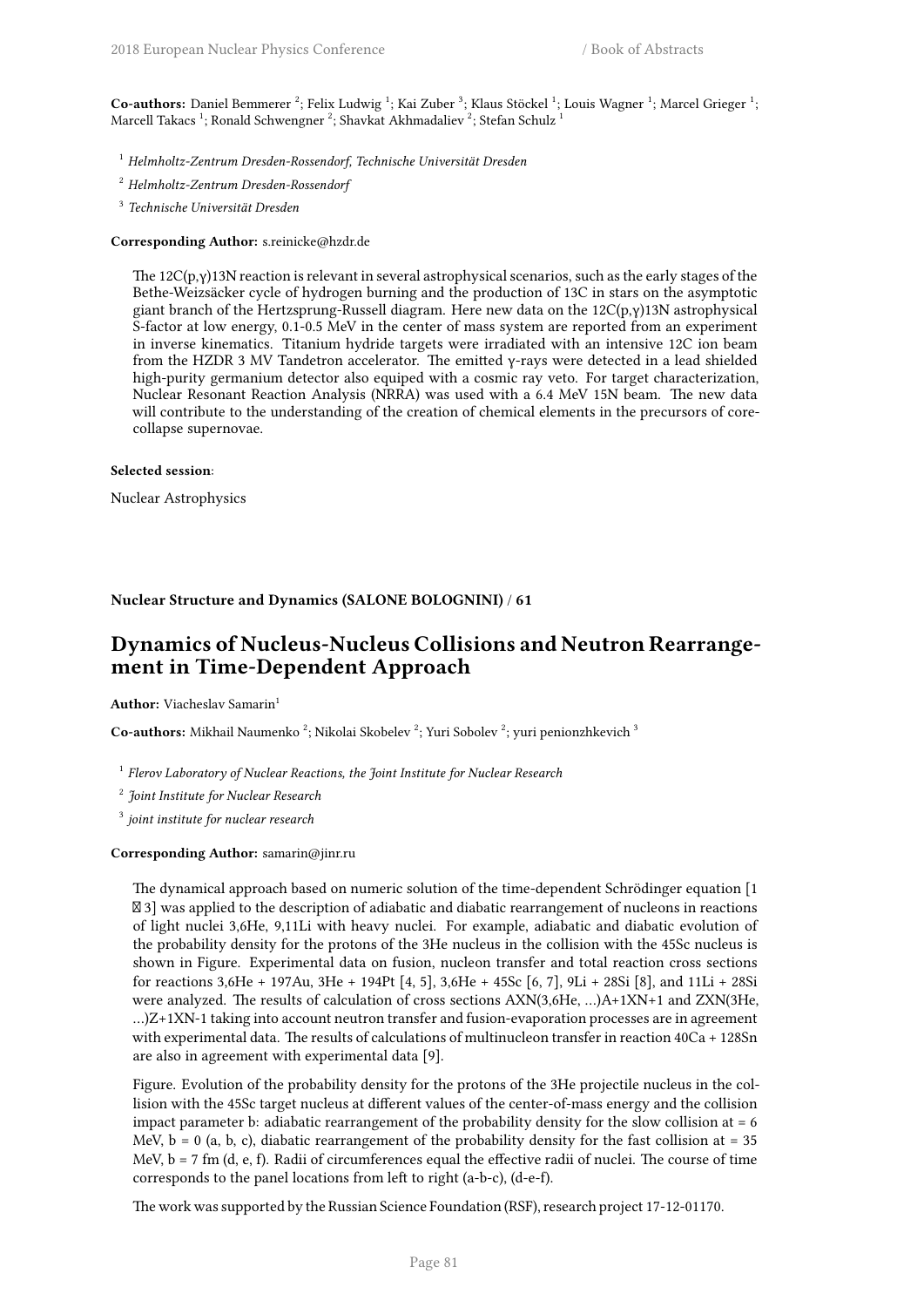#### References

- 1. V.V. Samarin, Phys. Atom. Nucl. 78, 128 (2015).
- 2. V.V. Samarin, Phys. Atom. Nucl. 78, 861 (2015).
- 3. V.V. Samarin, EPJ Web of Conf. 86, 00040 (2015).
- 4. Yu.E. Penionzhkevich et al., Eur. Phys. J. A 31, 185 (2007).
- 5. N.K. Skobelev et al., Phys. Part. Nucl. Lett. 11, 114 (2014).
- 6. N.K. Skobelev et al., Phys. Part. Nucl. Lett. 10, 410 (2013).
- 7. N.K. Skobelev et al., J. Phys. G: Nucl. Part. Phys. 38, 035106 (2011).
- 8. Yu.E. Penionzhkevich et al., Phys. Atom. Nucl. 80, 928 (2017).
- 9. L. Corradi et al., Phys. Rev. C 54, 201 (1996).

### **Selected session**:

Nuclear Structure and Dynamics

**Nuclear Astrophysics** / **140**

# **Equations of state of nuclear matter tested by simulating the merger of two neutron stars**

**Author:** Silvia Traversi<sup>1</sup>

Co-authors: Alessandro Drago<sup>1</sup>; Giuseppe Pagliara<sup>1</sup>; Roberto De Pietri<sup>2</sup>

1 *INFN Ferrara*

<sup>2</sup> *Università di Parma*

Binaries Neutron Stars (NSs) mergers can provide many constraints about stellar composition because the evolution and features of these processes strongly depends on the Equation Of State (EOS) of NSs. Indeed, the time of the collapse after the merger, for given masses, is determined by the softness of the EOS. Moreover, the process results in the ejection of matter, both during the merger due to tidal torques and/or shocks and after the merger from the disk formed around the remnant. This suggests NSs mergers to host r-processes. The decay of the produced nuclei has been directly detected as an EM signal (AT2017gfo kilonova), after the merger event observed on the 17th August 2017. The luminosity, frequency, time evolution and angle of the signal has been directly related to the features of the ejecta. We have performed hydrodynamical simulations of the NS merger in the general relativistic framework of the Einstein Toolkit code. We have compared two EOSs for different total masses of symmetric binaries; the first is the SFHo EOS which contains just ordinary matter while the second is an EOS which is characterized by the appearence in the high density regime of hyperons and delta particles. This feature leads to a softening, preventing this EOS to reach the two solar mass limit (in this scenario the more massive compact stars would be quark stars). The features of the two EOSs translate into different outcomes of the simulations: we have calculated the treshold mass for the hyperonic EOS, meaning the maximum mass for which the remnant does not make a promtp collapse to black hole. While the remnant in the case of SFHo survives for dozens of ms for a 1.3-1.3 solar masses binary, we found that already the 1.23-1.23 solar masses binary collapses promptly. In this scenario the event of August 2017 is interpreted as the merger of a quark star with a NS. We have also calculated the amount, the mean velocity and the angular distribution of the dynamical ejecta for a NS-NS merger. We found that, if a prompt collapse does not take place, the amount of matter ejected is from 4 times to an order of magnitude larger for the hyperonic with respect to the SFHo EOS case. This can be explained in terms of a greater contribution of the shock component for softer EOS.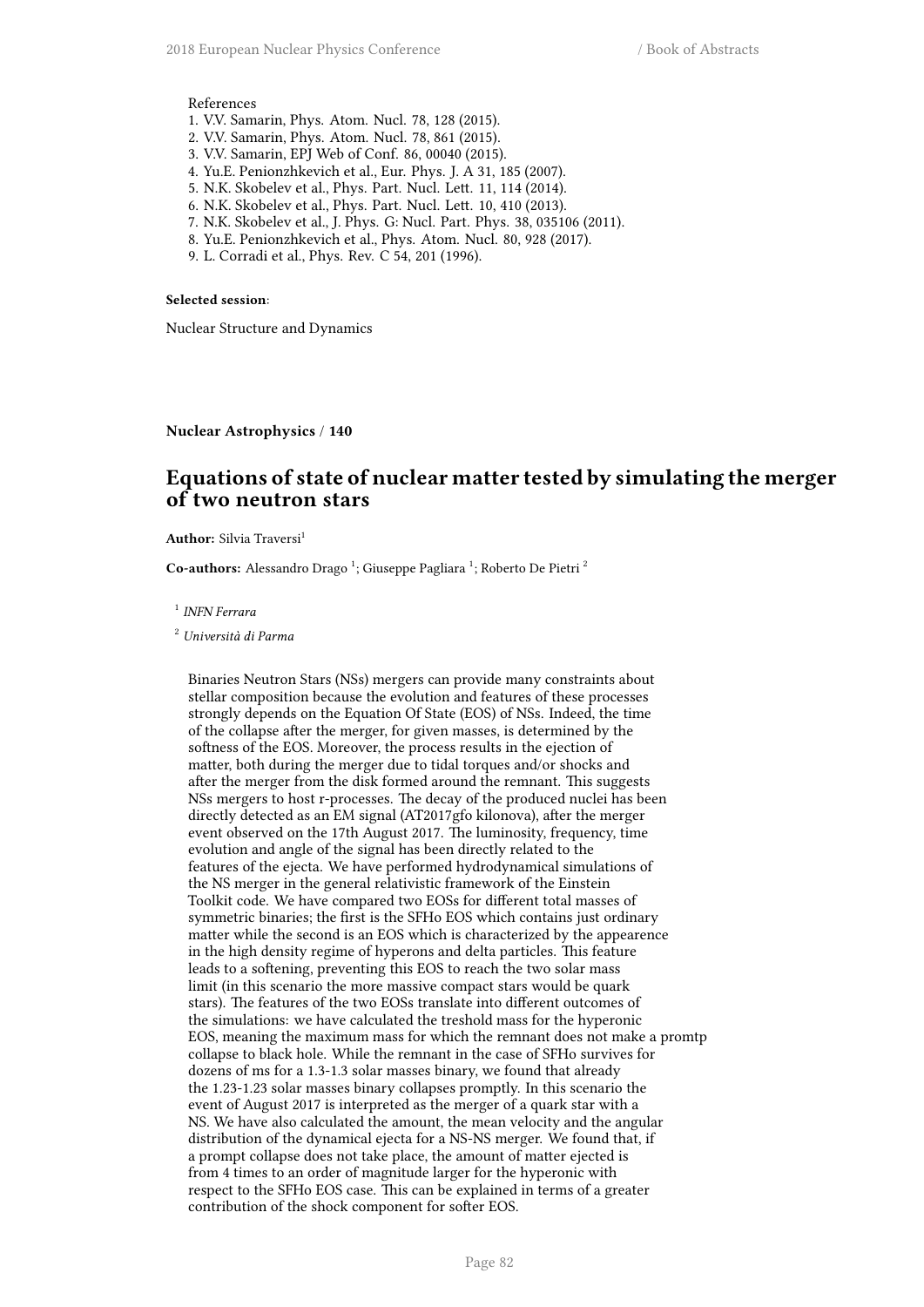**Selected session**:

Nuclear Astrophysics

### **Hadron structure, spectroscopy and dynamics** / **214**

# **Recent results on charmed meson decays at BESIII**

The BESIII experiment at BEPCII accumulated the world's largest e+e- collision samples at 3.773 and 4.178 GeV. In (semi-)leptonic decay aspect, we have studied the purely leptonic decays  $D+ \rightarrow \text{tau+v}$ and D\_S+->mu+v, and the semi-leptonic decays of D0 to K(pi)- mu+v, D+ -> pi0 mu+v, D+(\_S) -> eta(') ev and D\_S+->K(\*)0 e+v. We will report the improved measurements of the branching fractions of these decays and the CKM matrix elements |Vcs(d)|, the D(s)+ decay constants, the form factors of D(s) semi-leptonic decays. In hadronic decay aspect, we will report the measurements of the branching fractions of  $D0(+)$  -> PP (P=Peudecalor) decays, the observations of baryonic decay Ds+ -> pn-bar, the pure W-annhilation decay Ds+ -> omega pi+ and scs decay Ds+ -> omega K+. In rare decay aspect, we will report the upper limit of branching fractions of radiative decay D+ -> gamma e+v, c quark unchanged decay D+ -> D0e+v and FCNC process D -> h(h')e+e-.

**Nuclear Structure and Dynamics (SALONE BOLOGNINI)** / **261**

# **Interplay of Nuclear Structure and Nuclear Reactions for exotic nuclei**

**Author:** Joaquin Gomez Camacho<sup>1</sup>

<sup>1</sup> *CNA*

### **Corresponding Author:** gomez@us.es

The study of the structure of normal, well bound nuclei, can be carried out by populating discrete excited states in a reaction, and studying their gamma decay. Here, the nuclear reaction is just a mechanism to populate excited states, whose properties such as energy and decay probabilities are independent of the reaction that produced it. Exotic nuclei, weakly bound, have few (if any) discrete excited states. The role of excited states is played by structures in the continuum (resonances and virtual states), which decay in fragments in a short time scale, comparable to the collision time. The properties of these continuum structures, such as the energy and angular distribution of the fragments, depend strongly on the nuclear interactions and the reaction mechanisms present in the nuclear reaction.

A key aspect of these nuclear reactions is the collision time. The properties of the exotic nucleus, inferred from its production of break-up in a nuclear reaction, will depend on whether the collision is fast or slow compared to the internal time. This dependence can be explored experimentally by reactions involving short time scales (relativistic beams, with short range interactions), and long time scales (few MeV per nucleon beams, in Coulomb dominated regimes). Both experiments are complementary. In this presentation, recent experimental measurements with their corresponding theoretical analysis will be presented. On one side, coulomb break-up of 11Li and 11Be on heavy targets at low energies will be analyzed, to extract the  $B(E1)$  distributions. On the other side,  $(p, p)$ reactions at high energies will be discussed to obtain spectroscopic factors.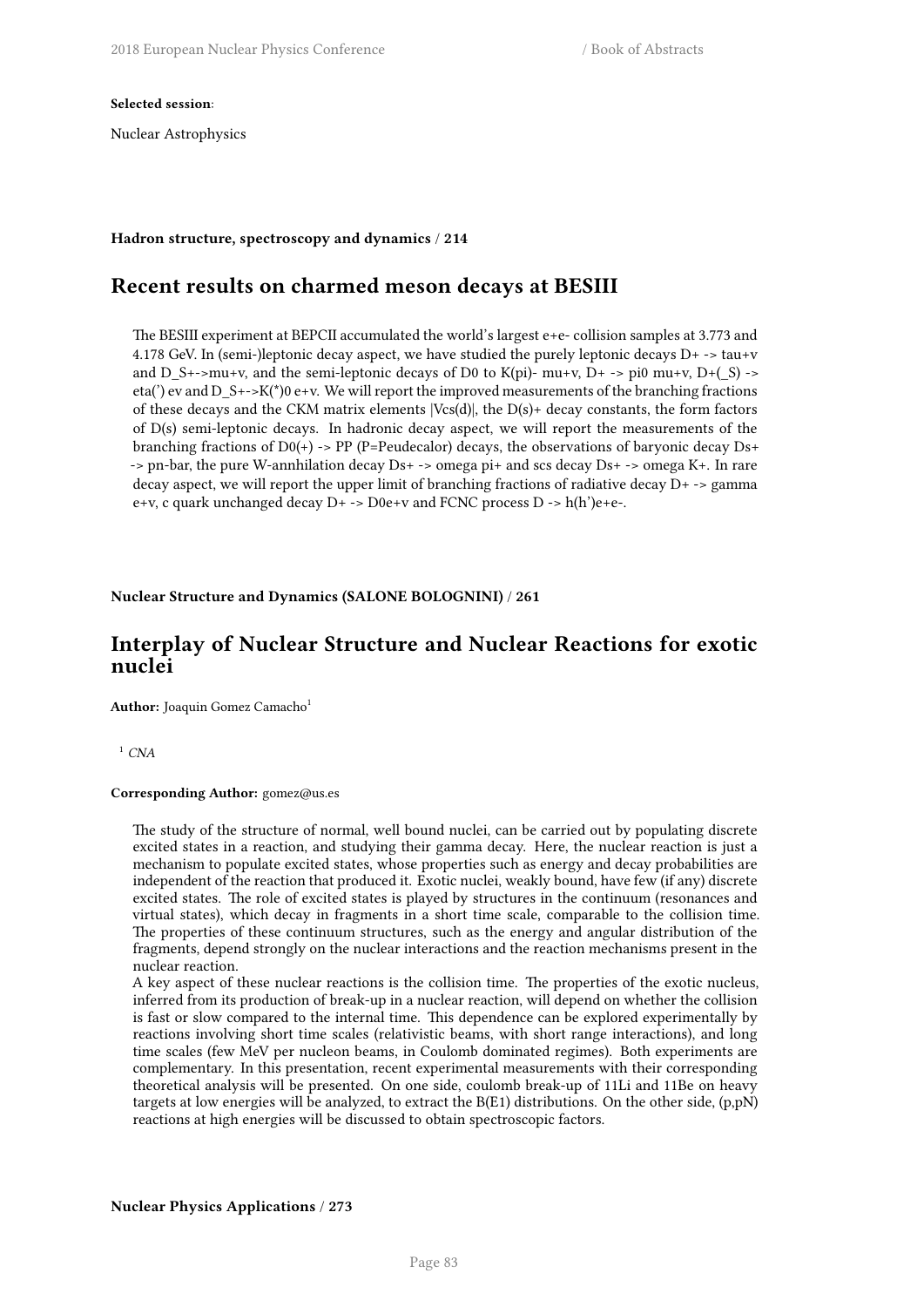# **The MINERVA facility within MYRRHA Phase 1**

**Author:** Carmen Angulo<sup>None</sup>

**Corresponding Author:** carmen.angulo@sckcen.be

MYRRHA is conceived as an Accelerator Driven System (ADS).It consists of a proton linear accelerator (linac) of 600 MeV, a spallation neutron source and a nuclear core cooled by liquid Lead-Bismuth (LBE). The 600 MeV accelerator of MYRRHA is a high intensity proton machine, delivering a proton beam on a spallation target. The high-energy protons are used in this target to create neutrons by spallation reactions. The produced neutrons in their turn feed the subcritical core of the MYRRHA reactor.

MYRRHA will strongly support the realisation of a European research and innovation framework by maintaining a high level of expertise in several crosscutting fields together with support to societal needs such as medical applications and high-level nuclear waste management.

According to the phased MYRRHA implementation strategy decided in 2015, the first facility that will be constructed at SCK•CEN, Mol (Belgium) will be the first part of the 600 MeV MYRRHA linac that will deliver intense proton beams up to 100 MeV. The 100 MeV accelerator will on the one hand demonstrate the required reliability of the 600 MeV linac for the MYRRHA ADS and on the other hand deliver protons to a target facility for the production of medical radio-isotopes and for fundamental or applied research in physics as well as for material research of interest to the fusion community. The 100 MeV accelerator together with the proton target facility is named MINERVA (MYRRHA Isotopes productioN coupling the linEar acceleRator to the Versatile proton target fAcility).

In this talk, the MINERVA facility will be described and the status of its implementation presented.

**Few body** / **5**

# **Achievements and challenges in understanding nucleon-deuteron reactions**

**Author:** Henryk Witala<sup>1</sup>

Co-authors: Jacek Golak<sup>2</sup>; Kacper Topolnicki<sup>2</sup>; Roman Skibinski<sup>2</sup>

1 *Jagiellonian UNiversity*

2 *Jagiellonian University*

### **Corresponding Author:** henryk.witala@uj.edu.pl

Comparison of theoretical predictions based on a nucleon-nucleon potential with data for elastic nucleon-deuteron (Nd) scattering and nucleon

induced deuteron breakup reveals the importance of a three-nucleon

force (3NF). Inclusion of semi-phenomenological 3NF models, such as Tucson-Melbourne or Urbana IX, into calculations in many cases improves the data description. However, some serious discrepancies remain even when a 3NF is included.

At low energies the prominent examples of discrepancies between theory and data were found for the vector analyzing power in elastic Nd scattering and

for the neutron-deuteron (nd) breakup cross sections in neutron-neutron (nn) quasi-free-scattering (QFS) andsymmetric-space-star (SST) geometries. Since both these configurations depend predominantly on the S-wave nucleon-nucleon (NN) force components, these cross section discrepancies have serious consequences for the nn 1S0 force component.

At energies above about 100 MeV current 3NF's only partially improve the description of data for cross section and spin observables in elastic Nd scattering and breakup. The complex angular and energy behavior of analyzing powers, spin correlation and spin transfer coefficients fails to be explained by standard nucleon-nucleon interactions alone or combined with current models of 3NF's. One of the reasons for the above disagreements could be a lack of consistency between 2N and 3N phenomenological potentials used or/and omission of important terms in the applied 3NF.

The Chiral Effective Field Theory approach provides consistent two- and three-nucleon forces. The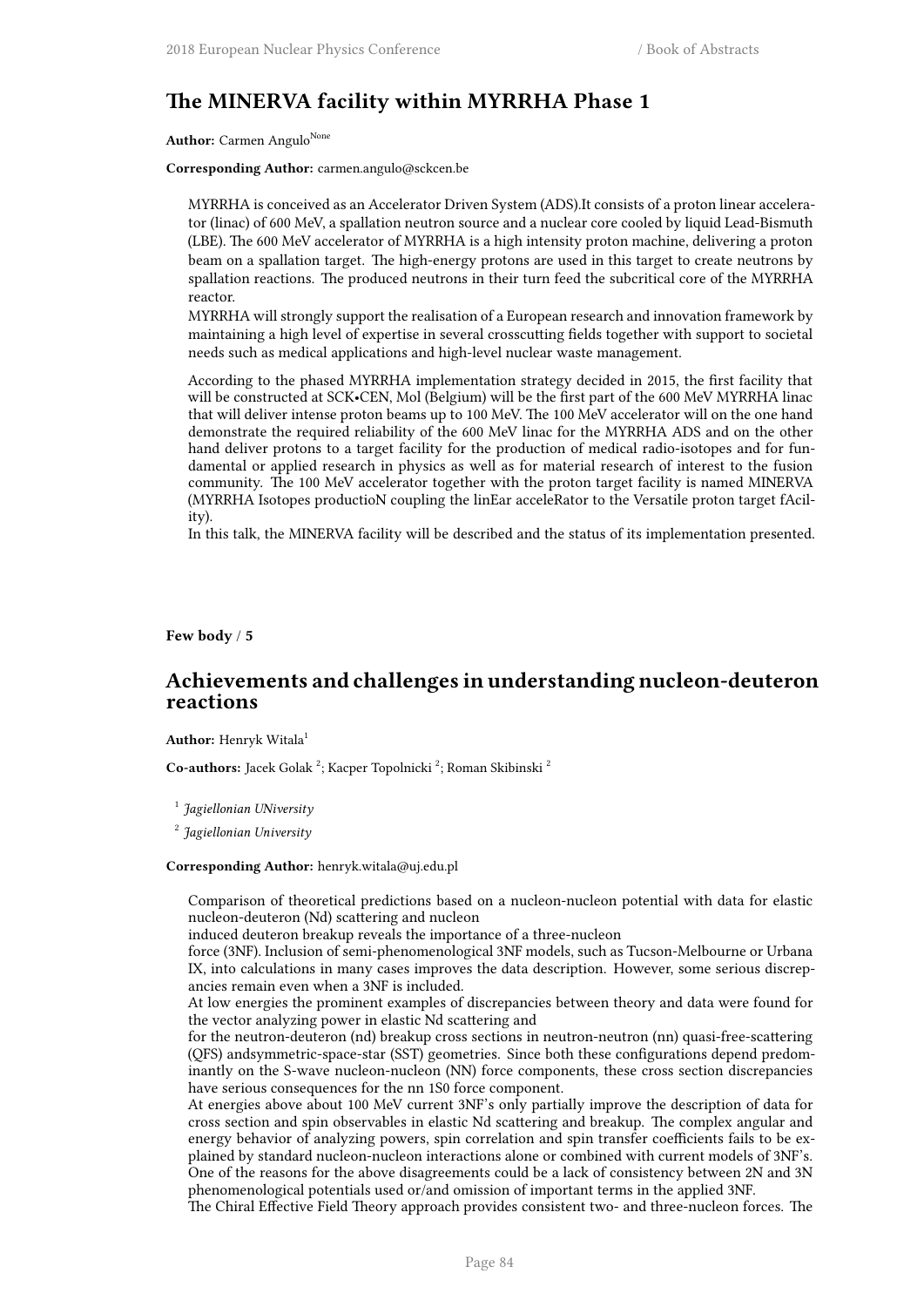3NF occurs for the first time at next-to-next-to

leading order (N2LO) of chiral expansion. The N3LO and N4LO NN forces when used in 3N calculations provide description of NN data of the same quality as standard, realistic NN potentials. Application of improved, semilocal coordinate-space regularized chiral NN

interactions up to N4LO order of chiral expansion combined with N2LO 3NF's supports conclusions obtained with standard forces. It can be expected that an application of consistent chiral NN and 3NF's up to N3LO will play an important role in understanding of elastic scattering and breakup reactions at higher energies.

### **Selected session**:

Few Body Systems

**Hadron structure, spectroscopy and dynamics** / **216**

# **Nucleon polarizabilities**

**Corresponding Author:** judith.mcgovern@manchester.ac.uk

The scalar and spin electromagnetic polarisabilities of the proton and neutron are still not particularly

well determined by Compton scattering experiments, with uncertainties ranging from somewhat less that

10% to over 100%. In the absence of free neutron targets, neutron properties must be extracted from light

nuclei, particularly the deuteron and 3He, but that requires a good understanding of the contribution of

nuclear effects and two-body currents which substantially modify the cross sections.

Chiral effective field theory provides a unied framework for the analysis of the low-energy properties

of both nucleons and light nuclei. World Compton scattering data has been used to give good constraints

on the proton scalar polarisabilities alpha and Beta [1], with progress also being made on the spin polarisabisabities [2] and prospects from a new generation of polarised scattering experiments [3, 4]. Progress is also

being made on the theoretical and experimental front for Compton scattering from light nuclei [5, 6] and

experiments are planned at both MAMI and HIgS. In this talk I will review progress in the field, and talk about future plans.

**Few body** / **56**

# **Study of Few-Body Nuclei by Feynman's Continual Integrals and Hyperspherical Functions**

**Author:** Viacheslav Samarin<sup>1</sup>

**Co-author:** Mikhail Naumenko <sup>2</sup>

1 *Flerov Laboratory of Nuclear Reactions, the Joint Institute for Nuclear Research*

2 *Flerov Laboratory of Nuclear Reactions, Joint Institute for Nuclear Research*

**Corresponding Author:** samarin@jinr.ru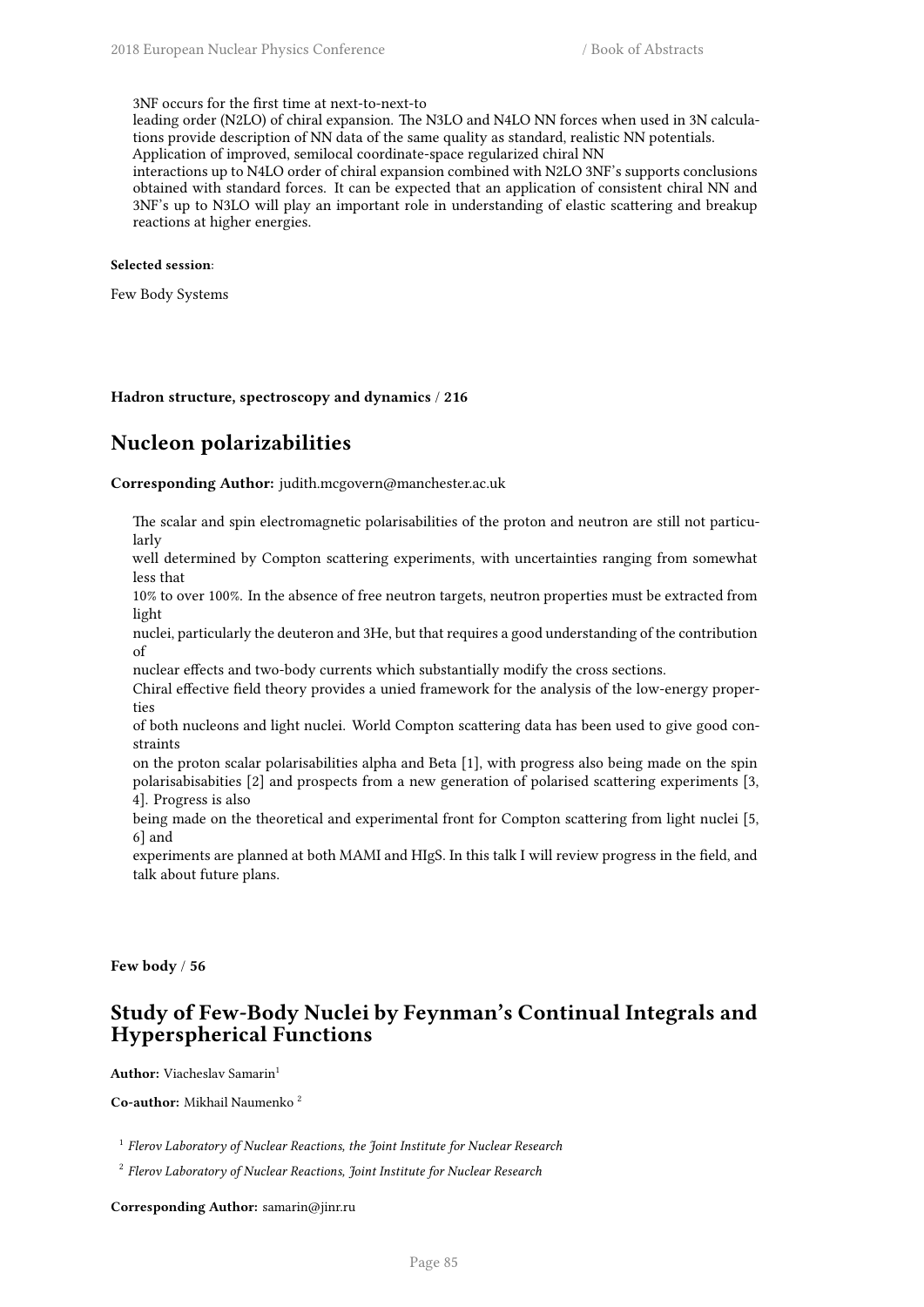The probability densities for the ground states of 3H, 3,4,6He, 9Be nuclei were calculated in Refs. [1, 2] by Feynman's continual integrals method in imaginary (Euclidean) time [3, 4]. The present work is devoted to studying other light nuclei 6,7,9,11Li, 6,10Be using the same approach. For example, the probability density for the 6Li nucleus is shown in Figure. The correctness of calculations was checked by comparison with the results of the expansion in hyperspherical functions (K-harmonics) [5] using new effective method for the solution of the system of hyperradial equations using cubic splines [6].

Figure. The probability density for the 6Li nucleus and the vectors in the Jacobi coordinates; neutrons are denoted as small empty circles, protons and alpha-clusters are denoted as small filled circles and large filled circles, respectively. The only one possible configuration is alpha-cluster + deuteroncluster.

### References

[1] V.V. Samarin and M.A. Naumenko, Phys. Atom. Nucl. 80, 877 (2017).

[2] M.A. Naumenko and V.V. Samarin, EPJ Web of Conferences 173, 05011 (2018).

[3] R.P. Feynman and A.R. Hibbs, Quantum Mechanics and Path Integrals, McGraw-Hill, New York  $(1965)$ 

[4] E.V. Shuryak and O.V. Zhirov, Nucl. Phys. B 242, 393 (1984).

[5] R.I. Dzhibuti and K.V. Shitikova, Metod gipersfericheskikh funktsiy v atomnoyi yadernoy fizike [Method of Hyperspherical Functions in Atomic and Nuclear Physics], Energoatomizdat, Moscow (1993).

[6] V.V. Samarin, Nuclear Theory, 36, 233 (2017), eds. M. Gaidarov, N. Minkov, Heron Press, Sofia.

#### **Selected session**:

Few body systems

**Nuclear Structure and Dynamics (SALONE BOLOGNINI)** / **68**

# **Charge Symmetry Breaking in strange nuclei**

Author: Elena Botta<sup>1</sup>

### 1 *TO*

The Charge Symmetry of the strong interaction requires that nn and

pp interaction strengths are equal. As a consequence, the energy levels of nuclear isospin multiplets are expected to be identical, after correcting for the Coulomb energy difference. The breaking of this symmetry manifests itself in experiments at a level of ~0.07 MeV for the NN interaction in normal, not strange, nuclei.

In Lambda hypernuclei, where the Lambda-N interaction acts, the breaking is predicted to be ~0.05 MeV by theoretical models which do not consider the effects of Lambda-N - Sigma-N coupling and of the three-body LambdaNN forces. However, from the experimental side, a large value of binding energy difference has been found for the A=4 isospin doublet, 4LambdaH - 4LambdaHe, in experiments based on emulsion techniques in the seventies. The same experiments gave also indications about the binding energy difference in A=7, 8, 10, 12 isomultiplets which did not show a substantial breaking effect.

In the last few years, several magnetic spectrometers provided high precision results in the field of Hypernuclear Physics. In particular, the accurate determination of the Lambda-binding energy for A=7, 10, 12, 16 systems contributed to stimulate considerably the discussion about the Charge Symmetry Breaking effect in Lambda-hypernuclei isomultiplets. Also for the A=4 isospin doublet, very precise measurements of 4LambdaH ground state binding energy and of 4LambdaHe first excited state energy have been obtained.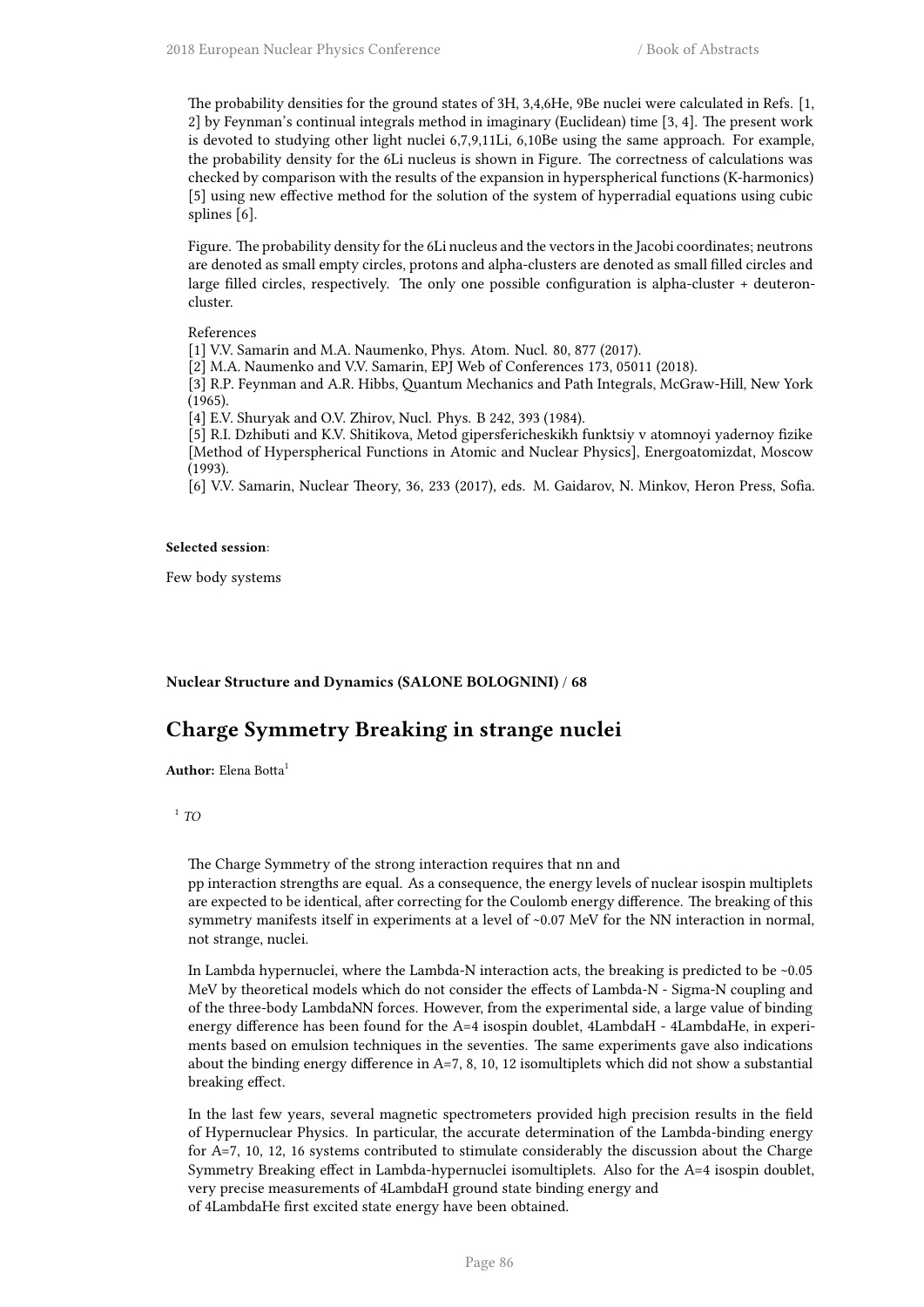This contribution aims at making an overview on Charge Symmetry Breaking in s- and p-shell Lambda-hypernuclei, focusing on recent experimental results and analyses.

### **Selected session**:

Nuclear Structure, Spectroscopy and Dynamics

**Nuclear Physics Applications** / **227**

### **155,157Gd neutron capture cross sections measured at n\_TOF (CERN)**

**Author:** Mario Mastromarco<sup>1</sup>

1 *BA*

#### **Corresponding Author:** mario.mastromarco@ba.infn.it

Fuel assemblies (FAs) of current Thermal Reactors such as Pressurized Water Reactors (PWRs) and Boiling Water Reactors (BWRs) make extensive use of the so-called "burnable neutron poisons", i.e. isotopes characterized by a very high neutron capture cross section at thermal energy, so as to compete with the fissile 235U isotope in neutron absorption. One element that can be conveniently used as neutron poison is Gadolinium, thanks to the very large thermal neutron capture cross section of its odd isotopes 155Gd and 157Gd. For these properties, Gadolinium is also often used in neutron and, more recently, in neutrino detection, as well as in medical applications. The accurate knowledge of the neutron capture cross section of 155Gd and 157Gd is extremely important for assessing the performances and safety features of FAs and of the whole reactor core, as well as for reliable simulations of the neutron transport in the presence of Gd for other applications. Despite the importance of this cross section, only few experimental data are available on these two isotopes in the low energy region. For this purpose, a measurement of the neutron capture cross-sections of the two odd Gd isotopes was carried out at the experimental area (EAR1) of the n\_TOF facility at CERN (Geneva). In this talk, the main results obtained in the thermal region as well as in the resolved resonance region (RRR), will be presented.

**Few body** / **73**

# **The quest for new data on the Space Star Anomaly in pd breakup**

**Author:** Andrzej Wilczek<sup>1</sup>

Co-authors: Adam Kozela<sup>2</sup>; Elzbieta Stephan<sup>3</sup>; Johan Messchendorp<sup>4</sup>; Nasser Kalantar<sup>5</sup>; Stanislaw Kistryn

1 *Institute of Physics, University of Silesia*

<sup>2</sup> *H. Niewodniczanski Institute of Nuclear Physics, Polish Academy of Sciences*

<sup>3</sup> *University of Silesia, Institute of Physics*

<sup>4</sup> *KVI-CART/University of Groningen*

<sup>5</sup> *KVI*

6

6 *Institute of Physics, Jagiellonian University*

**Corresponding Author:** awilczek@us.edu.pl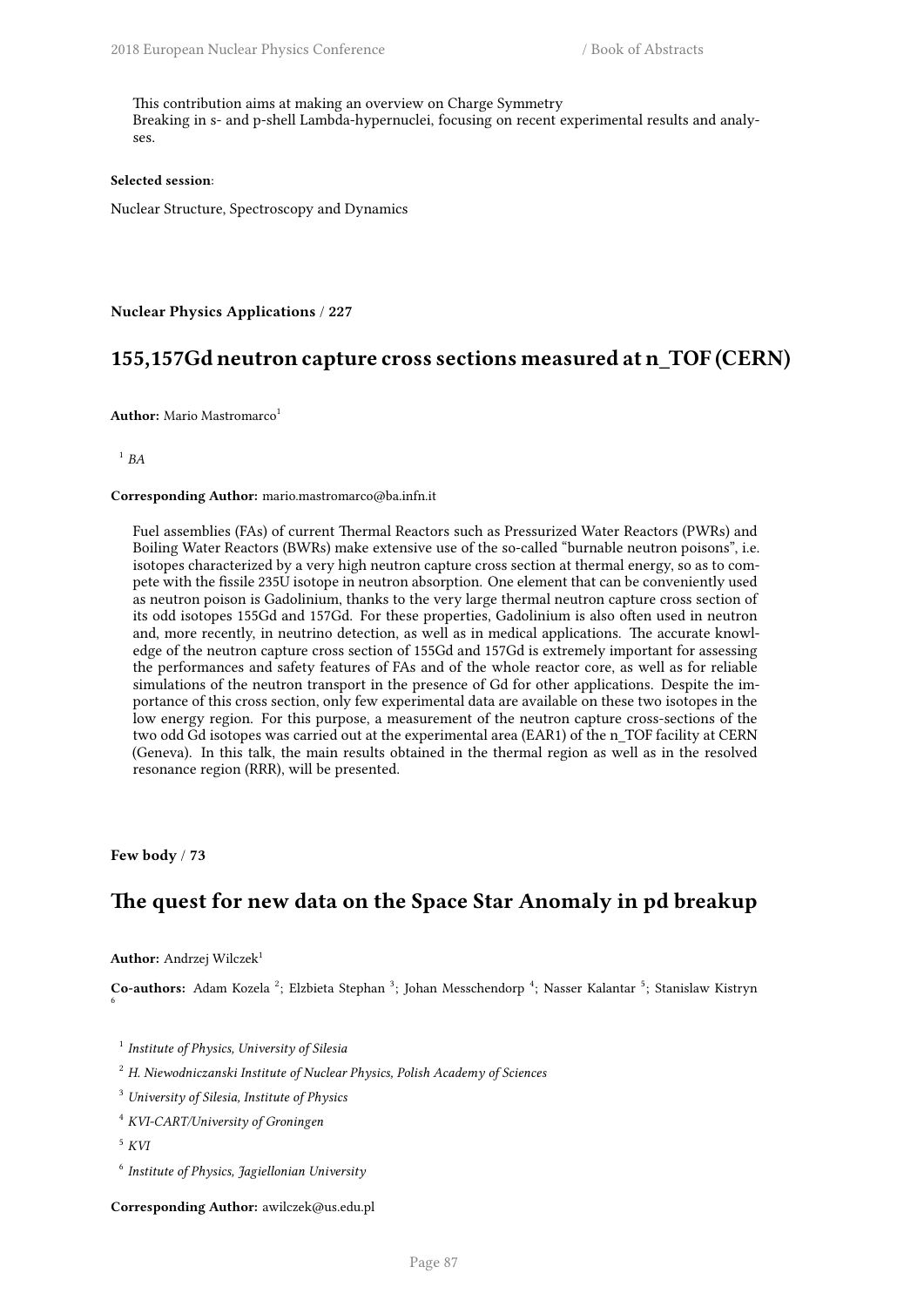Even though the development of the theories providing a precise description of few-nucleon interactions is well advanced, certain inconsistencies between experimental data and theoretical predictions are still to be resolved. One of the most intriguing discrepancies observed in the proton-deuteron breakup reaction is known as the Space Star Anomaly [1]. It concerns a very special geometrical configuration, where the momentum vectors of the reaction products are of the same length. What is interesting, the experimental evidence shows that the effect marks its presence at low energies (7.5-13 MeV/nucleon) [2], to

the contrary to the inconsistencies attributed to the so-called three-nucleon force.

Unfortunately, the highest energies ever analysed with this respect were 19 MeV [3] and 65 MeV [4]. Therefore due to a poor coverage of the energy range over 19 MeV it was not possible to draw clear conclusions about the source of the effect. The measurement and the calculations at 65 MeV show lack of the Space Star Anomaly at this energy and, on the other hand, enhanced sensitivity to relativistic effects [5]. The systematic studies in the domain of energy and for various orientations of the star relatively to the beam direction are important for better understanding of the process dynamics. The Big Instrument for Nuclear-polarization Analysis (BINA) [6,7] is one of the detectors well suited for such measurements. The research programme of the experiment aims i.a. at providing additional data on the Space Star cross-sections.

In this contribution, a thorough description of the Space Star

Anomaly effect will be presented. The latest theoretical predictions based upon Refs. [8,9] will be compared with each other and with the preliminary data points for the star configuration obtained with the BINA experimental setup for beam energies  $\ge$ =50 MeV/nucleon, as the next step in the research programme started recently.

- [1] J. Strate et al., Nucl. Phys. A501, 51 (1989).
- [2] K. Ohnaka et al., Few-Body Syst. 55, 725 (2014).
- [3] J. Ley et al., Phys. Rev. C73, 064001 (2006).
- [4] J. Zejma et al., Phys. Rev. C55, 42 (1997).
- [5] H. Wital a, et al., Phys. Lett. B634, 374 (2006).
- [6] M. Eslami-Kalantari, Ph.D Thesis, RUG 2009.
- [7] St. Kistryn, E. Stephan, J. Phys. D40, 063101 (2006).
- [8] A. Deltuva, Phys. Rev. C 80, 064002 (2009).
- [9] H. Witala, Phys. Rev. C 83, 044001 (2011).

### **Selected session**:

Few body systems

### **Nuclear Structure and Dynamics (SALONE BOLOGNINI)** / **7**

### **TOROIDAL MODE IN NUCLEI: FROM GIANT RESONANCE TO INDIVIDUAL STATES**

**Author:** Valentin Nesterenko<sup>1</sup>

Co-authors: Anton Repko<sup>2</sup>; Jan Kvasil<sup>3</sup>; Paul-Gerhard Reinhard<sup>4</sup>; Wolfgang Kleinig<sup>1</sup>

- 1 *BLTP, Joint Institute for Nuclear Research, Dubna, Moscow region, Russia*
- 2 *Institute of Physics, Slovak Academy of Sciences, 84511, Bratislava, Slovakia*
- 3 *IPNP, Charles University, CZ-18000, Praha 8, Czech Republic*
- 4 *Institute of Theoretical Physics II, University Erlangen, Erlangen, Germany*

### **Corresponding Author:** nester@theor.jinr.ru

Last years the toroidal dipole resonance (TDR) attracts a high attention [1-4]. This mode is located at the energy of the pygmy dipole resonance and forms the low-energy part of the isoscalar giant dipole resonance. The TDR has many remarkable properties. This is the only known dipole vortical mode in the family of intrinsic electric excitations. The TDR is perhaps the origin of the pygmy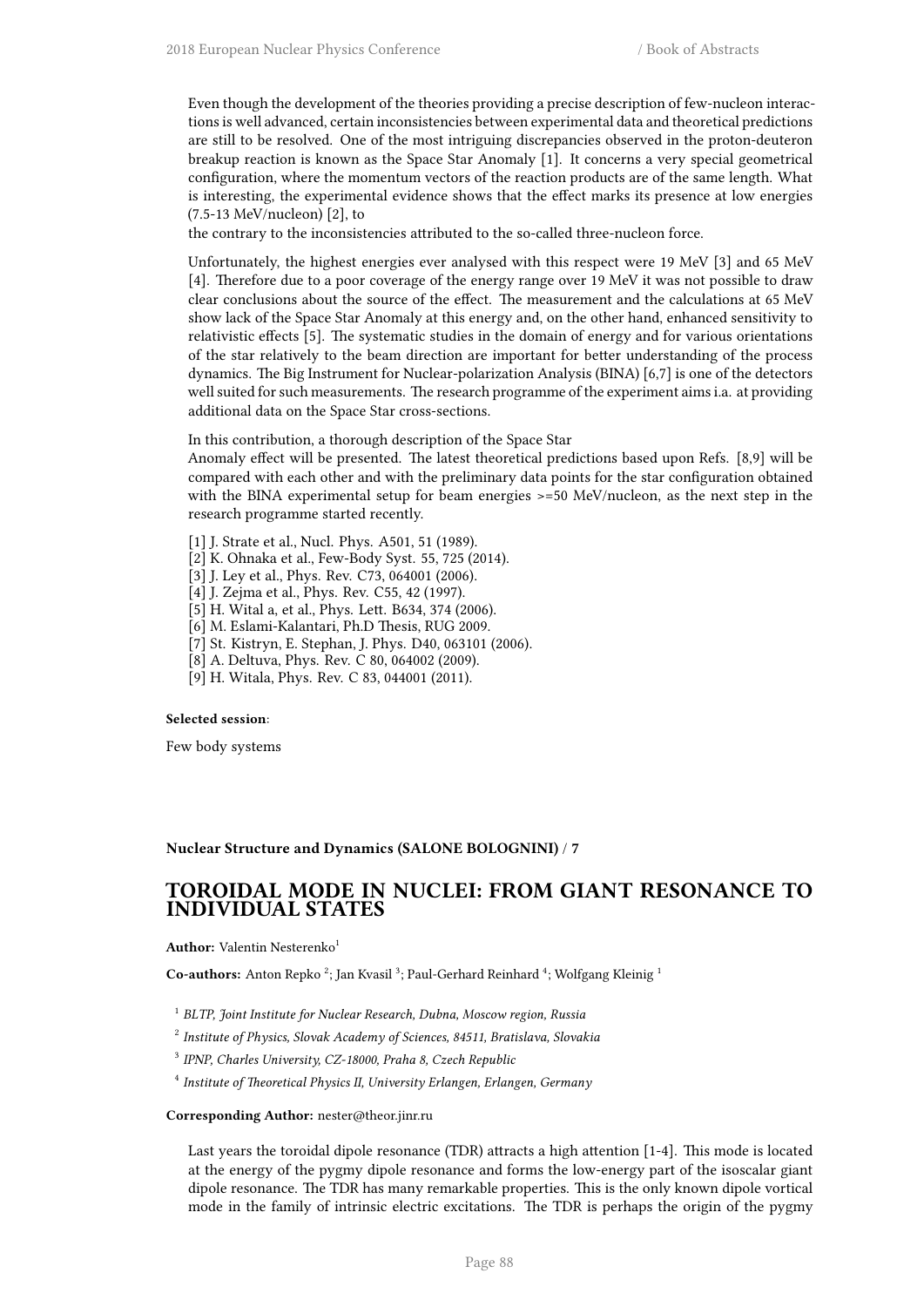dipole resonance [3]. Various TDR properties were explored by our group within the self-consistent Skyrme Quasiparticle Random-Phase Approximation (QRPA), see review [4]. Nevertheless, despite an impressive general theoretical and experimental effort, our knowledge on the TDR is still poor and even its experimental observation can

be disputed [5].

In this connection, we propose a new route to study the toroidal mode: to switch the effort from TDR (embracing many states and masked by other multipole modes) to individual well-separated low-energy toroidal states. As was recently shown [6], such states can exist in low-energy spectra of light nuclei with a strong axial prolate

deformation. For example, in 24Mg, this state appears as the lowest dipole K=1 excitation. These states can be easily discriminated and identified. They can serve as an excellent test cases to probe various reactions for vortical nuclear excitations. We briefly discuss the possibility to observe the toroidal individual states in inelastic electron scattering to back angles.

[1] N. Paar, D. Vretenar, E. Khan, and G. Colo, Rep. Prog. Phys. 70, 691 (2007).

[2] J. Kvasil, V.O. Nesterenko, W. Kleinig, P.-G. Reinhard, and P. Vesely, Phys. Rev. C84, 034303 (2011).

[3] A. Repko, P.-G. Reinhard, V.O. Nesterenko, and J. Kvasil, Phys. Rev. C87, 024305 (2013).

[4] V.O. Nesterenko, J. Kvasil, A. Repko, W. Kleinig, and P.-G. Reinhard, Phys. Atom. Nucl. 79, 842 (2016).

[5] A. Repko, J. Kvasil, V.O. Nesterenko, and P.-G. Reinhard, Eur. Phys. J. A53, 221 (2017).

[6] V.O. Nesterenko, A. Repko, J. Kvasil, and P.-G. Reinhard, arXiv:1711.08953[nucl-th], subm. to Phys. Rev. Lett.

### **Selected session**:

Nuclear Structure, Spectroscopy, and Dynamics

**Hadron structure, spectroscopy and dynamics** / **217**

### **Measurement of the proton scalar polarizabilities at MAMI**

**Corresponding Author:** emornacc@uni-mainz.de

The electric ( $\alpha$ E1) and magnetic ( $\beta$ M1) scalar polarizabilities describe the response of the nucleon to an applied electric or magnetic field. They are not only fundamental properties related to the internal structure and dynamics of the nucleon, but they are important also in other areas of physics, such as atomic structure. The values of  $\alpha E1$  and  $\beta M1$  quoted by the Particle Data Group were determined using data on the unpolarized differential cross-section of the Compton scattering  $\gamma p \rightarrow$ γp. The measurement of the beam asymmetry Σ3, provides an alternative approach to the extraction of the scalar polarizabilities, with different sensitivity and systematics compared to the unpolarized cross-section. This asymmetry was measured recently for the first time below the pion photoproduction threshold by the A2 Collaboration with the Crystal Ball/TAPS experiment at MAMI (Mainz, Germany).

A linearly polarized photon beam impinged on a liquid hydrogen target and the scattered photons were detected with the Crystal Ball/TAPS setup, providing almost  $4\pi$  coverage.

A new high precision measurement of both unpolarized cross-section and beam asymmetry Σ3 is ongoing at MAMI and the polarizabilities  $αE1$  and  $βM1$  will be extracted with unprecedented precision. The impact of the recently obtained and expected results on the extraction of the scalar polarizabilities will be discussed.

∗On the behalf of A2 Collaboration.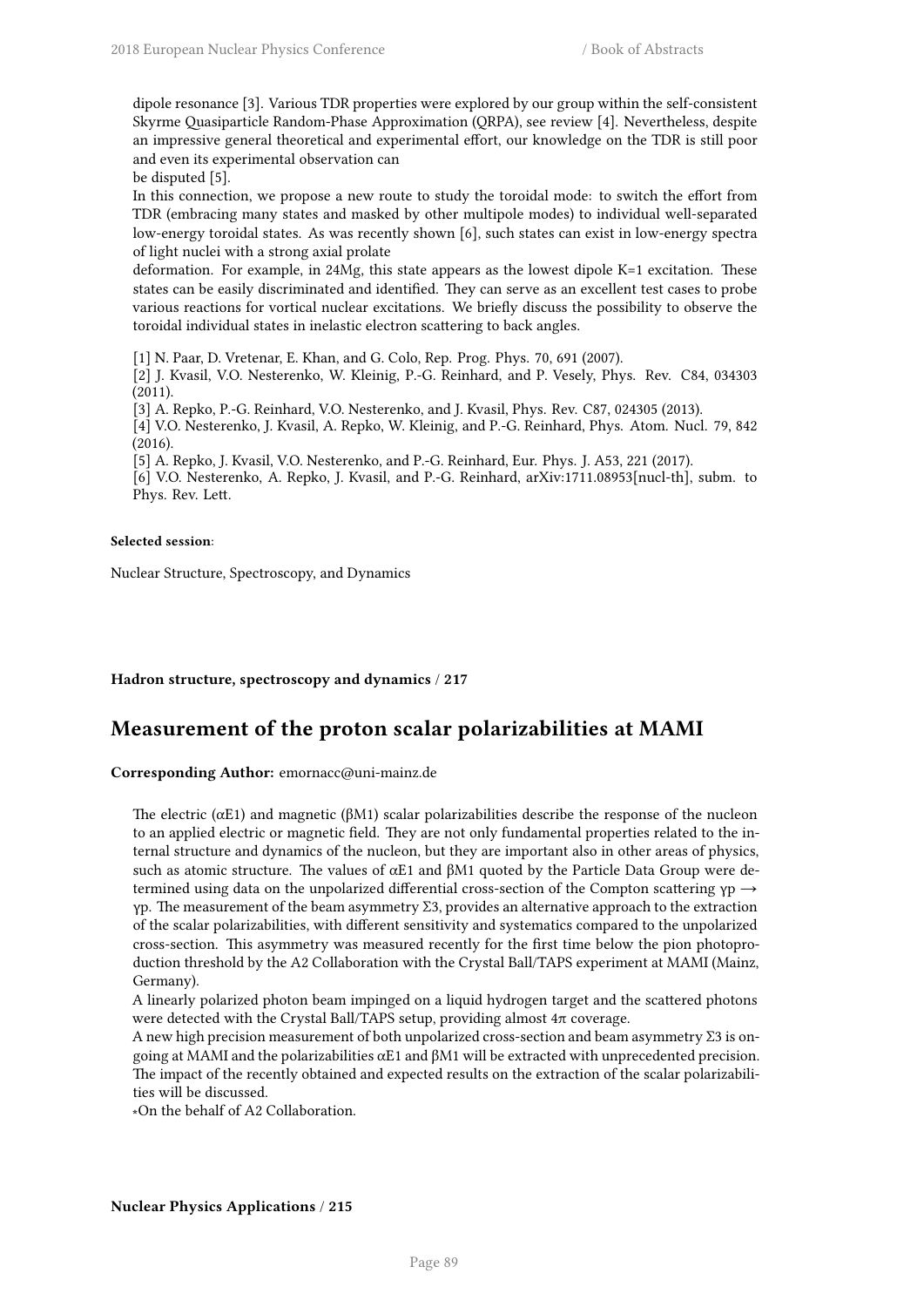# **Nuclear data program for NCT at the n\_TOF Collaboration at CERN**

<code>Authors:</code> Francisco Ogallar Ruiz $^1$ ; Marta Sabate-Gilarte $^2$ 

<sup>1</sup> *University of Granada and CERN*

<sup>2</sup> *University of Seville / CERN*

**Corresponding Authors:** marta.sabate.gilarte@cern.ch, f.ogallar@gmail.com

The n\_TOF Collaboration, neutron time-of-flight, is the spallation neutron source facility located at the European Organization for Nuclear Research (CERN) based on a 20 GeV/c proton beam impinging on a lead target. n\_TOF is a unique facility in the world due to the state-of-the-art of detectors, the data acquisition system and the characteristics of its neutron beam, i.e., high instantaneous flux in a wide energy range –from few meV to 1 GeV–, high energy resolution which allows resolving resonances and low repetition rate of the primary pulsed proton beam. The facility is in operation since 2001 and counts with two experimental rooms: n\_TOF-EAR1, located at 185 m from the spallation target along the horizontal direction of the incoming proton beam, and n\_TOF-EAR2, along the vertical direction at 20 m from the target was built in 2014. n\_TOF is mainly dedicated to measure neutron-induced cross sections for nuclear technology, astrophysics, basic nuclear physics and medical physics. The nuclear data program for medical applications started in 2012 with the measurement of the 33S(n,a) cross section at the n\_TOF-EAR1. This isotope is of interest in Boron Neutron Capture Therapy (BNCT) as a cooperative target to 10B because of its large cross section in the epithermal neutron energy range, the most suitable one for the accelerator based neutron sources. This measurement, in which the resonance region was successfully resolved, was completed in 2015 at n\_TOF-EAR2, extending the cross section values from 10 keV down to the thermal point for the first time.

In 2017, two additional experiments were carried out at n\_TOF-EAR2 with the aim of improving the dosimetry in BNCT treatments. In this case, the (n,p) cross section reaction on 14N and 35Cl were performed; the knowledge on the contribution to the total dose due to the proton emission is essential to preserve healthy tissues during the irradiation what has motivated this experiment. Continuing this program, in summer 2018 it is foreseen the measurement of the 35Cl(n,g) in order to increase the amount of data available on this reaction with the goal of enhancing the treatment planning in BNCT, in particular in case of brain cancer since it is in the brain where the higher concentration of 35Cl is found in the human body.

**Few body** / **80**

### **Nuclear force studies in the proton-deuteron break-up channel at 135 MeV**

**Author:** Hajar Tavakolizaniani<sup>1</sup>

 $\bf Co\text{-}authors:$  Adam Kozela  $^2$ ; Elzbieta Stephan  $^3$ ; Johan Messchendorp  $^4$ ; Maisam Mohammadi-Dadkan  $^1$ ; Mohammad Eslami-Kalantar <sup>5</sup>; Mohammad Taqy Bayat <sup>1</sup>; Nasser Kalantar-Nayestanaki <sup>4</sup>; Reza Ramazani-Sharifabadi <sup>1</sup>; stanislaw kistryn<sup>6</sup>

1 *PhD student*

- 2 *Institute of Nuclear Physics, PAN*
- <sup>3</sup> *University of Silesia, Institute of Physics*
- <sup>4</sup> *KVI-CART/University of Groningen*
- <sup>5</sup> *Department of Physics, Yazd University*
- <sup>6</sup> *University of Jagiellonian, Institute of Physics,*

**Corresponding Author:** h.tavakoli.zaniani@rug.nl

A detailed description of nuclear forces is essential for understanding the properties of nuclei and the dynamics in few-nucleon scattering processes. The need for an additional three-nucleon potential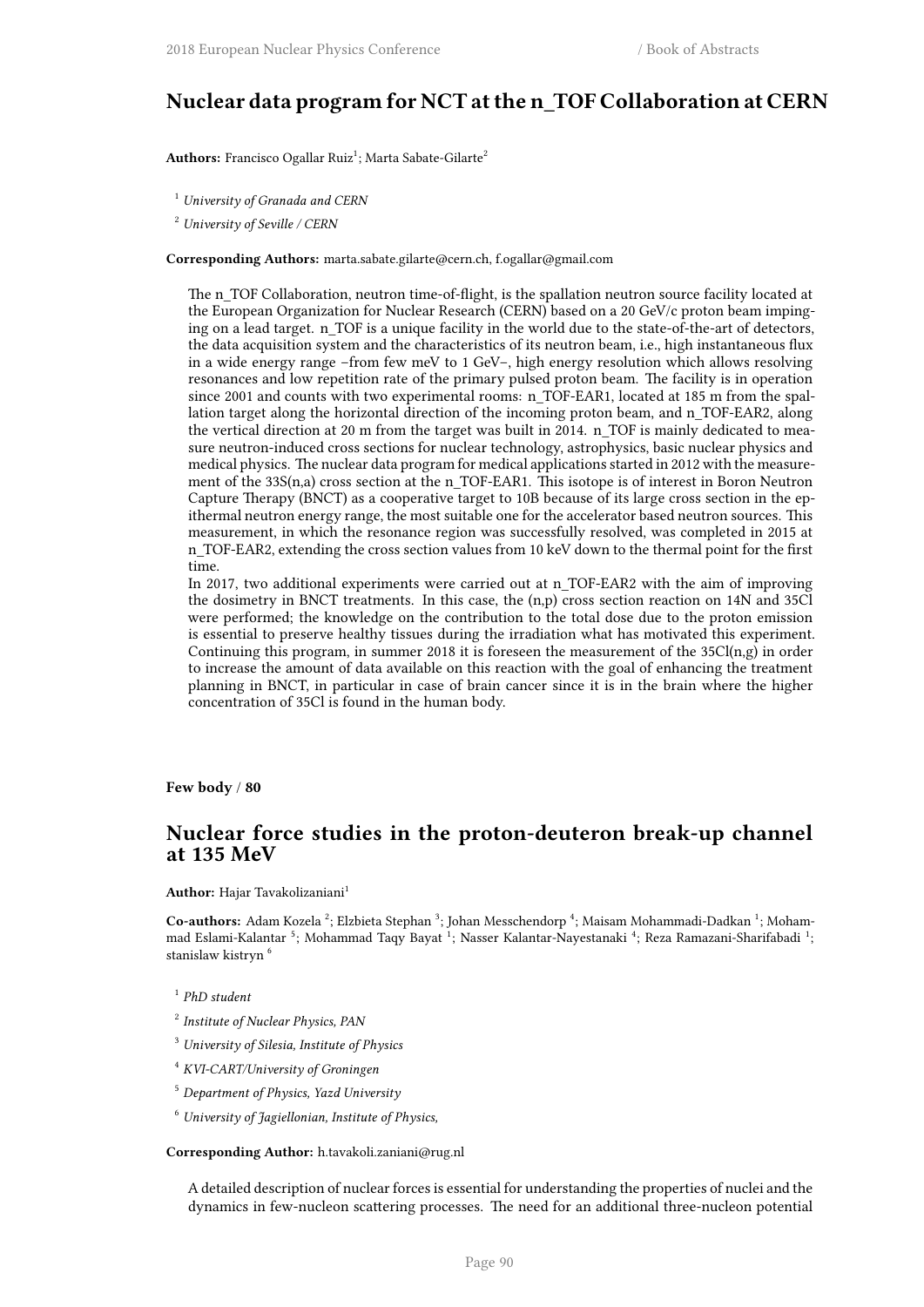became evident when comparing three-body scattering observables and light-nuclei binding energies with state-of-the-art calculations[1].

In this work, the analyzing powers (Ax and Ay) and differential cross sections are presented for the proton-deuteron break-up reaction studied with using a polarized-proton beam at 135 MeV impinging on a liquid-deuterium target. For the experiment we used the Big Instrument for Nuclearpolarization Analysis (BINA) at KVI, the Netherlands. BINA is composed two main parts, a forward wall to detect protons that scatter between 10-35 and a backward ball covering polar angles between 32-160. With this setup, we recently expanded our measurements of cross sections and analyzing powers from earlier presented result [1]. In particular, we measured for the first time  $A<sub>x</sub>$  for a large range in the kinematical S-curve, polar and azimuthal angles of the two outgoing protons.

Cross section and analyzing power data are compared to predictions from Faddeev calculations that are based on modern two-nucleon and three-nucleon potentials. Our polarization data are reasonably well described by calculations for kinematical configurations at which the three-nucleon force effect is predicted to be small. However, striking discrepancies are observed at specific configurations, in particular in cases when the relative azimuthal angle between the two protons becomes small. The aim is to significantly extend the world's database in the three-nucleon scattering system as a benchmark to eventually confine the structure of the three-nucleon interaction. In this contribution, some of these configurations along with the analysis techniques will be discussed.

#### **Selected session**:

Few body systems

### **Nuclear Structure and Dynamics (SALONE BOLOGNINI)** / **42**

### **Isospin transport phenomena in semiperipheral heavy ion collisions at Fermi energies**

**Author:** Silvia Piantelli<sup>1</sup>

1 *FI*

### **Corresponding Author:** piantelli@fi.infn.it

After a long R&D phase the FAZIA collaboration started its physics program in 2015 with a reduced setup consisting of four complete blocks. The results concerning isospin transport phenomena obtained in the first measurement run (ISOFAZIA experiment) on the system 80Kr+40,48Ca at 35AMeV are presented. An investigation of the isospin content of both fission fragments coming from the QuasiProjectile is also shown. An accurate comparison with the prediction of the AMD model is also presented.

#### **Selected session**:

Nuclear Structure, Spectroscopy and Dynamics

### **Hadron structure, spectroscopy and dynamics** / **218**

### **Dipole Dynamical Polarizabilities from proton Real Compton Scattering data**

**Corresponding Author:** stefano.sconfietti@pv.infn.it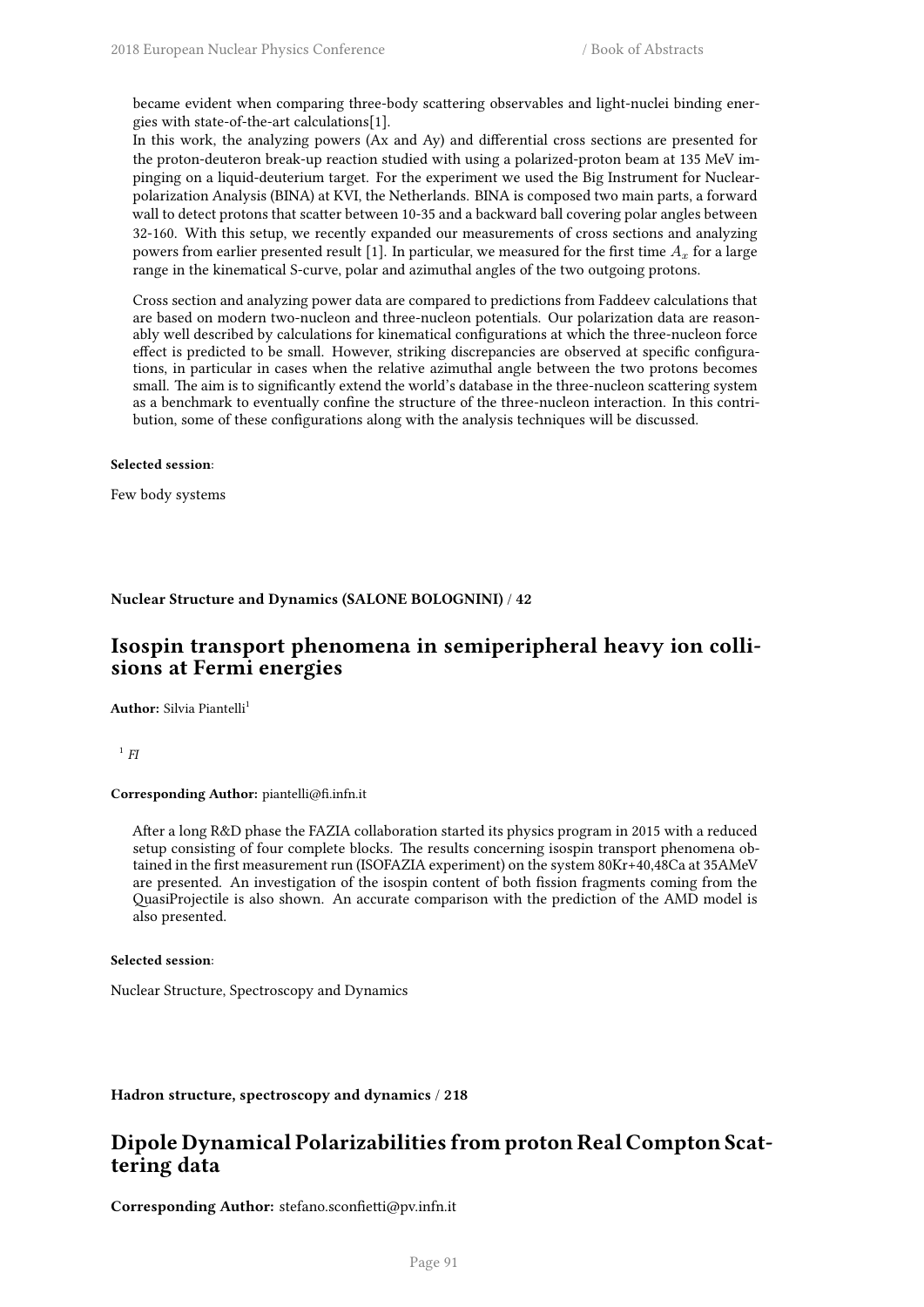I will discuss the results of a recent work on the extraction of the dipole dynamic polarizabilities (DDPs) from proton Real Compton Scattering (RCS) data below pion production threshold. The dynamical polarizabilities are energy dependent functions which parametrize the response of the internal degrees of freedom of the proton to an external, real-photon field of arbitrary energy. As such, they contain enriched information with respect to the static polarizabilities defined in the limit of zero-frequency photon field. I will introduce the theoretical framework, which combines dispersion relations, the low-energy expansion and multipole decomposition of the scattering amplitude, focusing the attention on the electric and magnetic DDPs[1]. Furthermore, I will discuss the statistical analysis, based on the parametric bootstrap technique. These statistical tools have been applied for the first time to analyze RCS data, and have been crucial to overcome problems inherent to the analysis of the available data set. I will present the main advantages of this fitting method, including preliminary results about the statistical interpretation of the  $\chi$ 2 function when also systematical errors are taken into account. Finally, I will show new results for the extraction of the static polarizabilities  $\alpha E1$  and  $\beta M1$ , using subtracted dispersion relations and the bootstrap technique.

### **Nuclear Physics Applications** / **203**

### **Isomers Production in 238U Photofission**

**Author:** Cristiana Oprea<sup>1</sup>

1 *JINR*

#### **Corresponding Author:** coprea2005@yahoo.co.uk

The fission process induced by gamma quantas up to 25 MeV energy on 238U was analyzed. Experimental observables as cross sections, fragments mass distribution yields of some nuclides of interest and average prompt neutrons multiplicity characterizing 238U photofission were theoretically evaluated by using TALYS-1.9 software. Also results for the theoretical evaluations of isomer ratios using Talys possibilities supplied by own computer codes as well as experimental isomer ratios obtained at MT - 25 Microtron are presented. This study represents a research proposal for photofission investigations and isotopes production at the new neutron source IREN, from FLNP - JINR Dubna.

**Few body** / **52**

### **Measurement of the differential cross section of neutron scattering on deuterium in the neutron energy range from 400 keV to 2.5 MeV**

**Author:** Elisa Pirovano<sup>1</sup>

Co-authors: Arjan Plompen<sup>2</sup>; Markus Nyman<sup>2</sup>; Ralf Nolte<sup>1</sup>

1 *PTB* 2 *JRC-Geel*

#### **Corresponding Author:** elisa.pirovano@ptb.de

Accurate experimental data describing elastic scattering of neutrons on deuterium are of interest for both fundamental research, for understanding quantum-mechanical few-body systems, and nuclear applications, e.g. for the design and safe operation of heavy-water moderated critical systems. Below 3 MeV of incident energy, however, the available measurements of scattering angular distributions are scarce and partially inconsistent.

The differential cross section of neutron scattering on deuterium was measured using monoenergetic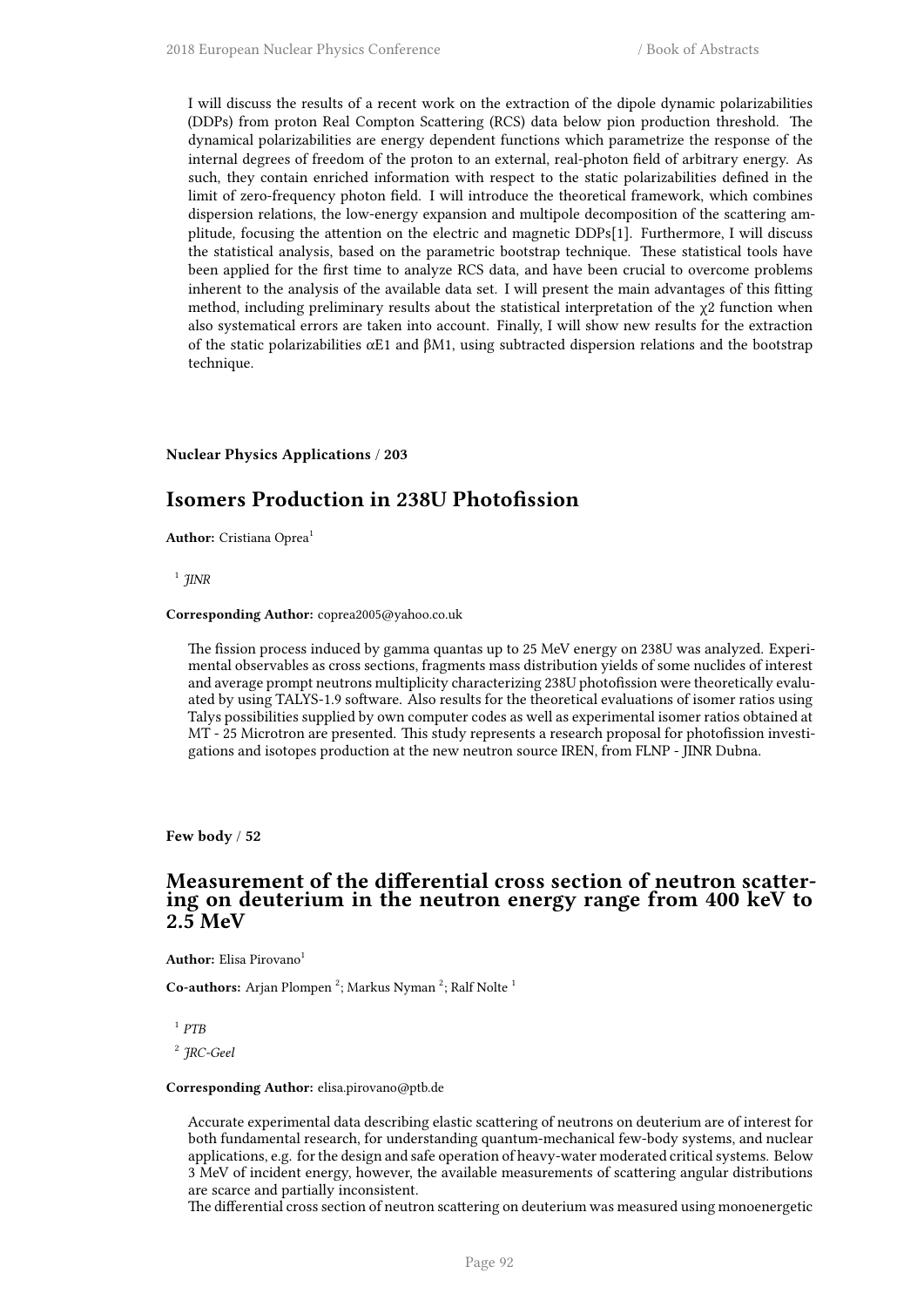neutrons in the energy range from 400 keV to 2.5 MeV. A proportional counter filled with mixtures of deuterated gases was used as both neutron target and detector for the recoil deuterons. As the deuteron recoil energy is directly related to the neutron scattering angle, the experimental pulseheight can be analysed to reconstruct the neutron angular distributions over a large angular range. Interferences due to photon-induced events were minimized by means of passive shielding and an active rise-time discrimination scheme. To account for the finite resolution of the detector, incomplete energy deposition (wall effect), and multiple scattering events, a dedicated Monte Carlo model was implemented simulating neutron and deuteron transport in the detector. The coefficients of the Legendre expansion of the differential cross section are obtained from the comparison of simulations to measurements using an iterative procedure.

### **Selected session**:

Few-Body Systems

**Few body** / **30**

# **Few-body dissociation of relativistic light nuclei in nuclear track emulsion**

**Author:** Andrey Zaitsev<sup>1</sup>

<sup>1</sup> *Christianity*

#### **Corresponding Author:** zaicev@lhe.jinr.ru

Events of dissociation of relativistic nuclei in nuclear track emulsion (NTE) allow a holistic investigation of "cold" ensembles of lightest nuclei. So far, with regard to fine structure dissociation of relativistic nuclei, the NTE technique remains the only means providing unique completeness of such observations at the best angular resolution and as well as a sufficient statistical provision. Moreover, full-bodied studies of light nuclear structure require reconstruction of relativistic decays of the unstable 8Be and 9B nuclei. Feasibility of such studies in electronic experiments is not visible at all. The cluster structure of light nuclei and the role of the unstable 8Be and 9B nuclei in them is studied in the BECQUEREL project (http://becquerel.jinr.ru/) on the basis of NTE layers longitudinally exposed at the JINR Nuclotron to relativistic Be, B, C and N nuclei, including radioactive isotopes. Recent advances are highlighted. On the practical side series of experiments with newly reproduced samples NTE has confirmed prospects of NTE in low and high energy nuclear studies. Recently it is suggested to search in relativistic 12C dissociation for  $\alpha$ -particle triples in the second excited state 0+2 of the 12C nucleus (the Hoyle state). The started study of the Hoyle-state (HS) in dissociation is setting new limit of NTE use. Being performed in contrast to relativistic energy of 3α-ensembles and minimum possible energy stored by them such observations would clearly demonstrated HS as a full-fledged and sufficiently long-lived nuclear-molecular object. Probably, not only single but also pair- and even triple-wise combinations of α-particles that are close to 8Be might be observed to reflecting the HS structure in less distorted way. It can be expected that 8Be and HS will become reference points to search for more complex states of dilute nuclear matter in dissociation of heavier relativistic nuclei. The current experiment task is to search for several hundreds of 3α-events in NTE pellicles and measure the angles of α-particles in the relevant ranges with a resolution allowing reconstructing decays of the unstable 8Be nucleus and HS. HS events are observed in dissociation 12C  $\rightarrow$  3 $\alpha$  at 4.5 A GeV/c and 1 A GeV/c 12C nuclei with a contribution preliminary estimated to be of the order of 10%. Thus, the first data on relativistic HS are encouraging.

### **Selected session**:

few body systems, nuclear physics application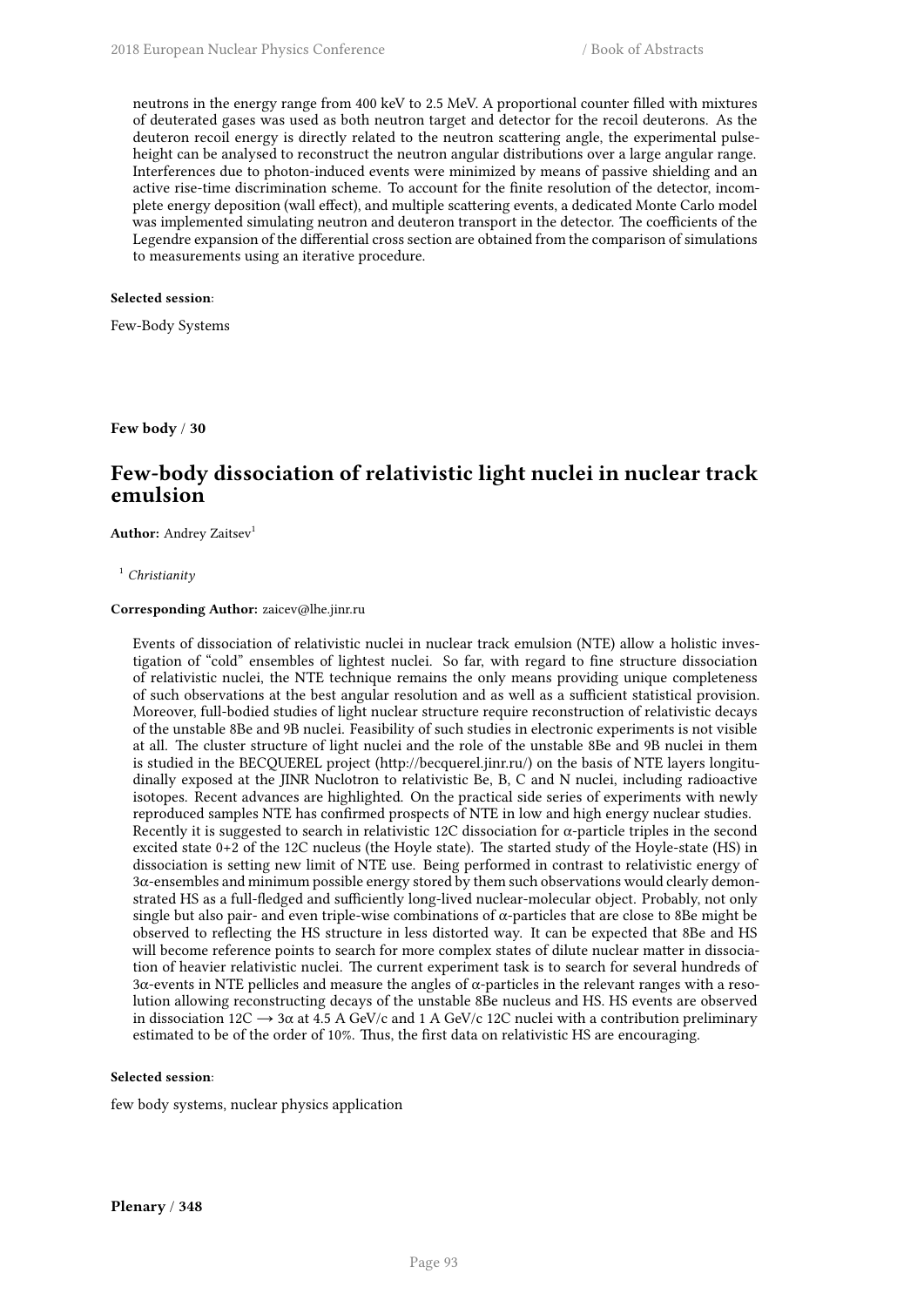# **Nuclear physics for cultural heritage**

### **Corresponding Author:** mackova@ujf.cas.cz

There has been enormous progress in the use of nuclear physics techniques to study, characterize and preserve cultural heritage objects and artefacts. This expert review, published by the Nuclear Physics Division of the European Physical Society (EPS), seeks to provide the public with a popular and accessible account of the latest developments in this field. The contributions from a range of leading specialists explain how applied atomic and nuclear techniques can be used to obtain information that can help us understand the way of life in ancient times and how they can be used to conserve cultural heritage treasures. This topical review draws heavily on European work and is extensively illustrated with important discoveries and examples from archaeology, pre-history, history, geography, culture, religion and curation. It outlines key advances in a wide range of cross-disciplinary techniques and has been written with the minimum of technical detail so as to be accessible by as wide a possible audience as possible. The large number of groups and laboratories working in the study and preservation of cultural heritage using mainly nuclear physics methods across Europe indicate the enormous effort and importance attached by society to this activity.

### **Plenary** / **346**

### **Nuclear masses for nuclear structure and astrophysics**

### **Corresponding Author:** anu.kankainen@jyu.fi

Nuclear masses reflect sensitively changes in nuclear structure, such as shell closures, pairing effects or onset of deformation. The masses are also one of the key inputs for nuclear astrophysics, and structural changes are reflected in the calculations. The recent observation of GW170817 [1] from a merger of two neutron stars and the associated kilonova manifested that a broad range of elements heavier than iron can be produced at least in this kind of mergers via rapid neutron capture process, the r process. It has been shown [2] that uncertainties in nuclear masses and fission properties need to be reduced in order to better constrain the role of neutron star mergers on the chemical evolution of r-process elements using LIGO/Virgo's detections. In this contribution, I will review the current status of nuclear mass measurements for nuclear structure and astrophysics with an emphasis on the r process.

**145**

### **EPS: Roots & Future**

**Corresponding Author:** zichichi.antonino@bo.infn.it

#### **172**

### **The Endcap Disc DIRC for PANDA at FAIR**

**Corresponding Author:** mustafa.a.schmidt@exp2.physik.uni-giessen.de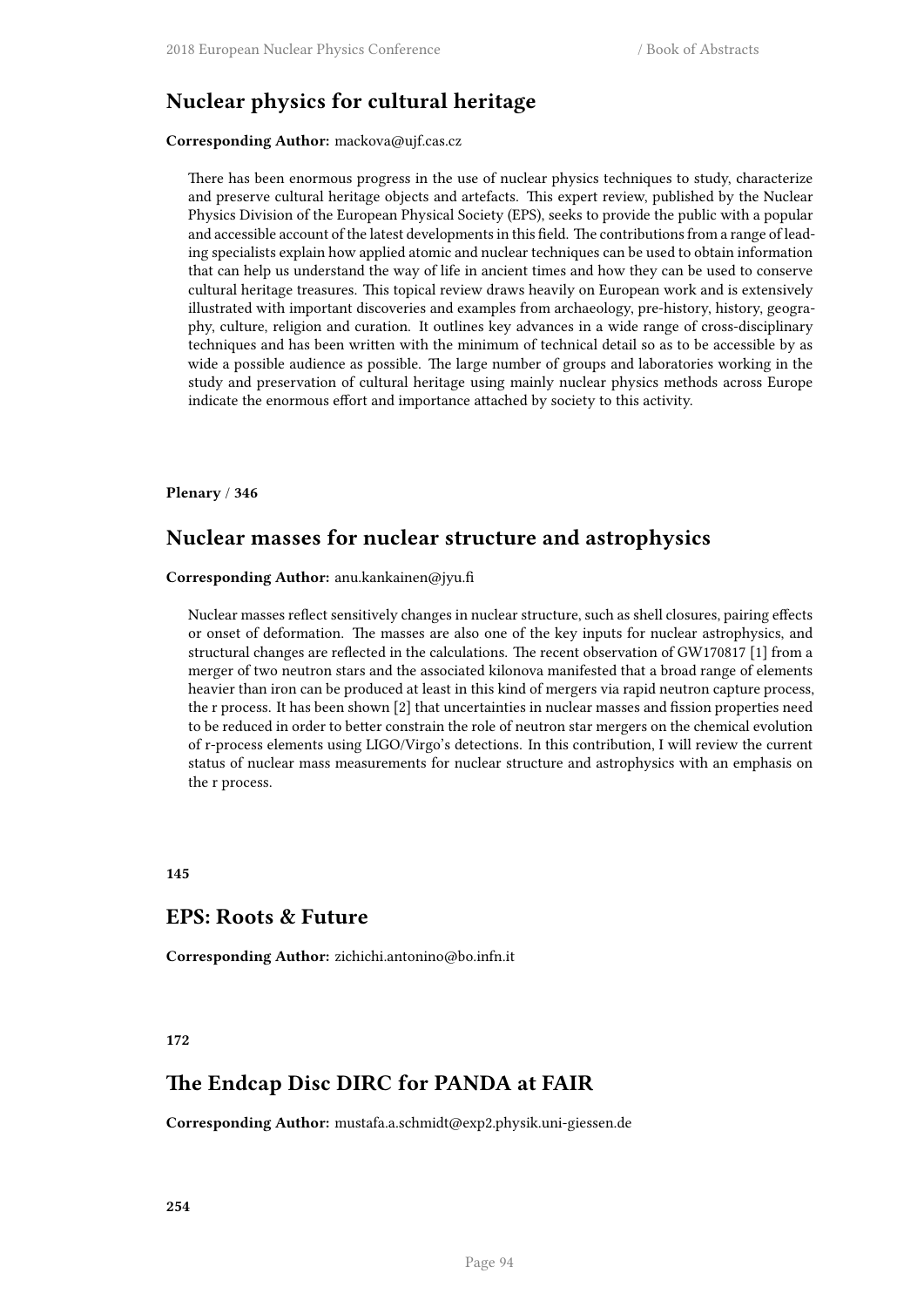# **In flight and β-delayed γ-spectroscopy in the vicinity of 78Ni with AGATA at GANIL and BEDO at ALTO**

**Author:** Clément Delafosse<sup>1</sup>

1 *IPN Orsay - Univ. Paris Sud/CNRS*

**Corresponding Author:** delafosse@ipno.in2p3.fr

**368**

# **A study on 4 reactions forming the 46Ti**

**Corresponding Author:** magda.cicerchia@lnl.infn.it

**369**

# **Test of a 3He target to be used for transfer reactions in inverse kinematics**

**Corresponding Author:** gabriele.carozzi@lnl.infn.it

**328**

# **Exploring baryon rich QCD matter with electromagnetic probes**

**Corresponding Author:** t.galatyuk@gsi.de

**366**

# **Measurements of giant and pygmy resonances with the K600 spectrometer at iThemba LABS**

**Corresponding Author:** luna.pellegri@gmail.com

**367**

# **Charge Symmetry Breaking in strange nuclei**

**Corresponding Author:** elena.botta@to.infn.it

**207**

# **Quark-gluon correlations in the twist-3 TMDs using light-front wave functions**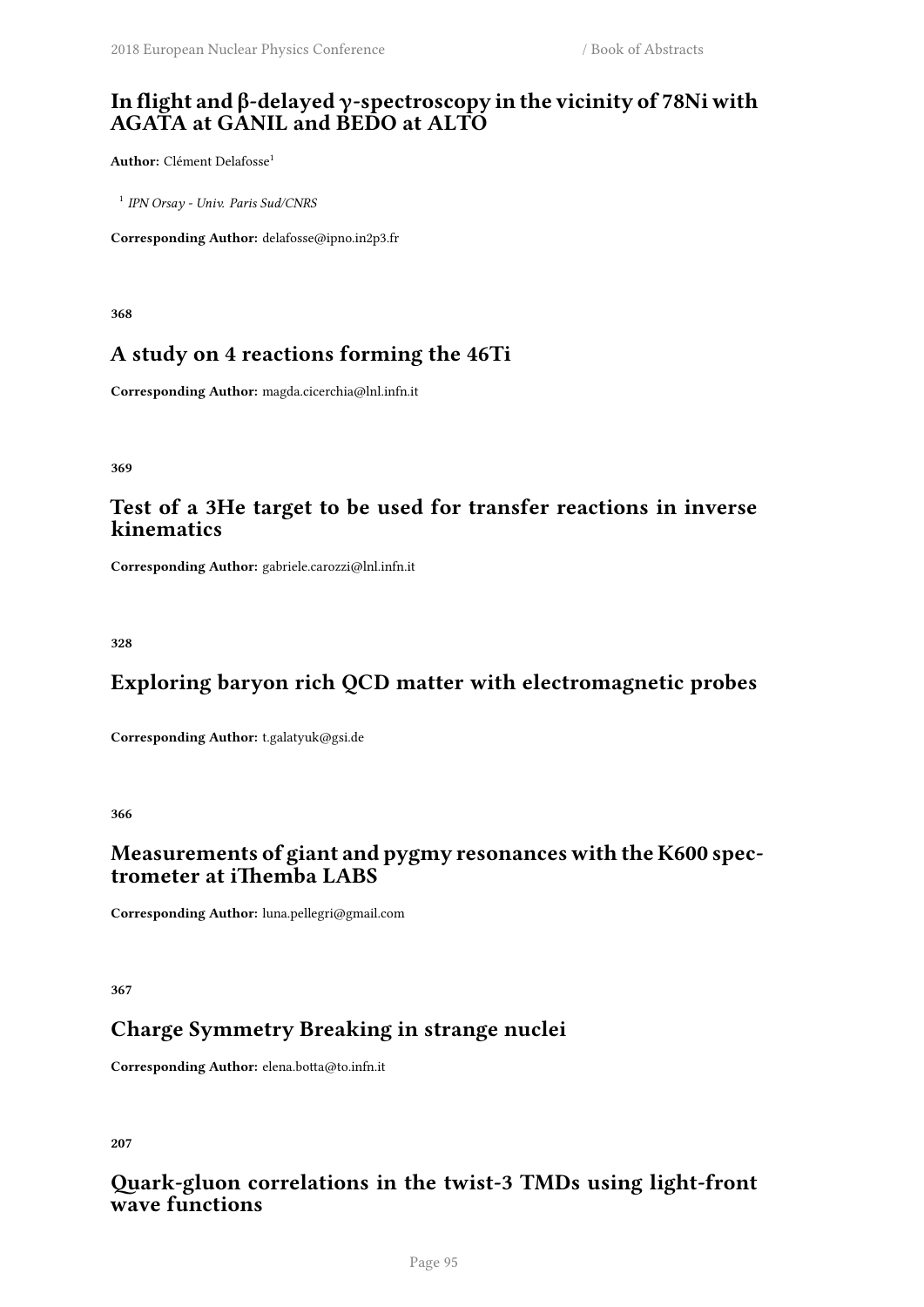**Corresponding Author:** simone.rodini@pv.infn.it

**226**

#### **Dark matter search with the SABRE experiment**

**Corresponding Author:** claudia.tomei@roma1.infn.it

**195**

# **Measurement of the 12C(p,γ)13N S-factor in inverse kinematics**

**298**

## **The quest for new data on the space star anomaly in pd breakup**

 ${\bf Authors:}$  Adam Kozela $^1;$  Andrzej Wilczek $^2;$  Elzbieta Stephan $^3;$  Johan Messchendorp $^4;$  Nasser Kalantar $^5;$  Stanislaw Kistryn<sup>6</sup>

- 1 *Institute of Physics Polish Academy of Sciences*
- <sup>2</sup> *University of Silesia, Katowice, Poland*
- <sup>3</sup> *University of Silesia, Institute of Physics*
- <sup>4</sup> *KVI-CART/University of Groningen*

<sup>5</sup> *KVI*

6 *Jagiellonian University*

**Corresponding Author:** awilczek@us.edu.pl

**299**

#### **Measurement of the differential cross section of neutron scattering on deuterium in the range from 400 keV to 2.5 MeV**

 $\mathbf{Authors:}~\mathbf{A}$ rjan Plompen $^1;~\mathrm{Elisa~Pirovano^2;~Markus~Nyman^1;~\mathrm{Ralf~Nolte^2}$ 

1 *JRC-Geel* 2 *PTB*

**Corresponding Author:** elisa.pirovano@ptb.de

**296**

## **Study of few-body nuclei by Feynman's continual integrals and hyperspherical functions**

 $\mathbf{Authors}\colon \mathbf{Mikhail\ Naumenko}^{1};\mathbf{Viacheslav\ Samarin}^{2}$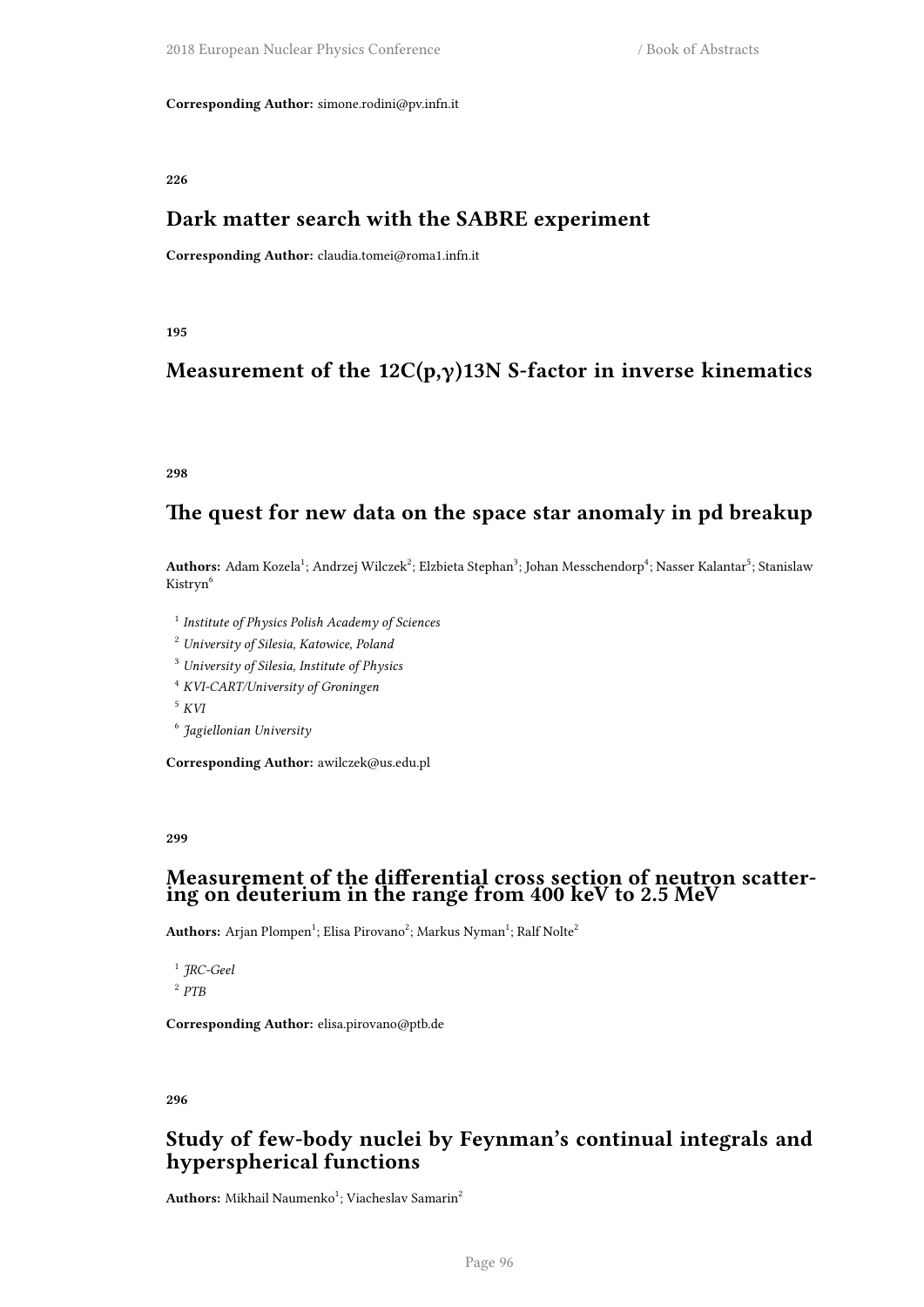1 *Flerov Laboratory of Nuclear Reactions, Joint Institute for Nuclear Research*

2 *Flerov Laboratory of Nuclear Reactions, the Joint Institute for Nuclear Research*

**Corresponding Author:** samarin@jinr.ru

#### **297**

## **Nuclear force studies in the proton-deuteron break-up channel at 135 MeV**

 $\bf{Authors: }$  Adam Kozela $^1;$  Elzbieta Stephan $^2;$  Hajar Tavakolizaniani $^3;$  Johan Messchendorp $^4;$  Maisam Mohammadi-Dadkan $^5$ ; Mohammad Eslami-Kalantari $^6$ ; Mohammad Taqy Bayat $^3$ ; Nasser Kalantar $^7$ ; Reza Ramazani-Sharifabadi $^3$ ; Stanislaw Kistryn<sup>8</sup>

1 *Institute of Physics Polish Academy of Sciences*

- <sup>2</sup> *University of Silesia, Institute of Physics*
- 3 *PhD student*
- <sup>4</sup> *KVI-CART/University of Groningen*
- 5 *PhD Student*
- 6 *Yazd University*

<sup>7</sup> *KVI*

8 *Jagiellonian University*

**Corresponding Author:** h.tavakoli.zaniani@rug.nl

#### **294**

## **Differential Cross Section for Proton Induced Deuteron Breakup at 108 MeV**

Authors: Adam Kozela<sup>1</sup>; Angelina Rusnok<sup>2</sup>; Elzbieta Stephan<sup>3</sup>; Izabela Skwira-Chalot<sup>4</sup>; Johan Messchendorp<sup>5</sup>; Nasser Kalantar<sup>6</sup>

- 1 *Institute of Physics Polish Academy of Sciences*
- <sup>2</sup> *University of Silesia*
- <sup>3</sup> *University of Silesia, Institute of Physics*
- <sup>4</sup> *University of Warsaw*
- <sup>5</sup> *KVI-CART/University of Groningen*

<sup>6</sup> *KVI*

**Corresponding Author:** angelina.rusnok@gmail.com

#### **169**

# **The innovative Design of the PANDA Barrel DIRC**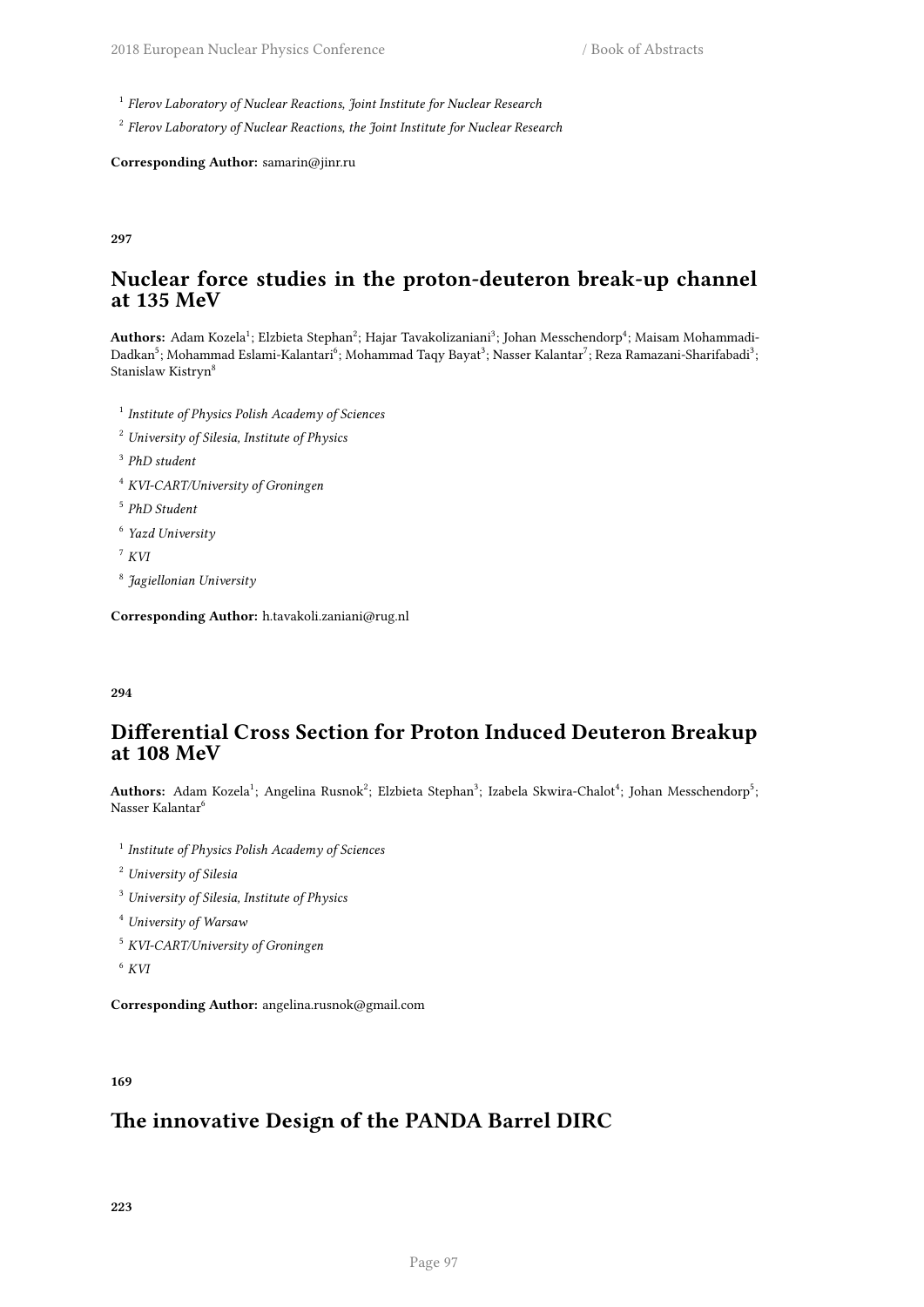# **Results of the WIMP search with XENON1T**

**Corresponding Author:** marco.garbini@bo.infn.it

**222**

# **Results from the CUORE experiment**

**Corresponding Author:** niccolo.moggi@bo.infn.it

**288**

### **TOROIDAL MODE IN NUCLEI: FROM GIANT RESONANCE TO INDIVIDUAL STATES**

**Author:** Valentin Nesterenko<sup>1</sup>

1 *Joint Institute for Nuclear REsearch*

**Corresponding Author:** nester@theor.jinr.ru

**347**

# **Beta-detected NMR applied to liquid samples in biology and chemistry**

**Corresponding Author:** kowalska@cern.ch

**343**

### **To be included**

**Corresponding Author:** andrea.jungclaus@iem.cfmac.csic.es

**281**

# **Deviations from Hauser-Feshbach behaviour in evaporation chains in light heavy-ion collisions**

**Author:** Catalin Frosin<sup>1</sup>

1 *FI*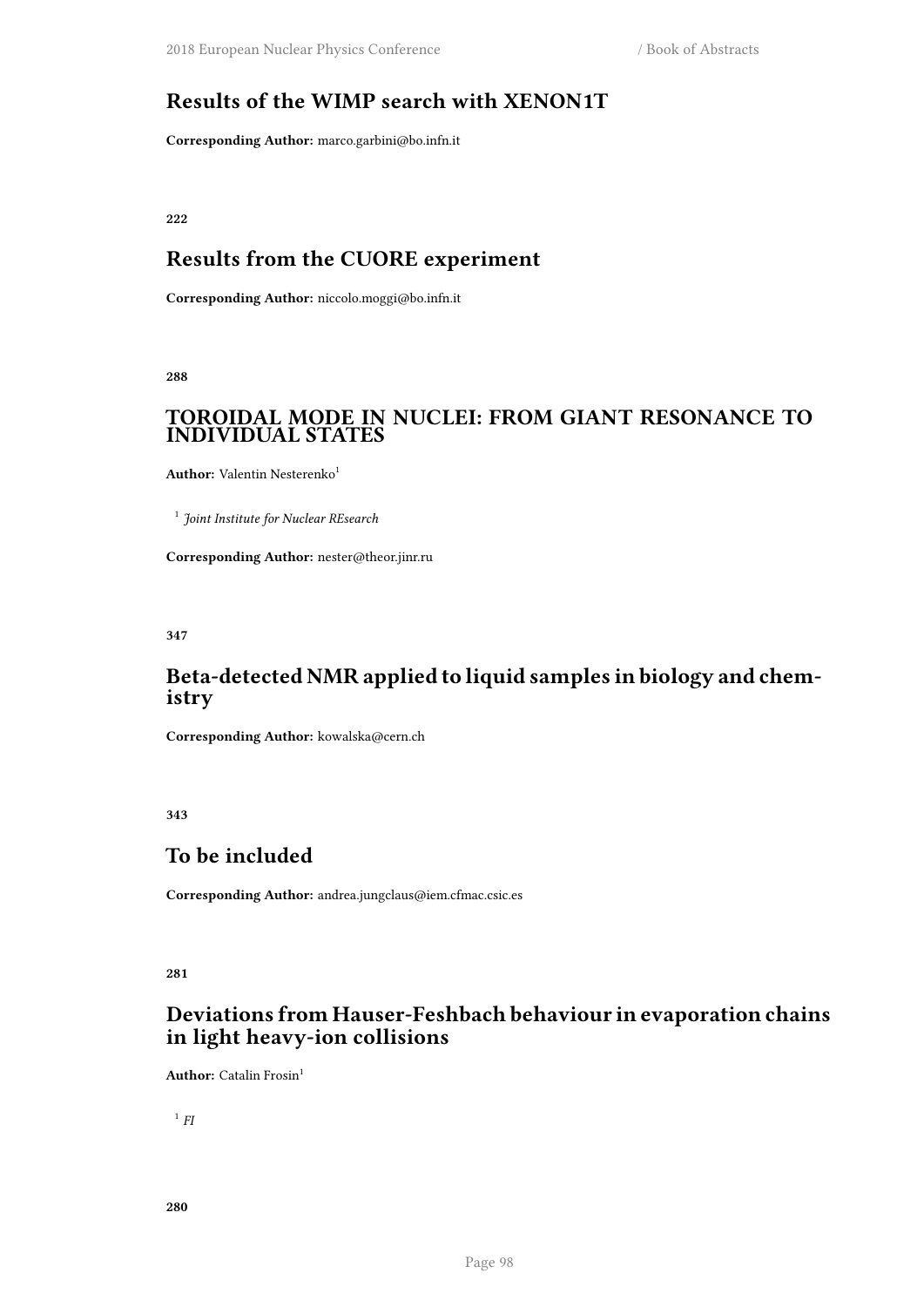### **On the nature of the low-energy E1 strength in the unstable nucleus 68Ni**

**Author:** Nunzia Simona Martorana<sup>1</sup>

1 *LNS*

**283**

### **Suppression of Weak Interaction in Nuclei**

**Author:** Ann Kurteva<sup>None</sup>

**282**

# **A study on 4 reactions forming the 46Ti**

**Author:** Magda Cicerchia<sup>1</sup>

1 *LNL*

**Corresponding Author:** magda.cicerchia@lnl.infn.it

**285**

#### **Evaluation of the NEEC resonance window widths for 93mMo isomer in the case of electron capture into atomic shells for the assumed electronic excited configurations**

**Author:** Katarzyna SŁABKOWSKA<sup>None</sup>

**284**

### **Рeculiar properties of the interaction of the 11Li nucleus with Be-isotopes**

**Author:** Kairat Kuterbekov<sup>1</sup>

1 *L.N.Gumilyov Eurasian National University*

**Corresponding Author:** kkuterbekov@gmail.com

**263**

# **Study of multi-neutron emission in the beta-decay of 11Li**

Author: Franck Delaunay<sup>1</sup>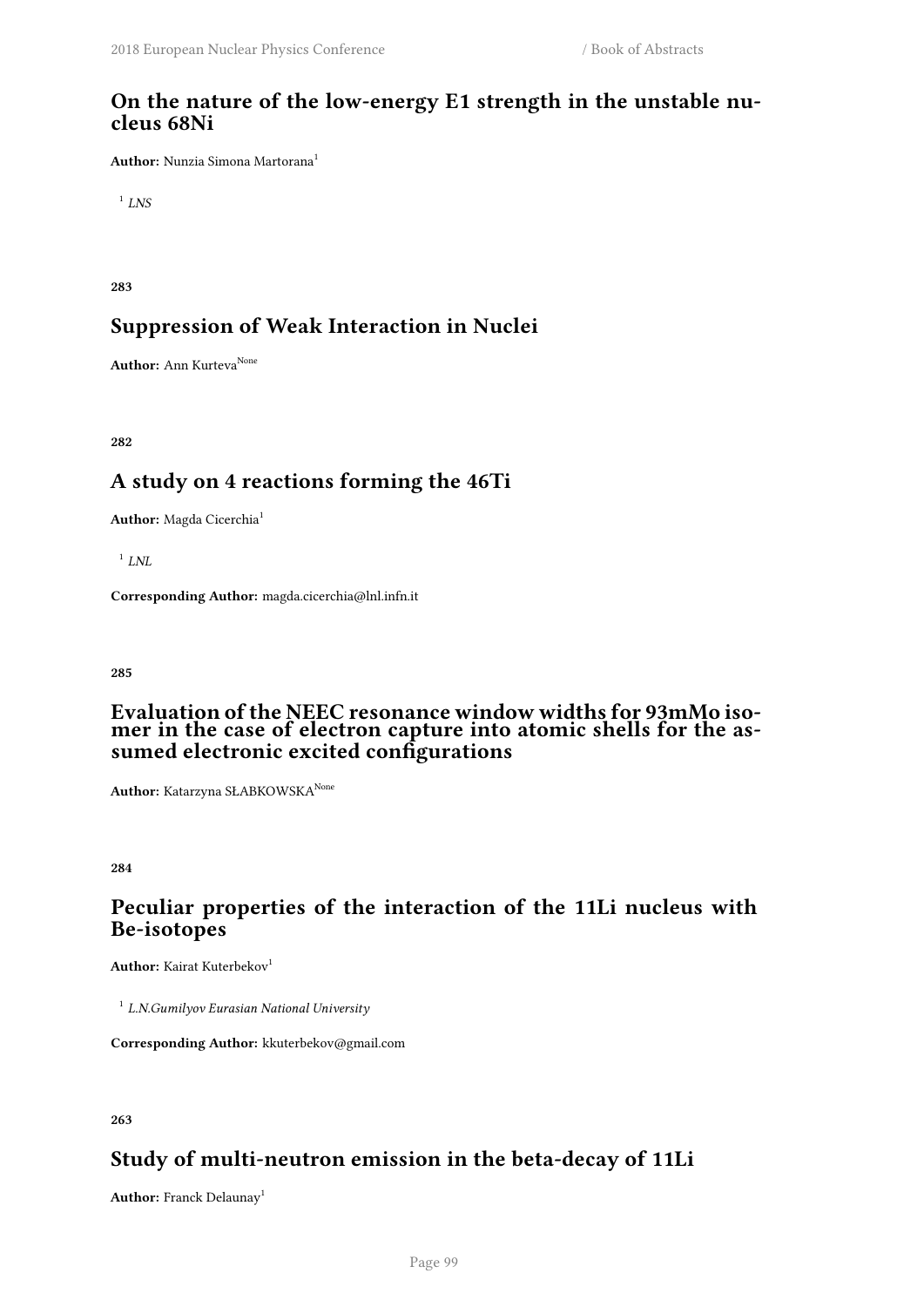#### 1 *TO*

**Corresponding Author:** franck.delaunay@to.infn.it

**262**

## **Spectroscopy and Cross Sections of Near-Drip Line N=28 Aluminum and Island of Inversion Neon Produced by Nucleon Knockout Reactions**

Author: Ian Murray<sup>1</sup>

1 *Institut de Physique Nucleairé, IN2P3-CNRS, Université Paris-Sud*

**Corresponding Author:** murray@ipno.in2p3.fr

**260**

### **Suppression of Weak Interaction in Nuclei**

**Author:** Ann Kurteva<sup>None</sup>

**267**

## **Dynamics of Nucleus-Nucleus Collisions and Neutron Rearrangement in Time-Dependent Approach**

**Author:** Viacheslav Samarin<sup>1</sup>

1 *Flerov Laboratory of Nuclear Reactions, the Joint Institute for Nuclear Research*

**Corresponding Author:** samarin@jinr.ru

**266**

# **Three-nucleon force contribution to the distorted-wave theory of (d,p) reaction**

**Author:** Natalia Timofeyuk<sup>1</sup>

<sup>1</sup> *University of Surrey*

**Corresponding Author:** n.timofeyuk@surrey.ac.uk

**265**

## **Experimental study of precisely selected evaporation chains in the decay of 25Mg. Results and perspective with light radioactive beams**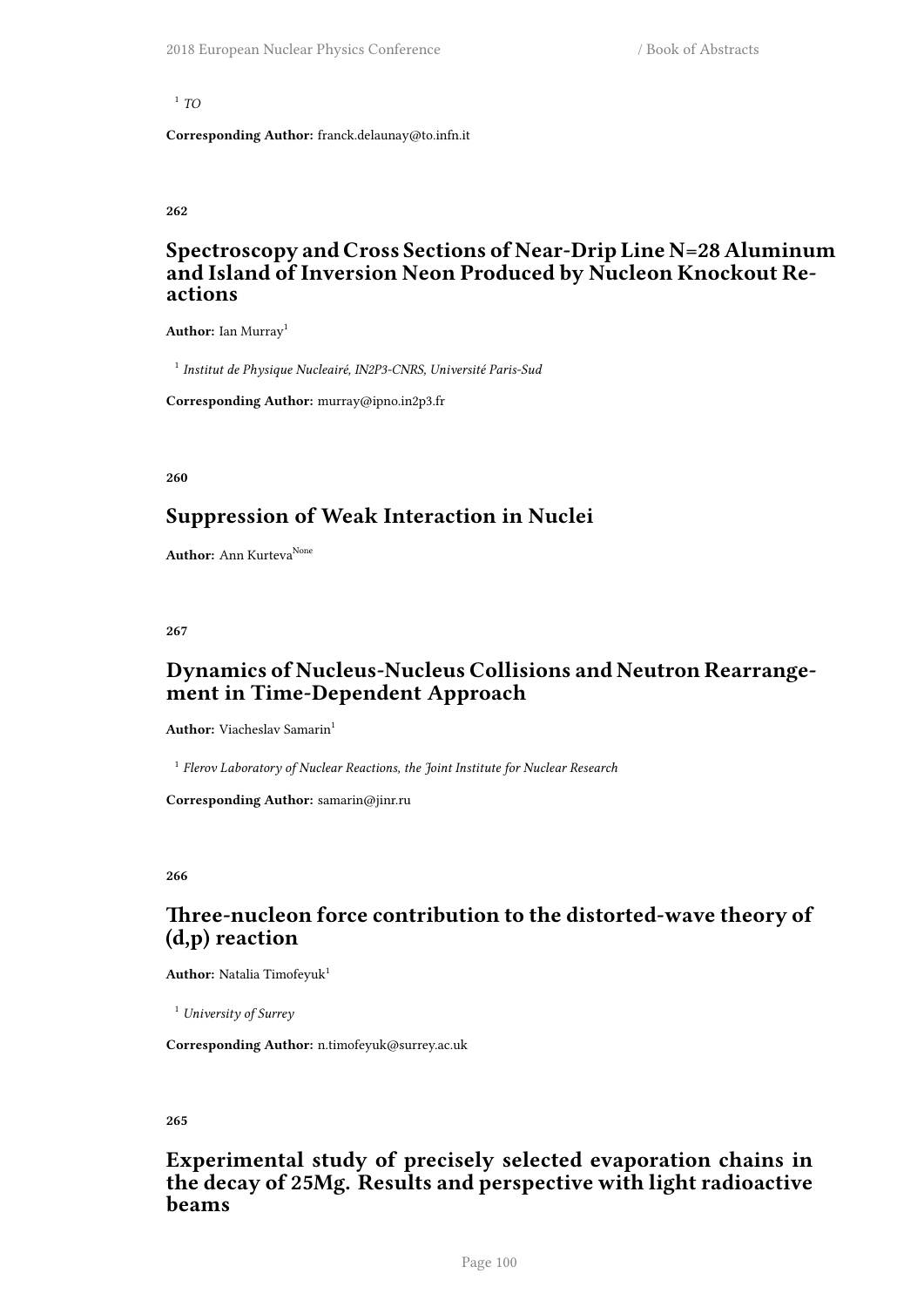**Author:** Alberto Camaiani<sup>1</sup>

1 *FI*

**Corresponding Author:** alberto.camaiani@fi.infn.it

**269**

### **Isospin transport phenomena in semiperipheral heavy ion collisions at Fermi energies**

**Author:** Silvia Piantelli<sup>1</sup>

1 *FI*

**Corresponding Author:** piantelli@fi.infn.it

**326**

# **Exploring baryon rich QCD matter with electromagnetic probes**

**Corresponding Author:** t.galatyuk@gsi.de

#### **295**

## **Achievements and challenges in understanding nucleon-deuteron reactions**

 $\mathbf{Authors:} \ \mathbf{Henryk \; witala^1; \text{Jack } \text{Golak}^2; \text{Kacper Topolnicki}^3; \text{Roman } \text{Skibinski}^1$ 

1 *Jagiellonian University*

2 *Jagiellonian UniversityInsiue of Physics*

3 *Jagiellonian University Institute of Physics*

**Corresponding Author:** henryk.witala@uj.edu.pl

Comparison of theoretical predictions based on a nucleon-nucleon potential with data for elastic nucleon-deuteron (Nd) scattering and nucleon

induced deuteron breakup reveals the importance of a three-nucleon

force (3NF). Inclusion of semi-phenomenological 3NF models, such as Tucson-Melbourne or Urbana IX, into calculations in many cases improves the data description. However, some serious discrepancies remain even when a 3NF is included.

At low energies the prominent examples of discrepancies between theory and data were found for the vector analyzing power in elastic Nd scattering and

for the neutron-deuteron (nd) breakup cross sections in neutron-neutron (nn) quasi-free-scattering (QFS) andsymmetric-space-star (SST) geometries. Since both these configurations depend predominantly on the S-wave nucleon-nucleon (NN) force components, these cross section discrepancies have serious consequences for the nn 1S0 force component.

At energies above about 100 MeV current 3NF's only partially improve the description of data for cross section and spin observables in elastic Nd scattering and breakup. The complex angular and energy behavior of analyzing powers, spin correlation and spin transfer coefficients fails to be explained by standard nucleon-nucleon interactions alone or combined with current models of 3NF's. One of the reasons for the above disagreements could be a lack of consistency between 2N and 3N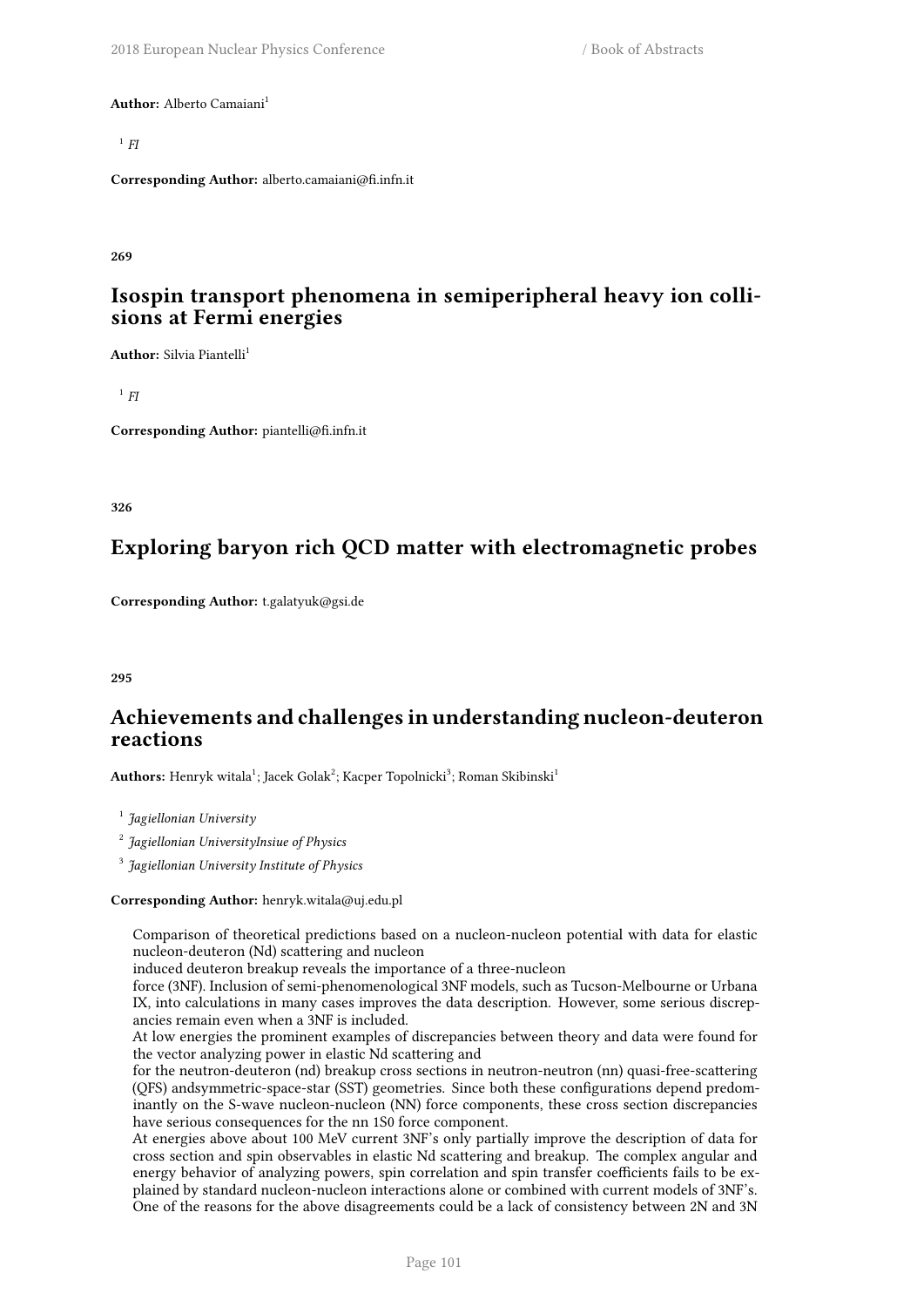phenomenological potentials used or/and omission of important terms in the applied 3NF. The Chiral Effective Field Theory approach provides consistent two- and three-nucleon forces. The 3NF occurs for the first time at next-to-next-to

leading order (N2LO) of chiral expansion. The N3LO and N4LO NN forces when used in 3N calculations provide description of NN data of the same quality as standard, realistic NN potentials.

Application of improved, semilocal coordinate-space regularized chiral NN nteractions up to N4LO order of chiral expansion combined with N2LO 3NF's supports conclusions obtained with standard forces. It can be expected that an application of consistent chiral NN and 3NF's up to N3LO will play an important role in understanding of elastic scattering and breakup reactions at higher energies.

#### **292**

#### **Dynamics of three-nucleon systems in the deuteron-proton collisions at 100 MeV**

 $\bf{Authors: }$  Adam Kozela $^1;$  Elzbieta Stephan $^2;$  Izabela Skwira-Chalot $^3;$  Nasser Kalantar $^4;$  Stanislaw Kistryn $^5$ 

1 *Institute of Physics Polish Academy of Sciences*

<sup>2</sup> *University of Silesia, Institute of Physics*

<sup>3</sup> *University of Warsaw*

<sup>4</sup> *KVI*

5 *Jagiellonian University*

**Corresponding Author:** izabela.skwira@fuw.edu.pl

#### **293**

### **Precision measurements of differential cross section and analyzing powers in elastic deuteron-deuteron scattering at 65 MeV/nucleon**

Authors: Adam Kozela<sup>1</sup>; Ahmad Ramazani-Moghaddam-Arani<sup>2</sup>; Hajar Tavakolizaniani<sup>3</sup>; Johan Messchendorp<sup>4</sup>; Maisam Mohammadi-Dadkan<sup>5</sup>; Masoud Mahjour-Shafiei<sup>6</sup>; Mohammad Taqy Bayat<sup>3</sup>; Nasser Kalantar<sup>7</sup>; Reza Ramazani-Sharifabadi<sup>3</sup>; Stanislaw Kistryn<sup>8</sup>

1 *Institute of Physics Polish Academy of Sciences*

- <sup>2</sup> *University of Kashan*
- 3 *PhD student*
- <sup>4</sup> *KVI-CART/University of Groningen*
- 5 *PhD Student*
- <sup>6</sup> *University of Tehran*

```
7 KVI
```
8 *Jagiellonian University*

**Corresponding Author:** r.ramazani.sharifabadi@rug.nl

#### **290**

### **Deuteron breakup in collision with proton - measurements at intermediate energies**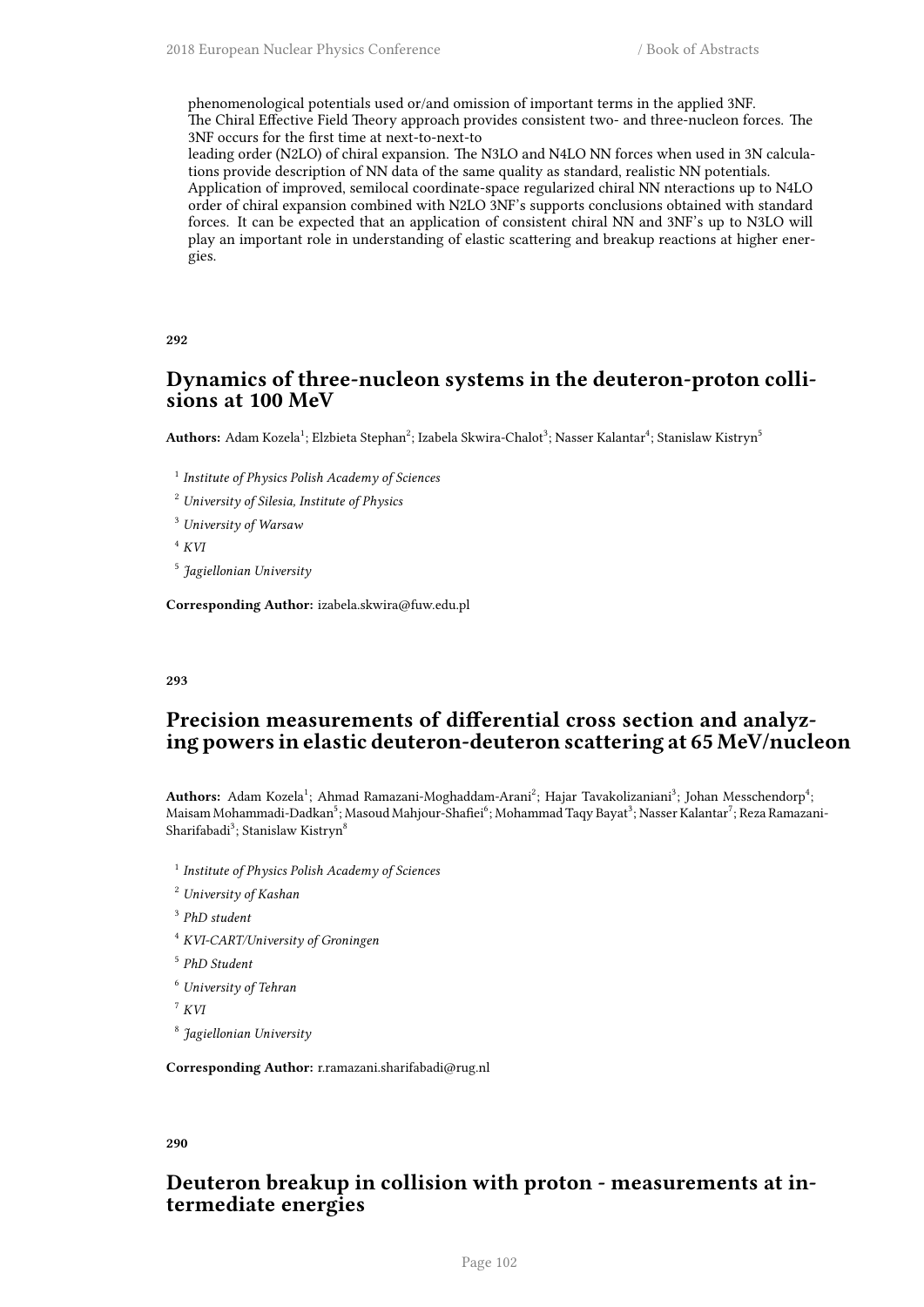Authors: Adam Kozela<sup>1</sup>; Barbara Klos<sup>2</sup>; Elzbieta Stephan<sup>3</sup>; Izabela Skwira-Chalot<sup>4</sup>; Nasser Kalantar<sup>5</sup>; Stanislaw Kistryn<sup>6</sup>

- 1 *Institute of Physics Polish Academy of Sciences*
- <sup>2</sup> *University of Silesia Institute of Physics*
- <sup>3</sup> *University of Silesia, Institute of Physics*
- <sup>4</sup> *University of Warsaw*
- <sup>5</sup> *KVI*
- 6 *Jagiellonian University*

**Corresponding Author:** elzbieta.stephan@us.edu.pl

**291**

# **First measurements of the analyzing powers of the proton-deuteron break-up reaction at large proton scattering angles**

 $\mathbf{Aut}$ **hors:** Adam Kozela<sup>1</sup>; Hajar Tavakolizaniani<sup>2</sup>; Johan Messchendorp<sup>3</sup>; Maisam Mohammadi-Dadkan<sup>4</sup>; Mohammad Taqy Bayat $^2$ ; Nasser Kalantar $^5$ ; Reza Ramazani-Sharifabadi $^2$ ; Stanislaw Kistryn $^6$ 

- 1 *Institute of Physics Polish Academy of Sciences*
- 2 *PhD student*
- <sup>3</sup> *KVI-CART/University of Groningen*
- 4 *PhD Student*
- <sup>5</sup> *KVI*
- 6 *Jagiellonian University*

**Corresponding Author:** m.t.bayat@rug.nl

#### **164**

## **Durability of actinide targets and metallic foils in experiments on synthesis of superheavy nuclei**

**Corresponding Author:** sagaidak@jinr.ru

**319**

### **The AEGIS experiment at CERN: Probing antimatter gravity**

**Corresponding Author:** ruggero.caravita@cern.ch

**318**

# **Fundamental studies by laser spectroscopy of antiprotonic helium atoms**

**Corresponding Author:** masaki.hori@mpq.mpg.de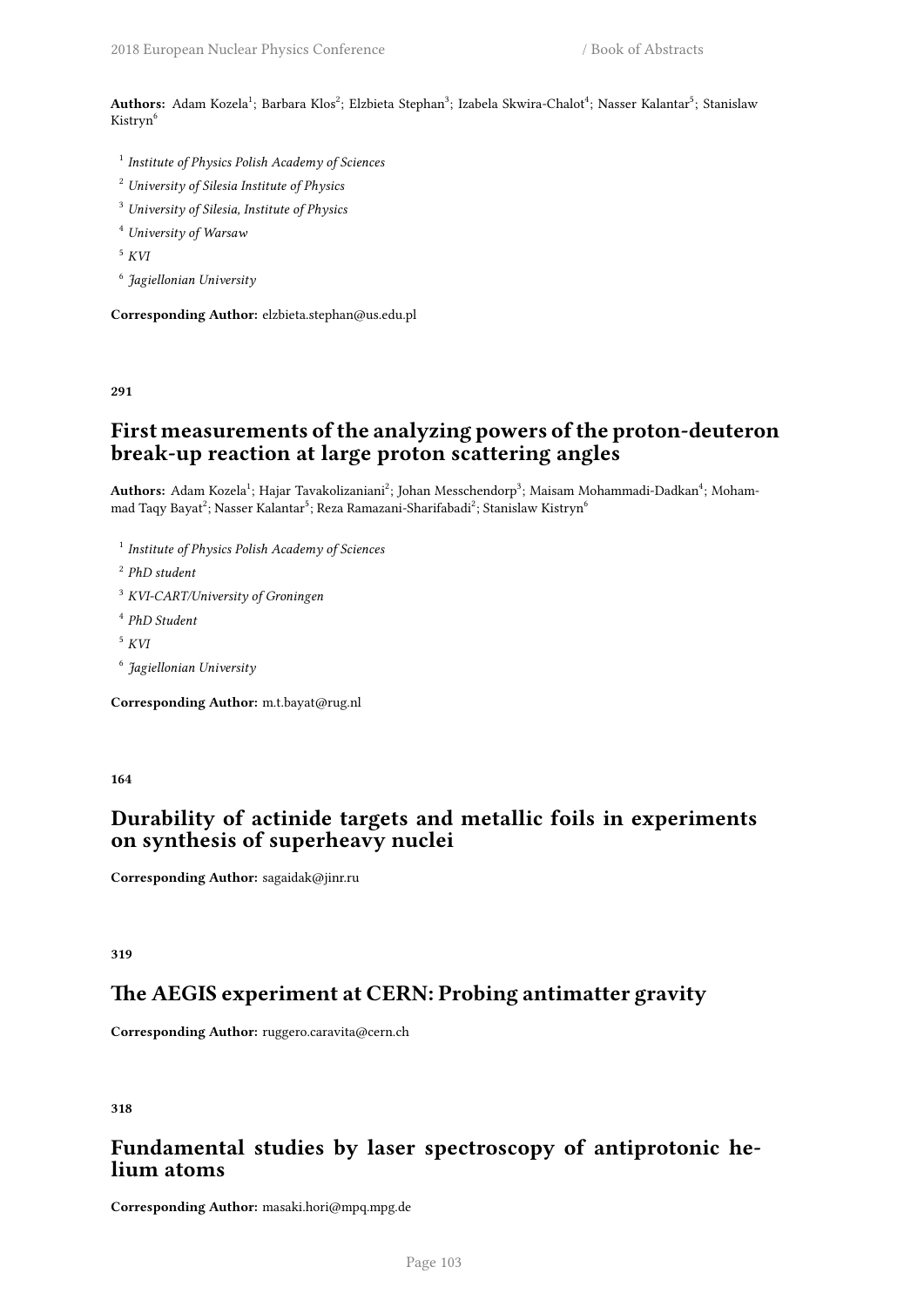# **Applied nuclear physics for materials research and medicine**

**Author:** Andreas Wagner<sup>1</sup>

<sup>1</sup> *Helmholtz-Zentrum Dresden-Rossendorf*

#### **Corresponding Author:** a.wagner@hzdr.de

Recent advances in detector developments, accelerator technology, and demands in medical treatments have driven intense knowledge transfer and applications of nuclear physics techniques towards societal relevant areas like particle tumor therapy, future energy production, astrophysical and materials research. In the contribution some selected examples will be presented regarding these areas. Superconducting RF-accelerator technology allows creating intense and high-repetition rate beams of direct and secondary beams. As one example, the ELBE facility at Dresden will be presented, where a superconducting electron linear accelerator is used to drive secondary photon beams (bremsstrahlung, monochromatic X-rays from laser-Compton backscattering) [1], fast neutrons from a photo-neutron source [2], coherent IR laser and THz light, and positron beams for materials research. Besides employing radioisotope sources in conventional positron annihilation spectroscopy, high-energy electron bremsstrahlung serves as an efficient source for pair-produced positrons. Radiation safety issues, converter design, charged particle transport, and last-not-least high reso-

lution detector designs highly benefit from nuclear physics expertise. Some examples of positron lifetime and Doppler-broadening measurements for defect spectroscopy, porosimetry, and positron chemistry will be presented [3-5]. As an example for the interplay between nuclear physics and medicine, developments for range verification and in-vivo dosimetry during proton tumor therapy at the Oncoray facility will be discussed. Proton-induced nuclear reactions enable new ways for spatially resolved dose delivery through prompt-gamma ray imaging [6] and single-plane Comptonimaging [7].

[1] R. Schwengner et al., Nucl. Instr. Meth. A 555(2005), 211

[2] R. Beyer et al., European Physical Journal A 54(2018), 58

[3] J. Ji et al., Scientific Reports 6(2016), 31238

[4] T. Kosub et al., Nature Communications 8(2017), 13985

[5] A. Uedono et al., Applied Surface Science 368(2016), 272

[6] C. Golnik et al., Physics in Medicine and Biology 59(2014), 5399

[7] G. Pausch et al., 2016 IEEE NSS/MIC Conference Record.

#### **313**

#### **Nuclear Structure with radioactive muonic atoms - The nuclear charge radius of radioactive isotopes by muonic X-rays measurements**

**Corresponding Author:** alexander.skawran@psi.ch

**194**

#### **Exploring Neutron Channel Solutions for the Cosmological Lithium Problem at CERN/n\_TOF**

**Corresponding Author:** amengoni@bo.infn.it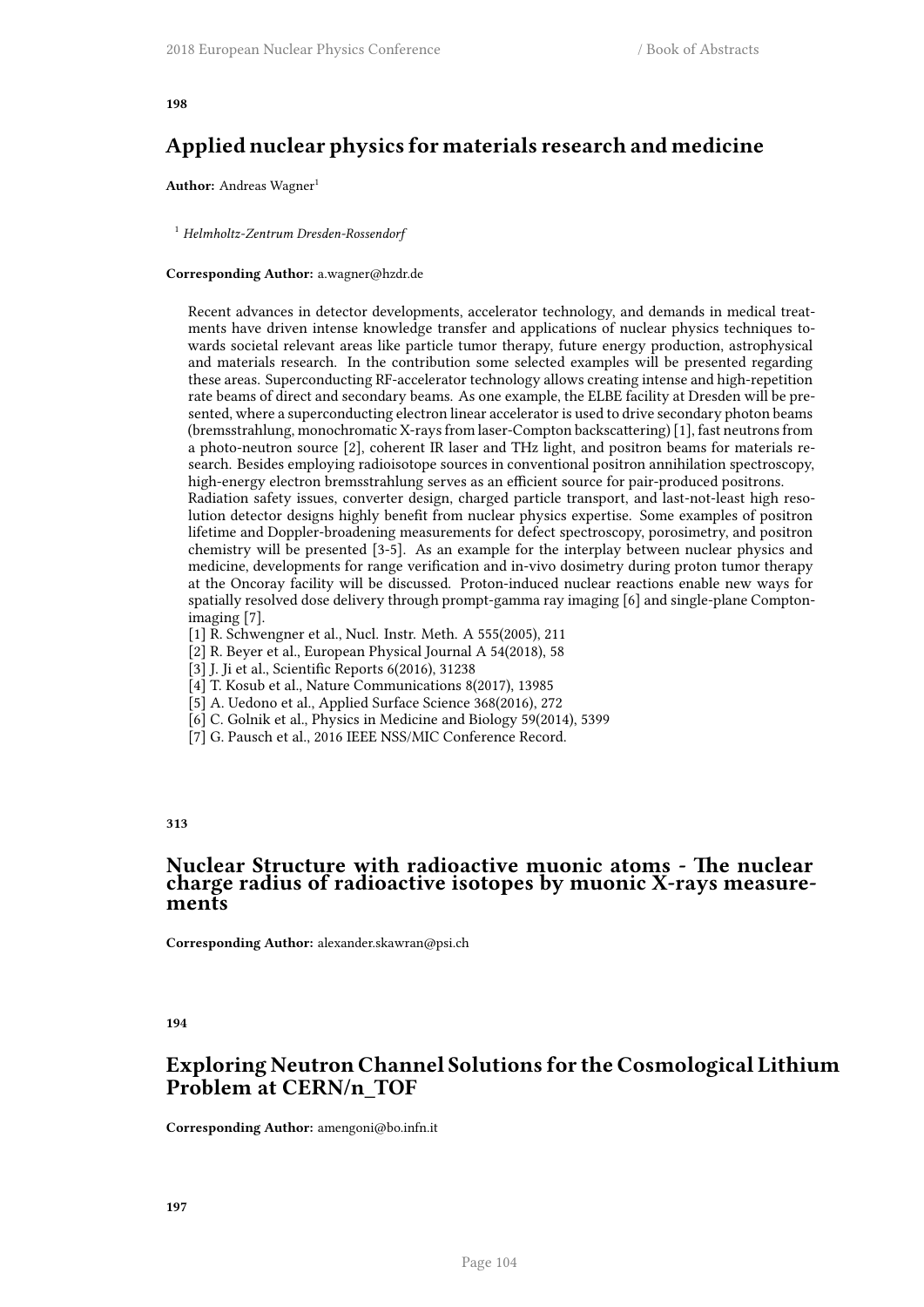# **Measurement of the 12C(p,γ)13N S-factor in inverse kinematics**

**Corresponding Author:** s.reinicke@hzdr.de

**196**

# **Equations of state of nuclear matter tested by simulating the merger of two neutron stars**

**Corresponding Author:** silvia.traversi@student.unife.it

**191**

### **Performance Studies of X3 Silicon Detectors for the Future ELISSA Array at ELI-NP**

**Corresponding Author:** svetlana.chesnevskaya@eli-np.ro

**190**

# **Nuclear astrophysics at the n\_TOF facility: some key cases in low mass stars evolution.**

**Corresponding Author:** cristallo@na.infn.it

**193**

# **Measurement of the 154Gd neutron capture cross-section at n\_TOF (CERN), and its astrophysical implications**

**Corresponding Author:** annamaria.mazzone@ba.infn.it

**192**

# **Recent THM investigation of the 7Be(n, alpha)4He reaction relevant for cosmology**

**Corresponding Author:** llamia@lns.infn.it

**274**

# **Test of a 3He target to be used for transfer reactions in inverse kinematics**

**Corresponding Author:** gabriele.carozzi@lnl.infn.it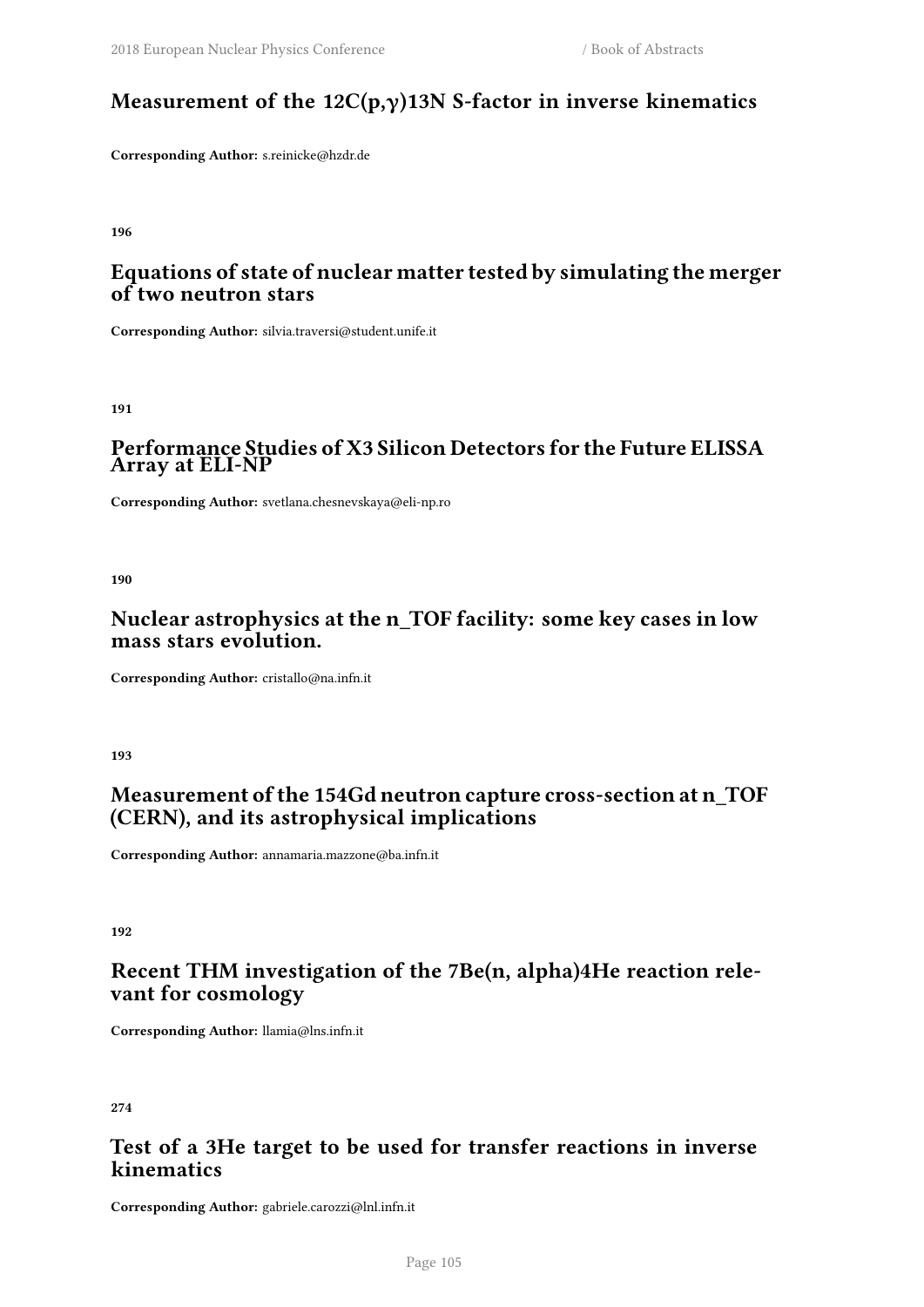## **On the nature of the low-energy E1 strength in the unstable nucleus 68Ni**

**Author:** Nunzia Simona Martorana<sup>1</sup>

1 *LNS*

**174**

## **The upgrade of the ALICE Inner Tracking System at the CERN LHC**

**Corresponding Author:** ivan.ravasenga@to.infn.it

**309**

# **New results on Coulomb interaction effects in relativistic heavy ion collisions**

**Corresponding Author:** oana.ristea@gmail.com

**300**

# **Few-body dissociation of relativistic light nuclei in nuclear track emulsion**

**Author:** Denis Artemenkov<sup>1</sup>

1 *JINR*

**Corresponding Author:** artemenkov@lhe.jinr.ru

**301**

## **Study of quarkonium as an open quantum system using effective field theory techniques**

**Corresponding Author:** miguel.a.escobedo-espinosa@jyu.fi

**303**

# **Perspectives of QCD phase diagram studies with the CBM experiment at FAIR**

**Corresponding Author:** m.zyzak@gsi.de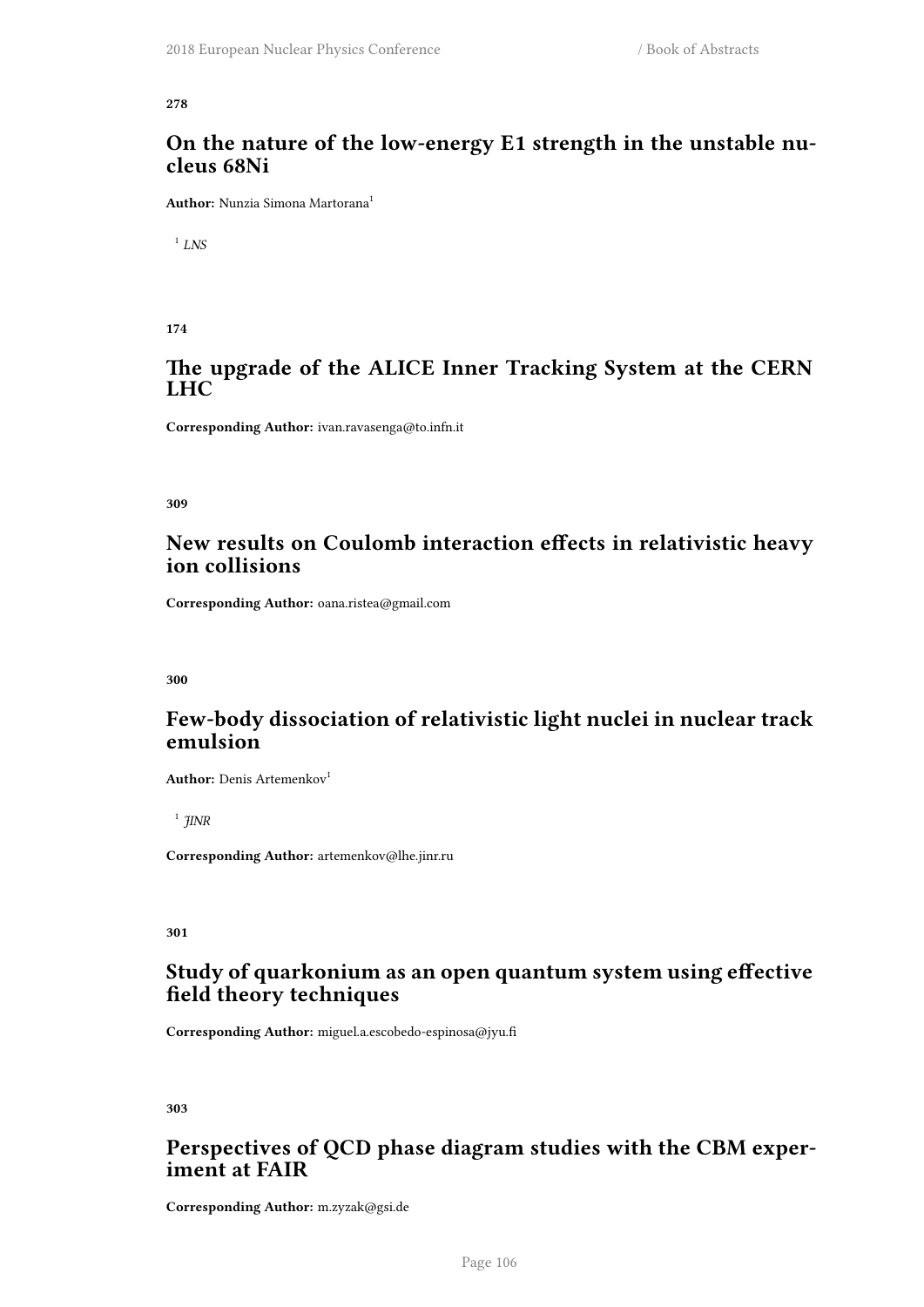## **Study of quarkonium production in p-A and AA collisions with ALICE at the LHC**

**Corresponding Author:** gabriele.fronze@to.infn.it

**305**

## **Heavy-flavour production measurements in heavy-ion collisions with ALICE at the LHC**

**Corresponding Author:** andrea.festanti@cern.ch

**247**

# **The effect of the temperature on the Gamow-Teller excitations in nuclei**

**Author:** Esra Yüksel<sup>1</sup>

<sup>1</sup> *Department of Physics, Faculty of Science, University of Zagreb, Croatia, Department of Physics, Yildiz Technical University, 34220 Esenler, Istanbul, Turkey*

**Corresponding Author:** eyuksel@yildiz.edu.tr

**246**

# **Light and Heavy Fragment Mass Correlation in the 197Au+130Te Transfer Reaction**

**Author:** Franco Galtarossa<sup>1</sup>

1 *LNL*

**Corresponding Author:** franco.galtarossa@lnl.infn.it

**249**

#### **Nuclear structure of the neutron-deficient tin isotopes close to 100Sn**

**Author:** Marco Siciliano<sup>1</sup>

1 *LNL*

**Corresponding Author:** marco.siciliano@lnl.infn.it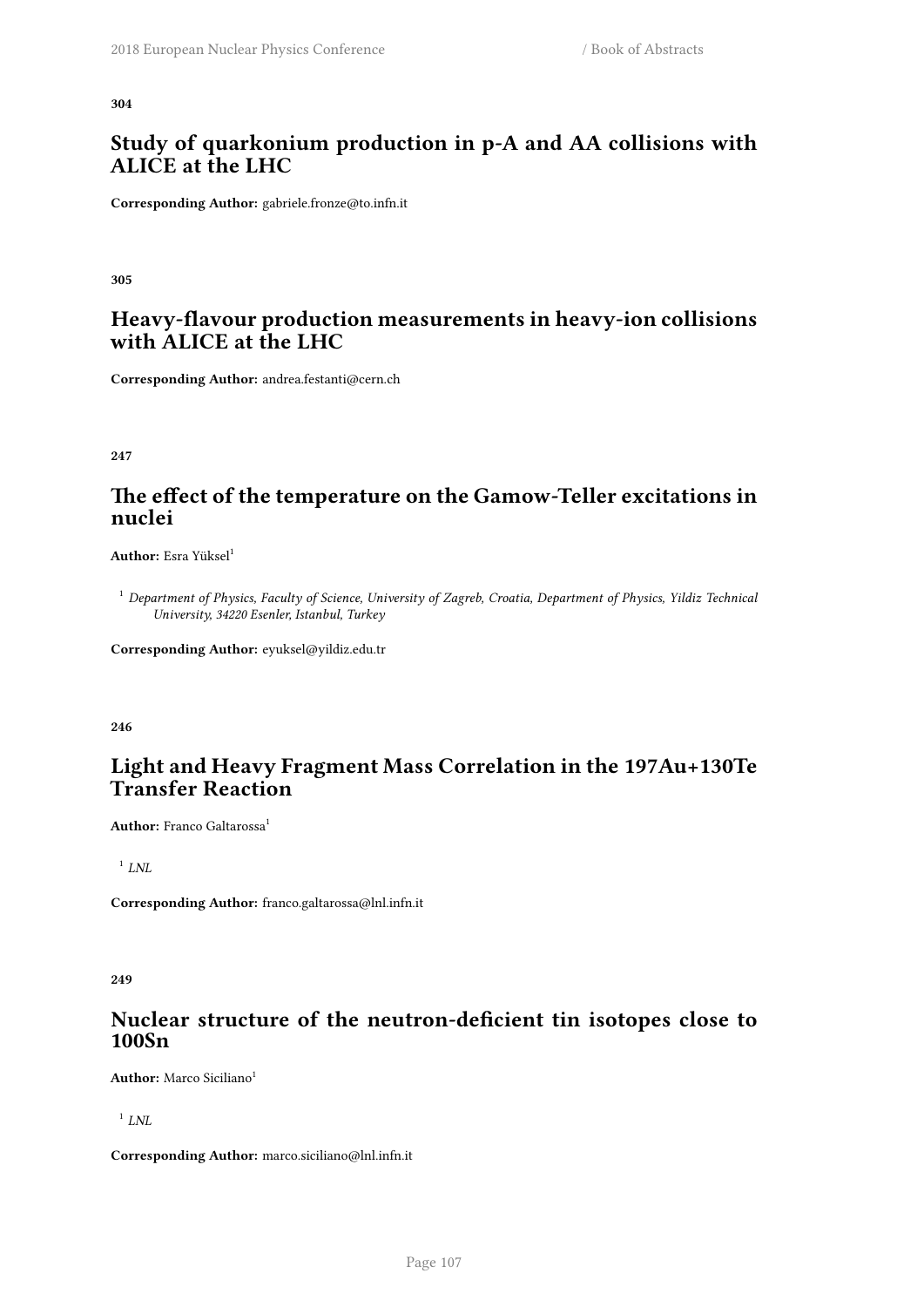### **In-beam γ-ray spectroscopy of nuclei in the 132Sn region performed at RIKEN**

**Author:** Víctor Vaquero Soto<sup>1</sup>

<sup>1</sup> *CSIC*

**Corresponding Author:** victor.vaquero@csic.es

**345**

# **Sterile neutrino searches at short distance from nuclear reactors**

**108**

# **Alpha clustering and condensation in nuclear systems**

**Author:** Peter Schuck<sup>1</sup>

1 *Institut de Physique Nucleaire Orsay*

#### **Corresponding Author:** schuck@ipno.in2p3.fr

Alpha clustering in nuclear systems has known an extraordinary growth in activity over the last 15 years or so. I have strongly participated in the theoretical developments of alpha clustering and with my collaborators I have for example proposed that the Hoyle state in 12C can be considered as an alpha particle condensate. This theory explains all known data of the Hoyle state, for instance the inelastic form factor without any adjustable paramter. The so-called THSR (Tohsaki, Horiuchi, Schuck, Roepke) wave function has now been generalized and most of the alpha-gas states of the family of Hoyle states are very well described. Predictions for alpha gas states in 16O are being made.

These alpha gas states are precursors of alpha condensation in low density nuclear matter. The critical temperature is calculated in symmetric and asymmetric matter. At zero temperature it is shown that alpha condensation is aQuantum Phase Transition with the density as control parameter (alpha condensation disappears above a critical (low) density). This is exemplified for nuclear matter but also for finite nuclei. Alpha decay of Actinides is a new subject treated with a THSR type of approach and, e.g., a pocket formation of the alpha on the surface of 208Pb in 212Po can explain the physics at work in alpha decay. The talk is intended to give an overview of alpha clustering in nuclear systems.

#### **Selected session**:

Nuclear structure

**177**

### **Extracting signal's shape parameters using real-time interpolation: a possible way to enhance the performances of the GARFIELD+RCo apparatus at LNL**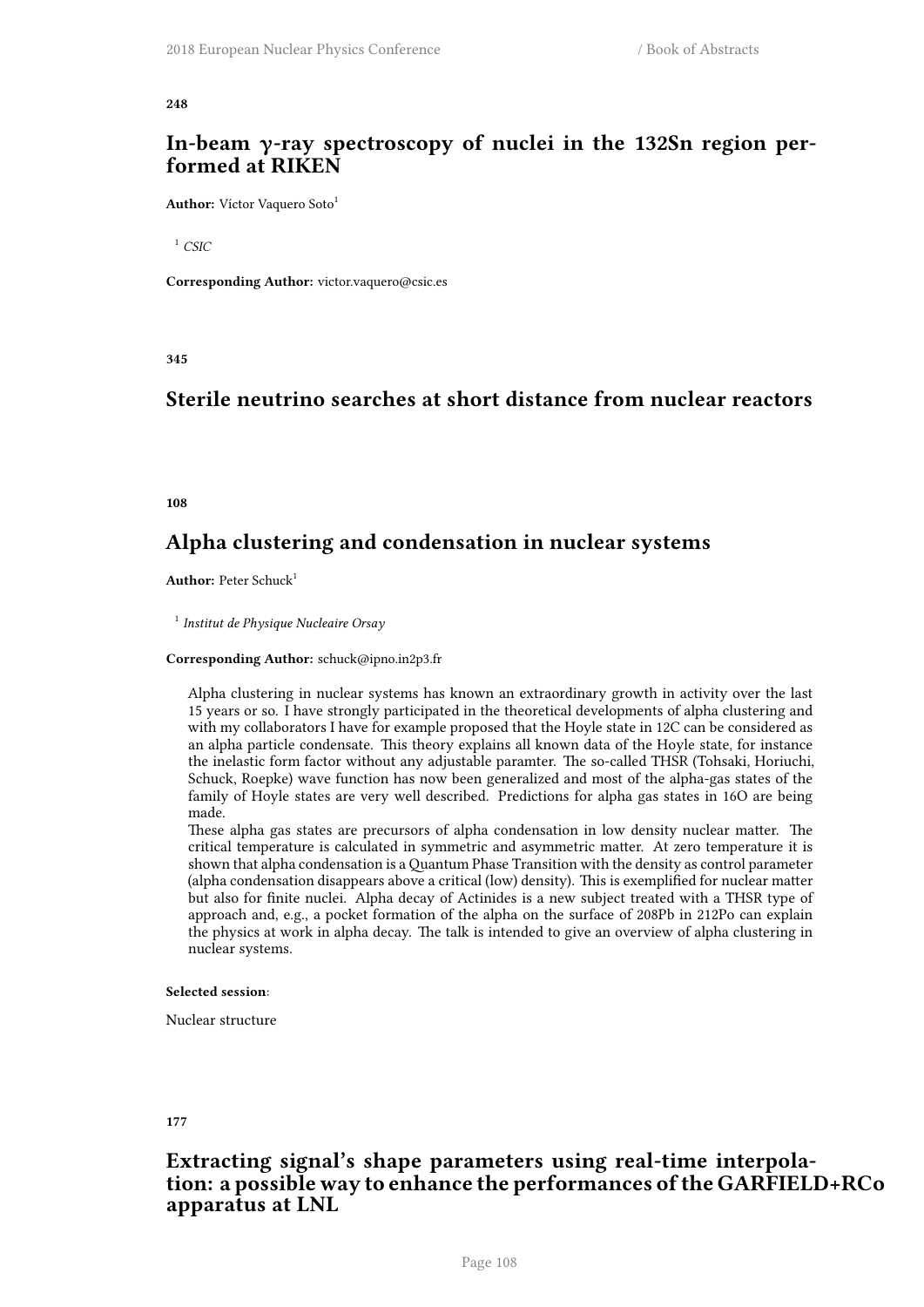**Corresponding Author:** pietro.ottanelli@stud.unifi.it

**374**

# **LOC Welcome**

**Corresponding Author:** eugenio.scapparone@bo.infn.it

**252**

# **Perspectives on the Measurement of Competitive Double Gamma Decay with the AGATA Tracking**

Author: Daniele Brugnara<sup>1</sup>

1 *Student*

**Corresponding Author:** brugnara.daniele@gmail.com

**339**

### **Stiff symmetry energy from isovector aura in charge-exchange reactions**

**259**

# **Deviations from Hauser-Feshbach behaviour in evaporation chains in light heavy-ion collisions**

**Author:** Catalin Frosin<sup>None</sup>

**Corresponding Author:** frosin@fi.infn.it

**179**

# **Photonuclear spectroscopy with the ELIADE array at ELI-NP: Status and perspectives**

**Corresponding Author:** par.anders@eli-np.ro

**178**

# **Status report on the Legnaro NEPIR facility**

**Corresponding Author:** luca.silvestrin@pd.infn.it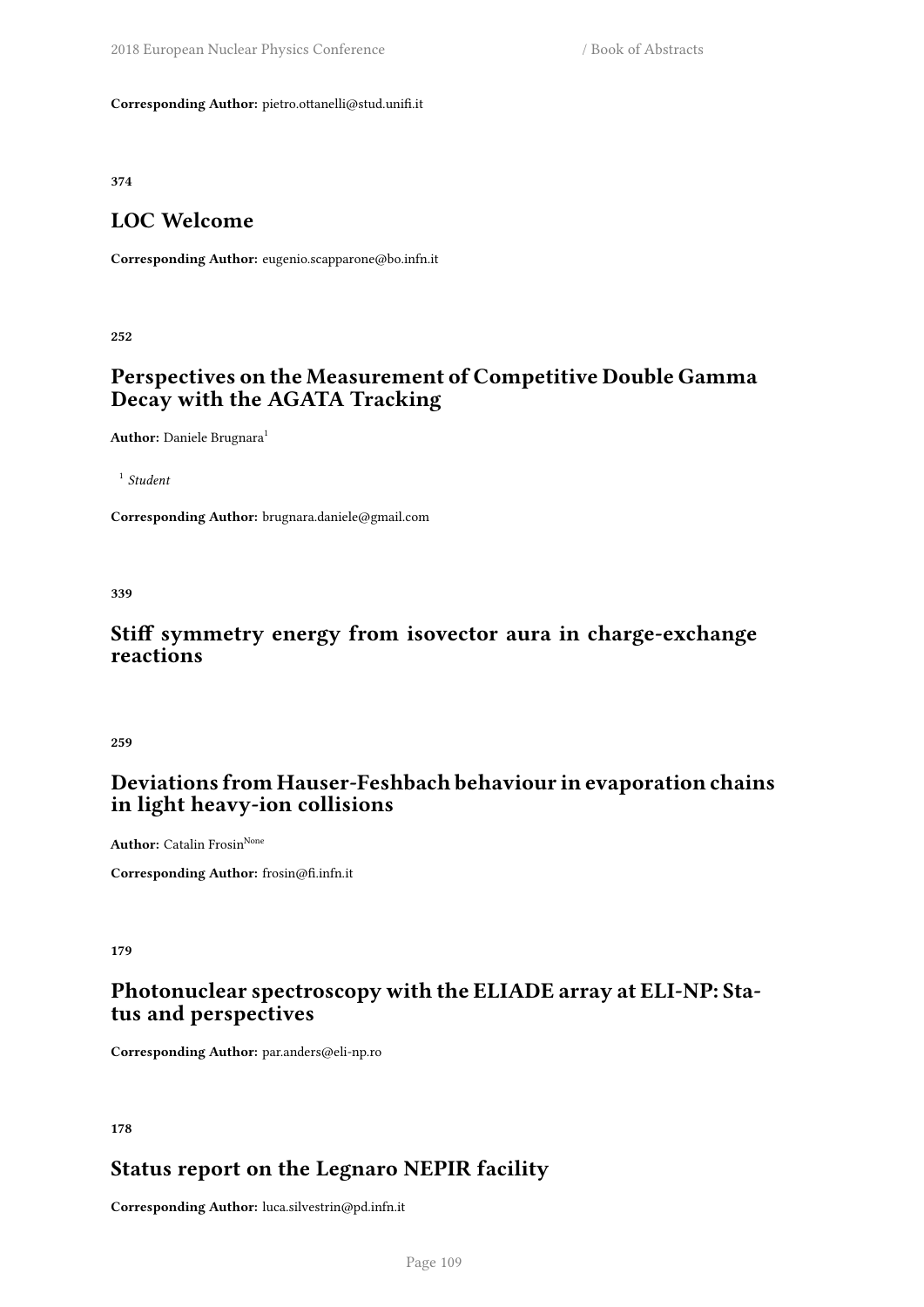# **The Cryogenic Stopping Cell of the IGISOL facility at ELI-NP**

**Corresponding Author:** paul.constantin@elinp.ro

**251**

# **Shape Coexistence in the Neutron-Deficient 188 Hg Isotope**

**Author:** Irene Zanon<sup>1</sup>

1 *INFN LNL*

**Corresponding Author:** irnzanon@lnl.infn.it

**256**

## **Role of pair-vibrational correlations in forming the odd-even mass difference**

Author: Kai Neergård<sup>1</sup>

1 *unaffiliated*

**Corresponding Author:** kai@kaineergard.dk

#### **171**

### **Status and perspectives of the neutron time-of-flight facility n\_TOF at CERN**

**Corresponding Author:** massimi@bo.infn.it

**344**

#### **Precision experiments with neutrons and muons**

**182**

## **Experimental studies of explosive heavy element nucleosynthesis**

**Corresponding Author:** ggkiss@atomki.mta.hu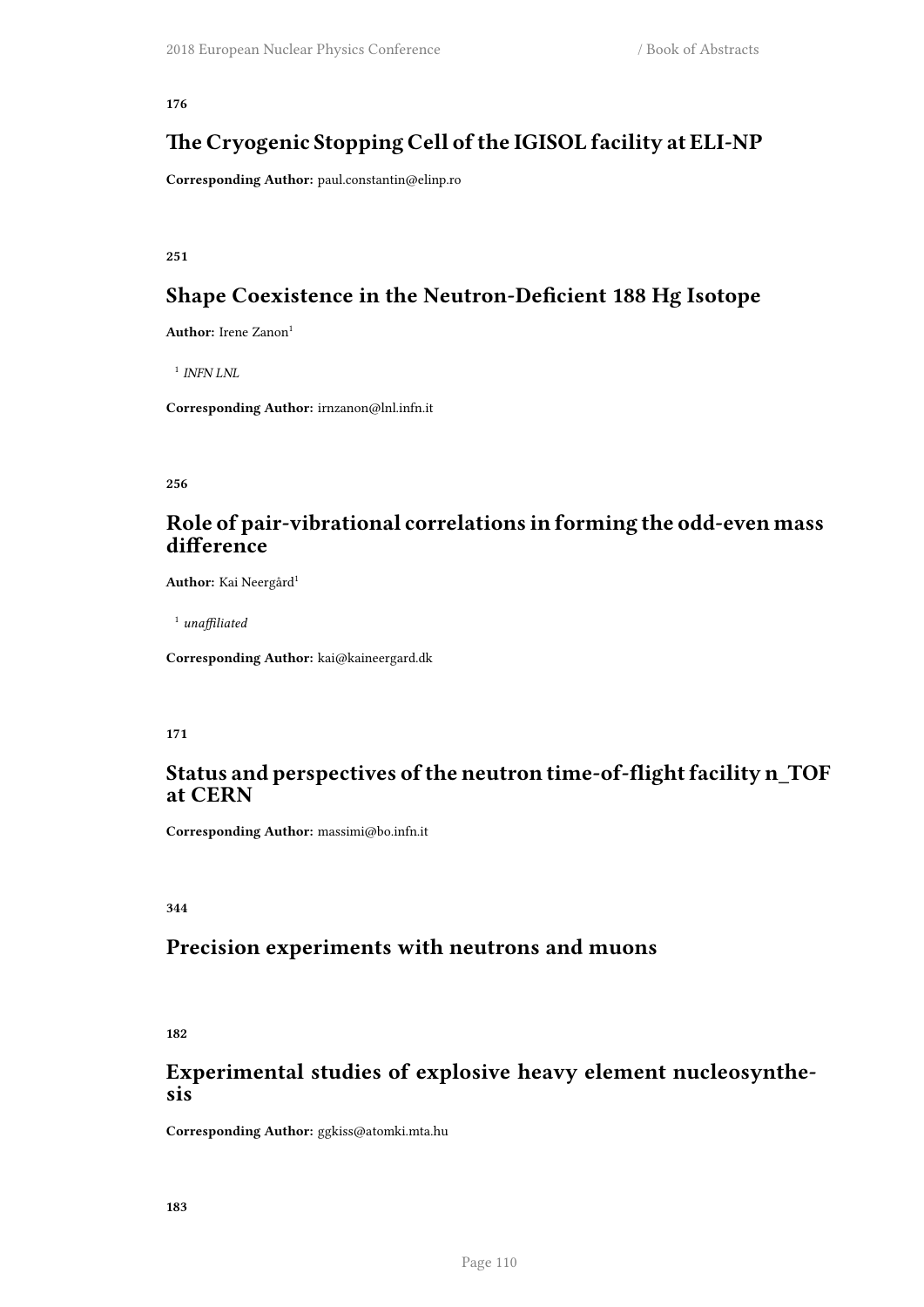## **Underground Measurement of Proton-Induced Reactions on 6Li at LUNA**

**Corresponding Author:** thomas.chillery@ed.ac.uk

**180**

# **Light and Heavy Fragment Mass Correlation in the 197Au+130Te Transfer Reaction**

**Author:** Franco Galtarossa<sup>1</sup>

1 *LNL*

**Corresponding Author:** franco.galtarossa@lnl.infn.it

**186**

# **Alpha particle induced reactions on Sr isotopes**

**Corresponding Author:** andreea.oprea@nipne.ro

**187**

# **Activation cross section measurements of the 92,94,100Mo(a,n)95,97,103Ru reactions and optical potentials for modelling explosive nucleosynthesis scenarios**

**Corresponding Author:** tn.szegedi@atomki.mta.hu

**184**

# **Stellar Modelling for Nuclear atrophysics: Constraining the astrophysical origin of the p-nuclei**

**Corresponding Author:** ubattino@gmail.com

**312**

# **Recent results from the ATLAS heavy ion program**

**250**

# **Relevance of neutron excess in nuclear matter to proton-induced composite-particle pre-equilibrium**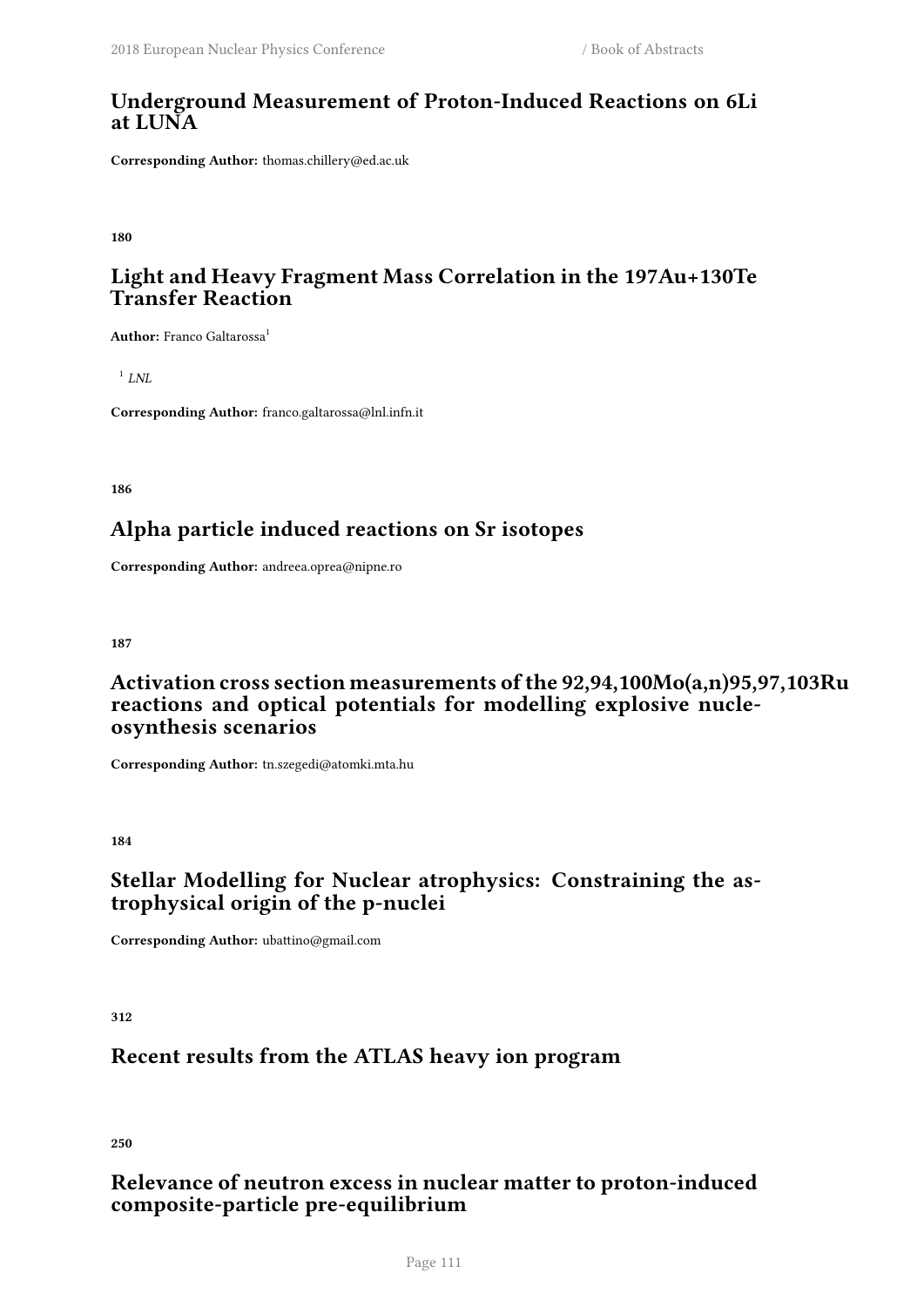Author: Anthony Cowley<sup>1</sup>

1 *Stellenbosch University*

**Corresponding Author:** aac@sun.ac.za

**311**

## **Light (anti-)nuclei and (anti-)hypernuclei production with ALICE at the LHC**

**Corresponding Author:** stefano.piano@ts.infn.it

**310**

### **Light-Flavor Hadron Production from Small to Large Collision Systems at ALICE**

**Corresponding Author:** anders.knospe@cern.ch

**221**

#### **The PTOLEMY experiment**

**Corresponding Author:** alfredo.cocco@na.infn.it

**317**

## **Study of the isospin symmetry in N=Z nuclei**

**Corresponding Author:** simone.ceruti@mi.infn.it

**185**

## **Direct capture cross section and low-energy resonances in the 22Ne(p,gamma)23Na reaction**

**Corresponding Author:** fferraro@ge.infn.it

**316**

# **Invited talk**

**Corresponding Author:** ami@phys.huji.ac.il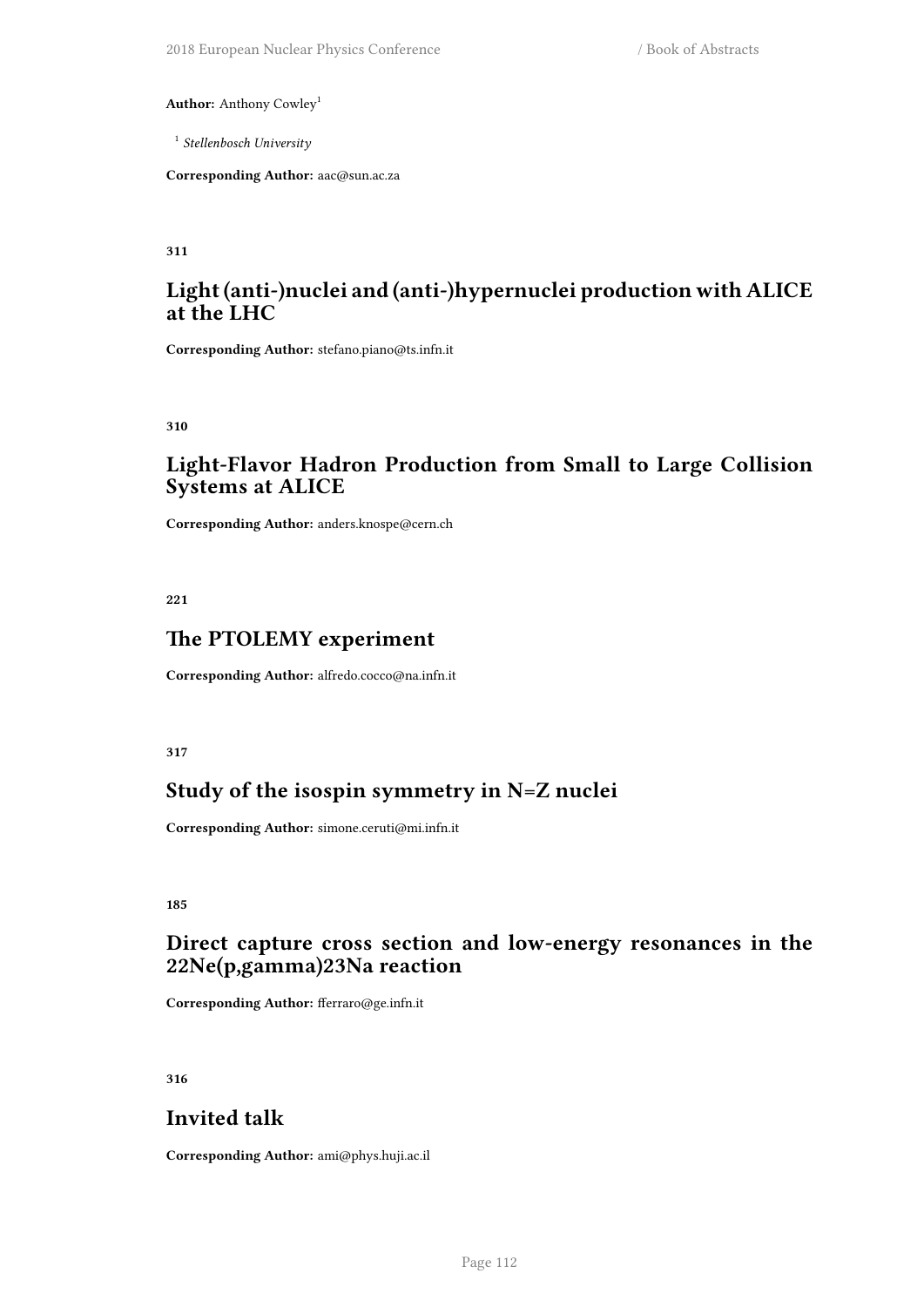### **Gamma beam collimation and characterization system for ELI-NP-GBS**

**Corresponding Author:** cardarelli@fe.infn.it

**315**

## **Searching for the two γ-decay of the X(17)**

**Corresponding Author:** nagy.adam@atomki.mta.hu

**239**

## **Dynamical effects in Projectile like break-up, following a deepinelastic collision, in low energy 78,86Kr+40,48Ca reactions at 10 AMeV**

Author: Brunilde Gnoffo<sup>None</sup>

**234**

## **Study of the IMFs production probability and dependence from the Isospin of the entrance channel in projectile-like break-up at Fermi energies**

Author: Enrico De FilippoNone

**235**

# **Isospin dynamics and nuclear dipolar degree of freedom**

**Author:** Massimo Papa<sup>None</sup>

**236**

# **Evidence of non-statistical effects in the decay of 36,37Ar\***

**Author:** Sandro Barlini<sup>None</sup>

**165**

# **Time of flight identification with FAZIA**

**Corresponding Author:** simone.valdre@fi.infn.it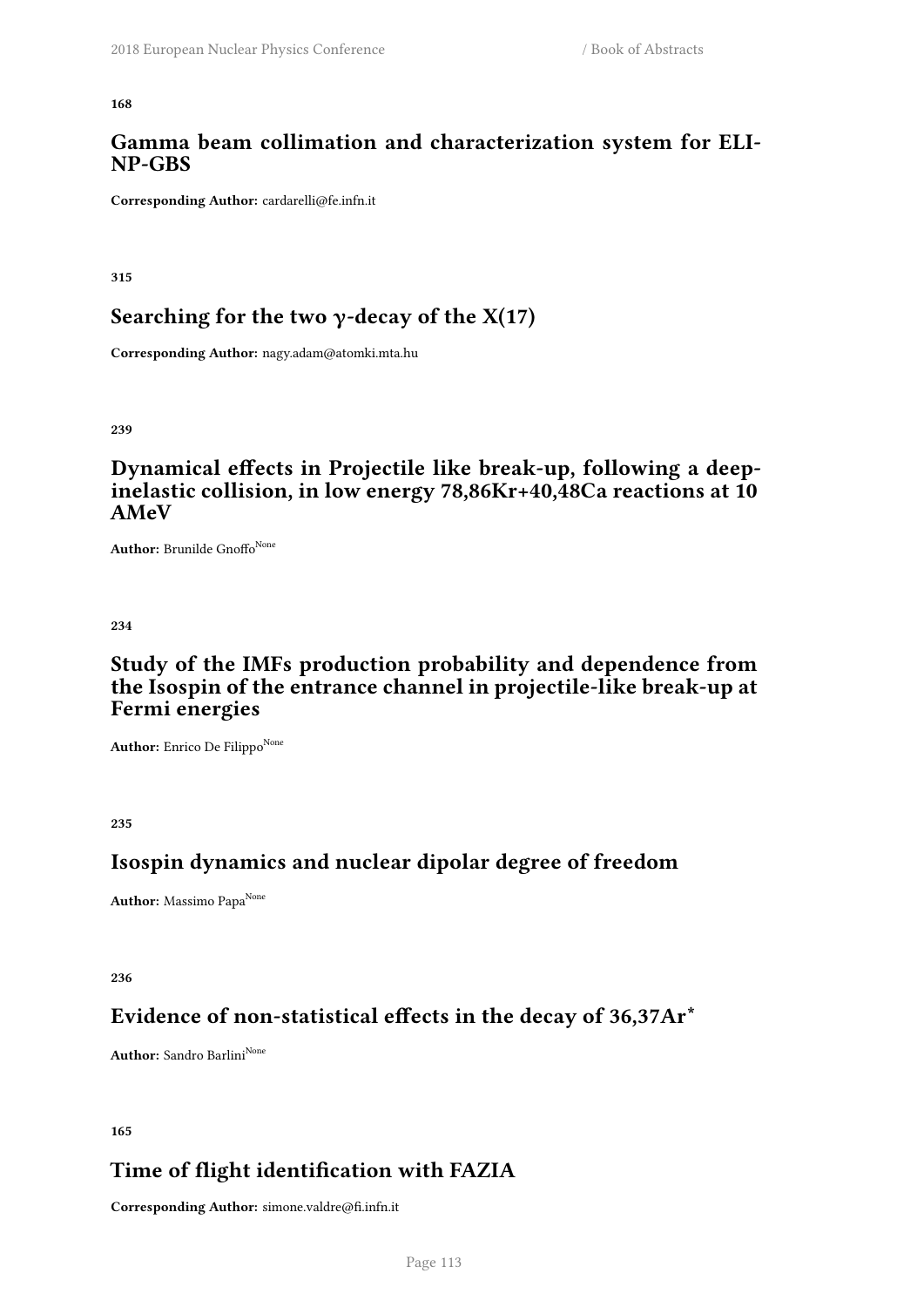### **Darkside status and prospects**

**Corresponding Author:** marco.rescigno@roma1.infn.it

**160**

## **Neutron/gamma discrimination by plastic scintillator**

**Corresponding Author:** annamaria.muoio@lns.infn.it

**161**

### **SiPMs for cryogenic temperature**

**Corresponding Author:** iza.kochanek@lngs.infn.it

**162**

## **Design and test of an innovative static thin target for intense ion beams**

**Corresponding Author:** federico.pinna@to.infn.it

**163**

# **SiCILIA, Silicon Carbide detectors for Intense Luminosity Investigations and Applications**

**Corresponding Author:** puglia@lns.infn.it

**220**

### **KM3NeT and ANTARES status and results**

**Corresponding Author:** versari@bo.infn.it

**237**

# **New results on** <sup>13</sup>**C structure from** *α***+** <sup>9</sup>**Be low energy reactions**

Author: Ivano Lombardo<sup>None</sup>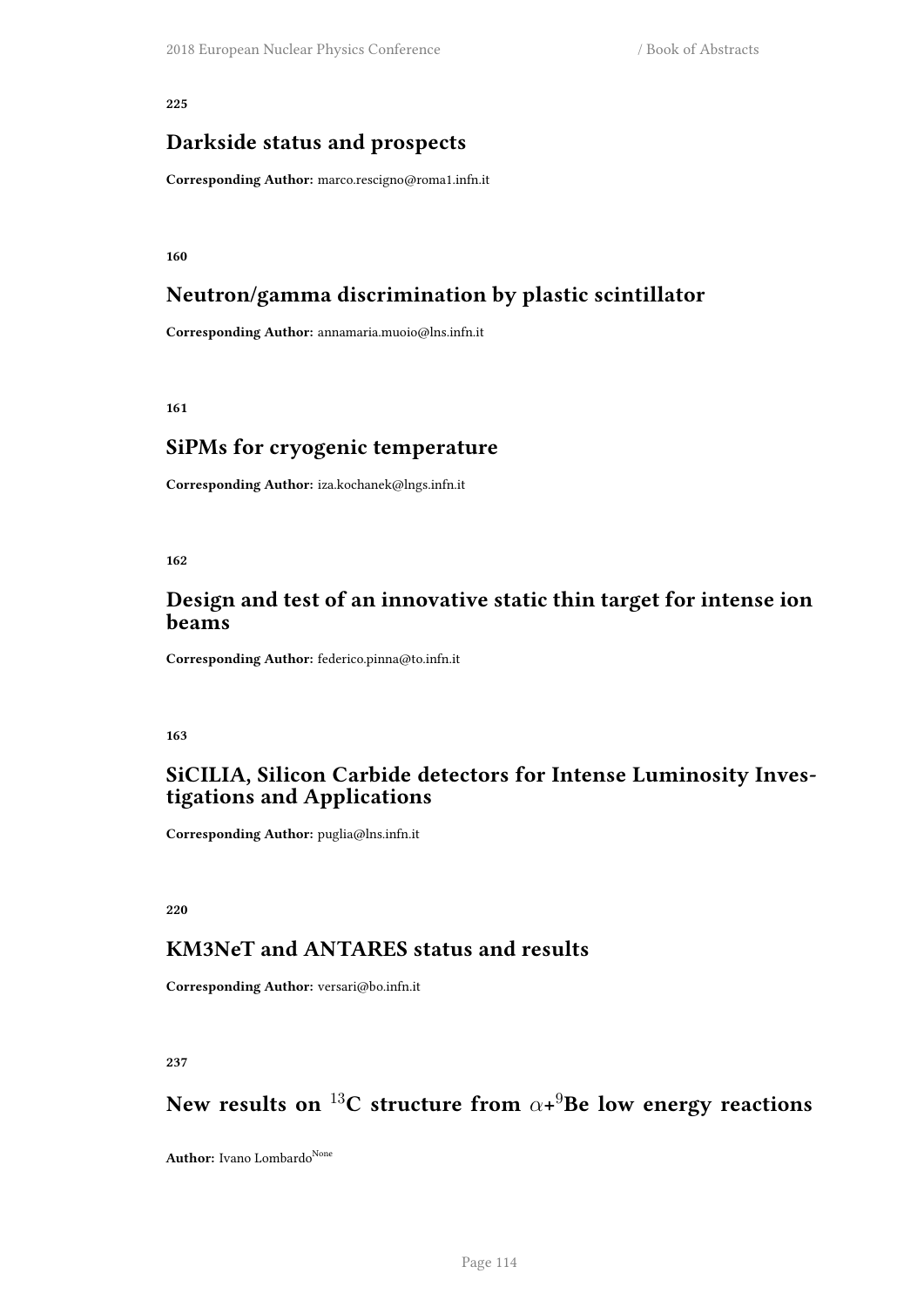### **A new measurements at LUNA of the 2H(p,gamma)3}He cross section at BBN energies**

**Corresponding Author:** sandra.zavatarelli@ge.infn.it

**224**

# **New Physics Searches with LUX and LZ**

**Corresponding Author:** a.s.murphy@ed.ac.uk

**150**

# **Probing dense matter at low energies with dileptons: prospects and challenges**

**Corresponding Author:** itzhak.tserruya@weizmann.ac.il

**153**

# **Isospin-symmetry breaking in nuclear structure**

**155**

**test**

**154**

## **EUNPC 2018 closing**

**156**

**test2**

**159**

# **SiPMs for cryogenic temperature**

**Corresponding Author:** iza.kochnek@lngs.infn.it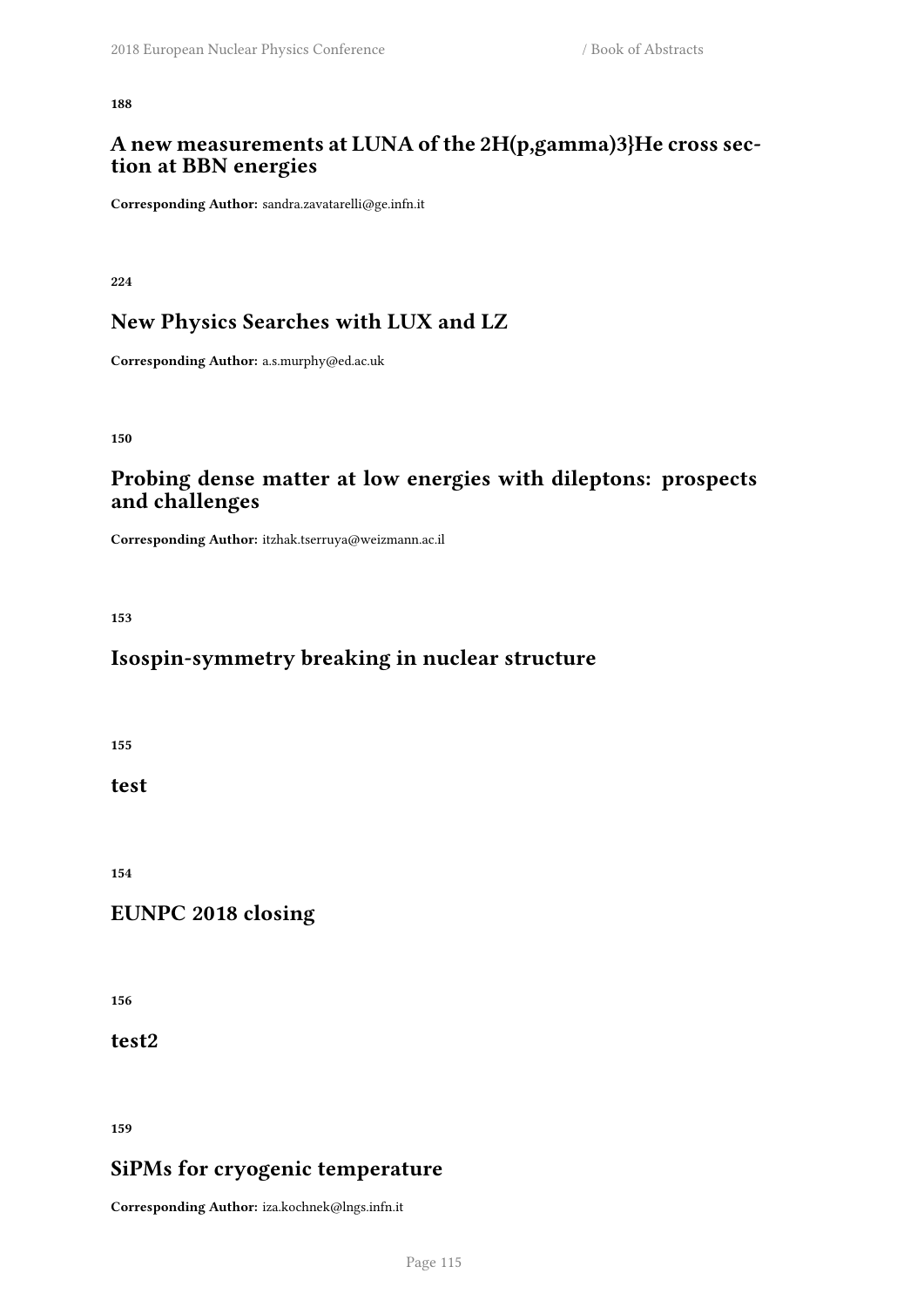## **SiPMs for cryogenic temperature**

**277**

# **Decay spectroscopy exploration of nuclei around 132Sn**

**Author:** Luis M Fraile<sup>1</sup>

<sup>1</sup> *Universidad Complutense de Madrid*

**238**

## **Self-consistent single-particle approximation to nuclear state densities at high excitation energy**

Authors: Alberto Ventura<sup>None</sup>; Carlson Brett Carlson Brett<sup>None</sup>

**232**

## **Invited talk**

**322**

# **LHCb Heavy-ion results in collider and fixed-target mode**

**323**

## **Probing dense matter at low energies with dileptons: prospects and challenges**

**Corresponding Author:** itzhak.tserruya@weizmann.ac.il

**320**

## **Constraints for fundamental short-range forces from the neutron whispering gallery, and extention of this method to atoms and antiatoms**

**Corresponding Author:** nesvizhevsky@ill.eu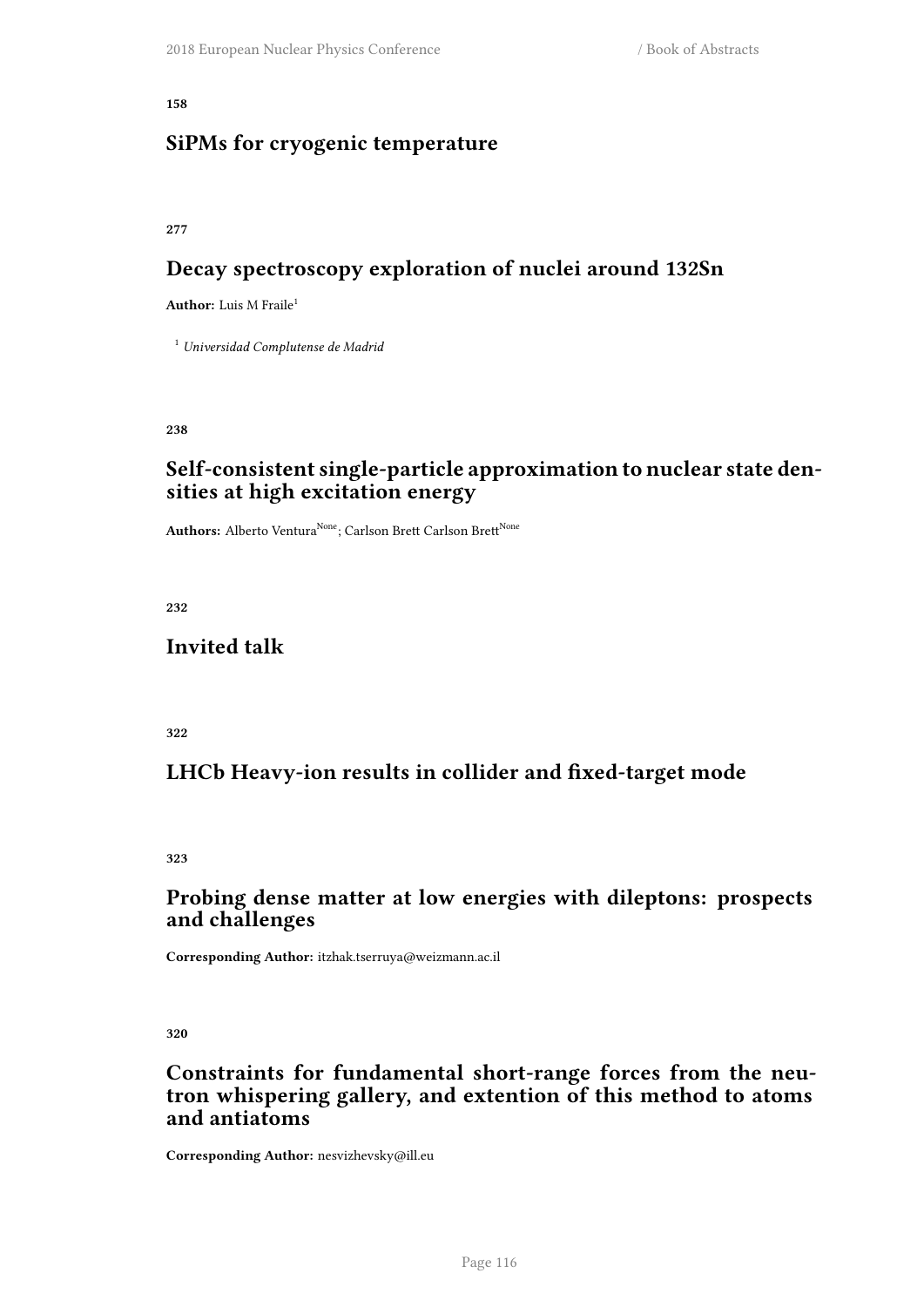# **Production method for precision experiments with protonium**

**Corresponding Author:** sebastian.gerber@cern.ch

#### **327**

# **Parton dynamics and colour condensates**

**325**

# **Parton Dynamics and Colour condensates**

**144**

#### **EPS**

**Corresponding Author:** zichichi.antonino@bo.infn.it

**202**

#### **not known**

**Author:** Chiara La Tessa<sup>1</sup>

1 *T*

**208**

# **BENYO, Theresa**

Author: Theresa Benyo<sup>1</sup>

<sup>1</sup> *NASA (National Aeronautics and Space Administration)*

**149**

# **Nuclear Physics for Cultural Heritage**

**Corresponding Author:** mackova@ujf.cas.cz